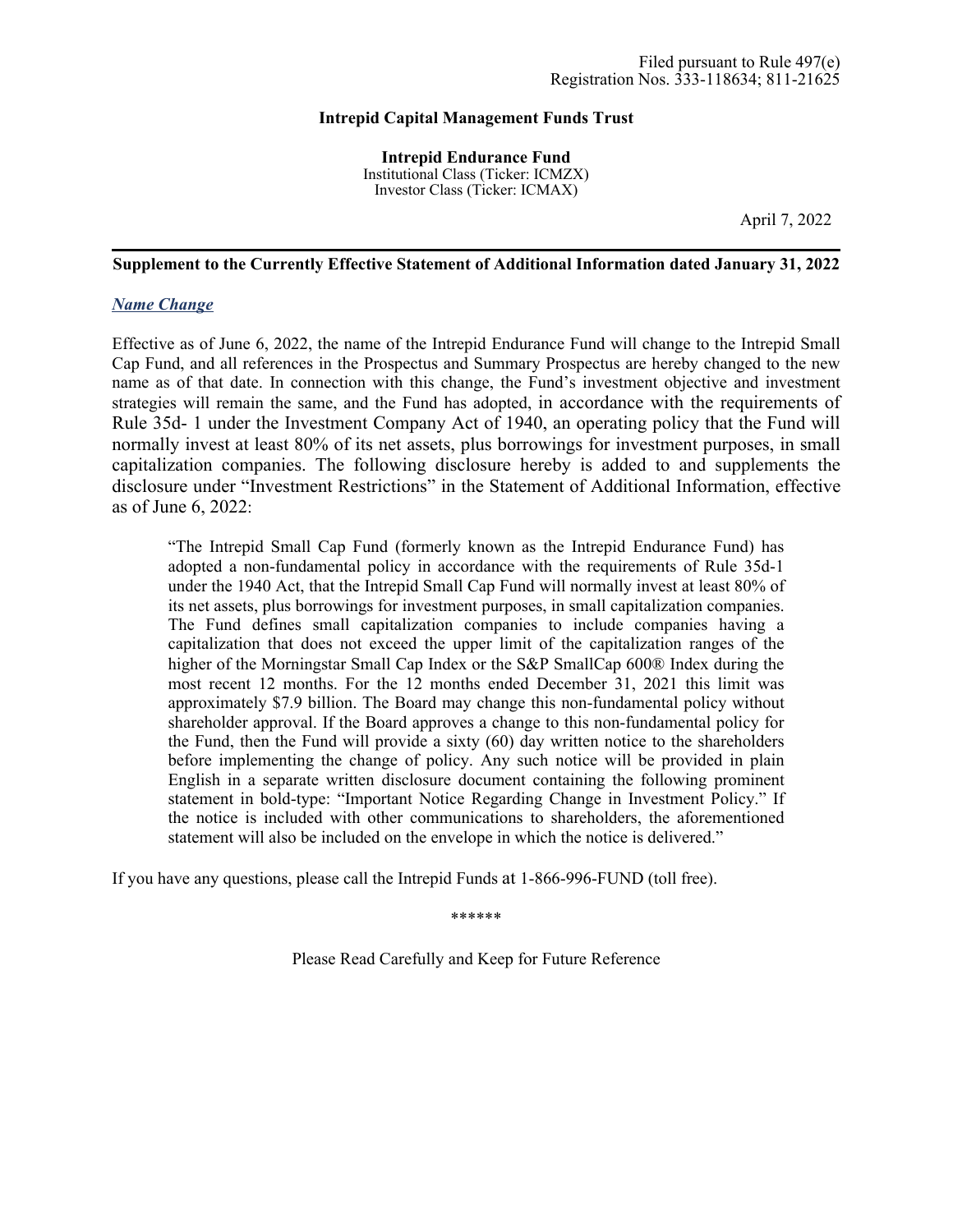## **STATEMENT OF ADDITIONAL INFORMATION**

Dated January 31, 2022

Intrepid Capital Fund Institutional Class (Ticker: ICMVX)

Investor Class (Ticker: ICMBX)

Intrepid Income Fund

Institutional Class (Ticker: ICMUX) Investor Class (Not Available for Sale)

Intrepid Endurance Fund

Institutional Class (Ticker: ICMZX) Investor Class (Ticker: ICMAX)

1400 Marsh Landing Parkway, Suite 106 Jacksonville Beach, Florida 32250 Toll free 1-866-996-FUND

This Statement of Additional Information (this "SAI") is not a prospectus and should be read in conjunction with the Prospectus dated January 31, 2022 of Intrepid Capital Management Funds Trust (the "Trust"). This SAI is incorporated by reference into the Trust's Prospectus. A copy of the Prospectus may be obtained without charge by contacting U.S. Bancorp Fund Services, LLC, doing business as U.S. Bank Global Fund Services, at the address or telephone number listed below or by visiting the Funds' website at www.intrepidcapitalfunds.com.

The following audited financial statements for the Funds are incorporated by reference from the Annual Report dated September 30, 2021 of the Trust (File No. 811-21625) as filed with the Securities and Exchange Commission (the "SEC") on [Form N-CSR](http://www.sec.gov/Archives/edgar/data/1300746/000089853121000528/icmft-ncsra.htm) on December 3, 2021.

> Schedule of Investments Statement of Assets and Liabilities Statement of Operations Statement of Changes in Net Assets Financial Highlights Notes to Financial Statements

Copies of the Annual Report may be obtained, without charge, upon request by contacting U.S. Bank Global Fund Services at the address or telephone number listed below or by visiting the Funds' website at www.intrepidcapitalfunds.com.

> Intrepid Capital Management Funds Trust c/o U.S. Bank Global Fund Services P.O. Box 701 Milwaukee, WI 53201-0701 (866) 996 FUND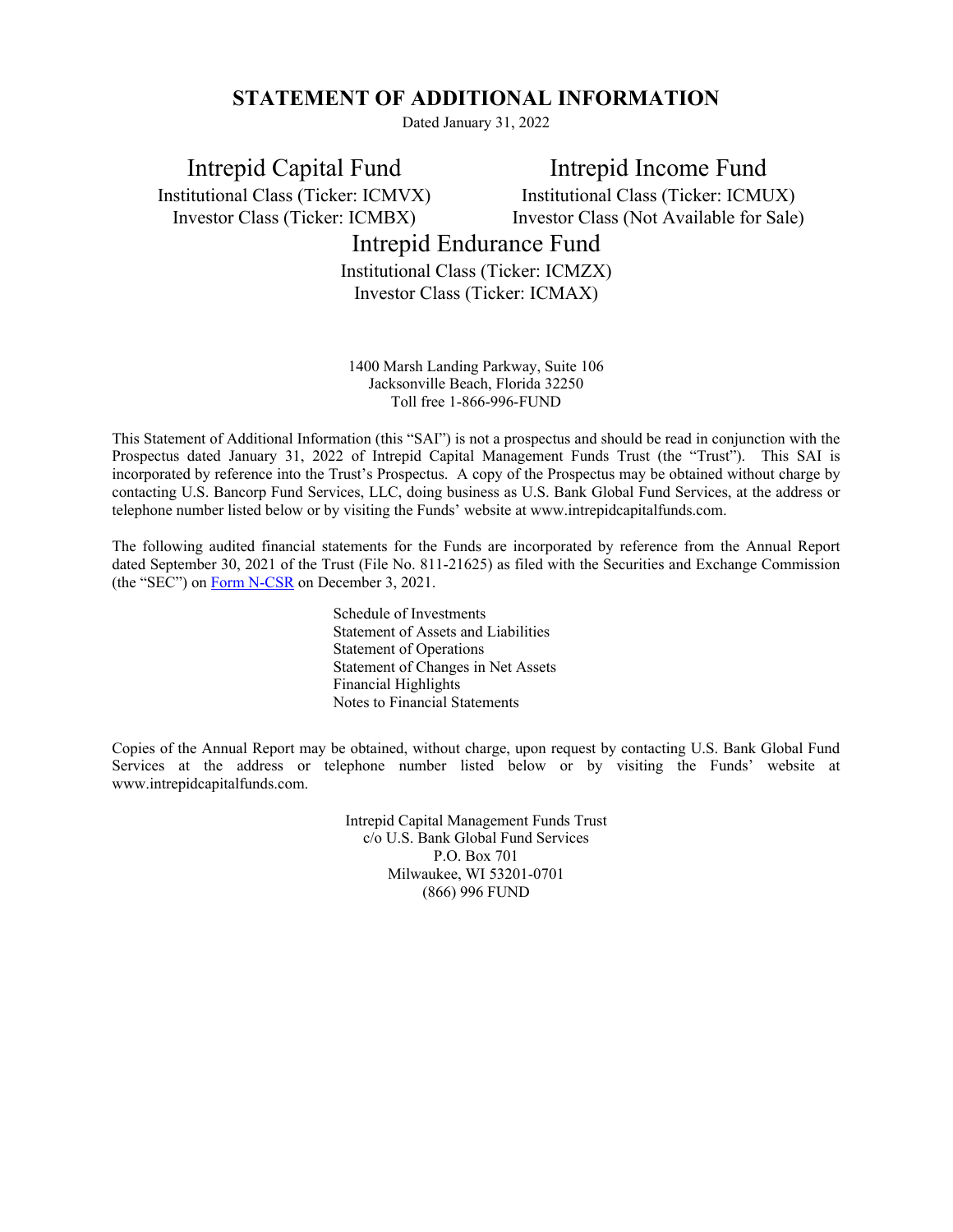| 10 |
|----|
| 10 |
| 11 |
| 13 |
| 13 |
| 13 |
| 13 |
| 14 |
| 14 |
| 14 |
| 14 |
| 15 |
| 15 |
| 18 |
| 17 |
| 17 |
| 18 |
| 19 |
| 19 |
|    |
| 20 |
| 20 |
| 22 |
| 22 |
| 24 |
| 24 |
| 24 |
| 25 |
| 25 |
| 27 |
| 28 |
| 30 |
| 30 |
| 31 |
| 31 |
| 32 |
| 32 |
| 33 |
| 43 |
|    |
| 43 |
| 44 |
| 44 |
| 45 |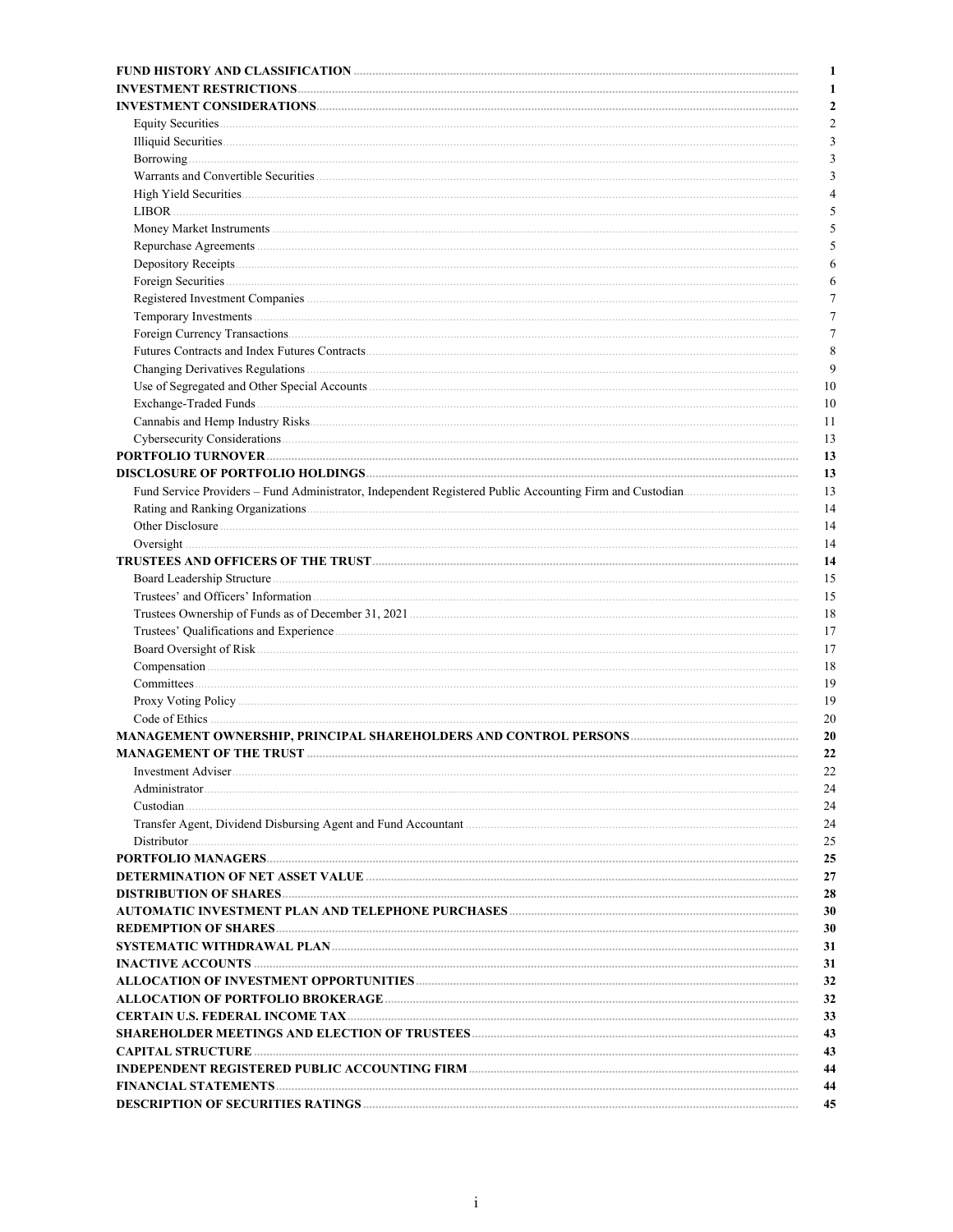No person has been authorized to give any information or to make any representations other than those contained in this SAI and the Prospectus each dated January 31, 2022 and, if given or made, such information or representations may not be relied upon as having been authorized by Intrepid Capital Management Funds Trust.

This SAI does not constitute an offer to sell securities.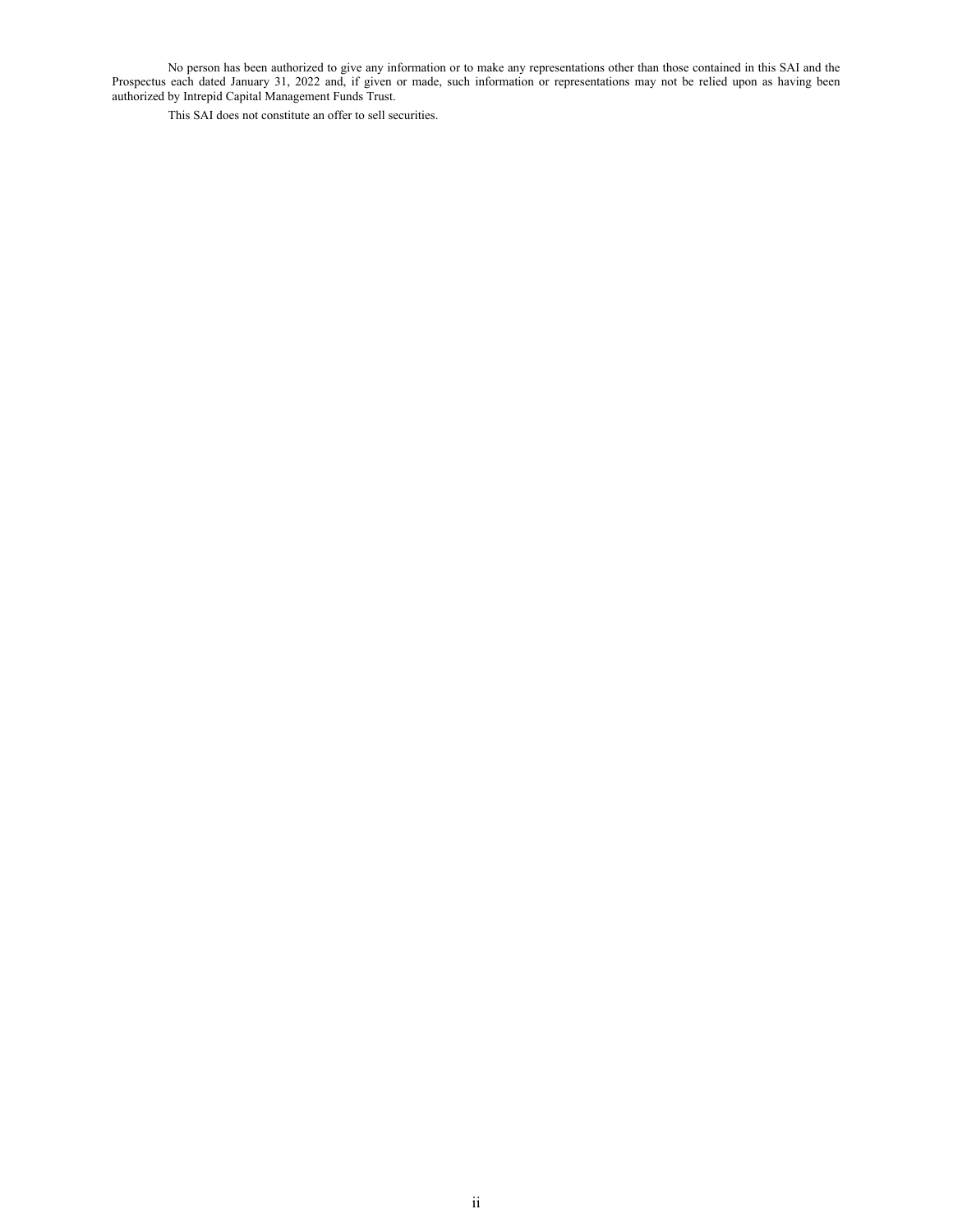### **FUND HISTORY AND CLASSIFICATION**

<span id="page-4-0"></span>The Trust, a Delaware statutory trust organized on August 27, 2004, is an open-end management investment company registered under the Investment Company Act of 1940, as amended (the "1940 Act"). The Trust currently has three portfolios: the Intrepid Capital Fund, the Intrepid Endurance Fund, and the Intrepid Income Fund (each a "Fund" and collectively, the "Funds"). Effective January 22, 2021, the Intrepid Disciplined Value Fund (formerly known as the Intrepid All Cap Fund) reorganized into the Intrepid Endurance Fund. Effective September 27, 2019, the Intrepid International Fund was liquidated. Effective January 25, 2019, the Intrepid Select Fund reorganized into the Intrepid Disciplined Value Fund. Prior to June 26, 2015, the Intrepid Endurance Fund was known as the Intrepid Small Cap Fund. The shares in any portfolio may be offered in separate classes. The Board of Trustees (the "Board") has established two classes of shares with respect to each of the Funds – Institutional Class and Investor Class (the Investor Class of the Intrepid Income Fund are not currently available for sale). This SAI provides information about all of the Funds.

### **INVESTMENT RESTRICTIONS**

The Funds have adopted the following investment restrictions which are matters of fundamental policy. Each Fund's investment restrictions cannot be changed without approval of the holders of the lesser of (i) 67% of such Fund's shares present or represented at a shareholder's meeting at which the holders of more than 50% of such shares are present or represented; or (ii) more than 50% of the outstanding shares of such Fund.

- 1. Each Fund may not purchase the securities of any issuer (other than securities issued or guaranteed by the U.S government, its agencies or instrumentalities), if, as a result, as to 75% of the Fund's total assets, more than five percent of its total assets would be invested in the securities of one issuer or the Fund would hold more than ten percent of the outstanding voting securities of any one issuer.
- 2. Each Fund may sell securities short and write put and call options to the extent permitted by the 1940 Act.
- 3. The Funds may not purchase securities on margin (except for such short term credits as are necessary for the clearance of transactions), except that each Fund may (i) borrow money to the extent permitted by the 1940 Act, as provided in Investment Restriction No. 4; (ii) purchase or sell futures contracts and options on futures contracts; (iii) make initial and variation margin payments in connection with purchases or sales of futures contracts or options on futures contracts; and (iv) write or invest in put or call options.
- 4. Each Fund may borrow money or issue senior securities to the extent permitted by the 1940 Act.
- 5. Each Fund may pledge, hypothecate or otherwise encumber any of its assets to secure its borrowings.
- 6. The Funds may not act as an underwriter or distributor of securities other than of its shares, except to the extent that a Fund may be deemed to be an underwriter within the meaning of the Securities Act of 1933, as amended (the "Securities Act"), in the disposition of restricted securities.
- 7. The Funds may not make loans, including loans of securities, except each Fund may acquire debt securities from the issuer or others which are publicly distributed or are of a type normally acquired by institutional investors and each Fund may enter into repurchase agreements.
- 8. The Funds may not invest 25% or more of its total assets (as of the time of purchase) in securities of non-governmental issuers whose principal business activities are in the same industry.
- 9. The Funds may not make investments for the purpose of exercising control or acquiring management of any company.
- 10. The Funds may not invest in real estate or real estate mortgage loans or make any investments in real estate limited partnerships.
- 11. The Funds may not purchase or sell commodities or commodity contracts, except that each Fund may enter into futures contracts, options on futures contracts and other similar instruments.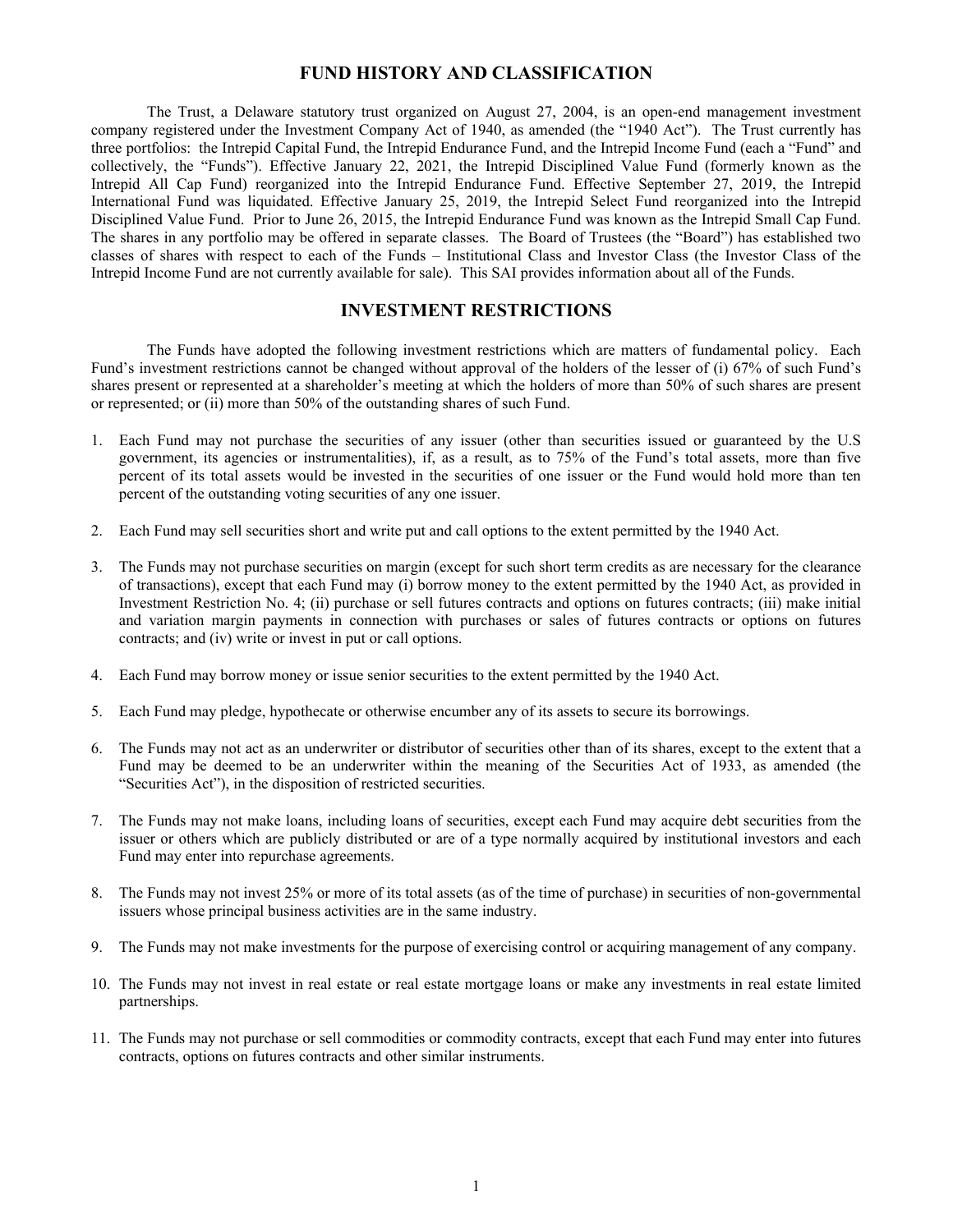<span id="page-5-0"></span>The Funds have adopted certain other investment restrictions which are not fundamental policies and which may be changed by the Board without shareholder approval. These additional restrictions are as follows:

- 1. The Funds will not acquire or retain any security issued by a company, an officer or trustee of which is an officer or trustee of the Trust or an officer, trustee or other affiliated person of the Funds' investment adviser.
- 2. The Funds will not invest more than 15% of the value of its net assets in illiquid securities.
- 3. The Funds will not purchase the securities of other investment companies, except: (a) as part of a plan of merger, consolidation or reorganization approved by the shareholders of a Fund; (b) securities of registered open-end investment companies; or (c) securities of registered closed-end investment companies on the open market where no commission results, other than the usual and customary broker's commission. No purchases described in (b) and (c) will be made if as a result of such purchases (i) a Fund and its affiliated persons would hold more than 3% of any class of securities, including voting securities, of any registered investment company; (ii) more than 5% of a Fund's net assets would be invested in shares of any one registered investment company; and (iii) more than 10% of a Fund's net assets would be invested in shares of registered investment companies.

The aforementioned percentage restrictions on investment or utilization of assets refer to the percentage at the time an investment is made, except for those percentage restrictions relating to investments in illiquid securities and bank borrowings. If these restrictions are adhered to at the time an investment is made, and such percentage subsequently changes as a result of changing market values or some similar event, no violation of a Fund's fundamental restrictions will be deemed to have occurred. Any changes in a Fund's investment restrictions made by the Board will be communicated to shareholders prior to their implementation.

### **INVESTMENT CONSIDERATIONS**

The Funds' Prospectus describes their principal investment strategies and risks. This section expands upon that discussion and also describes non-principal investment strategies and risks.

### Equity Securities

Each Fund may invest in equity securities, such as common stocks, which represent shares of ownership of a corporation. Preferred stocks are equity securities that often pay dividends at a specific rate and have a preference over common stocks in dividend payments and the liquidation of assets. Some preferred stocks may be convertible into common stock.

Equity securities generally have greater price volatility than fixed-income securities. The market price of equity securities owned by a Fund may go up or down, sometimes rapidly or unpredictably. Equity securities may decline in value due to factors affecting equity securities markets generally or particular industries represented in those markets. The value of an equity security may also decline for a number of reasons which directly relate to the issuer, such as management performance, financial leverage and reduced demand for the issuer's goods or services.

Beginning in the first quarter of 2020, financial markets in the United States and around the world experienced extreme and, in many cases, unprecedented volatility and severe losses due to the global pandemic caused by COVID-19, a novel coronavirus. The pandemic has resulted in a wide range of social and economic disruptions, including closed borders, voluntary or compelled quarantines of large populations, stressed healthcare systems, reduced or prohibited domestic or international travel, supply chain disruptions, and so-called "stay-at-home" orders throughout much of the United States and many other countries. The fall-out from these disruptions has included the rapid closure of businesses deemed "non-essential" by federal, state, or local governments and rapidly increasing unemployment, as well as greatly reduced liquidity for certain instruments at times. Some sectors of the economy and individual issuers have experienced particularly large losses. Such disruptions may continue for an extended period of time or reoccur in the future to a similar or greater extent. In response, the U.S. government and the Federal Reserve have taken extraordinary actions to support the domestic economy and financial markets, resulting in very low interest rates and in some cases negative yields. It is unknown how long circumstances related to the pandemic will persist, whether they will reoccur in the future, whether efforts to support the economy and financial markets will be successful, and what additional implications may follow from the pandemic. The impact of these events and other epidemics or pandemics in the future could adversely affect Fund performance.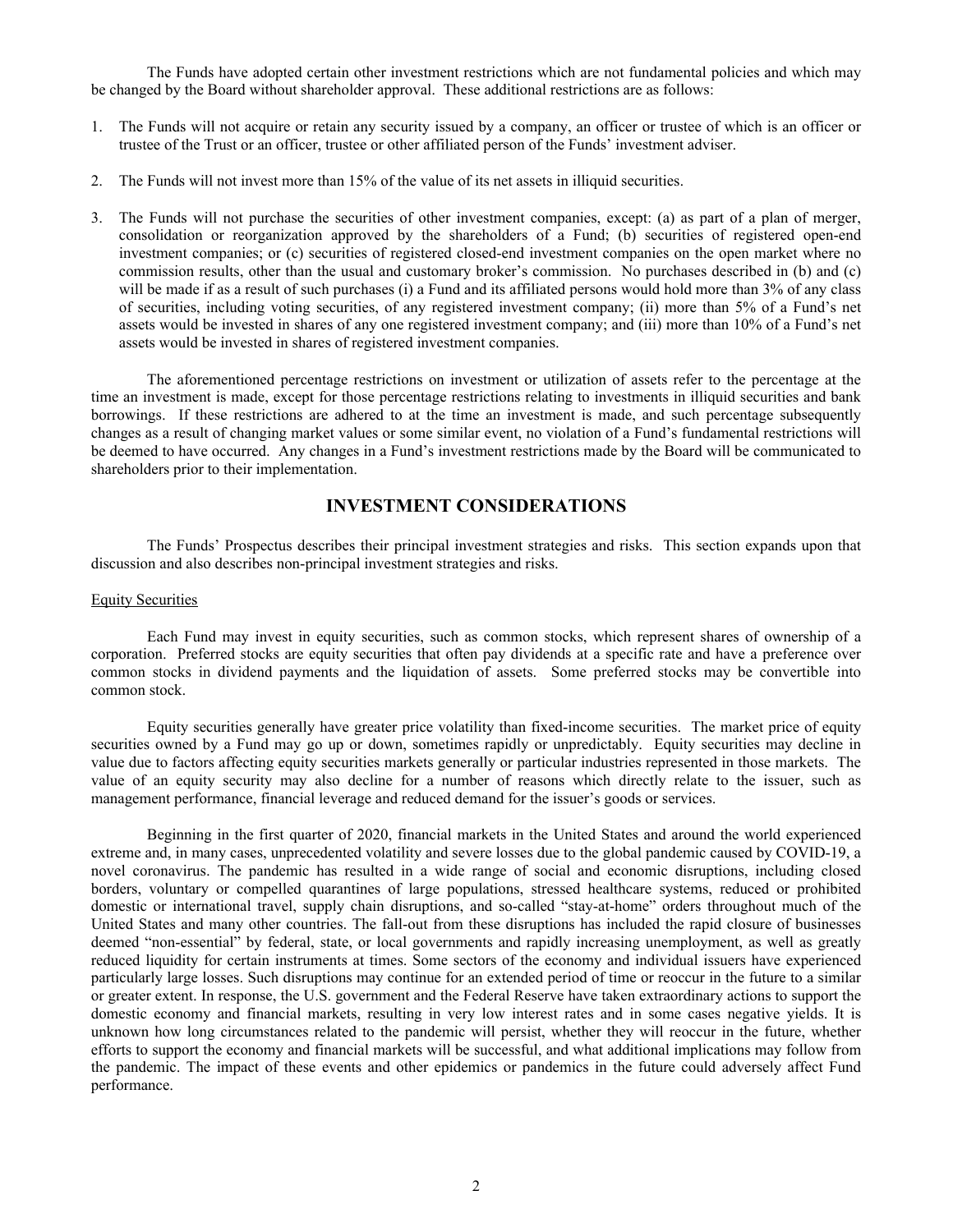#### <span id="page-6-0"></span>Illiquid Securities

Each Fund may invest up to 15% of its net assets in securities for which there is no readily available market ("illiquid securities"). The 15% limitation includes certain securities whose disposition would be subject to legal restrictions ("restricted securities"). However, certain restricted securities that may be resold pursuant to Regulation S or Rule 144A under the Securities Act may be considered liquid. Regulation S permits the sale abroad of securities that are not registered for sale in the United States. Rule 144A permits certain qualified institutional buyers to trade in privately placed securities not registered under the Securities Act. Institutional markets for restricted securities have developed as a result of Rule 144A, providing both ascertainable market values for Rule 144A securities and the ability to liquidate these securities to satisfy redemption requests. However, an insufficient number of qualified institutional buyers interested in purchasing Rule 144A securities held by a Fund could adversely affect their marketability, causing the Fund to sell securities at unfavorable prices.

The Board has delegated to Intrepid Capital Management, Inc. (the "Adviser") the day-to-day determination of the liquidity of a security, although it has retained oversight and ultimate responsibility for such determinations. Although no definite quality criteria are used, the Board has directed the Adviser to consider such factors as: (i) the nature of the market for a security (including the institutional private resale markets); (ii) the terms of these securities or other instruments allowing for the disposition to a third party or the issuer thereof (*e.g.* certain repurchase obligations and demand instruments); (iii) the availability of market quotations; and (iv) other permissible factors.

Restricted securities may be sold in privately negotiated or other exempt transactions or in a public offering with respect to which a registration statement is in effect under the Securities Act. When registration is required, a Fund may be obligated to pay all or part of the registration expenses and a considerable time may elapse between the decision to sell and the sale date. If, during such period, adverse market conditions were to develop, a Fund might obtain a less favorable price than the price that prevailed when it decided to sell. Illiquid restricted securities will be priced at fair value as determined in good faith by the Adviser under procedures established by and under the general supervision and responsibility of the Board.

#### Borrowing

Each Fund may borrow money for investment purposes, although none has any present intention of doing so. Borrowing for investment purposes is known as leveraging. Leveraging investments, by purchasing securities with borrowed money, is a speculative technique that increases investment risk, but also increases investment opportunity. When a Fund leverages its investments, the net asset value ("NAV") per share will increase more when the Fund's portfolio assets increase in value and decrease more when the portfolio assets decrease in value because substantially all of its assets fluctuate in value and the interest obligations on the borrowings are generally fixed. Interest costs on borrowings may partially offset or exceed the returns on the borrowed funds. Under adverse conditions, a Fund might have to sell portfolio securities to meet interest or principal payments at a time when investment considerations would not favor such sales. As required by the 1940 Act, each Fund must maintain continuous asset coverage (total assets, including assets acquired with borrowed funds, less liabilities exclusive of borrowings) of 300% of all amounts borrowed. If, at any time, the value of a Fund's assets should fail to meet this 300% coverage test, the Fund will reduce the amount of the Fund's borrowings to the extent necessary to meet this 300% coverage within three business days. Maintenance of this percentage limitation may result in the sale of portfolio securities at a time when investment considerations would not favor such sales.

In addition to borrowing for investment purposes, each Fund is authorized to borrow money from banks as a temporary measure for extraordinary or emergency purposes. For example, a Fund may borrow money to facilitate management of the Fund's portfolio by enabling the Fund to meet redemption requests when the liquidation of portfolio investments would be inconvenient or disadvantageous. To the extent such borrowings do not exceed 5% of the value of a Fund's total assets at the time of borrowing and are promptly repaid, they will not be subject to the foregoing 300% asset coverage requirement.

#### Warrants and Convertible Securities

Each Fund may purchase rights and warrants to purchase equity securities. Rights and warrants are options to purchase equity securities at a specific price valid for a specific period of time. Investments in rights and warrants are speculative in that they have no voting rights, pay no dividends and have no rights with respect to the assets of the corporation issuing them. They do not represent ownership of securities, rather the right to buy them. Rights and warrants differ from call options in that rights and warrants are issued by the issuer of the security that may be purchased on their exercise, whereas call options may be written or issued by anyone. The prices of rights (if traded independently) and warrants do not necessarily move parallel to the prices of the underlying securities. Rights and warrants involve the risk that a Fund could lose the purchase value of the warrant if the warrant is not exercised prior to its expiration. They also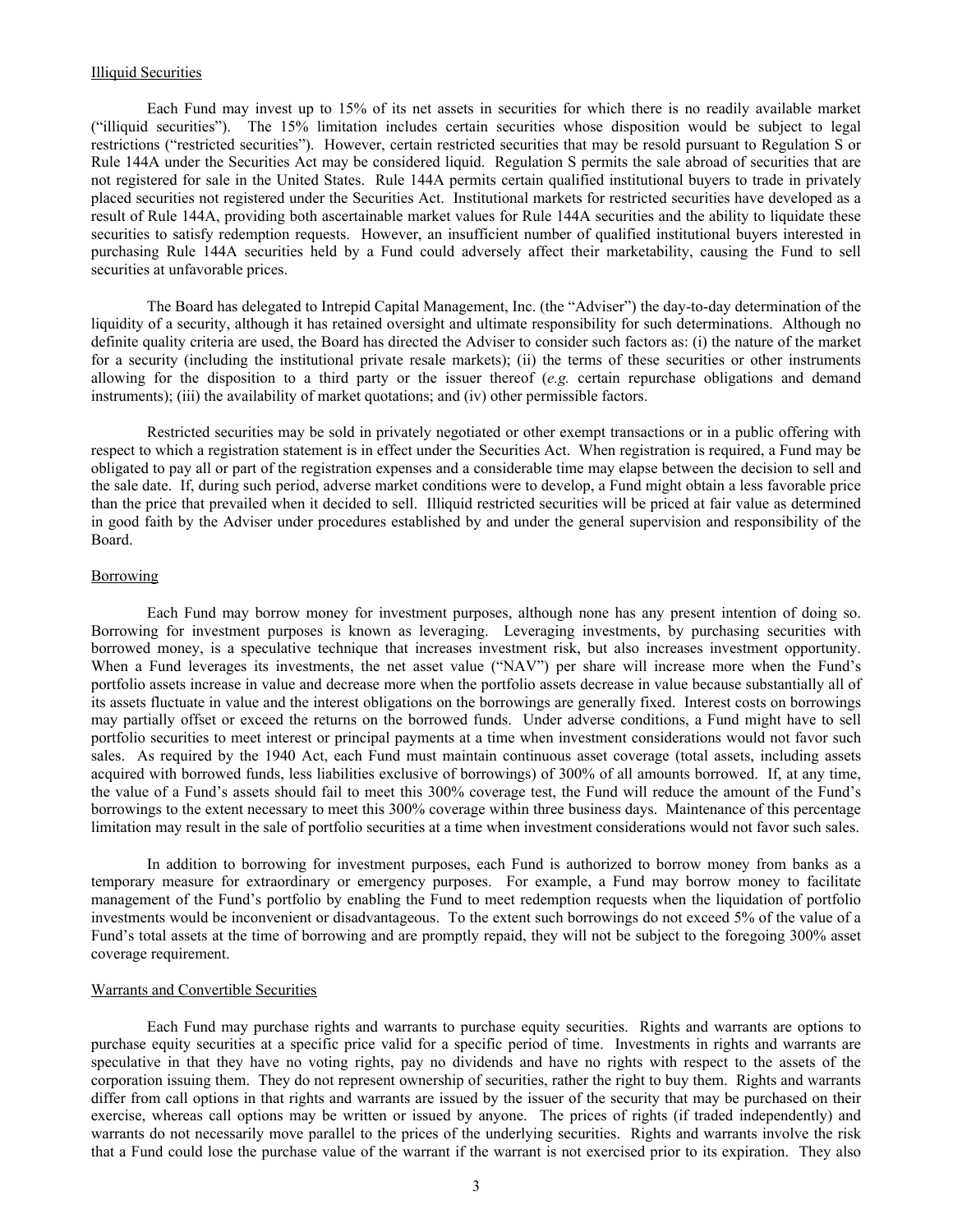<span id="page-7-0"></span>involve the risk that the effective price paid for the warrant added to the subscription price of the related security may be greater than the value of the subscribed security's market price.

Each Fund may also invest in convertible securities. Convertible securities are debt securities or preferred stocks of corporations that are convertible into or exchangeable for common stocks. The Adviser will select only those convertible securities for which it believes (i) the underlying common stock is a suitable investment for a Fund; and (ii) a greater potential for total return exists by purchasing the convertible security because of its higher yield and/or favorable market valuation. (For the Intrepid Income Fund, the Adviser will consider only the potential for total return.) Most of a Fund's investment in convertible debt securities will be rated less than investment grade. Debt securities rated less than investment grade are commonly referred to as "junk bonds." For additional information regarding convertible securities, please see "High Yield Securities" below.

#### High Yield Securities

Each Fund may invest in corporate debt securities, including bonds and debentures (which are long-term) and notes (which may be short or long-term), preferred securities and convertible securities may be rated investment grade by Standard & Poor's<sup>®</sup> ("S&P<sup>®</sup>") or Moody's Investors Service<sup>©</sup>, Inc. ("Moody's"). Securities rated BBB by S&P<sup>®</sup> or Baa by Moody's, although investment grade, exhibit speculative characteristics and are more sensitive than higher rated securities to changes in economic conditions.

Each Fund may also invest in securities that are rated below investment grade, commonly referred to as junk bonds or high yield securities. Investments in high yield securities, while providing greater income and opportunity for gain than investments in higher-rated securities, entail relatively greater risk of loss of income or principal. Market prices of high yield, lower-grade obligations may fluctuate more than market prices of higher-rated securities. Lower grade, fixed income securities tend to reflect short-term corporate and market developments to a greater extent than higher-rated obligations which, assuming no change in their fundamental quality, react primarily to fluctuations in the general level of interest rates.

The Intrepid Capital Fund and the Intrepid Income Fund normally will not purchase high yield securities that are rated lower than "CCC" by S&P® or "Caa" by Moody's, and will not continue to hold high yield securities downgraded lower than "C" by S&P<sup>®</sup> or Moody's. Notwithstanding the foregoing, the Intrepid Income Fund may purchase or hold high yield securities in default if it believes the default will be cured and the Intrepid Capital Fund may purchase or hold high yield securities in default if it believes the default will be cured or in situations where the Intrepid Capital Fund believes it is more appropriate to evaluate the security as if it were an equity investment.

The high yield market at times is subject to substantial volatility. An economic downturn or negative corporate developments may have a more significant effect on high yield securities and their markets than higher-rated investments, as well as on the ability of securities' issuers to repay principal and interest. Issuers of high yield securities may be of low creditworthiness and the high yield securities may be subordinated to the claims of senior lenders. During periods of economic downturn or rising interest rates the issuers of high yield securities may have greater potential for insolvency and a higher incidence of high yield bond defaults may be experienced.

During an economic downturn or substantial period of rising interest rates, highly leveraged issuers may experience financial stress which would adversely affect their ability to service their principal and interest payment obligations, to meet projected business goals, and to obtain additional financing. If the issuer of a high yield security owned by a Fund defaults, the Fund may incur additional expenses in seeking recovery. Periods of economic uncertainty and changes can be expected to result in increased volatility of the market prices of high yield securities and a Fund's NAV. Yields on high yield securities will fluctuate over time. Furthermore, in the case of high yield securities structured as zero-coupon or pay-in-kind securities, their market prices are affected to a greater extent by interest rate changes and therefore tend to be more volatile than the market prices of securities which pay interest periodically and in cash.

Certain securities held by a Fund, including high yield securities, may contain redemption or call provisions. If an issuer exercises these provisions in a declining interest rate market, the Fund may have to replace the security with a lower yielding security, resulting in a decreased return for the investor. Conversely, a high yield security's value may decrease in a rising interest rate market, as will the value of a Fund's net assets.

In response to adverse publicity or investor perceptions, the secondary market for high yield securities may at times become less liquid making it more difficult for a Fund to accurately value or dispose of high yield securities. To the extent a Fund owns or may acquire illiquid or restricted high yield securities, these securities may involve special registration responsibilities, liabilities and costs, and liquidity difficulties, and judgment will play a greater role in valuing such securities because there is less reliable and objective data available.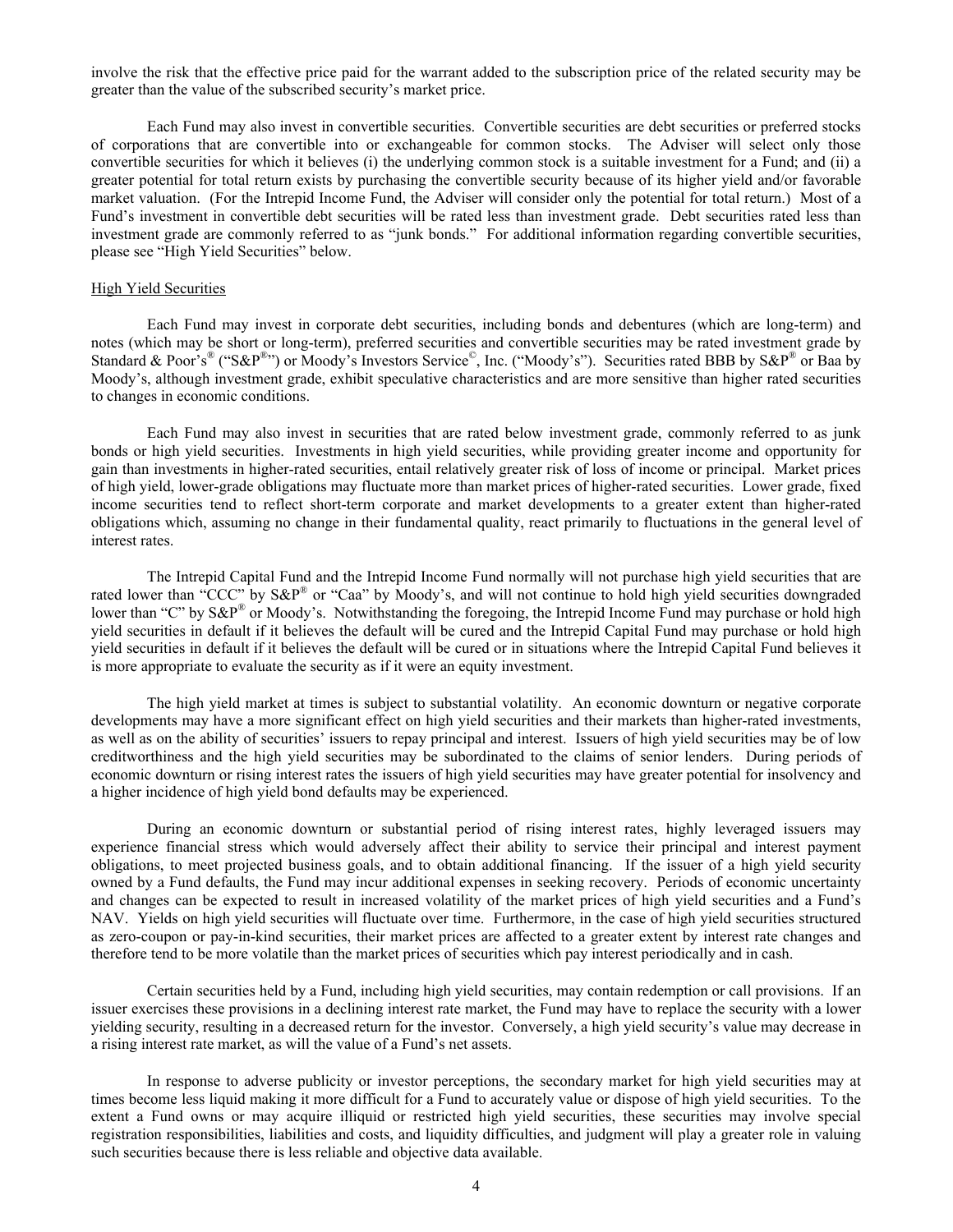<span id="page-8-0"></span>Special tax considerations are associated with investing in high yield bonds structured as zero-coupon or pay-inkind securities. A Fund will report the interest on these securities as income even though it receives no cash interest until the security's maturity or payment date. Further, each Fund must distribute substantially all of its income to its shareholders to qualify for pass-through treatment under the tax law. Accordingly, a Fund may have to dispose of its portfolio securities under disadvantageous circumstances to generate cash or may have to borrow to satisfy distribution requirements.

Credit ratings evaluate the safety of principal and interest payments, not the market value risk of high yield securities. Since credit rating agencies may fail to timely change the credit ratings to reflect subsequent events, the Adviser monitors the issuers of high yield securities in the portfolio to determine if the issuers will have sufficient cash flow and profits to meet required principal and interest payments, and to attempt to assure the securities' liquidity so a Fund can meet redemption requests. To the extent that a Fund invests in high yield securities, the achievement of its investment objective may be more dependent on the Adviser's credit analysis than would be the case for higher quality bonds. A Fund may retain a portfolio security whose rating has been changed.

### LIBOR

Many financial instruments, financings or other transactions to which the Fund may be a party use or may use a floating rate based on the London Interbank Offered Rate ("LIBOR"). LIBOR is the offered rate at which major international banks can obtain wholesale, unsecured funding, and LIBOR may be available for different durations (*e.g.*, 1 month or 3 months) and for different currencies. LIBOR may be a significant factor in determining the Fund's payment obligations under a derivative investment, the cost of financing to a Fund or an investment's value or return to a Fund, and may be used in other ways that affect the Fund's investment performance. In July 2017, the Financial Conduct Authority, the United Kingdom's financial regulatory body, announced that after 2021 it will cease its active encouragement of banks to provide the quotations needed to sustain LIBOR. In March 2021, the administrator of LIBOR announced a delay in the phase out of the majority of the USD LIBOR publications until June 30, 2023, with the remainder of LIBOR publications to still end on December 31, 2021. Various financial industry groups have begun planning for the transition, but there are obstacles to converting certain securities and transactions to a new benchmark. Transition planning is ongoing, and the effect of the transition process and its ultimate success cannot yet be determined. The transition process may lead to increased volatility and illiquidity in markets for instruments the terms of which are based on LIBOR. It could also lead to a reduction in the value of some LIBOR-based investments and reduce the effectiveness of new hedges placed against existing LIBOR-based investments. While some LIBOR-based instruments may contemplate a scenario in which LIBOR is no longer available by providing for an alternative rate-setting methodology and/or increased costs for certain LIBORrelated instruments or financing transactions, not all may have such provisions and there may be significant uncertainty regarding the effectiveness of any such alternative methodologies, resulting in prolonged adverse market conditions for the Fund. Since the usefulness of LIBOR as a benchmark could deteriorate during the transition period, these effects could occur prior to the completion of the applicable phase out. The willingness and ability of issuers to include enhanced provisions in new and existing contracts or instruments also remains uncertain. Any of these factors may adversely affect a Fund's performance or NAV.

#### Money Market Instruments

Each Fund may invest in cash and money market securities in order to take a temporary defensive position or have assets available to pay expenses, satisfy redemption requests or take advantage of investment opportunities. The money market securities in which the Funds invest include U.S. Treasury Bills, commercial paper, commercial paper master notes and repurchase agreements.

Each Fund may invest in commercial paper or commercial paper master notes rated, at the time of purchase, A‑1 or A-2 by S&P® or Prime-1 or Prime-2 by Moody's. Commercial paper master notes are demand instruments without a fixed maturity bearing interest at rates that are fixed to known lending rates and automatically adjusted when such lending rates change.

### Repurchase Agreements

Under a repurchase agreement, a Fund purchases a debt security and simultaneously agrees to sell the security back to the seller at a mutually agreed-upon future price and date, normally one day or a few days later. The resale price is greater than the purchase price, reflecting an agreed-upon market interest rate during the Fund's holding period. While the maturities of the underlying securities in repurchase transactions may be more than one year, the term of each repurchase agreement will always be less than one year. The Funds will enter into repurchase agreements only with member banks of the Federal Reserve System or primary dealers of U.S. government securities. The Adviser will monitor the creditworthiness of each of the firms that is a party to a repurchase agreement with a Fund. In the event of a default or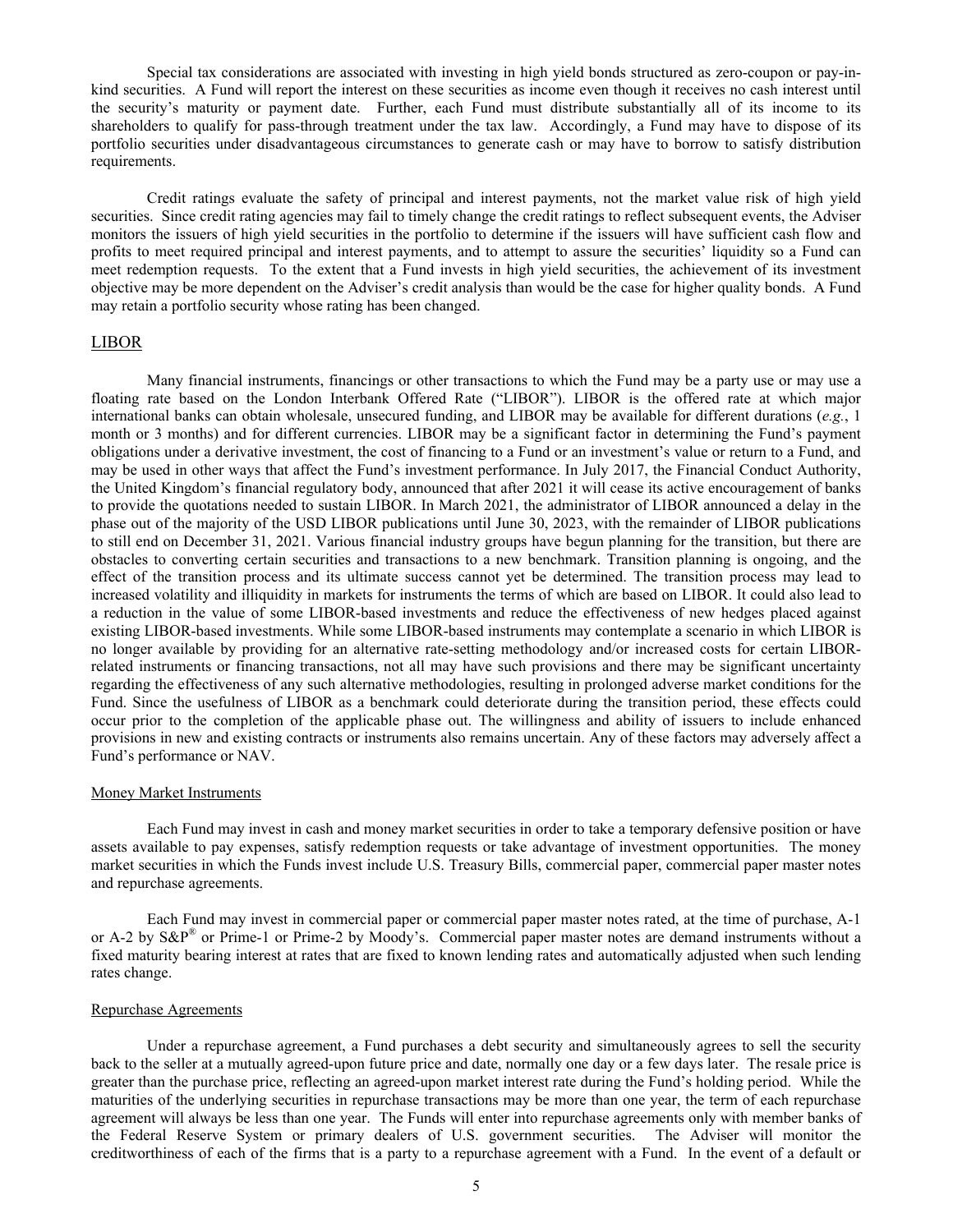<span id="page-9-0"></span>bankruptcy by the seller, a Fund will liquidate those securities (whose market value, including accrued interest, must be at least equal to 100% of the dollar amount invested by the Fund in each repurchase agreement) held under the applicable repurchase agreement, which securities constitute collateral for the seller's obligation to pay. However, liquidation could involve costs or delays and, to the extent proceeds from the sale of these securities were less than the agreed-upon repurchase price a Fund would suffer a loss. A Fund also may experience difficulties and incur certain costs in exercising its rights to the collateral and may lose the interest the Fund expected to receive under the repurchase agreement. Repurchase agreements usually are for short periods of time, such as one week or less, but may be longer. It is the current policy of the Funds to treat repurchase agreements that do not mature within seven days as illiquid for the purposes of its investments policies.

#### Depository Receipts

Each Fund may invest in, or obtain exposure to, the securities of foreign issuers in the form of Depositary Receipts or other securities convertible into securities of foreign issuers or other foreign securities. These securities may not necessarily be denominated in the same currency as the securities into which they may be converted. American Depositary Receipts ("ADRs") are receipts typically issued by an American bank or trust company that evidence ownership of underlying securities issued by a foreign corporation. European Depositary Receipts ("EDRs") are receipts issued in Europe that evidence a similar ownership arrangement. Generally, ADRs, in registered form, are designed for use in the U.S. securities markets, and EDRs, in bearer form, are designed for use in European securities markets.

A depository may establish an unsponsored facility without the participation by or consent of the issuer of the deposited securities, although a letter of non-objection from the issuer is often requested. Holders of unsponsored Depositary Receipts generally bear all the costs of such facility, which can include deposit and withdrawal fees, currency conversion fees and other service fees. The depository of an unsponsored facility may be under no duty to distribute shareholder communications from the issuer or to pass through voting rights. Issuers of unsponsored Depositary Receipts are not obligated to disclose material information in the U.S. and, therefore, there may not be a correlation between such information and the market value of the Depositary Receipts. Sponsored facilities enter into an agreement with the issuer that sets out rights and duties of the issuer, the depository and the Depositary Receipt holder. This agreement also allocates fees among the parties. Most sponsored agreements also provide that the depository will distribute shareholder notices, voting instruments and other communications. Each Fund may invest in sponsored and unsponsored Depositary Receipts.

#### Foreign Securities

Each Fund may invest in securities issued by foreign companies. The Adviser considers foreign companies to be companies domiciled or headquartered outside of the U.S., or whose primary business activities or principal trading markets are located outside of the U.S. Each Fund will limit its investments in such securities to 25% of its net assets.

Investments in foreign securities may offer potential benefits not available from investments solely in U.S. dollardenominated or quoted securities of domestic issuers. Such benefits may include the opportunity to invest in foreign issuers that appear, in the opinion of the Adviser, to offer the potential for better long term growth of capital and income than investments in U.S. securities, the opportunity to invest in foreign countries with economic policies or business cycles different from those of the United States and the opportunity to reduce fluctuations in portfolio value by taking advantage of foreign securities markets that do not necessarily move in a manner parallel to U.S. markets. Investing in the securities of foreign issuers also involves, however, certain special risks set forth below, which are not typically associated with investing in U.S. dollar-denominated securities or quoted securities of U.S. issuers.

The value of a Fund's foreign investments may be significantly affected by changes in currency exchange rates and the Fund may incur costs in converting securities denominated in foreign currencies to U.S. dollars. In many countries, there is less publicly available information about issuers than is available in the reports and ratings published about companies in the United States. Additionally, foreign companies are not subject to uniform accounting, auditing and financial reporting standards. Dividends and interest on foreign securities may be subject to foreign withholding taxes, which would reduce the Fund's income without providing a tax credit for the Fund's shareholders. Although each Fund intends to invest in securities of foreign issuers domiciled in nations which the Adviser considers as having stable and friendly governments, there is the possibility of expropriation, confiscatory taxation, currency blockage or political or social instability which would affect investments in those nations.

On January 31, 2020, the United Kingdom ("UK") officially withdrew from the European Union ("EU") ("Brexit"). A transition phase ended on December 31, 2020. On December 30, 2020, the EU and the UK signed the EU-UK Trade and Cooperation Agreement ("TCA"), an agreement governing certain elements of the EU's and the UK's relationship following the end of the transition period, which provisionally went into effect at the beginning of 2021. Even with the TCA there is likely to be considerable uncertainty relating to the potential ongoing consequences of the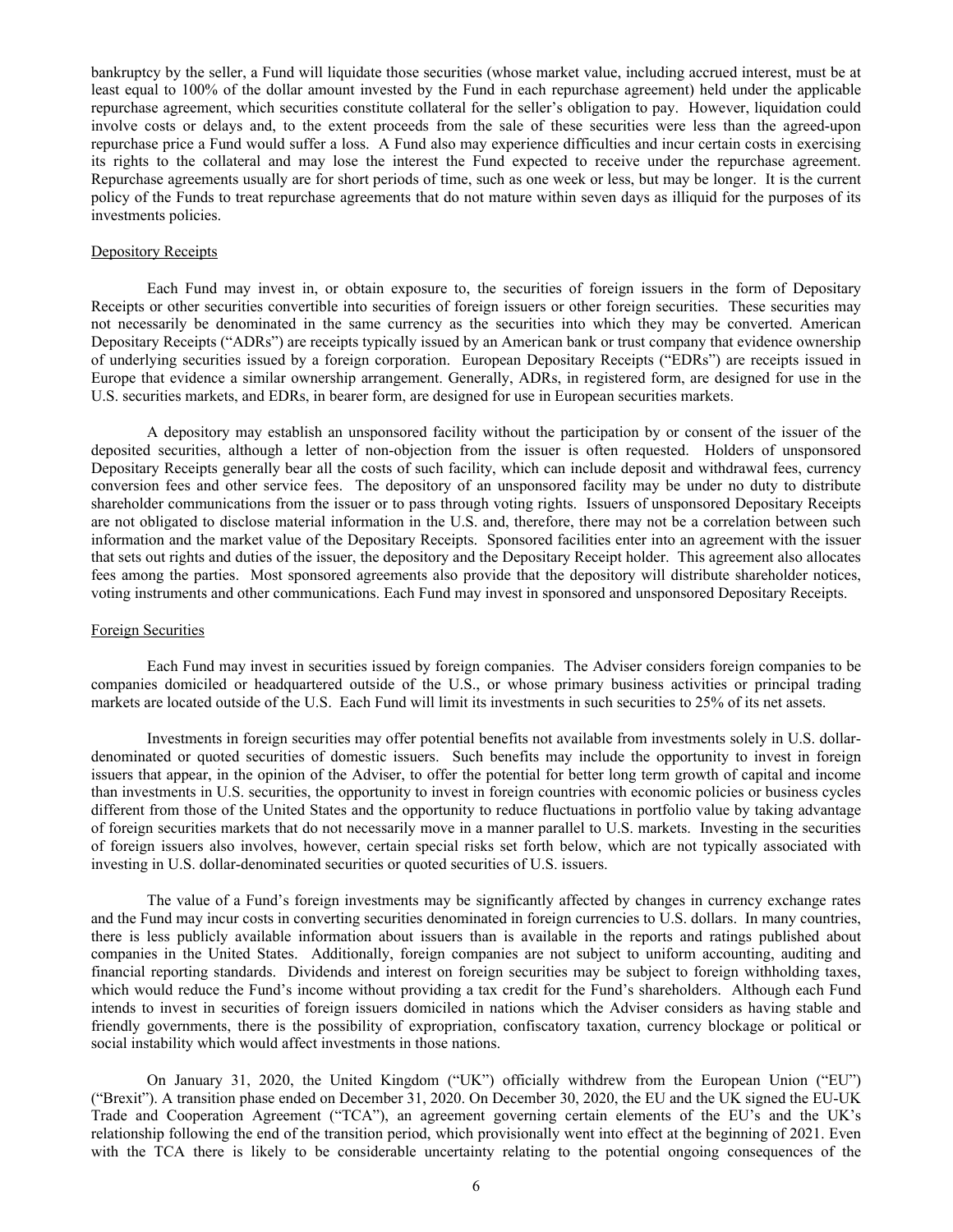<span id="page-10-0"></span>withdrawal. The impact on the UK and European economies and the broader global economy could be significant, resulting in increased volatility and illiquidity, currency fluctuations, impacts on arrangements for trading and on other existing cross-border cooperation arrangements (whether economic, tax, fiscal, legal, regulatory or otherwise), and in potentially lower growth for companies in the UK, Europe and globally, which could have an adverse effect on the value of a Fund's investments. In addition, if one or more other countries were to exit the European Union or abandon the use of the euro as a currency, the value of investments tied to those countries or the euro could decline significantly and unpredictably.

#### Registered Investment Companies

Each Fund may invest up to 15% of its net assets in shares of registered investment companies, including other investment companies that invest in high quality, short-term debt securities (*i.e.*, money market instruments). If a Fund purchases more than 1% of any class of security of a registered open-end investment company, such investment will be considered an illiquid investment.

Any investment in a registered investment company involves investment risk. Additionally, an investor could invest directly in the registered investment companies in which the Funds invest. By investing indirectly through a Fund, an investor bears not only his or her proportionate share of the expenses of the Fund (including operating costs and investment advisory fees) but also indirect similar expenses of the registered investment companies in which the Fund invests. An investor may also indirectly bear expenses paid by registered investment companies in which a Fund invests related to the distribution of such registered investment company's shares.

Under certain circumstances an open-end investment company in which a Fund invests may determine to make payment of a redemption by the Fund (wholly or in part) by a distribution in kind of securities from its portfolio, instead of in cash. As a result, the Fund may hold such securities until the Adviser determines it appropriate to dispose of them. Such disposition will impose additional costs on the Fund.

Investment decisions by the investment advisers to the registered investment companies in which the Funds invest are made independently of the Funds and the Adviser. At any particular time, one registered investment company in which a Fund invests may be purchasing shares of an issuer whose shares are being sold by another registered investment company in which the Fund invests. As a result, the Fund indirectly would incur certain transactional costs without accomplishing any investment purpose.

#### Temporary Investments

Each Fund may, in response to adverse market, economic or other conditions, take temporary defensive positions. This means a Fund will invest some or all of its assets in money market instruments such as U.S. Treasury Bills, commercial paper or repurchase agreements (cash). A Fund may maintain a temporary defensive position for prolonged periods, until such time as it can find securities that meet its investment criteria. As a result, a Fund will not be able to achieve its investment objective of long-term capital appreciation or capital appreciation to the extent it invests in cash. When each Fund is not taking a temporary defensive position, it will still hold some cash and money market instruments so that it can pay expenses, satisfy redemption requests or take advantage of investment opportunities.

During the 2008 global financial downturn and the recent market volatility caused by the COVID-19 outbreak, many money market instruments that were thought to be highly liquid became illiquid and lost value. The U.S. government and the Federal Reserve, as well as certain foreign governments and central banks, have taken extraordinary actions with respect to the financial markets generally and money market instruments in particular. While these actions have stabilized the markets for these instruments, there can be no assurances that those actions will continue or continue to be effective. If the Fund's money market instruments become illiquid, the Fund may be unable to satisfy certain of its obligations or may only be able to do so by selling other securities at prices or times that may be disadvantageous to do so.

Each Fund may hold any portion of its assets in cash or cash equivalents at any time or for an extended time. The Adviser will determine the amount of the Fund's assets to be held in cash or cash equivalents at its sole discretion, based on such factors as it may consider appropriate under the circumstances. The portion of a Fund's assets invested in cash and cash equivalents may at times exceed 25% of the Fund's net assets. To the extent a Fund holds assets in cash (or cash equivalents) and otherwise uninvested, the ability of the Fund to meet its objective may be limited.

#### Foreign Currency Transactions

Although the Funds value their assets daily in U.S. dollars, they are not required to convert their holdings of foreign currencies to U.S. dollars on a daily basis. A Fund's foreign currencies generally will be held as "foreign currency call accounts" at foreign branches of foreign or domestic banks. These accounts bear interest at negotiated rates and are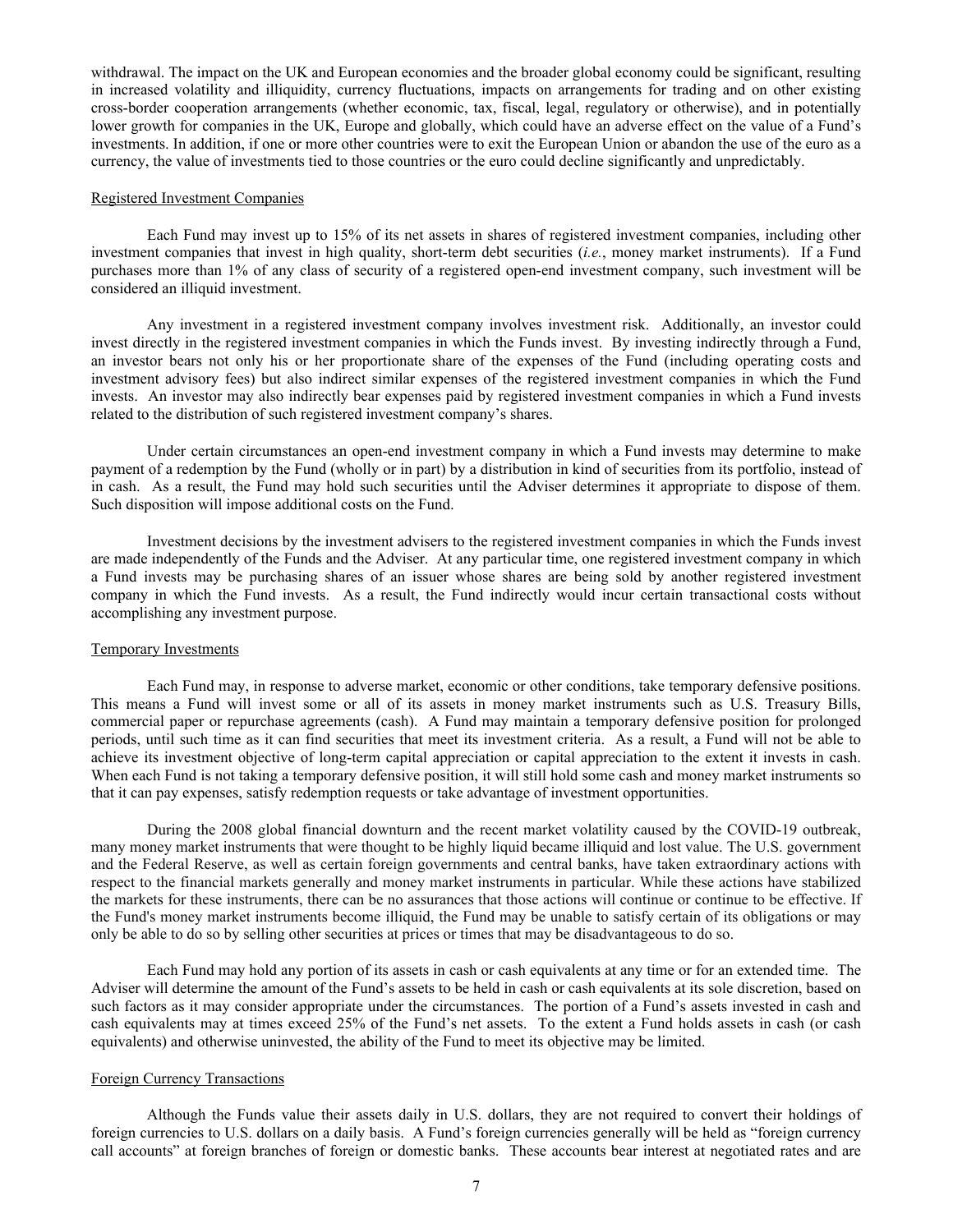<span id="page-11-0"></span>payable upon relatively short demand periods. If a bank at which a Fund maintains such an account becomes insolvent, the Fund could suffer a loss of some or all of the amounts deposited. A Fund may convert foreign currency to U.S. dollars from time to time. Although foreign exchange dealers generally do not charge a stated commission or fee for conversion, the prices posted generally include a "spread," which is the difference between the prices at which the dealers are buying and selling foreign currencies. A Fund may hedge its foreign currency exposure under normal market conditions.

The Funds may enter into forward currency contracts, as permitted by their investment restrictions. As required under the 1940 Act, when a Fund enters into forward contracts or currency futures, the Adviser will earmark or cause the Fund's custodian to designate on the Fund's records or the Fund's custodian's records cash or liquid portfolio securities equal to the Fund's daily net liability, with regard to cash-settled contracts, and equal to the full notional value of the contract, with regard to contracts that are not cash settled. (Any such assets and securities earmarked or designated as segregated on a Fund's records, or by the custodian on its records, are referred to in this SAI as "Segregated Assets.") Such Segregated Assets shall be maintained in accordance with pertinent positions of the SEC.

Certain transactions involving forward currency contracts may serve as long hedges (for example, if a Fund seeks to buy a security denominated in a foreign currency, it may purchase a forward currency contract to lock in the U.S. dollar price of the security) or as short hedges (if a Fund anticipates selling a security denominated in a foreign currency, it may sell a forward currency contract to lock in the U.S. dollar equivalent of the anticipated sales proceeds).

A Fund may seek to hedge against changes in the value of a particular currency by using forward contracts on another foreign currency or a basket of currencies, the value of which the Adviser believes will have a positive correlation to the values of the currency being hedged. In addition, each Fund may use forward currency contracts to shift exposure to foreign currency fluctuations from one country to another. For example, if a Fund owns securities denominated in a foreign currency and the Adviser believes that currency will decline relative to another currency, the Fund might enter into a forward contract to sell an appropriate amount of the first foreign currency, with payment to be made in the second currency. Transactions that use two foreign currencies are sometimes referred to as "cross hedges." Use of different foreign currency magnifies the risk that movements in the price of the instrument will not correlate or will correlate unfavorably with the foreign currency being hedged.

The cost to a Fund of engaging in forward currency contracts or currency futures contracts varies with factors such as the interest rate environments in the relevant countries, the currencies involved, the length of the contract period and the market conditions then prevailing. Because forward currency contracts are usually entered into on a principal basis, no fees or commissions are involved. When a Fund enters into a forward currency contract, it relies on the counterparty to make or take delivery of the underlying currency at the maturity of the contract. Failure by the counterparty to do so would result in the loss of any expected benefit of the transaction.

As is the case with futures contracts, holders and writers of forward currency contracts can enter into offsetting closing transactions, similar to closing transactions on futures, by selling or purchasing, respectively, an instrument identical to the instrument held or written. Closing transactions are generally made for forward currency contacts by negotiating directly with the counterparty. Thus, there can be no assurance that a Fund will in fact be able to close out a forward currency contract at a favorable price. In addition, in the event of insolvency of the counterparty, a Fund might be unable to close out a forward currency contract.

#### Futures Contracts and Index Futures Contracts

A futures contract is a bilateral agreement where one party agrees to accept, and the other party agrees to make, delivery of cash or an underlying debt security, as called for in the contract, at a specified date and at an agreed upon price.

An index futures contract involves the delivery of an amount of cash equal to a specified dollar amount multiplied by the difference between the index value at the close of trading of the contract and at the price designated by the futures contract. No physical delivery of the securities comprising the index is made. Generally, these futures contracts are closed out prior to the expiration date of the contracts.

A Treasury bond futures contract is based on the value of an equivalent 20-year, 6% Treasury bond. Generally, any Treasury bond with a remaining maturity or term to call of 15 years as of the first day of the month in which the contracts are scheduled to be exercised will qualify as a deliverable security pursuant to a Treasury bond futures contract. A Treasury note futures contract is based on the value of an equivalent 10-year, 6% Treasury note. Generally, any Treasury note with a remaining maturity or term to call of 6 1/2 years or 10 years, respectively, as of the first day of the month in which the contracts are scheduled to be exercised will qualify as a deliverable security pursuant to Treasury note futures contract.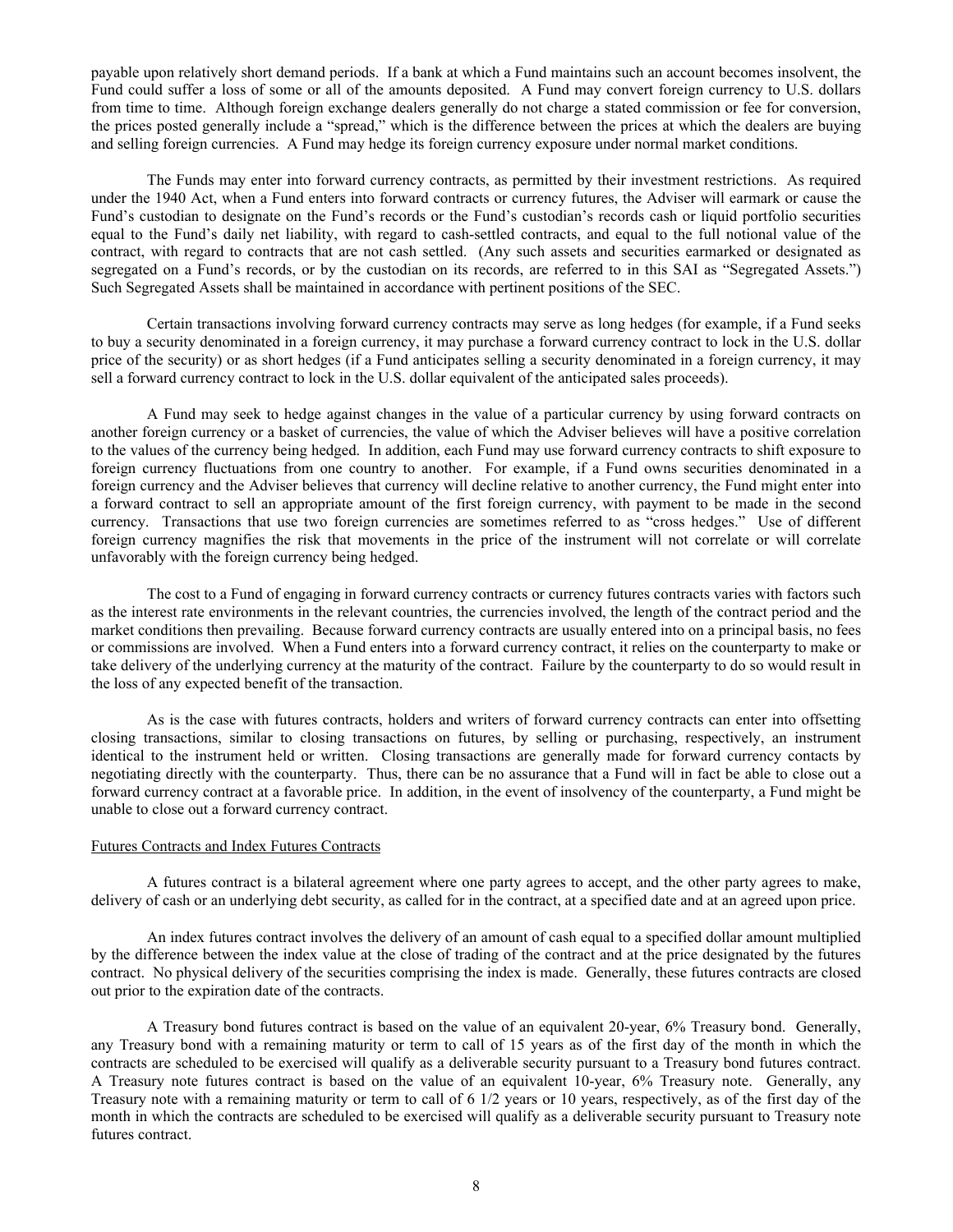<span id="page-12-0"></span>Since a number of different Treasury notes will qualify as a deliverable security, the price that the buyer will actually pay for those securities will depend on which ones are actually delivered. Normally, the exercise price of the futures contract is adjusted by a conversion factor that takes into consideration the value of the deliverable security if it were yielding 6% as of the first day of the month in which the contract is scheduled to be exercised.

There are certain investment risks associated with futures transactions. These risks include: (1) dependence on the Adviser's ability to predict movements in the prices of individual securities and fluctuations in the general securities markets; (2) imperfect correlation between movements in the price of the securities (or indices) hedged or used for cover which may cause a given hedge not to achieve its objective; (3) the fact that the skills and techniques needed to trade these instruments are different from those needed to select the securities in which the Fund invests; and (4) lack of assurance that a liquid secondary market will exist for any particular instrument at any particular time, which, among other things, may hinder the Fund's ability to limit exposures by closing its positions. The potential loss to the Fund from investing in certain types of futures transactions is unlimited.

A Fund could be unable to recover assets held at the futures clearing broker, even assets directly traceable to the Fund from the futures clearing broker in the event of a bankruptcy of the commodity broker. Although a Futures Commission Merchant (including the futures clearing broker) is required to segregate customer funds pursuant to the Commodities Exchange Act (CEA), in the unlikely event of the commodity broker's bankruptcy, there is no equivalent of the Securities Investors Protection Corporation insurance as is applicable in the case of securities broker dealers' bankruptcies. If the FCM does not provide accurate reporting, a Fund also is subject to the risk that the FCM could use the Fund's assets, which are held in an omnibus account with assets belonging to the FCM's other customers, to satisfy its own financial obligations or the payment obligations of another customer to the central counterparty.

In addition, the futures exchanges may limit the amount of fluctuation permitted in certain futures contract prices during a single trading day. The Fund may be forced, therefore, to liquidate or close out a futures contract position at a disadvantageous price. The Fund may use various futures contracts that are relatively new instruments without a significant trading history. As a result, there can be no assurance that an active secondary market in those contracts will develop or continue to exist. The Fund's activities in the futures markets may result in higher portfolio turnover rates and additional brokerage costs, which could reduce the Fund's returns.

The Funds will only invest in futures contracts after complying with the requirements of the Commodity Futures Trading Commission ("CFTC"). Each of the Funds has claimed an exclusion from the definition of "Commodity Pool Operator" ("CPO") found in Rule 4.5 of the Commodity Exchange Act ("CEA"). Accordingly, the Adviser is not subject to registration or regulation as a CPO with respect to the Funds under the CEA. To rely on the exemption, a Fund's commodities transactions must be made solely for bona fide hedging purposes as defined by the CFTC. In addition, the Fund may invest in commodity interests for other than bona fide hedging purposes if it meets either the 5% trading de minimis test (the "5% Test") or a test based on the net notional value of the Fund's commodities transactions (the "Notional Test"). Under the 5% Test, the aggregate initial margin and premiums required to establish positions in commodity futures, commodity options or swaps may not exceed 5% of the Fund's liquidation value. Under the Notional Test, the aggregate net notional value of commodity futures, commodity options or swaps not used solely for bona fide hedging purposes may not exceed 100% of the Fund's NAV.

#### Changing Derivatives Regulations

The regulation of derivatives markets in the U.S. is complex and subject to change, and is subject to modification by government and judicial action. New laws and regulations may negatively impact the Funds by increasing transaction and/or regulatory compliance costs, limiting the availability of certain derivatives or otherwise adversely affecting the value or performance of derivatives the Funds trade. On October 28, 2020, the Securities and Exchange Commission adopted Rule 18f-4 (the "Derivatives Rule") under the 1940 Act which, following an implementation period, will replace existing SEC and staff guidance with an updated, comprehensive framework for registered funds' use of derivatives. Among other changes, the Derivatives Rule will require the Funds' to trade derivatives and certain other instruments that create future payment or delivery obligations subject to a value-at-risk ("VaR") leverage limit, develop and implement a derivatives risk management program and new testing requirements, and comply with new requirements related to board and SEC reporting. These new requirements will apply unless a Fund qualifies as a "limited derivatives user," as defined in the Derivatives Rule. Complying with the Derivatives Rule may increase the cost of a Fund's investments and cost of doing business, which could adversely affect investors. Other potentially adverse regulatory obligations can develop suddenly and without notice.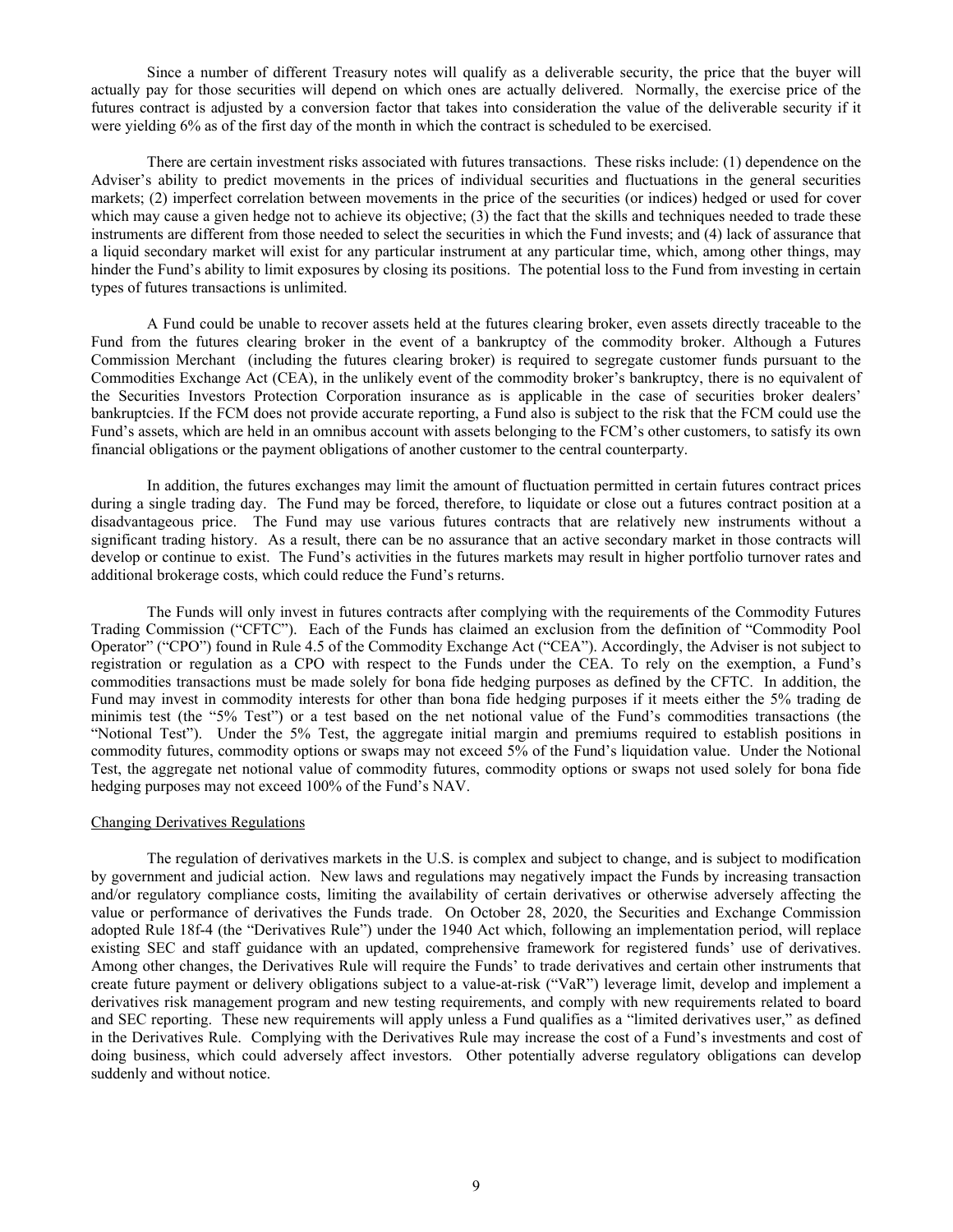#### <span id="page-13-0"></span>Use of Segregated and Other Special Accounts

Use of derivatives, like options, will require, among other things, that a Fund segregate cash, liquid securities or other assets with its custodian, or a designated sub-custodian, to the extent the Fund's obligations are not otherwise "covered" through ownership of the underlying security. In general, either the full amount of any obligation by a Fund to pay or deliver securities or assets must be covered at all times by the securities required to be delivered, or, subject to any regulatory restrictions, appropriate securities as required by the 1940 Act at least equal to the current amount of the obligation must be segregated with the custodian or sub-custodian. The segregated assets cannot be sold or transferred unless equivalent assets are substituted in their place or it is no longer necessary to segregate them. A call option on securities written by a Fund, for example, will require the Fund to hold the securities subject to the call (or securities convertible into the needed securities without additional consideration) or to segregate liquid securities sufficient to purchase and deliver the securities if the call is exercised. A call option written by a Fund on an index will require the Fund to own portfolio securities that correlate with the index or to segregate liquid securities equal to the excess of the index value over the exercise price on a current basis. A put option on securities written by a Fund will require the Fund to segregate liquid securities equal to the exercise price.

Over-the-counter ("OTC") options entered into by a Fund, including those on securities or indexes, and OTCissued and exchange-listed index options will generally provide for cash settlement, although the Fund may not be required to do so. As a result, when a Fund sells these instruments it will segregate an amount of assets equal to its obligations under the options. OTC-issued and exchange-listed options sold by a Fund other than those described above generally settle with physical delivery, and the Fund will segregate an amount of assets equal to the full value of the option. OTC options settling with physical delivery or with an election of either physical delivery or cash settlement will be treated the same as other options settling with physical delivery. If a Fund enters into OTC options transactions, it will be subject to counterparty risk.

In the case of a futures contract or an option on a futures contract, a Fund must deposit initial margin and, in some instances, daily variation margin, typically with third parties such as a clearing organization, in addition to segregating assets with its custodian sufficient to meet its obligations to purchase or provide securities, or to pay the amount owed at the expiration of an index-based futures contract. These assets may consist of cash, cash equivalents, liquid securities or other acceptable assets.

Derivatives may be covered by means other than those described above when consistent with applicable regulatory policies. A Fund may also enter into offsetting transactions so that its combined position, coupled with any segregated assets, equals its net outstanding obligation in related options and hedging and other strategic transactions. A Fund could purchase a put option, for example, if the strike price of that option is the same or higher than the strike price of a put option sold by the Fund. Moreover, instead of segregating assets if a Fund holds a futures contract or forward contract, the Fund could purchase a put option on the same futures contract or forward contract with a strike price as high or higher than the price of the contract held. Other hedging transactions may also be offset in combinations. If the offsetting transaction terminates at the time of or after the primary transaction, no segregation is required, but if it terminates prior to that time, assets equal to any remaining obligation would need to be segregated.

#### Exchange-Traded Funds

Each share of an Exchange-Traded Fund ("ETF") represents an undivided ownership interest in the portfolio of securities held by that ETF. The ETFs in which the Funds invest are investment companies that offer investors a proportionate share in a portfolio of stocks, bonds, commodities, currencies or other securities. Like individual equity securities, ETFs are traded on a stock exchange and can be bought and sold throughout the day.

Traditional ETFs attempt to achieve the same investment return as that of a particular market index. To mirror the performance of a market index, an ETF invests either in all of the securities in a particular index in the same proportion that is represented in the index itself or in a representative sample of securities in a particular index in a proportion meant to track the performance of the entire index. Such ETFs generally do not buy or sell securities, except to the extent necessary to conform their portfolios to the corresponding index. Because such ETFs have operating expenses and transaction costs, while a market index does not, they typically will be unable to match the performance of the index exactly. Alternatively, some ETFs use active investment strategies instead of tracking broad market indices and, as a result, may incur greater operating expenses and transactions costs than traditional ETFs. Investments in ETFs are investments in other investment companies.

ETFs generally do not sell or redeem their shares for cash, and most investors do not purchase or redeem shares directly from an ETF at all. Instead, the ETF issues and redeems its shares in large blocks (typically 50,000 of its shares) called "creation units." Creation units are issued to anyone who deposits a specified portfolio of the ETF's underlying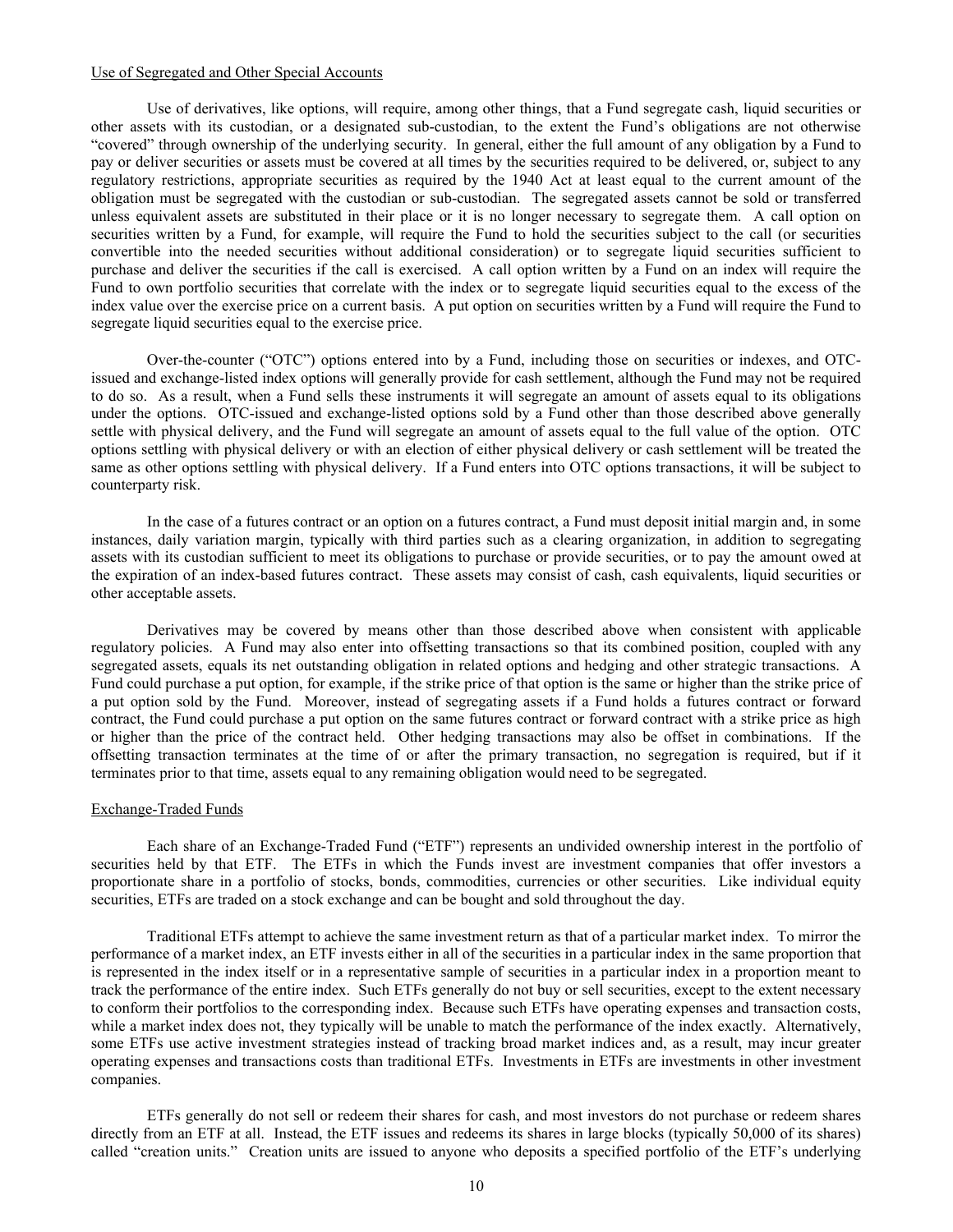<span id="page-14-0"></span>securities, as well as a cash payment generally equal to accumulated dividends on the securities (net of expenses) up to the time of deposit, and creation units are redeemed in kind for a portfolio of the underlying securities (based on the ETF's NAV) together with a cash payment generally equal to accumulated dividends as of the date of redemption. Most ETF investors, however, purchase and sell ETF shares in the secondary trading market on a securities exchange, in lots of any size, at any time during the trading day. ETF investors generally must pay a brokerage fee for each purchase or sale of ETF shares, including purchases made to reinvest dividends.

Because ETF shares are created from the securities of an underlying portfolio and can be redeemed into the securities of an underlying portfolio on any day, arbitrage traders may move to profit from any discrepancies between the market price of the ETF's shares in the secondary market and the NAV per share of the ETF's portfolio, which helps to close the price gap between the two. Of course, because of the forces of supply and demand and other market factors, there may be times when an ETF share trades at a premium or discount to its NAV.

The Funds intend to be long-term investors in ETFs and do not intend to purchase and redeem creation units to take advantage of short-term arbitrage opportunities. However, a Fund may redeem creation units for the underlying securities (and any applicable cash), and may assemble a portfolio of the underlying securities and use it (and any required cash) to purchase creation units, if the Adviser believes it is in a Fund's best interest to do so. A Fund's ability to redeem creation units may be limited by the 1940 Act, which provides that ETFs will not be obligated to redeem shares held by a Fund in an amount exceeding one percent of its total outstanding securities during any period of less than 30 days.

The Funds will invest in ETF shares only if the ETF is registered as an investment company under the 1940 Act. If an ETF in which a Fund invests ceases to be a registered investment company, the Fund will dispose of the securities of the ETF. Furthermore, in connection with its investment in ETF shares, a Fund will incur various costs. A Fund may also realize capital gains or losses when ETF shares are sold, and the purchase and sale of the ETF shares may include a brokerage commission that may result in costs. In addition, the Funds are subject to other fees as an investor in ETFs. Generally, those fees include, but are not limited to, trustees' fees, operating expenses, licensing fees, registration fees and marketing expenses, each of which will be reflected in the NAV of ETFs and therefore the shares representing a beneficial interest therein.

There is a risk that the underlying ETFs in which a Fund invests may terminate due to extraordinary events that may cause any of the service providers to the ETFs, such as the trustee or sponsor, to close or otherwise fail to perform their obligations to the ETF. Also, because certain ETFs in which the Funds may invest are each granted licenses by agreement to use the indices as a basis for determining their compositions and/or otherwise to use certain trade names, the ETFs may terminate if such license agreements are terminated. In addition, an ETF may terminate if its entire net asset value falls below a certain amount. Although the Adviser believes that, in the event of the termination of an underlying ETF, it will be able to invest instead in shares of an alternate ETF tracking the same market index or another market index with the same general market, there is no guarantee that shares of an alternate ETF would be available for investment at that time.

#### Cannabis and Hemp Industry Risks

The Funds may invest in exchange-traded equity securities of companies engaged in legal cannabis and hemp related businesses. The Funds consider a company to be engaged in the legal cannabis and hemp business if the company derives at least 50% of its revenue from the legal cannabis and hemp industries.

#### *Cannabis-Related Risks*

Cannabis remains illegal under United States federal law and a change in federal enforcement practices could significantly and negatively affect the value of cannabis holdings. Despite the development of a cannabis industry legal under state laws, state laws legalizing medicinal and adult cannabis use are in conflict with the federal Controlled Substances Act (the "CSA"). Cannabis is categorized as a Schedule-I controlled substance under the CSA, as enforced by the Drug Enforcement Agency (the "DEA") and the United States Department of Justice (the "DOJ"). Under the CSA, it is illegal to grow, process, sell, possess and consume cannabis. A Schedule-I controlled substance is defined under the CSA as a substance that has no currently accepted medical use in the United States, a lack of safety for use under medical supervision and a high potential for abuse. The CSA further defines Schedule I controlled substances as "the most dangerous drugs of all the drug schedules with potentially severe psychological or physical dependence." In addition, the revenue generated from these cannabis businesses would represent proceeds of a crime under federal law and, thus, a violation of United States anti-money laundering laws. However, over thirty states and the District of Columbia currently allow their citizens to use medical cannabis, and eleven states and the District of Columbia have legalized cannabis for adult use. As a result, this has created an unpredictable business-environment for dispensaries and cultivators that legally operate under state-laws but in violation of federal law.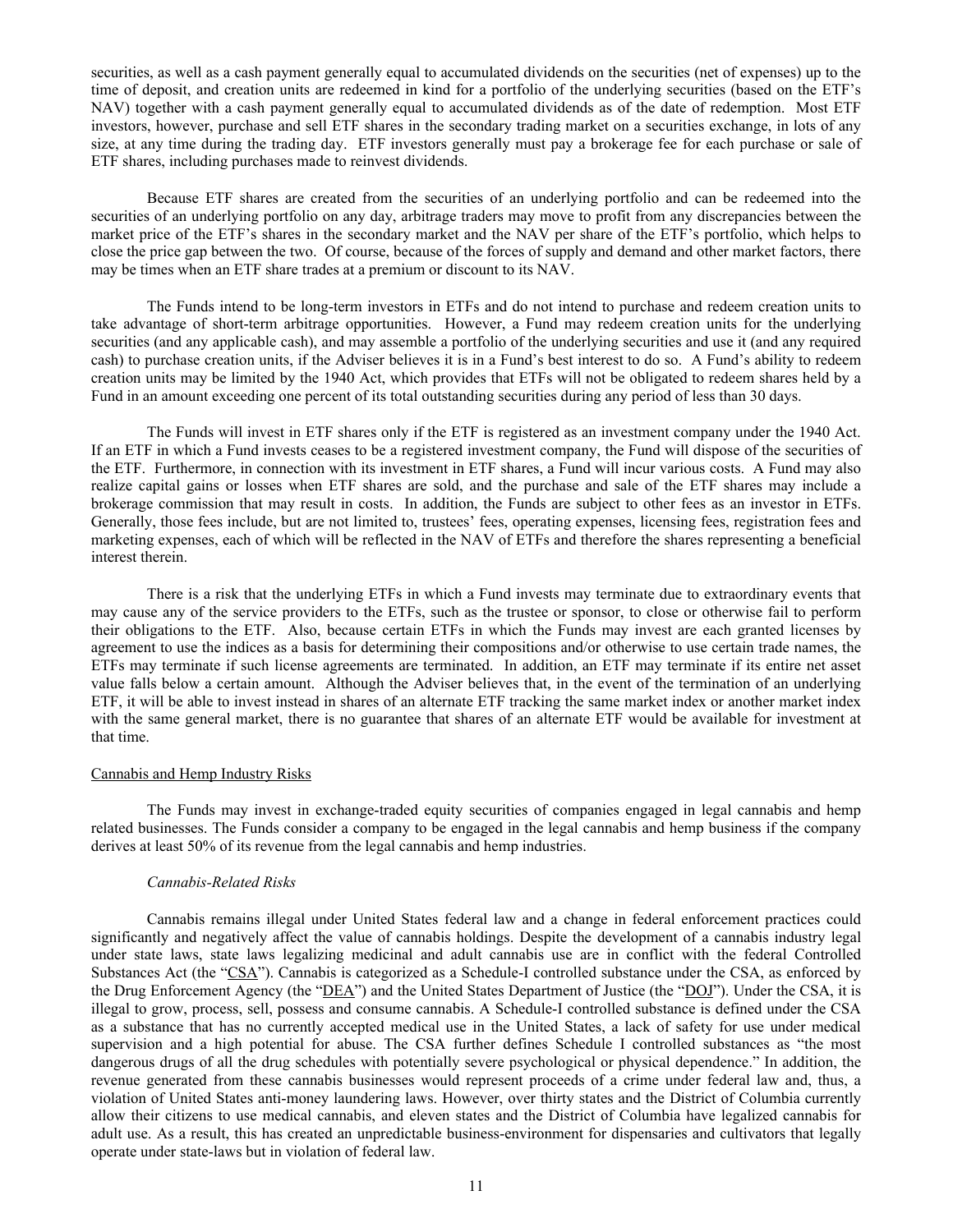Notwithstanding cannabis being illegal under United States federal law, the Rohrabacher-Farr amendment (now called the Rohrabacher-Blumenauer amendment) was appended to the federal budget bill starting in December 2014, and has been re-adopted every year ever since. This amendment limits the ability of the DOJ to interfere in states with businesses and individuals who participate in and comply with state-regulated medical cannabis programs. The amendment has been interpreted to prohibit the DOJ from using federal funds for the prosecution of businesses and individuals that are operating in accordance with state medical cannabis laws. The Rohrabacher-Blumenauer amendment must be renewed annually unless federal legislation is adopted to formalize this restriction. Federal legislation has been proposed over the years to formalize the protection covered by this rider to the federal spending bill. Until that protection becomes law or if the amendment is not renewed in the future, the federal government's enforcement of current federal laws could cause significant financial risk to cannibas securities. The Rohrabacher-Blumenauer amendment does not provide protection to those engaged in the adult use cannabis business.

Laws and regulations affecting the cannabis/marijuana industries are constantly changing, which could detrimentally affect cannibas holdings, and we cannot predict the impact that future laws and regulations may have on the Funds. Local, state and federal cannabis laws and regulations are constantly changing and they are subject to evolving interpretations, which could require companies in which the Funds may invest to incur substantial costs associated with compliance or to alter one or more of their service/product offerings. In addition, violations of these laws, or allegations of such violations, could disrupt their business and result in a material adverse effect on the value of the cannibas holdings. We cannot predict the nature of any future United States local, state and federal laws, regulations, interpretations or applications, nor can we determine what impact additional governmental regulations or administrative policies and procedures, when and if promulgated, could have on cannibas holdings. Any change in law or interpretation could have a material adverse impact on the value of such holdings.

Companies involved in the cannabis industry also face intense competition, may have substantial burdens on company resources due to litigation, as well as complaints or enforcement actions, all of which could adversely impact the value of cannibas securities.

#### *Hemp-Related Risks*

Botanically, hemp and marijuana come from the same species of plant, Cannabis sativa, but from different varieties or cultivars that have been bred for different uses. In fact, hemp and marijuana are genetically distinct forms of cannabis that differ by their use, chemical makeup, and differing cultivation practices. While marijuana generally refers to the psychotropic drug used in the medical and adult use cannabis businesses, growers cultivate hemp for use in production of many products, including foods and beverages, personal care products, nutritional supplements, fabrics, textiles, paper, construction materials, and other manufactured goods. There are about 500 natural components found within the Cannabis sativa plant, of which over 100 have been classified as "cannabinoids" (another word for chemicals unique to the plant). The two most well-known cannabinoids are delta-9-tetrahydrocannabinol ("THC") and Cannabidiol ("CBD"). THC is the main psychoactive cannabinoid that gives users the "high" feeling, while CBD is the main non-psychoactive cannabinoid in cannabis and constitutes up to 40% of the plant's extracts. CBD can derive from both marijuana and hemp. Although the Agriculture Improvement Act of 2018 (the "2018 Farm Bill") federally legalized hemp and hemp derived products, issues remain with the growth and sale of hemp and hemp-based products.

As noted, the 2018 Farm Bill expressly removed hemp from the CSA definition of "marijuana." It also carved-out an exception for the low levels of THC found in hemp. This means that hemp is no longer an illegal substance under United States federal law. Further, the production, sale, and distribution of hemp is no longer subject to the enforcement or regulatory oversight of the DEA. Instead, the 2018 Farm Bill delegates those responsibilities to the Secretary of Agriculture (the "Secretary").

With regard to regulation, the 2018 Farm Bill offers primary regulatory authority over the growth/production of hemp to each individual state. Under the 2018 Farm Bill, this authority must be expressed in a "plan" under which the particular state monitors and regulates the growth/production of hemp. The 2018 Farm Bill expressly allows states to enact more stringent hemp laws without facing federal preemption. After a state adopts a plan, the Secretary must either approve or reject the state plan within 60 days after submission. However, state plans will not be approved until the Department of Agriculture promulgates regulations, which it has not done. Thus, hemp companies are in a state of flux regarding their compliance with federal and state law.

The regulatory uncertainty surrounding the industry may adversely affect the business and operations of a Fund's portfolio companies, including without limitation, the costs to remain compliant with applicable laws and the impairment of its business or the ability to raise additional capital. In addition, a Fund is not be able to predict the nature of any future laws, regulations, interpretations or applications. This means it is possible that regulations may be enacted in the future that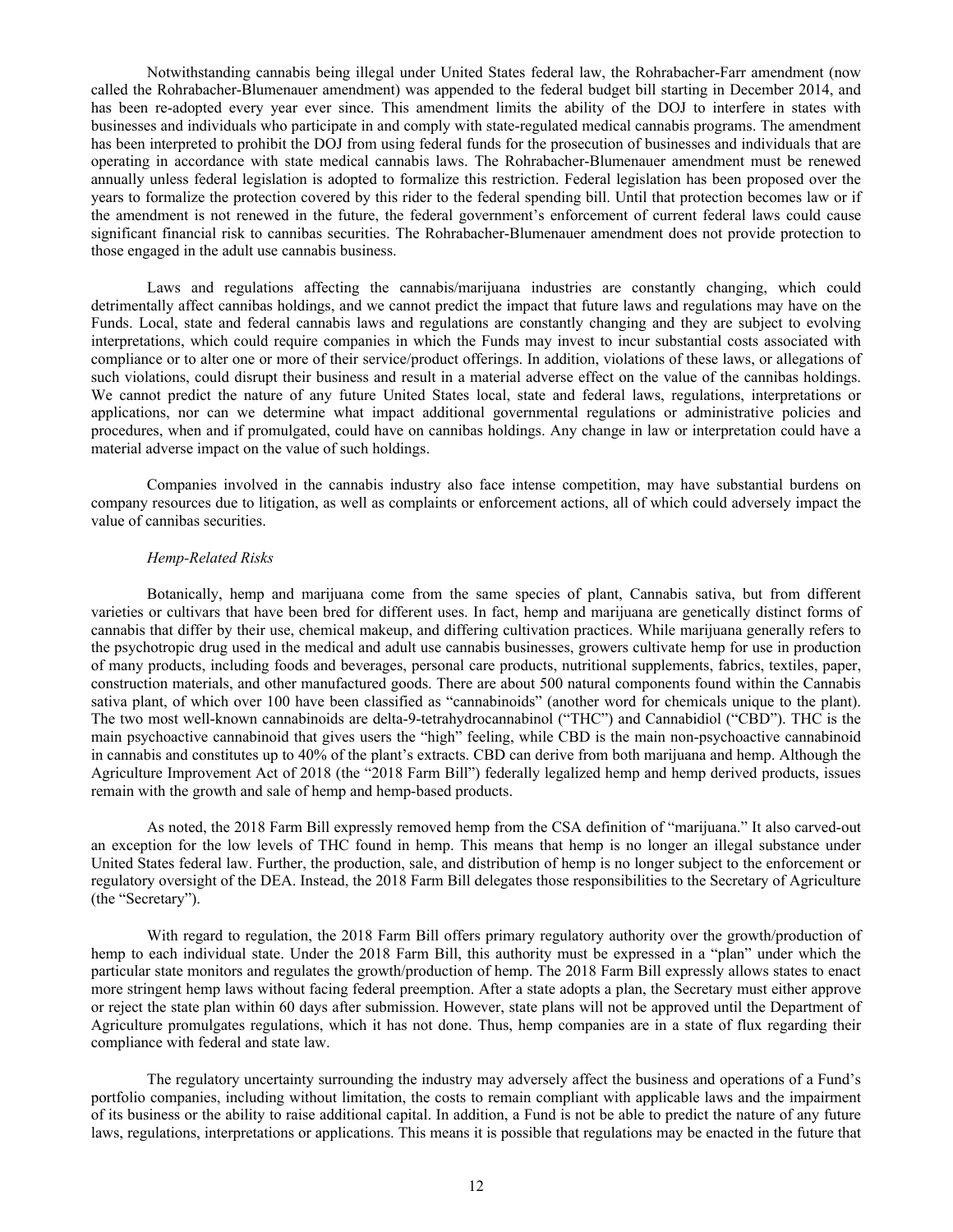<span id="page-16-0"></span>will be directly applicable to the business of the Fund's portfolio companies, and which may have an adverse effect on such companies' operations.

### Cybersecurity Considerations

With the increased use of technologies such as mobile devices and Web-based or "cloud" applications, and the dependence on the Internet and computer systems to conduct business, the Funds are susceptible to operational, information security and related risks. In general, cybersecurity incidents can result from deliberate attacks or unintentional events (arising from external or internal sources) that may cause a Fund to lose proprietary information, suffer data corruption, physical damage to a computer or network system or lose operational capacity. Cybersecurity attacks include, but are not limited to, infection by malicious software, such as malware or computer viruses or gaining unauthorized access to digital systems, networks or devices that are used to service a Fund's operations (e.g., through "hacking," "phishing" or malicious software coding) or other means for purposes of misappropriating assets or sensitive information, corrupting data, or causing operational disruption. Cybersecurity attacks may also be carried out in a manner that does not require gaining unauthorized access, such as causing denial-of-service attacks on the Funds' websites (i.e., efforts to make network services unavailable to intended users). In addition, authorized persons could inadvertently or intentionally release confidential or proprietary information stored on the Funds' systems.

Cybersecurity incidents affecting the Adviser, other service providers to the Funds or their shareholders (including, but not limited to, Fund accountants, custodians, sub-custodians, transfer agents and financial intermediaries) have the ability to cause disruptions and impact business operations, potentially resulting in financial losses to both the Funds and their shareholders, interference with the Funds' ability to calculate their net asset value, impediments to trading, the inability of Fund shareholders to transact business and the Funds to process transactions (including fulfillment of fund share purchases and redemptions), violations of applicable privacy and other laws (including the release of private shareholder information) and attendant breach notification and credit monitoring costs, regulatory fines, penalties, litigation costs, reputational damage, reimbursement or other compensation costs, forensic investigation and remediation costs, and/ or additional compliance costs. Similar adverse consequences could result from cybersecurity incidents affecting issuers of securities in which the Funds invest, counterparties with which the Funds engage in transactions, governmental and other regulatory authorities, exchange and other financial market operators, banks, brokers, dealers, insurance companies and other financial institutions (including financial intermediaries and other service providers) and other parties.

### **PORTFOLIO TURNOVER**

None of the Funds actively trade for short-term profits, but when the circumstances warrant, securities may be sold without regard to the length of time held. The annual portfolio turnover rate indicates changes in a Fund's portfolio and is calculated by dividing the lesser of purchases or sales of portfolio securities (excluding securities having maturities at acquisition of one year or less) for the fiscal year by the monthly average of the value of the portfolio securities (excluding securities having maturities at acquisition of one year or less) owned by the Fund during the fiscal year. High portfolio turnover in any year (100% or higher) will result in the payment by a Fund of above-average transaction costs and could result in the payment by shareholders of above-average amounts of taxes on realized investment gains. The portfolio turnover for each Fund for the following fiscal periods is set forth below.

| Portfolio Turnover Rate for the Fiscal Years Ended September 30, |        |      |  |
|------------------------------------------------------------------|--------|------|--|
| <b>Name of Fund</b>                                              | 2021   | 2020 |  |
| Intrepid Capital Fund                                            | 17%    | 60%  |  |
| Intrepid Endurance Fund                                          | 81%    | 105% |  |
| Intrepid Income Fund                                             | $94\%$ | 144% |  |

### **DISCLOSURE OF PORTFOLIO HOLDINGS**

#### Fund Service Providers – Fund Administrator, Independent Registered Public Accounting Firm and Custodian

The Funds have entered into arrangements with certain third-party service providers (fund administrator, independent registered public accounting firm and custodian) for services that require these groups to have access to each Fund's portfolio on a daily basis. For example, the Funds' administrator is responsible for maintaining the accounting records of each Fund, which includes maintaining a current portfolio of each Fund. The Funds also undergo an annual audit that requires the Funds' independent registered public accounting firm to review each Fund's portfolio. In addition to the Funds' administrator, the Funds' custodian also maintains an up-to-date list of each Fund's holdings. Each of these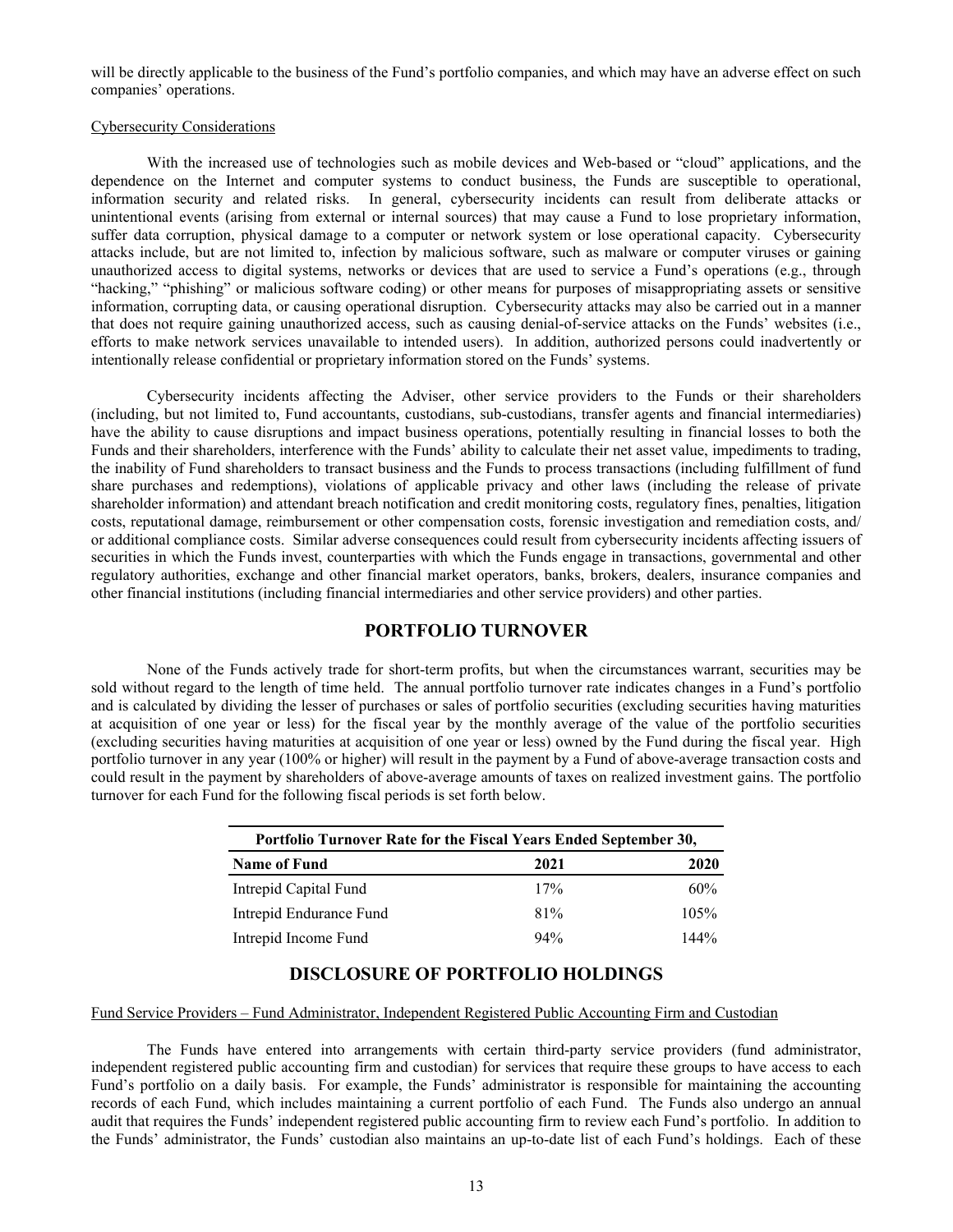<span id="page-17-0"></span>parties is contractually and/or ethically prohibited from sharing a Fund's portfolios unless specifically authorized by the Funds.

### Rating and Ranking Organizations

The Funds may provide their portfolio holdings to the following rating and ranking organizations:

Morningstar<sup>®</sup>, Inc. Lipper Standard & Poor's® Ratings Group Bloomberg<sup>™</sup>, L.P. Thomson™ Financial Research Value Line, Inc. Vickers Stock Research

The Funds' management has determined that these organizations provide investors with a valuable service and, therefore, are willing to provide them with portfolio information. The Funds may not pay these organizations or receive any compensation from them for providing this information.

The Funds may provide portfolio information to these organizations on either a monthly or quarterly basis but not prior to ten business days following the end of the period.

#### **Other Disclosure**

Each Fund publishes its top ten holdings at the end of each calendar quarter on its website at www.intrepidcapitalfunds.com. This information is updated approximately 15 to 30 business days following the end of each fiscal quarter. It is available to anyone that visits the website.

The disclosure referenced above is in addition to the portfolio disclosure in the annual, semiannual, December quarter, and June quarter shareholder reports and on Part F of Form N-PORT, which disclosures are filed with the Securities and Exchange Commission within 60 days of the first and third fiscal quarter ends and on Form N-CSR for the Semi-Annual and Annual report period ends. Monthly portfolio disclosures are filed with the Securities and Exchange Commission on Form N-PORT, with quarter-end disclosures being made public 60 days after the end of each fiscal quarter.

The Adviser may manage other accounts such as separate accounts, private accounts, unregistered products, and portfolios sponsored by companies other than the Adviser. These other accounts may be managed in a similar fashion to certain of the Funds and thus may have similar portfolio holdings. Such accounts may be subject to different portfolio holdings disclosure policies that permit public disclosure of portfolio holdings information in different forms and at different times than the Funds' portfolio holdings disclosure policies. Additionally, clients of such accounts have access to their portfolio holdings and are generally not subject to the Funds' portfolio holdings disclosure policies.

### Oversight

The officers of the Trust are responsible for decisions authorizing the disclosure of portfolio holdings. The Trust's Chief Compliance Officer addresses issues relating to the disclosure of portfolio holdings, including whether there are any conflicts between the shareholders of the Funds and those of the Adviser or any other affiliate of the Funds, in its annual report to the Board.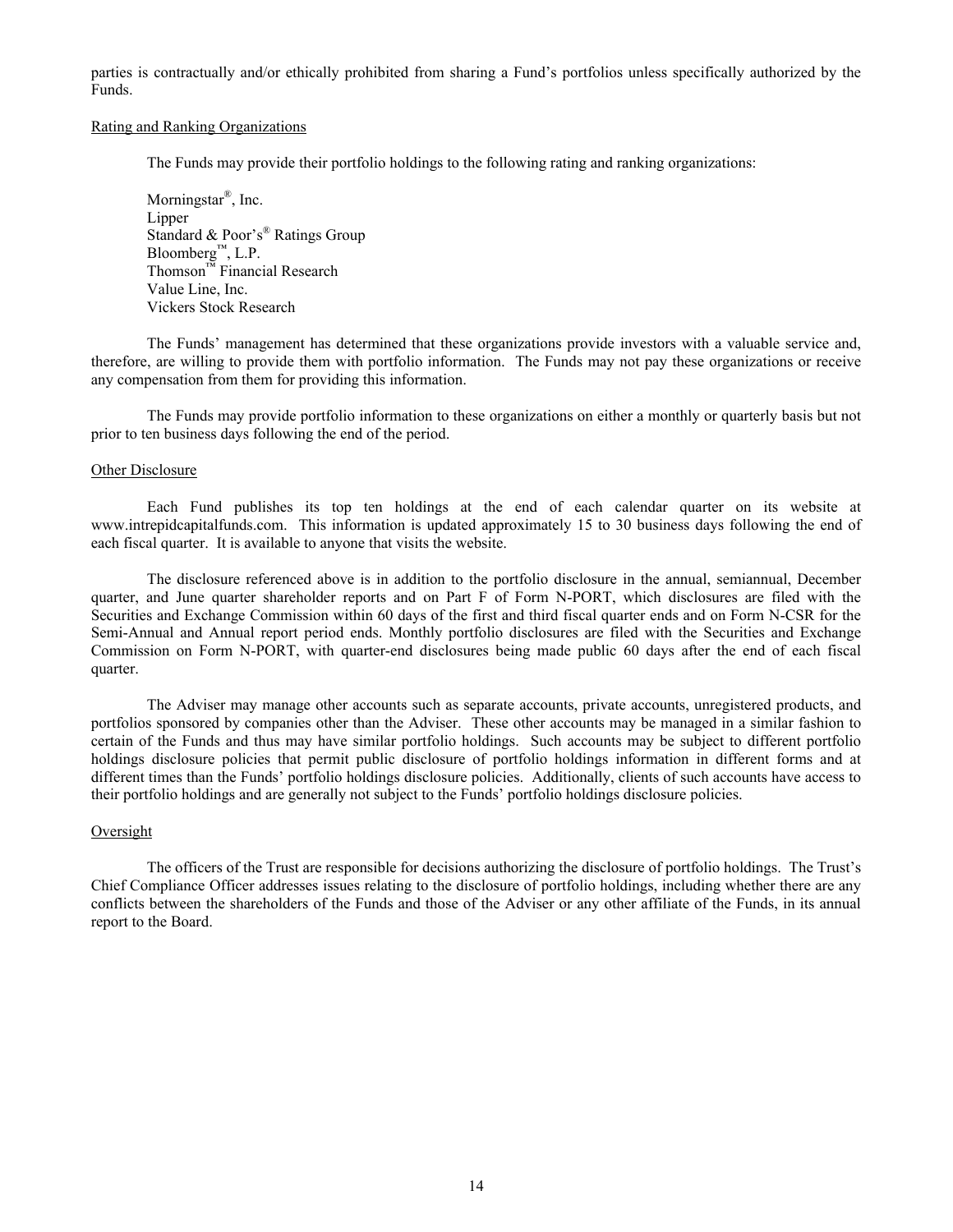## **TRUSTEES AND OFFICERS OF THE TRUST**

#### <span id="page-18-0"></span>Board Leadership Structure

As a Delaware statutory trust, the business and affairs of the Trust are managed by its officers under the direction of its Board. The Board is responsible for the overall management of the Trust. This includes the general supervision and review of each Fund's investment policies and activities. The Board approves all significant agreements between the Trust and those parties furnishing services to it, which include agreements with the Adviser, Administrator, Custodian and Transfer Agent. The Board appoints officers who conduct and administer each Fund's day-to-day operations. The Trust has an audit committee consisting solely of the two independent trustees. The audit committee plays a significant role in risk oversight as it meets annually with the auditors of the Funds and periodically with the Funds' Chief Compliance Officer. The Trust does not have a Chairman of the Board. As President of the Trust, Mr. Mark Travis is the presiding officer at all meetings of the Board. The Trust does not have a lead independent trustee. The Trust has determined that its leadership structure is appropriate in light of, among other factors, the asset size and nature of the Funds, the arrangements for the conduct of the Funds' operations, the number of trustees, and the Board's responsibilities.

#### Trustees' and Officers' Information

Certain important information regarding each of the trustees and officers of the Trust (including their principal occupations for at least the last five years) is set forth on the following pages.

|                                   |               |             |                         | Number of     |               |
|-----------------------------------|---------------|-------------|-------------------------|---------------|---------------|
|                                   |               |             |                         | Portfolios in |               |
|                                   |               | Term of     | Principal               | Fund          | Other         |
|                                   | Position(s)   | Office and  | Occupation(s)           | Complex       | Directorships |
|                                   | Held with the | Length of   | During Past             | Overseen by   | Held by       |
| Name, Address and Age             | Fund          | Service     | <b>Five Years</b>       | Trustee       | Trustee       |
| Interested Trustee <sup>(1)</sup> |               |             |                         |               |               |
| Mark F. Travis                    | Trustee.      | Indefinite  | President, Intrepid     | Three         | None          |
| c/o Intrepid Capital              | President and | Term; Since | Capital Management,     |               |               |
| Management Funds Trust            | Chief         | November    | Inc. $(1995$ -present); |               |               |
| 1400 Marsh Landing Pkwy.          | Compliance    | 2004        | Chief Executive         |               |               |
| Suite 106                         | Officer       |             | Officer, Intrepid       |               |               |
| Jacksonville Beach, FL 32250      |               |             | Capital Management,     |               |               |
| Age: $60$                         |               |             | Inc. $(2003$ -present). |               |               |

 $<sup>(1)</sup>$  "Interested" trustees are trustees who are deemed to be "interested persons" (as defined in the 1940 Act) of the Trust. Mr. Travis is</sup> an interested trustee because of his ownership in the Adviser and because he is an officer of the Trust.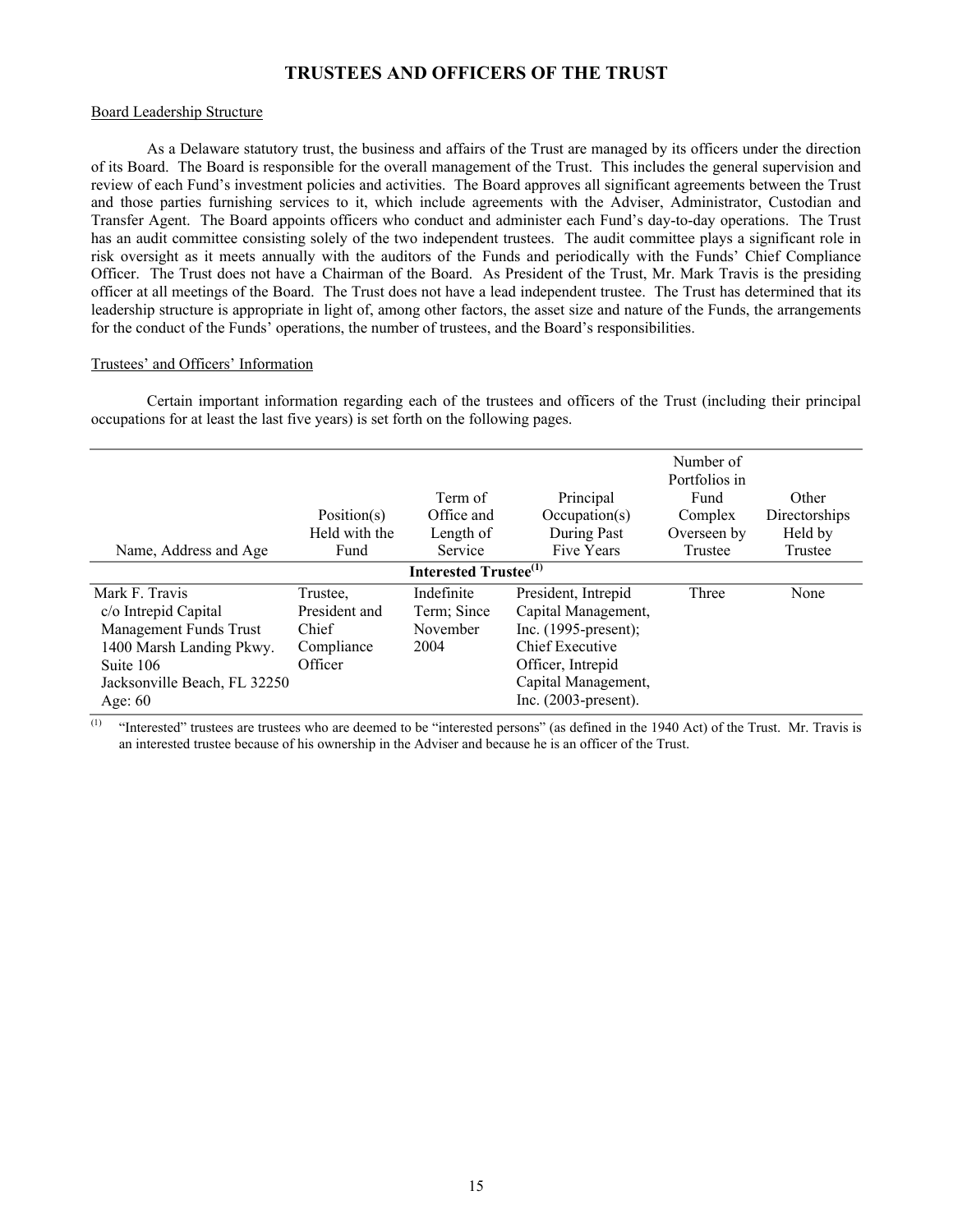|                                                                                                                                                                                                   |               |                                               |                                                                                                                                                                                                                                                                                                                                                                                                                                                            | Number of  |                                                                                                               |
|---------------------------------------------------------------------------------------------------------------------------------------------------------------------------------------------------|---------------|-----------------------------------------------|------------------------------------------------------------------------------------------------------------------------------------------------------------------------------------------------------------------------------------------------------------------------------------------------------------------------------------------------------------------------------------------------------------------------------------------------------------|------------|---------------------------------------------------------------------------------------------------------------|
|                                                                                                                                                                                                   |               |                                               |                                                                                                                                                                                                                                                                                                                                                                                                                                                            | Portfolios |                                                                                                               |
|                                                                                                                                                                                                   |               | Term of                                       | Principal                                                                                                                                                                                                                                                                                                                                                                                                                                                  | in Fund    | Other                                                                                                         |
|                                                                                                                                                                                                   | Position(s)   | Office and                                    | Occupation(s)                                                                                                                                                                                                                                                                                                                                                                                                                                              | Complex    | Directorships                                                                                                 |
|                                                                                                                                                                                                   | Held with the | Length of                                     | During Past                                                                                                                                                                                                                                                                                                                                                                                                                                                | Overseen   | Held by                                                                                                       |
| Name, Address and Age                                                                                                                                                                             | Fund          | Service                                       | Five Years                                                                                                                                                                                                                                                                                                                                                                                                                                                 | by Trustee | Trustee                                                                                                       |
|                                                                                                                                                                                                   |               | Independent Trustees <sup>(1)</sup>           |                                                                                                                                                                                                                                                                                                                                                                                                                                                            |            |                                                                                                               |
| Peter R. Osterman, Jr.<br>c/o Intrepid Capital<br>Management Funds Trust<br>1400 Marsh Landing Pkwy.<br>Suite 106<br>Jacksonville Beach, FL 32250<br>Age: 73                                      | Trustee       | Indefinite<br>Term; Since<br>November<br>2004 | Retired, former<br>Senior Vice President<br>and Chief Financial<br>Officer, HosePower<br>U.S.A. (an industrial<br>tool distributor)<br>(October 2010-March<br>2016), Chief<br>Financial Officer,<br>JAX Refrigeration,<br>Inc. (a commercial<br>refrigeration<br>construction<br>company) (April<br>2016- June 2017),<br><b>Chief Financial</b><br>Officer, Standard<br>Precast, Inc. (an<br>industrial concrete<br>casting company)<br>(June 2017-October | Three      | None                                                                                                          |
| Ed Vandergriff, CPA<br>c/o Intrepid Capital<br>Management Funds Trust<br>1400 Marsh Landing Pkwy.<br>Suite 106                                                                                    | Trustee       | Indefinite<br>Term; Since<br>November<br>2004 | 2017).<br>President,<br>Development<br>Catalysts (a real estate<br>finance and<br>development                                                                                                                                                                                                                                                                                                                                                              | Three      | None                                                                                                          |
| Jacksonville Beach, FL 32250<br>Age: 72<br>John J. Broaddus<br>c/o Intrepid Capital<br>Management Funds Trust<br>1400 Marsh Landing Pkwy.<br>Suite 106<br>Jacksonville Beach, FL 32250<br>Age: 72 | Trustee       | Indefinite<br>Term: Since<br>March 2020       | company) (2000-<br>present).<br>Retired (March 2020<br>to present). President<br>& CEO, Sunnyside<br>Communities (a<br>retirement<br>community)<br>$(2008 - 2020)$ .                                                                                                                                                                                                                                                                                       | Three      | Trustee,<br>Intrepid Capital<br>Management<br>Funds Trust<br>(March 2019 -<br>October 2019)<br>(5 portfolios) |

 $\frac{1}{10}$  "Independent" trustees are trustees who are not deemed to be "interested persons" (as defined in the 1940 Act) of the Trust.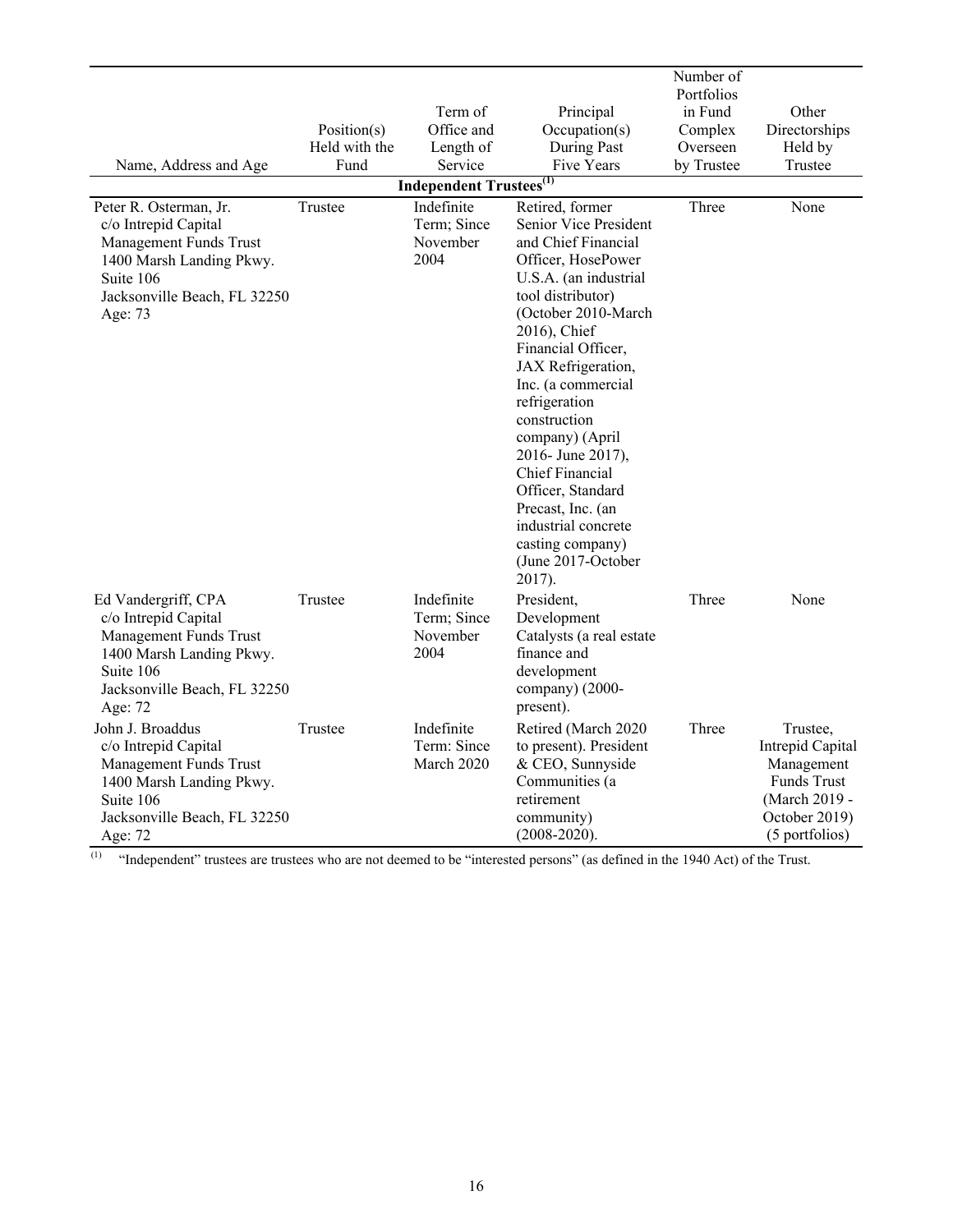<span id="page-20-0"></span>

| Name, Address and Age                                                                                                                                   | Position(s)<br>Held with the<br>Fund | Term of<br>Office and<br>Length of<br><b>Service</b> | Principal<br>Occupation(s)<br>During Past<br><b>Five Years</b>                        | Number of<br><b>Portfolios</b><br>in Fund<br>Complex<br>Overseen<br>by Trustee | Other<br>Directorships<br>Held by<br>Trustee |
|---------------------------------------------------------------------------------------------------------------------------------------------------------|--------------------------------------|------------------------------------------------------|---------------------------------------------------------------------------------------|--------------------------------------------------------------------------------|----------------------------------------------|
|                                                                                                                                                         |                                      | <b>Officer</b>                                       |                                                                                       |                                                                                |                                              |
| Donald C. White<br>c/o Intrepid Capital<br>Management Funds Trust<br>1400 Marsh Landing Pkwy.<br>Suite 106<br>Jacksonville Beach, FL 32250<br>Age: $61$ | Treasurer and<br>Secretary           | Indefinite<br>Term; Since<br>November<br>2004        | Chief Financial<br>Officer, Intrepid<br>Capital Management<br>Inc. $(2003$ -present). | N/A                                                                            | N/A                                          |

#### Trustees' Qualifications and Experience

The Board believes that each of the trustees has the qualifications, experience, attributes and skills appropriate to their continued service as trustees of the Trust in light of the Trust's business and structure. The trustees have substantial business and professional backgrounds that indicate they have the ability to critically review, evaluate and assess information provided to them. Certain of these business and professional experiences are set forth in detail in the table above. In addition, the trustees have substantial board experience and, in their service to the Trust, have gained substantial insight as to the operation of the Trust. The Board annually conducts a "self-assessment" wherein the effectiveness of the Board and the individual trustees is reviewed.

In addition to the information provided in the table above, below is certain additional information concerning each individual trustee. The information provided below, and in the table above, is not all-inclusive. Many of the trustees' qualifications to serve on the Board involve intangible elements, such as intelligence, integrity, work ethic, the ability to work together, the ability to communicate effectively, the ability to exercise judgment, the ability to ask incisive questions, and commitment to shareholder interests. In conducting its annual self-assessment, the Board has determined that the trustees have the appropriate attributes and experience to continue to serve effectively as trustees of the Trust.

Mark F. Travis has been a trustee and a portfolio manager of the Funds since the inception of the fund family. Mr. Travis has broad experience and skill as a portfolio manager, as well as familiarity with the investment strategies utilized by the Adviser.

Peter R. Osterman, Jr., has served as a trustee of the Trust since 2004. Besides his service as a trustee, Mr. Osterman has extensive experience as a chief financial officer, which has provided him with a thorough knowledge of financial products and financial statements.

Ed Vandergriff, CPA, has served as a trustee of the Trust since 2004. Besides his service as a trustee, Mr. Vandergriff's experience as an employer and president of a real estate finance and development company has honed his understanding of financial statements and the complex issues that confront businesses. Executive Vice President and Chief Financial Officer of the Haskel Company, a large design and construction firm.

John J. Broaddus has served as trustee of the Trust since 2020. He also previously served as trustee of the Trust from November 2004 to January 2008 and from March 2019 to October 2019. Through his experience as a trustee, past President and CEO of a multi-site retirement community, and past President and CEO of Cassco Corporation (a national ice, refrigerated warehousing, and logistics company), Mr. Broaddus is experienced with financial, accounting, regulatory, and investment matters.

#### Board Oversight of Risk

Through its direct oversight role, and indirectly through the Audit Committee, and officers of the Funds and service providers, the Board performs a risk oversight function for the Funds. To effectively perform its risk oversight function, the Board, among other things, performs the following activities: receives and reviews reports related to the performance and operations of the Funds; reviews and approves, as applicable, the compliance policies and procedures of the Funds; approves the Funds' principal investment policies; adopts policies and procedures designed to deter market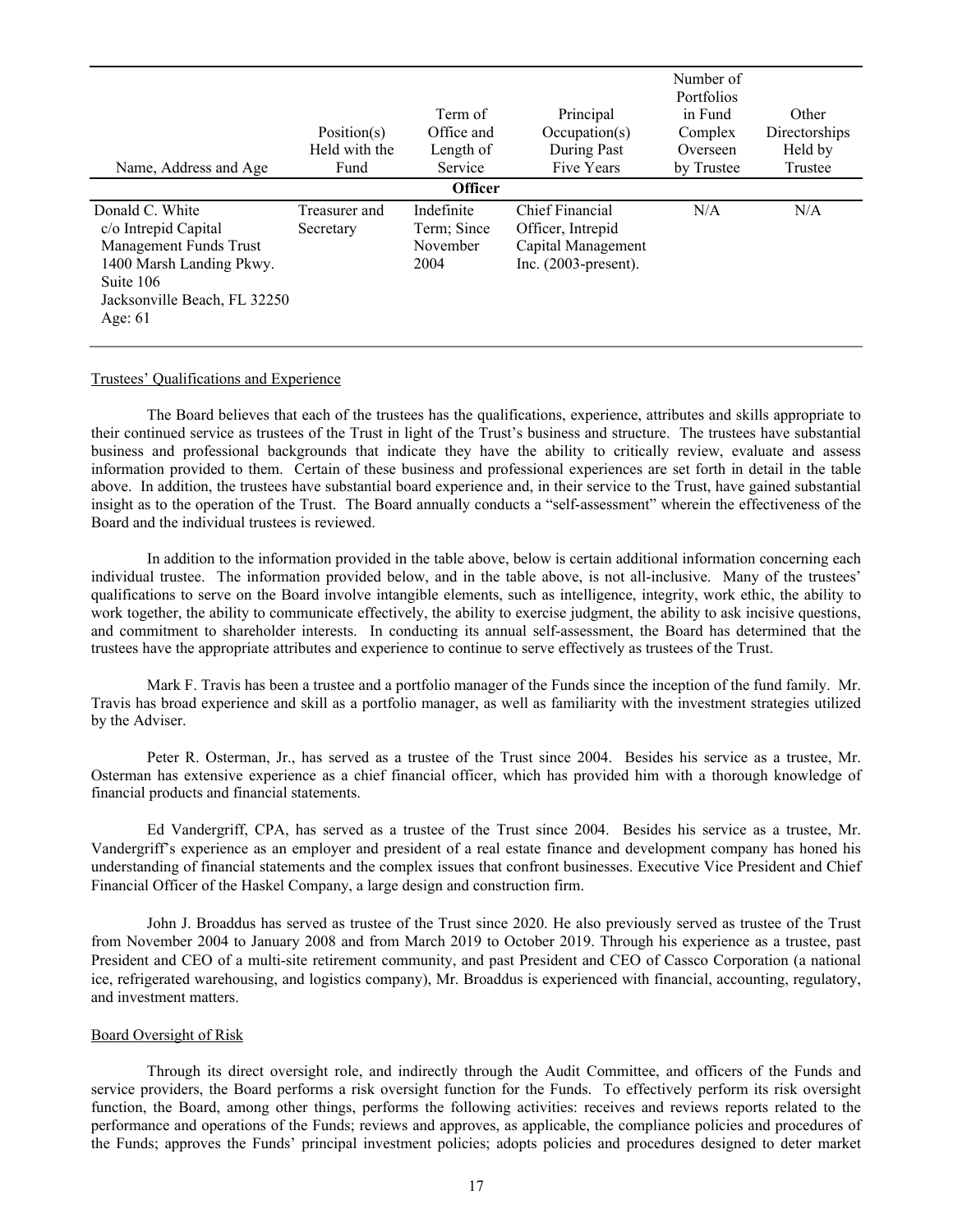<span id="page-21-0"></span>timing; meets with representatives of various service providers, including the Adviser and the independent registered public accounting firm of the Funds, to review and discuss the activities of the Funds and to provide direction with respect thereto; and appoints a chief compliance officer of the Funds who oversees the implementation and testing of the Funds' compliance program and reports to the Board regarding compliance matters for the Funds and their service providers.

The Trust has an Audit Committee, which plays a significant role in the risk oversight of the Funds as it generally meets semi-annually with the independent registered public accounting firm of the Funds.

Not all risks that may affect the Funds can be identified nor can controls be developed to eliminate or mitigate their occurrence or effects. It may not be practical or cost effective to eliminate or mitigate certain risks, the processes and controls employed to address certain risks may be limited in their effectiveness, and some risks are simply beyond the reasonable control of the Funds, the Adviser or other service providers. Moreover, it is necessary to bear certain risks (such as investment-related risks) to achieve the Funds' goals. As a result of the foregoing and other factors, the Funds' ability to manage risk is subject to substantial limitations.

#### Trustees Ownership of Funds as of December 31, 2021

The following table shows the amount of dollars in the Funds owned by the Trustees as of the calendar year ended December 31, 2021 using the following ranges: None, \$1-\$10,000, \$10,001-\$50,000, \$50,001-\$100,000, and Over \$100,000.

| <b>Dollar Range of Shares Owned:</b>                                                                | <b>Trustee:</b> |                  | <b>Independent Trustees:</b> |                     |
|-----------------------------------------------------------------------------------------------------|-----------------|------------------|------------------------------|---------------------|
|                                                                                                     | Mark F. Travis  | John J. Broaddus | Peter R. Osterman, Jr.       | Ed Vandergriff, Jr. |
| Intrepid Capital Fund                                                                               | Over \$100,000  | Over \$100,000   | Over \$100,000               | None                |
| Intrepid Endurance Fund                                                                             | Over \$100,000  | None             | None                         | None                |
| Intrepid Income Fund                                                                                | Over \$100,000  | Over \$100,000   | None                         | Over \$100,000      |
| Aggregate Dollar Range of<br>Equity Securities in the Intrepid<br>Capital Management Funds<br>Trust | Over \$100,000  | Over \$100,000   | Over \$100,000               | Over \$100,000      |

### **Compensation**

The Trust's standard method of compensating non-interested Trustees is to pay each such Trustee an annual retainer of \$12,000 (which is then invested in shares of the Funds as designated by each Trustee) and a fee of \$1,000 for each meeting of the Board attended. The non-interested Trustees also receive a fee of \$1,250 for each Audit Committee meeting attended. The Trust also reimburses such Trustees for their reasonable travel expenses incurred in attending meetings of the Board. The Trust does not provide pension or retirement benefits to its Trustees and officers. The aggregate compensation paid by the Trust to each Trustee during the Trust's fiscal year ended September 30, 2021 is set forth below:

|                             |              | Pension or       |               |                 |
|-----------------------------|--------------|------------------|---------------|-----------------|
|                             |              | Retirement       | Estimated     | Total           |
|                             | Aggregate    | Benefits Accrued | Annual        | Compensation    |
|                             | Compensation | As Part of       | Benefits Upon | from Trust Paid |
| Name of Person, Position    | from Trust*  | Trust's Expenses | Retirement    | to Trustees     |
| <b>Independent Trustees</b> |              |                  |               |                 |
| John J. Broaddus            | \$18,250     | \$0              | \$0           | \$18,250        |
| Peter R. Osterman, Jr.      | \$18,250     | \$0              | \$0           | \$18,250        |
| Ed Vandergriff, CPA         | \$18,250     | \$0              | \$0           | \$18,250        |
| <b>Interested Trustee</b>   |              |                  |               |                 |
| Mark F. Travis              | \$0          | \$0              | \$0           | \$0             |

\*Trustee fees and expenses are allocated among the Funds in the Trust.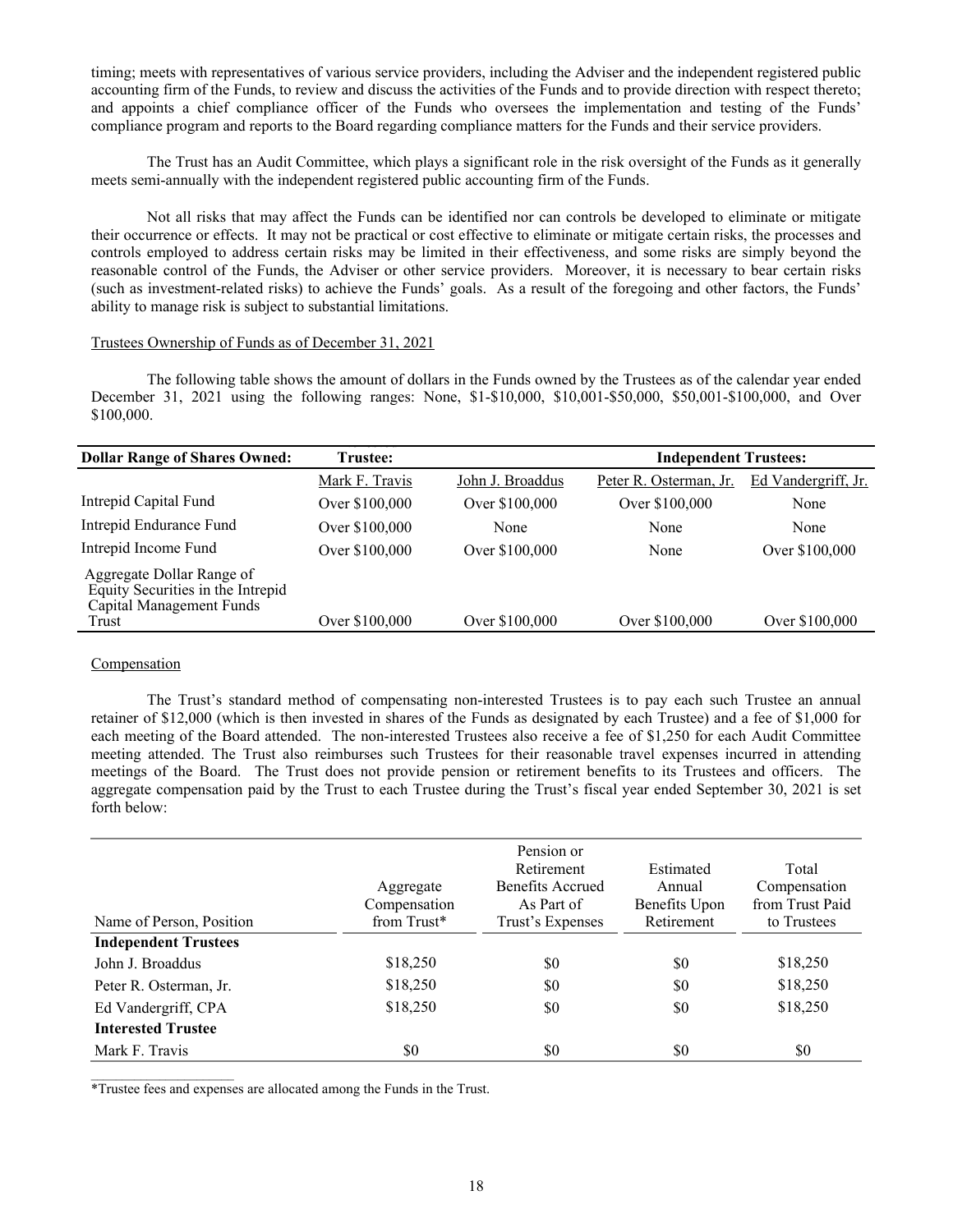#### <span id="page-22-0"></span>Committees

The Board has created an Audit Committee, whose members are Mr. Osterman, Mr. Vandergriff, and Mr. Broaddus. The primary functions of the Audit Committee are to select the independent registered public accounting firm to be retained to perform the annual audit of the Funds, to review the results of the audit, to review the Trust's internal controls and to review certain other matters relating to the Trust's independent registered public accounting firm and financial records. See below for additional information on the duties and responsibilities of the Audit Committee. The Trust's Board of Trustees has no other committees. The Audit Committee met two times during the Trust's fiscal year ended September 30, 2021.

In overseeing the independent registered public accounting firm (the "Auditor"), the Audit Committee: (1) reviews the Auditor's independence from the Funds and management, and from the Adviser; (2) reviews periodically the level of fees approved for payment to the Auditor and the pre-approved non-audit services it has provided to the Funds to ensure their compatibility with the Auditor's independence; (3) reviews the Auditor's performance, qualifications and quality control procedures; (4) reviews the scope of and overall plans for the annual audit; (5) reviews the Auditor's performance, qualifications and quality control procedures; (6) consults with management and the Auditors with respect to the Funds' processes for risk assessment and risk management; (7) reviews with management the scope and effectiveness of the Funds' disclosure controls and procedures, including for purposes of evaluating the accuracy and fair presentation of the company's financial statements in connection with certifications made by the President and Treasurer; and (8) reviews significant legal developments and the Funds' processes for monitoring compliance with law and compliance policies.

In determining each year whether to reappoint the Auditors as the Funds' independent registered public accounting firm, the Audit Committee takes into consideration a number of factors, including the following: (1) the length of time the Auditor has been engaged by the Funds as the independent registered public accounting firm; (2) the Auditor's historical and recent performance on the audit; (3) an assessment of the professional qualifications and past performance of the lead audit partner and the Auditor; (4) the quality of the Audit Committee's ongoing discussions with the Auditor; (5) an analysis of the Auditor's known legal risks and significant proceedings; and (6) external data relating to audit quality and performance, including recent Public Company Accounting Oversight Board (PCAOB) reports on the Auditor and its peer firms. Based on the Audit Committee's evaluation, the Audit Committee then determines whether it believes that the Auditor is independent and that it is in the best interests of the Funds and their shareholders to retain the Auditor to serve as the independent registered public accounting firm.

#### Proxy Voting Policy

Each Fund votes proxies in accordance with the Adviser's proxy voting policy. The Adviser votes proxies in a manner that it believes is consistent with the economic best interests of each Fund. In accordance with its duty of care, the Adviser monitors proxy proposals just as it monitors other corporate events affecting the companies in which the Funds invest.

Although the Adviser's policy is to vote proxies for clients unless otherwise directed in writing, there may be times in which the firm would not exercise voting authority on matters where the cost of voting would be high, such as with some foreign securities, and/or the benefit to the client would be low, such as when casting a vote would not reasonably be expected to have a material effect on the value of the client's investment.

With respect to routine matters, the Adviser will tend to vote with management, although it reserves the right to vote otherwise. Routine proposals are those that do not change the structure, bylaws or operations of the company.

The Adviser generally supports management with respect to social, environmental, or political proposals.

The Adviser generally votes against poison pills, green mail, super-majority voting provisions, golden parachute arrangements, staggered board arrangements and the creation of classes of stock with superior voting rights. The Adviser generally votes in favor of maintaining preemptive rights for shareholders and cumulative voting rights. Whether or not the Adviser votes in favor of or against a proposal to a merger, acquisition or spin-off depends on its evaluation of the impact of the transaction on the Fund. The Adviser generally votes in favor of transactions paying what it believes to be a fair price in cash or liquid securities and against transactions which it believes do not.

In circumstances that the Adviser would vote against management's recommendations, an explanation as to the reason for divergence from the recommendation would be documented and maintained by the Adviser.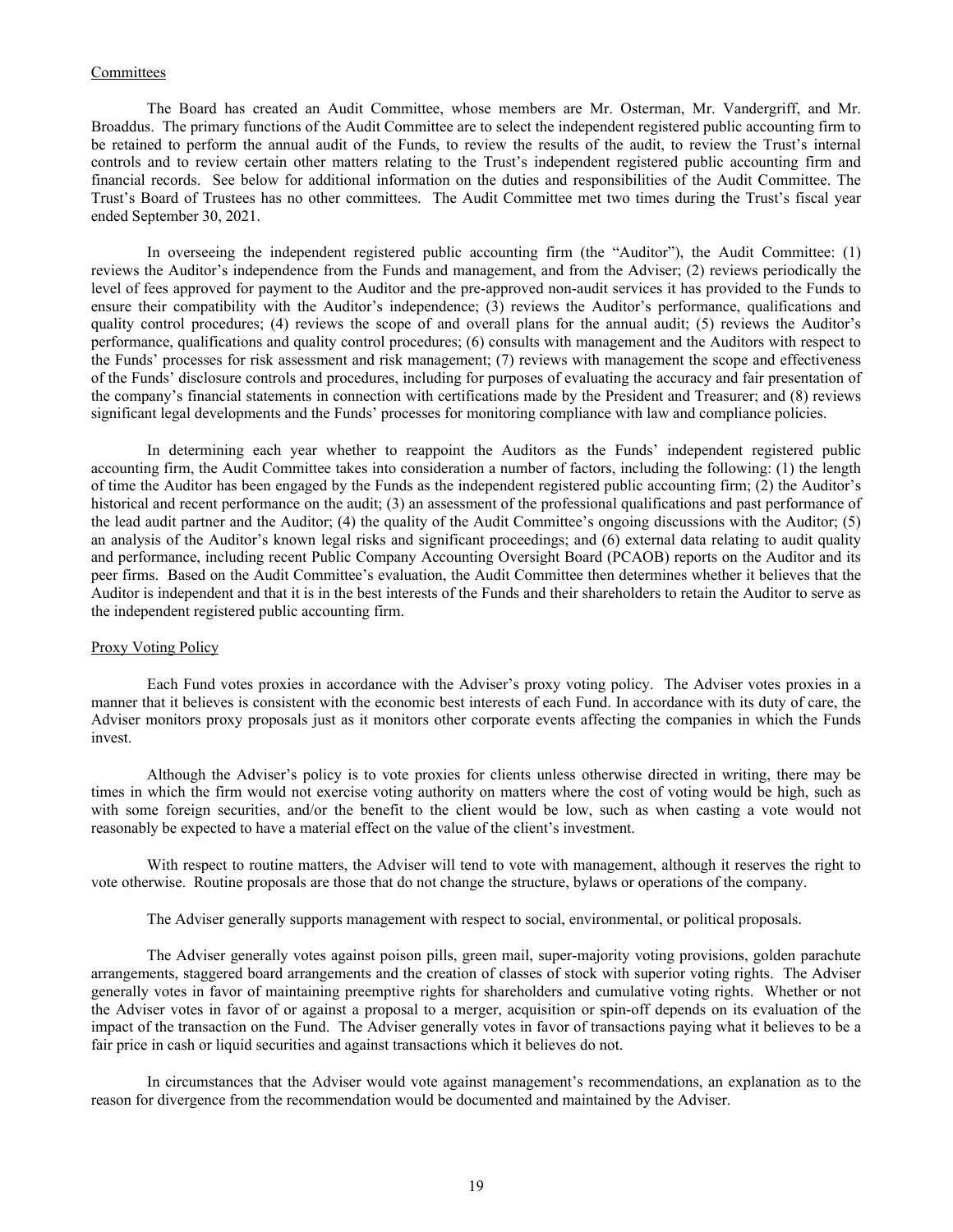<span id="page-23-0"></span>There may be instances where the interests of the Adviser may conflict or appear to conflict with the interests of a Fund. In such situations the Adviser will, consistent with its duty of care and duty of loyalty, vote the securities in accordance with its pre-determined voting policy, but only after disclosing any such conflict to the Trust's Board of Trustees prior to voting and affording the Board the opportunity to direct the Adviser in the voting of such securities.

Information on how the Funds voted proxies relating to its portfolio securities during the most recent twelve-month period ending June 30 is available, without charge, at the Fund's website at www.intrepidcapitalfunds.com or the website of the SEC at https://www.sec.gov.

#### Code of Ethics

The Trust and the Adviser have adopted a code of ethics pursuant to Rule 17<sup>-1</sup> under the 1940 Act. Subject to certain conditions, the code of ethics permits personnel subject thereto to invest in securities, including securities that may be purchased or held by the Funds. The code of ethics prohibits, among other things, persons subject thereto from purchasing or selling securities if they know at the time of such purchase or sale that the security is being considered for purchase or sale by the Fund or is being purchased or sold by the Funds.

### **MANAGEMENT OWNERSHIP, PRINCIPAL SHAREHOLDERS AND CONTROL PERSONS**

A principal shareholder is any person who owns of record or beneficially 5% or more of the outstanding shares of a Fund. A control person is a shareholder that owns beneficially or through controlled companies more than 25% of the voting securities of a company or acknowledges the existence of control. Shareholders owning voting securities in excess of 25% may determine the outcome of any matter affecting and voted on by shareholders of a Fund. The Funds do not know of any person who owns beneficially or through controlled companies more than 25% of a Fund's shares or who acknowledges the existence of control. As of December 31, 2021, the following shareholders were considered to be principal shareholders of a Fund:

| <b>Name and Address</b>                                                                             | % Ownership | Type of<br>Ownership | Parent<br>Company                                  | <b>Jurisdiction</b> |
|-----------------------------------------------------------------------------------------------------|-------------|----------------------|----------------------------------------------------|---------------------|
| Charles Schwab $& Co.$ Inc.<br>211 Main Street<br>San Francisco, CA 94105-1905                      | 22.61%      | Record               | The Charles<br>Schwab<br>Corporation               | DE                  |
| National Financial Services, LLC<br>499 Washington Boulevard, Floor 4<br>Jersey City, NJ 07310-1995 | $17.04\%$   | Record               | <b>Fidelity Global</b><br>Brokerage Group,<br>Inc. | DE                  |
| TD Ameritrade, Inc.<br>P.O. Box 2226<br>Omaha, NE 68103-2226                                        | $10.74\%$   | Record               | N/A                                                | N/A                 |

#### *Intrepid Capital Fund – Investor Class*

#### *Intrepid Capital Fund – Institutional Class*

| <b>Name and Address</b>                                                                                       | % Ownership | Type of<br>Ownership | Parent<br>Company                    | <b>Jurisdiction</b> |
|---------------------------------------------------------------------------------------------------------------|-------------|----------------------|--------------------------------------|---------------------|
| Charles Schwab & Co., Inc.<br>211 Main Street<br>San Francisco, CA 94105-1905                                 | 59.93%      | Record               | The Charles<br>Schwab<br>Corporation | DE                  |
| Cheryl Drennon & Patrick Dennon<br>1400 Marsh Landing Parkway, Suite 106<br>Jacksonville Beach, Florida 32250 | $5.49\%$    | <b>Beneficial</b>    | N/A                                  | N/A                 |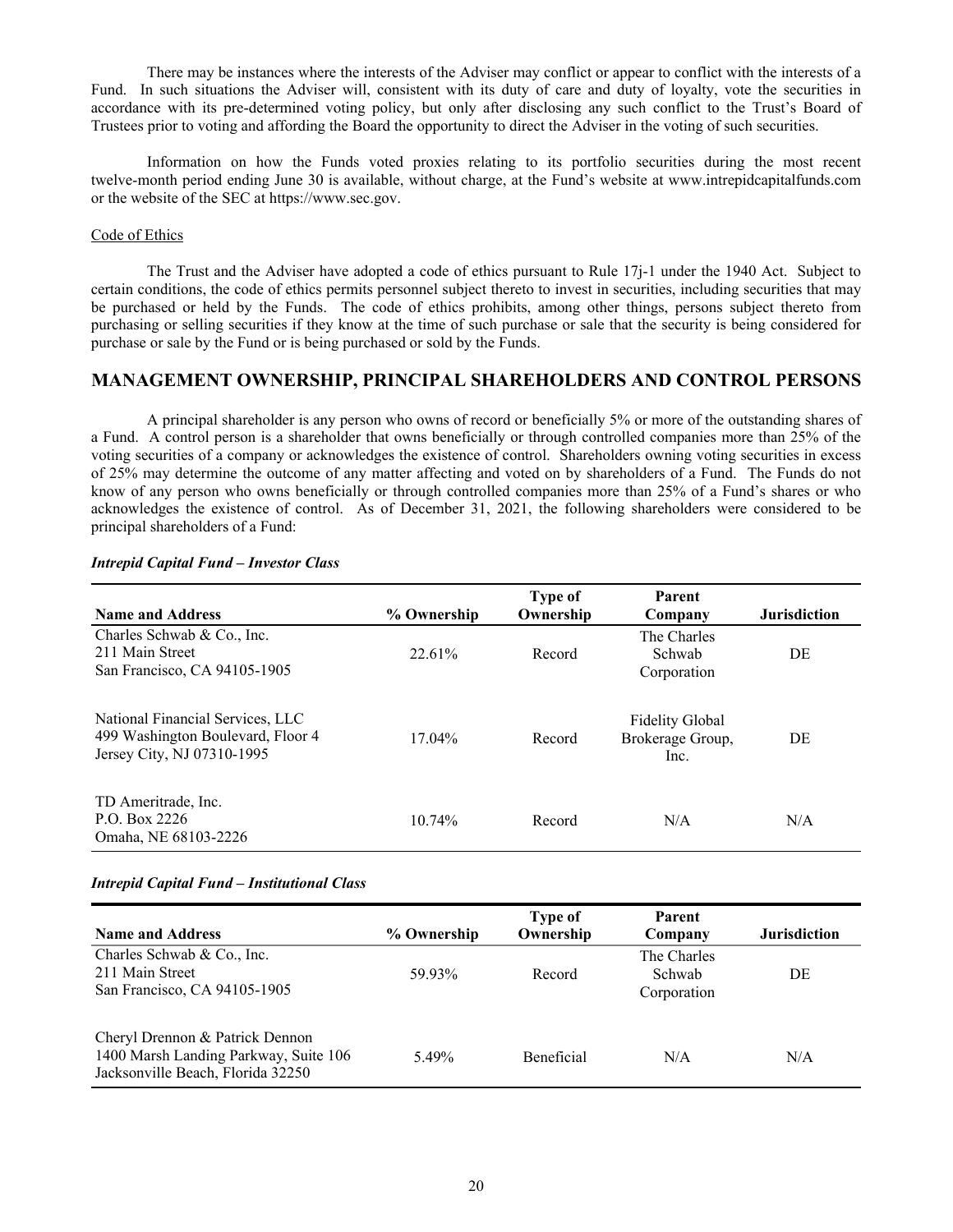### *Intrepid Endurance Fund – Investor Class*

| <b>Name and Address</b>                                                                               | % Ownership | <b>Type of</b><br>Ownership | Parent<br>Company                                  | <b>Jurisdiction</b> |
|-------------------------------------------------------------------------------------------------------|-------------|-----------------------------|----------------------------------------------------|---------------------|
| National Financial Services, LLC<br>499 Washington Boulevard, 4th Floor<br>Jersey City, NJ 07310-1995 | 51.45%      | Record                      | <b>Fidelity Global</b><br>Brokerage Group,<br>Inc. | DE                  |
| Charles Schwab & Co., Inc.<br>211 Main Street<br>San Francisco, CA 94105-1905                         | 16.48%      | Record                      | The Charles<br>Schwab<br>Corporation               | DE                  |

### *Intrepid Endurance Fund – Institutional Class*

| <b>Name and Address</b>                                                                               | % Ownership | Type of<br>Ownership | Parent<br>Company                                  | <b>Jurisdiction</b> |
|-------------------------------------------------------------------------------------------------------|-------------|----------------------|----------------------------------------------------|---------------------|
| Charles Schwab & Co., Inc.<br>211 Main Street<br>San Francisco, CA 94105-1905                         | $60.39\%$   | Record               | The Charles<br>Schwab<br>Corporation               | DE                  |
| National Financial Services, LLC<br>499 Washington Boulevard, 4th Floor<br>Jersey City, NJ 07310-1995 | $11.48\%$   | Record               | <b>Fidelity Global</b><br>Brokerage Group,<br>Inc. | DE                  |
| U.S. Bank, N.A.<br>1400 Marsh Landing Parkway, Suite 106<br>Jacksonville Beach, FL 32250-2492         | $5.54\%$    | Record               | U.S. Bancorp                                       | DE                  |

### *Intrepid Income Fund – Institutional Class\**

|                                                                                                     |             | Type of   | Parent                                             |                     |
|-----------------------------------------------------------------------------------------------------|-------------|-----------|----------------------------------------------------|---------------------|
| <b>Name and Address</b>                                                                             | % Ownership | Ownership | Company                                            | <b>Jurisdiction</b> |
| Charles Schwab & Co., Inc.                                                                          |             |           | The Charles                                        |                     |
| 211 Main Street                                                                                     | 52.73%      | Record    | Schwab                                             | DE                  |
| San Francisco, CA 94105-1905                                                                        |             |           | Corporation                                        |                     |
| TD Ameritrade, Inc.<br>P.O. Box 2226<br>Omaha, NE 68103-2226                                        | 23.16%      | Record    | N/A                                                | N/A                 |
| National Financial Services, LLC<br>499 Washington Boulevard, Floor 4<br>Jersey City, NJ 07310-1995 | 12.46%      | Record    | <b>Fidelity Global</b><br>Brokerage Group,<br>Inc. | DE                  |
| Pershing LLC<br>1 Pershing Plaza, Floor 14<br>Jersey City, NJ 07399-0002                            | $7.01\%$    | Record    | The Bank of New<br>York Mellon                     | DE                  |

\* The Investor Class shares of the Intrepid Income Fund are not currently available for sale.

As of December 31, 2021, the Trustees and Officers as a group owned less than 1% of the outstanding shares of the Intrepid Income Fund; the Trustees and Officers as a group owned approximately 1% each of the Intrepid Capital Fund and the Intrepid Endurance Fund.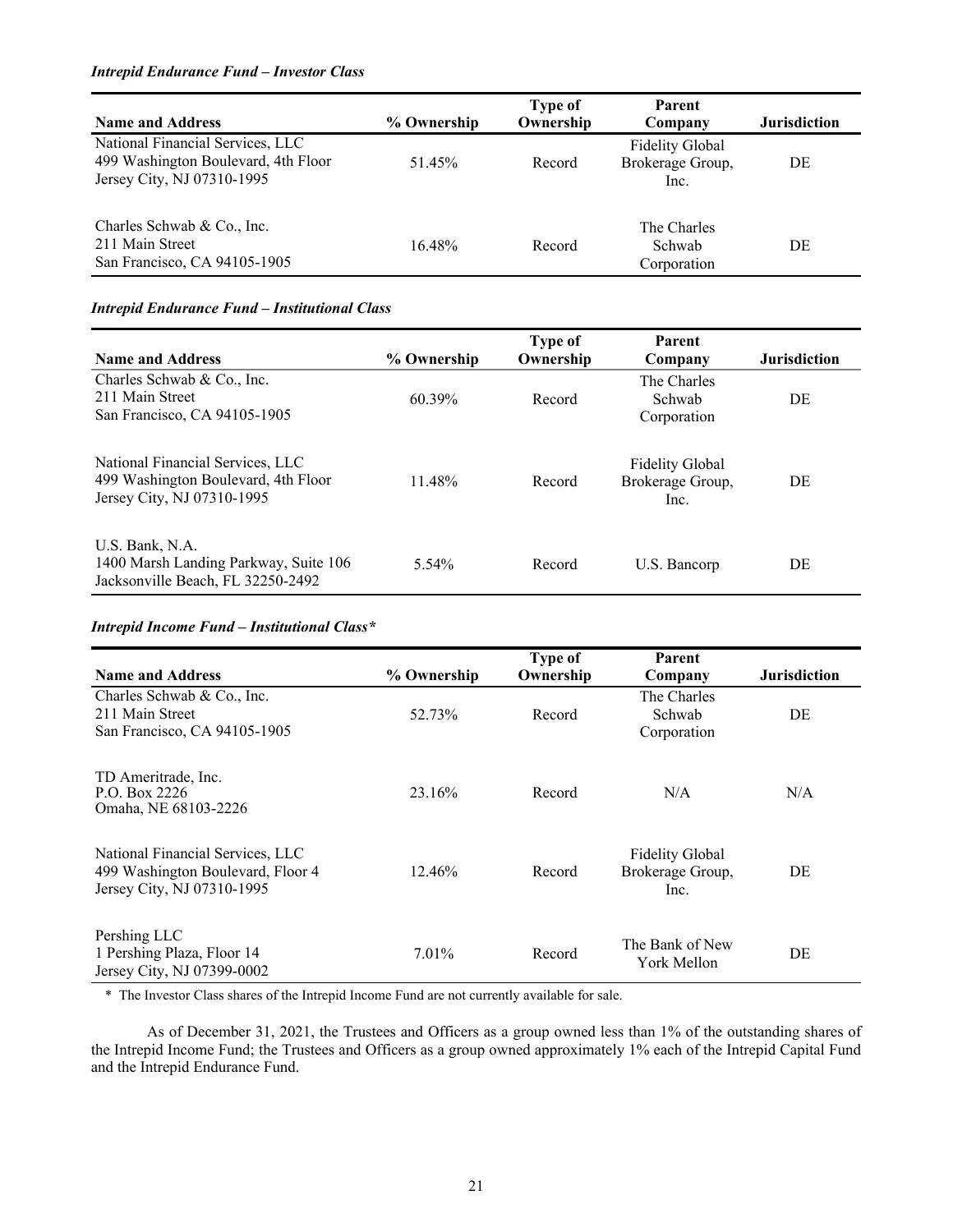### **MANAGEMENT OF THE TRUST**

#### <span id="page-25-0"></span>Investment Adviser

The investment adviser to each Fund is Intrepid Capital Management, Inc., 1400 Marsh Landing Parkway, Suite 106, Jacksonville Beach, Florida, 32250. The Adviser is a wholly-owned subsidiary of Intrepid Capital Corporation.

Pursuant to an investment advisory agreement between the Trust, on behalf of each Fund, and the Adviser (collectively, the "Advisory Agreements"), the Adviser furnishes continuous investment advisory services to the Funds. The Adviser supervises and manages the investment portfolio of each Fund and, subject to such policies as the Board of Trustees of the Trust may determine, directs the purchase or sale of investment securities in the day-to-day management of each Fund. Under the Advisory Agreements, the Adviser, at its own expense and without separate reimbursement from the Funds, furnishes office space and all necessary office facilities, equipment and executive personnel for managing the Funds and maintaining their organization; bears all sales and promotional expenses of the Funds, other than distribution expenses paid by the Funds pursuant to the Funds' Service and Distribution Plan, and expenses incurred in complying with the laws regulating the issue or sale of securities; and pays salaries and fees of all officers and trustees of the Trust (except the fees paid to trustees who are not officers of the Trust). For the foregoing, (i) the Intrepid Capital Fund pays the Adviser a monthly fee based on the Fund's average daily net assets at the annual rate of 1.00% on the first \$500 million of the Fund's average daily net assets and 0.80% of the Fund's average daily net assets in excess of \$500 million; (ii) the Intrepid Endurance Fund pays the Adviser a monthly fee based on the Fund's average daily net assets at the annual rate of 1.00% on the first \$500 million of the Fund's average daily net assets and 0.80% of the Fund's average daily net assets in excess of \$500 million; and (iii) the Intrepid Income Fund pays the Adviser a monthly fee at the annual rate of 0.75% of the Fund's average daily net assets.

The Funds pay all of their expenses not assumed by the Adviser, including, but not limited to, the costs of preparing and printing the registration statements required under the Securities Act and the 1940 Act and any amendments thereto, the expenses of registering their shares with the SEC and in various states, the printing and distribution cost of prospectuses mailed to existing shareholders, the cost of trustee and officer liability insurance, reports to shareholders, reports to government authorities and proxy statements, interest charges, brokerage commissions and expenses incurred in connection with portfolio transactions. The Trust also pays the fees of trustees who are not officers of the Trust, auditing and accounting services, fees and expenses of any custodian having custody of assets of the Funds, expenses of calculating NAVs and repurchasing and redeeming shares, and charges and expenses of dividend disbursing agents, registrars and share transfer agents, including the cost of keeping all necessary shareholder records and accounts and handling any problems relating thereto.

Pursuant to the Advisory Agreements, the Adviser has undertaken to reimburse each Fund to the extent that its aggregate annual operating expenses, including the investment advisory fee, but excluding interest, dividends on short positions, taxes, brokerage commissions and other costs incurred in connection with the purchase or sale of portfolio securities, and extraordinary items, exceed that percentage of the average net assets of the Fund for such year, as determined by valuations made as of the close of each business day of the year, which is the most restrictive percentage provided by the state laws of the various states in which the shares of the Fund are qualified for sale or, if the states in which the shares of the Fund are qualified for sale impose no such restrictions, 3.00% (currently no state imposes such restrictions).

In addition, for the Intrepid Capital Fund, the Adviser has contractually agreed to reduce its fees and/or reimburse the Fund to the extent necessary to ensure that the net annual operating expenses (excluding acquired fund fees and expenses and Rule 12b-1 fees) do not exceed a stated maximum percentage ("cap") for the period ending January 31, 2023. For the Intrepid Income Fund, the Adviser has contractually agreed to reduce its fees and/or reimburse the Fund to the extent necessary to ensure that the net annual operating expenses (excluding acquired fund fees and expenses) do not exceed the cap for the period ending January 31, 2023. For the Intrepid Endurance Fund, the Adviser has contractually agreed to reduce its fees and/or reimburse the Fund to the extent necessary to ensure that the net annual operating expenses (excluding acquired fund fees and expenses) do not exceed the cap for the period ending January 31, 2023.

Under these agreements, the Adviser may recapture waived fees and expenses it pays for a three-year period under specified conditions (in no event may a Fund's expenses exceed the expense limitation). As of the date of this SAI, the expense cap for each Fund is as follows: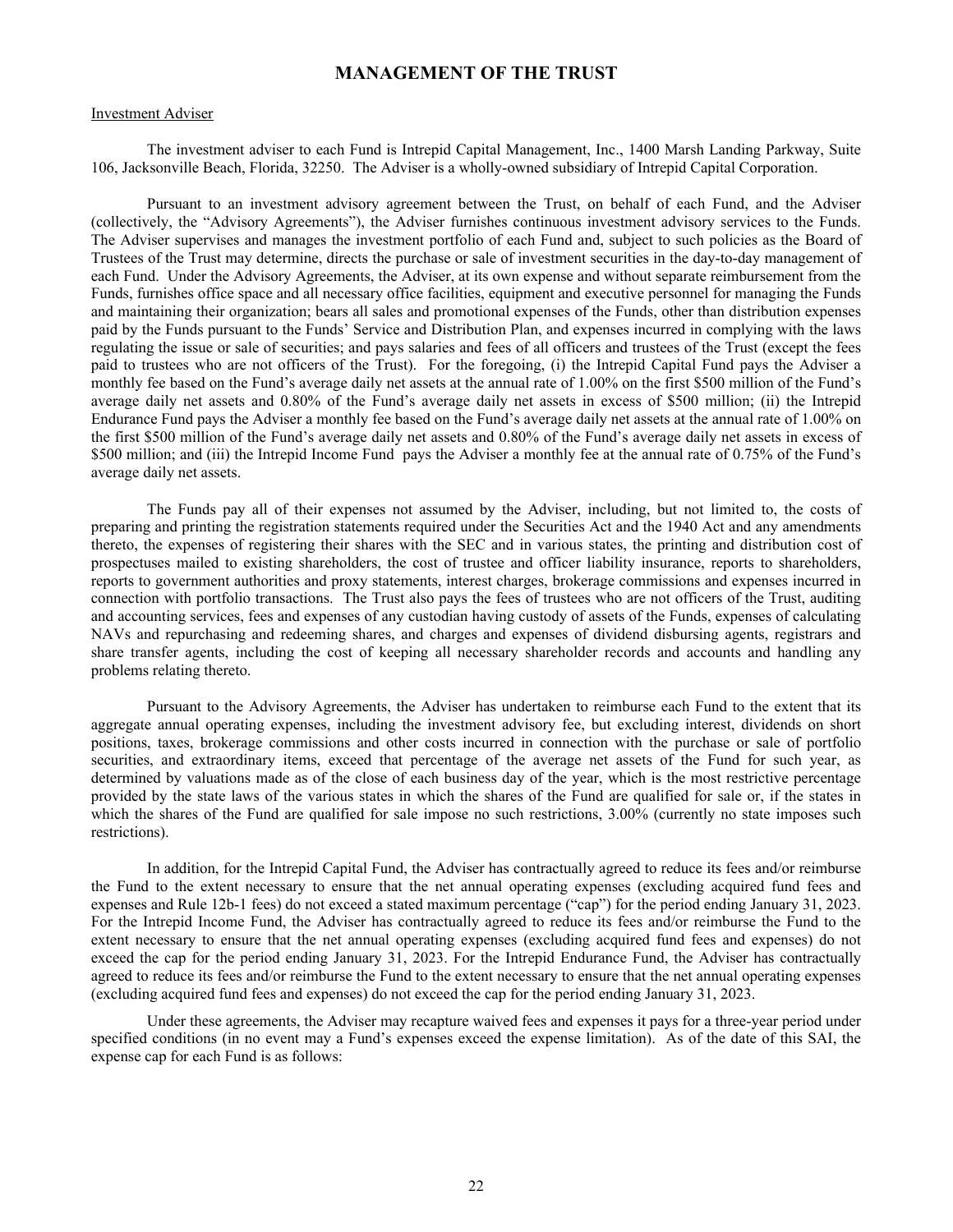| Fund                                        | <b>Expense Cap</b> |
|---------------------------------------------|--------------------|
| Intrepid Capital Fund                       |                    |
| Investor Class                              | 1.15%              |
| Institutional Class                         | 1.15%              |
| Intrepid Endurance Fund                     |                    |
| Investor Class                              | $1.30\%$           |
| Institutional Class                         | 1.15%              |
| Intrepid Income Fund                        |                    |
| Investor Class*                             | 1.15%              |
| Institutional Class                         | $0.90\%$           |
| $\ast$<br>Not currently available for sale. |                    |

Each Fund monitors its expense ratio on a monthly basis. If the accrued amount of the expenses of a Fund exceeds the expense limitation, the Fund creates an account receivable from the Adviser for the amount of such excess. In such a situation, the monthly payment of the Adviser's fee will be reduced by the amount of such excess (and if the amount of such excess in any month is greater than the monthly payment of the Adviser's fee, the Adviser will pay the Fund the amount of such difference), subject to adjustment month by month during the balance of the Fund's fiscal year if accrued expenses thereafter fall below this limit.

The Advisory Agreements will remain in effect as long as their continuance is specifically approved at least annually (i) by the Board of Trustees of the Trust or by the vote of a majority (as defined in the 1940 Act) of the outstanding shares of the applicable Fund; and (ii) by the vote of a majority of the trustees of the Trust who are not parties to the Advisory Agreements or interested persons of the Adviser, cast in person at a meeting called for the purpose of voting on such approval. Each Advisory Agreement provides that it may be terminated at any time without the payment of any penalty by the Board of Trustees of the Trust or by vote of the majority of the applicable Fund's shareholders on a 60‑day written notice to the Adviser, and by the Adviser on the same notice to the Trust, and that it shall be automatically terminated if it is assigned.

Each Advisory Agreement provides that the Adviser shall not be liable to the Trust or its shareholders for anything other than willful misfeasance, bad faith, gross negligence or reckless disregard of its obligations or duties. Each Advisory Agreement also provides that the Adviser and its officers, trustees and employees may engage in other businesses, devote time and attention to any other business whether of a similar or dissimilar nature, and render services to others.

The table below shows the amount of advisory fees paid by each of the Funds and the amount of fees waived and/ or reimbursed by the Adviser for the fiscal years shown.

|                                |                  | Waived Fees and/or        |                                         |                                  |
|--------------------------------|------------------|---------------------------|-----------------------------------------|----------------------------------|
|                                | Advisory<br>Fees | Expenses<br>Reimbursed by | <b>Recouped Fees</b><br>and Expenses to | Net Advisory<br>Fees Paid to the |
|                                | Incurred         | Adviser                   | Advisor                                 | Adviser                          |
| <b>Intrepid Capital Fund</b>   |                  |                           |                                         |                                  |
| Year Ended September 30, 2021  | \$588,525        | \$245,687                 | \$0                                     | \$342,838                        |
| Year Ended September 30, 2020  | \$841,621        | \$246,612                 | \$0                                     | \$595,009                        |
| Year Ended September 30, 2019  | \$1,860,499      | \$235,555                 | \$0                                     | \$1,624,944                      |
| <b>Intrepid Endurance Fund</b> |                  |                           |                                         |                                  |
| Year Ended September 30, 2021  | \$799,992        | \$307,461                 | \$0                                     | \$492,531                        |
| Year Ended September 30, 2020  | \$660,053        | \$218,761                 | \$0                                     | \$441,292                        |
| Year Ended September 30, 2019  | \$1,004,164      | \$170,106                 | \$0                                     | \$834,058                        |
| <b>Intrepid Income Fund</b>    |                  |                           |                                         |                                  |
| Year Ended September 30, 2021  | \$1,036,847      | \$190,174                 | \$0                                     | \$846,673                        |
| Year Ended September 30, 2020  | \$585,017        | \$205,924                 | \$0                                     | \$379,093                        |
| Year Ended September 30, 2019  | \$479,789        | \$119,285                 | \$0                                     | \$360,504                        |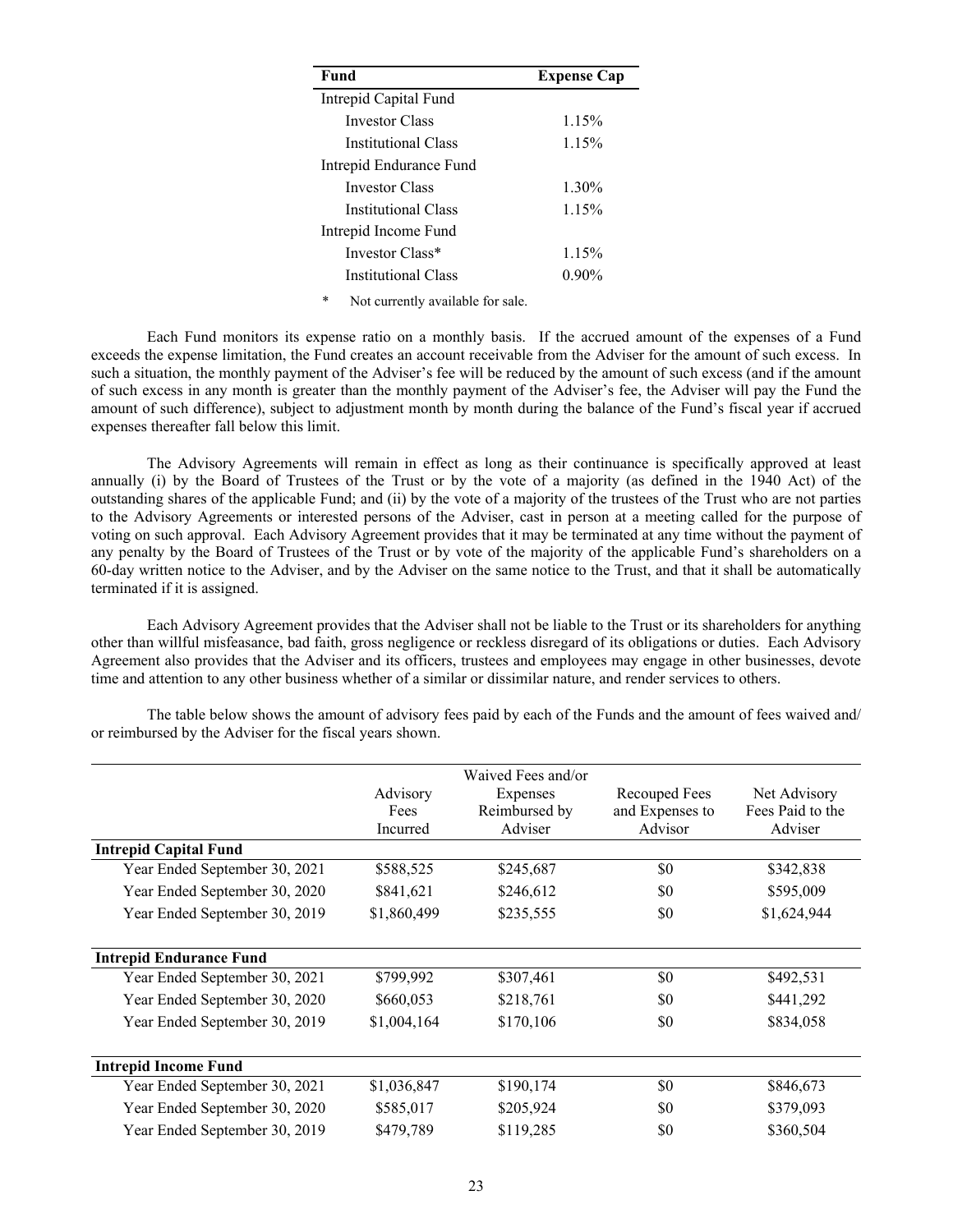<span id="page-27-0"></span>Waived fees and/or reimbursed expenses subject to potential recovery by the Adviser by year of expiration are as follows:

|                         | <b>Year of Expiration</b> |           |           |
|-------------------------|---------------------------|-----------|-----------|
|                         | 2022                      | 2023      | 2024      |
| Intrepid Capital Fund   | \$235,555                 | \$246,612 | \$245,687 |
| Intrepid Endurance Fund | \$170,106                 | \$218,761 | \$307,461 |
| Intrepid Income Fund    | \$119,285                 | \$205,924 | \$190,174 |

#### Administrator

The administrator to the Trust is U.S. Bancorp Fund Services, LLC doing business as U.S. Bank Global Fund Services (the "Administrator" or "Fund Services"), 615 East Michigan Street, Milwaukee, Wisconsin 53202. Pursuant to a Fund Administration Servicing Agreement (the "Administration Agreement") entered into between the Trust and the Administrator relating to the Funds, the Administrator maintains the books, accounts and other documents required by the Act, responds to shareholder inquiries, prepares each Fund's financial statements and tax returns, prepares certain reports and filings with the SEC and with state Blue Sky authorities, furnishes statistical and research data, clerical, accounting and bookkeeping services and stationery and office supplies, keeps up and maintains each Fund's financial and accounting records and generally assists in all aspects of each Fund's operations. The Administrator, at its own expense and without reimbursement from the Funds, furnishes office space and all necessary office facilities, equipment and executive personnel for performing the services required to be performed by it under the Administration Agreement. For providing the foregoing services, the Administrator receives an asset-based fee, subject to certain conditions. The Administration Agreement will remain in effect until terminated by either party. The Administration Agreement may be terminated at any time, without the payment of any penalty, by the Board of Trustees of the Trust upon the giving of a 90-day written notice to the Administrator, or by the Administrator upon the giving of a 90 day written notice to the Trust.

Under the Administration Agreement, the Administrator shall exercise reasonable care and is not liable for any error or judgment or mistake of law or for any loss suffered by the Trust in connection with the performance of the Administration Agreement, except a loss resulting from willful misfeasance, bad faith or negligence on the part of the Administrator in the performance of its duties under the Administration Agreement.

|                         | <b>Year Ended September 30,</b> |          |           |
|-------------------------|---------------------------------|----------|-----------|
|                         | 2021                            | 2020     | 2019      |
| Intrepid Capital Fund   | \$79,574                        | \$87,663 | \$145,866 |
| Intrepid Endurance Fund | \$97,263                        | \$64,992 | \$78,517  |
| Intrepid Income Fund    | \$125,442                       | \$81,871 | \$51,098  |

The table below shows the amount of fees paid by each Fund to the Administrator for the fiscal years shown.

### Custodian

U.S. Bank, N.A., (the "Custodian") 1555 North RiverCenter Drive, Suite 302, Milwaukee, Wisconsin 53212, an affiliate of Fund Services and the Distributor, serves as custodian of the assets of the Fund pursuant to a Custody Agreement. Under the Custody Agreement, the Custodian has agreed to (i) maintain a separate account in the name of each Fund; (ii) make receipts and disbursements of money on behalf of each Fund; (iii) collect and receive all income and other payments and distributions on account of each Fund's portfolio investments; (iv) respond to correspondence from shareholders, security brokers and others relating to its duties and; (v) make periodic reports to each Fund concerning the Fund's operations.

U.S. Bank, N.A. is the designated Foreign Custody Manager (as the term is defined in Rule 17f-5 under the 1940 Act) of the Funds' securities and cash held outside the United States. The Trustees have delegated to U.S. Bank certain responsibilities for such assets, as permitted by Rule 17f-5. U.S. Bank and the foreign subcustodians selected by it hold the Funds' assets in safekeeping and collect and remit the income thereon, subject to the instructions of the Funds.

#### Transfer Agent, Dividend Disbursing Agent and Fund Accountant

U.S. Bancorp Fund Services, LLC (the "Transfer Agent"), 615 East Michigan Street, Milwaukee, Wisconsin 53202, also serves as transfer agent and dividend disbursing agent for the Funds under a Transfer Agent Agreement. As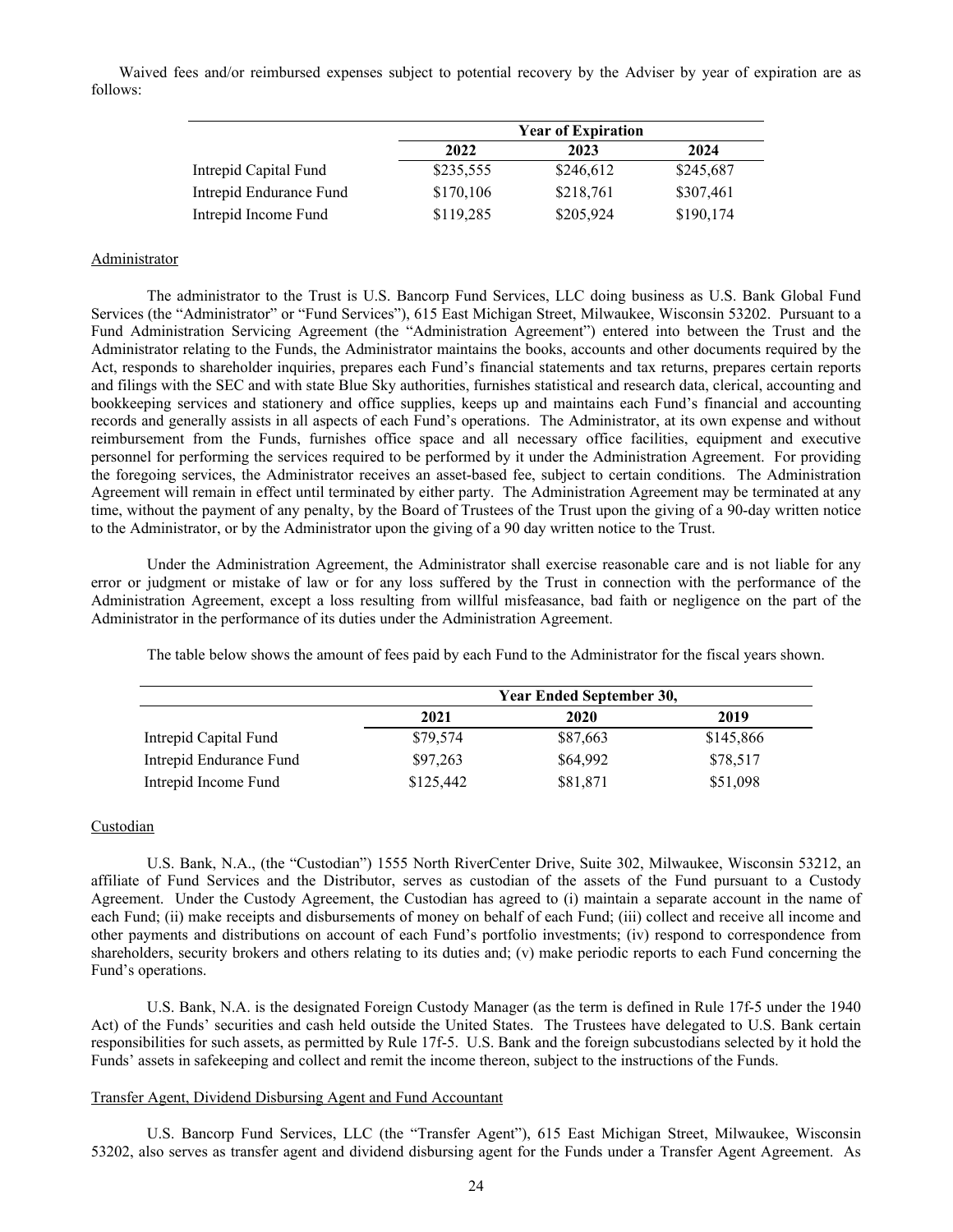<span id="page-28-0"></span>transfer and dividend disbursing agent, the Transfer Agent has agreed to (i) issue and redeem shares of the Funds; (ii) make dividend and other distributions to shareholders of the Funds; (iii) respond to correspondence by Fund shareholders and others relating to its duties; (iv) maintain shareholder accounts; and (v) make periodic reports to the Funds.

In addition, the Trust has entered into a Fund Accounting Servicing Agreement with Fund Services pursuant to which Fund Services has agreed to maintain the financial accounts and records of the Funds and provide other accounting services to the Funds.

#### Distributor

Quasar Distributors, LLC (the "Distributor"), a subsidiary of Foreside Financial Group, LLC, acts as distributor for the Funds under a Distribution Agreement. Its principal business address is 111 E. Kilbourn Avenue, Suite 2200, Milwaukee, Wisconsin 53202. The Distributor sells each Fund's shares on a best efforts basis. Shares of the Funds are offered continuously.

For the fiscal year ended September 30, 2021, the Distributor received \$46,506 as compensation from the Trust for distribution services for the Trust.

### **PORTFOLIO MANAGERS**

The sole investment adviser to the Funds is Intrepid Capital Management, Inc. The portfolio managers for the Funds have responsibility for the day-to-day management of accounts other than the Funds. Information regarding these other accounts is set forth below. The number of accounts and assets is shown as of September 30, 2021.

|                                  | <b>Number of Other Accounts Managed and</b><br><b>Total Assets by Account Type</b> |                                                      |                          | <b>Number of Accounts and Total Assets for</b><br>which Advisory Fee is Performance-Based |                                                      |                                 |
|----------------------------------|------------------------------------------------------------------------------------|------------------------------------------------------|--------------------------|-------------------------------------------------------------------------------------------|------------------------------------------------------|---------------------------------|
| <b>Name of Portfolio Manager</b> | <b>Registered</b><br><b>Investment</b><br>Companies                                | <b>Other Pooled</b><br>Investment<br><b>Vehicles</b> | Other<br><b>Accounts</b> | <b>Registered</b><br>Investment<br>Companies                                              | <b>Other Pooled</b><br>Investment<br><b>Vehicles</b> | <b>Other</b><br><b>Accounts</b> |
| Mark Travis                      | 0                                                                                  | 2                                                    |                          |                                                                                           | 2                                                    | 0                               |
|                                  | \$0                                                                                | \$26 million                                         | \$12 million             | \$0                                                                                       | \$26 million                                         | \$0                             |
| Matt Parker                      | $\theta$                                                                           |                                                      | 6                        | $\Omega$                                                                                  |                                                      | $\theta$                        |
|                                  | \$0                                                                                | \$8.4 million                                        | \$9.4 million            | \$0                                                                                       | \$8.4 million                                        | \$0                             |
| Hunter Hayes                     | $\theta$                                                                           |                                                      | 15                       | $\theta$                                                                                  |                                                      | $\theta$                        |
|                                  | \$0                                                                                | \$8.4 million                                        | \$58.4 million           | \$0                                                                                       | \$8.4 million                                        | \$0                             |
| Joe Van Cavage                   | $\theta$                                                                           |                                                      | 6                        | $\theta$                                                                                  |                                                      | $\theta$                        |
|                                  | \$0                                                                                | \$8.4 million                                        | \$9.4 million            | \$0                                                                                       | \$8.4 million                                        | \$0                             |

The portfolio managers are responsible for managing other accounts. The Adviser typically assigns accounts with similar investment strategies to the portfolio managers to mitigate the potentially conflicting strategies of accounts. Other than potential conflicts between investment strategies, the side-by-side management of both the Funds and other accounts may raise potential conflicts of interest due to the interest held by the Adviser or one of its affiliates in an account, the fact that one account has a performance-based investment advisory fee and certain trading practices used by the portfolio managers (for example, cross trades between a Fund and another account and allocation of aggregated trades among the Funds and other accounts). The Adviser has developed policies and procedures reasonably designed to mitigate these conflicts. In particular, the Adviser has adopted policies limiting the ability of portfolio managers to effect cross trades and policies to ensure the fair allocation of securities purchased on an aggregated basis.

The portfolio managers are compensated in various forms. The following table outlines the forms of compensation paid to each portfolio manager as of September 30, 2021.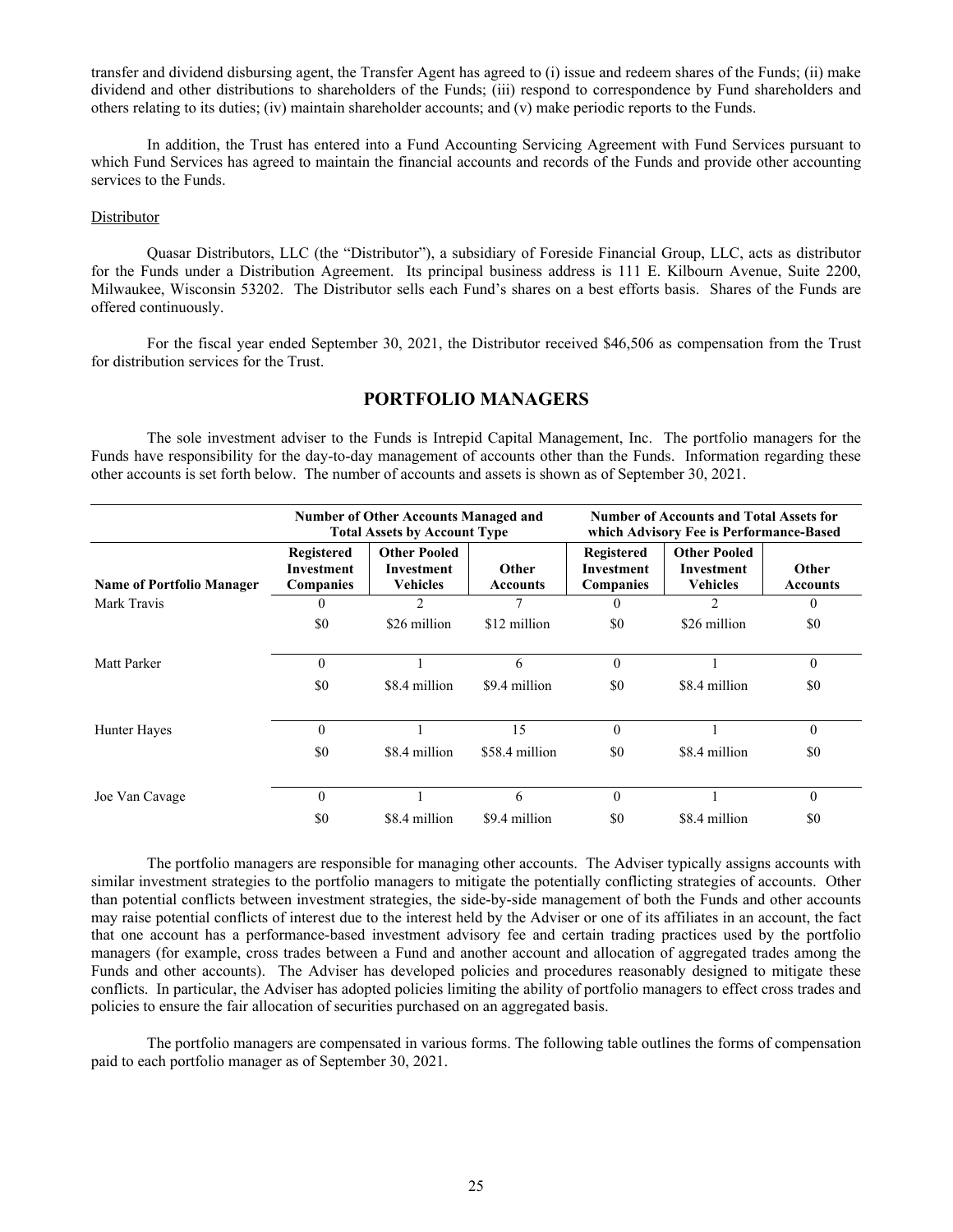| <b>Name of Portfolio Manager</b> | Form of Compensation    | <b>Source of Compensation</b>        | <b>Method Used to Determine</b><br><b>Compensation (Including Any</b><br><b>Differences in Method)</b>                                                                                                                                                               |
|----------------------------------|-------------------------|--------------------------------------|----------------------------------------------------------------------------------------------------------------------------------------------------------------------------------------------------------------------------------------------------------------------|
| Mark Travis                      | Salary                  | Intrepid Capital<br>Management, Inc. | Mr. Travis' salary is determined on<br>an annual basis and it is a fixed<br>amount throughout the year. It is not<br>based on the performance of the<br>Funds or on the value of the assets<br>held in the Funds' portfolios.                                        |
|                                  | <b>Bonus</b>            |                                      | Mr. Travis receives a bonus based on<br>his performance and the profitability<br>of the Adviser.                                                                                                                                                                     |
|                                  | Deferred Compensation   |                                      | Mr. Travis receives deferred<br>compensation based on a percentage<br>of his annual salary.                                                                                                                                                                          |
|                                  | <b>Restricted Stock</b> |                                      | Mr. Travis is eligible for grants of<br>restricted stock, which typically vest<br>over a two-year period. The equity<br>awards are granted annually, if at all,<br>and are granted by the Board of<br>Directors of the Adviser based on<br>individual contributions. |
| Hunter Hayes                     | Salary                  | Intrepid Capital<br>Management, Inc. | Mr. Hayes' salary is determined on an<br>annual basis and it is a fixed amount<br>throughout the year. It is not based<br>on the performance of the Funds or<br>on the value of the assets held in the<br>Funds' portfolios.                                         |
|                                  | <b>Bonus</b>            |                                      | Mr. Hayes receives a bonus based on<br>his performance and the profitability<br>of the Adviser.                                                                                                                                                                      |
|                                  | <b>Restricted Stock</b> |                                      | Mr. Hayes is eligible for grants of<br>restricted stock, which typically vest<br>over a two-year period. The equity<br>awards are granted annually, if at all<br>granted by the Board of Directors of<br>the Adviser based on individual<br>contributions.           |
| Matt Parker                      | Salary                  | Intrepid Capital<br>Management, Inc. | Matt Parker's salary is determined on<br>an annual basis and it is a fixed<br>amount throughout the year. It is not<br>based on the performance of the<br>Funds or on the value of the assets<br>held in the Funds' portfolios.                                      |
|                                  | <b>Bonus</b>            |                                      | Mr. Parker receives a bonus based on<br>his performance and the profitability<br>of the Adviser.                                                                                                                                                                     |
|                                  | <b>Restricted Stock</b> |                                      | Mr. Parker is eligible for grants of<br>restricted stock, which typically vest<br>over a two-year period. The equity<br>awards are granted annually, if at all,<br>and are granted by the Board of<br>Directors of the Adviser based on<br>individual contributions. |
| Joe Van Cavage                   | Salary                  | Intrepid Capital<br>Management, Inc. | Mr. Van Cavage's salary is<br>determined on an annual basis and it<br>is a fixed amount throughout the year.<br>It is not based on the performance of<br>the Funds or on the value of the assets<br>held in the Funds' portfolios.                                   |
|                                  | <b>Bonus</b>            |                                      | Mr. Van Cavage receives a bonus<br>based on his performance and the<br>profitability of the Adviser.                                                                                                                                                                 |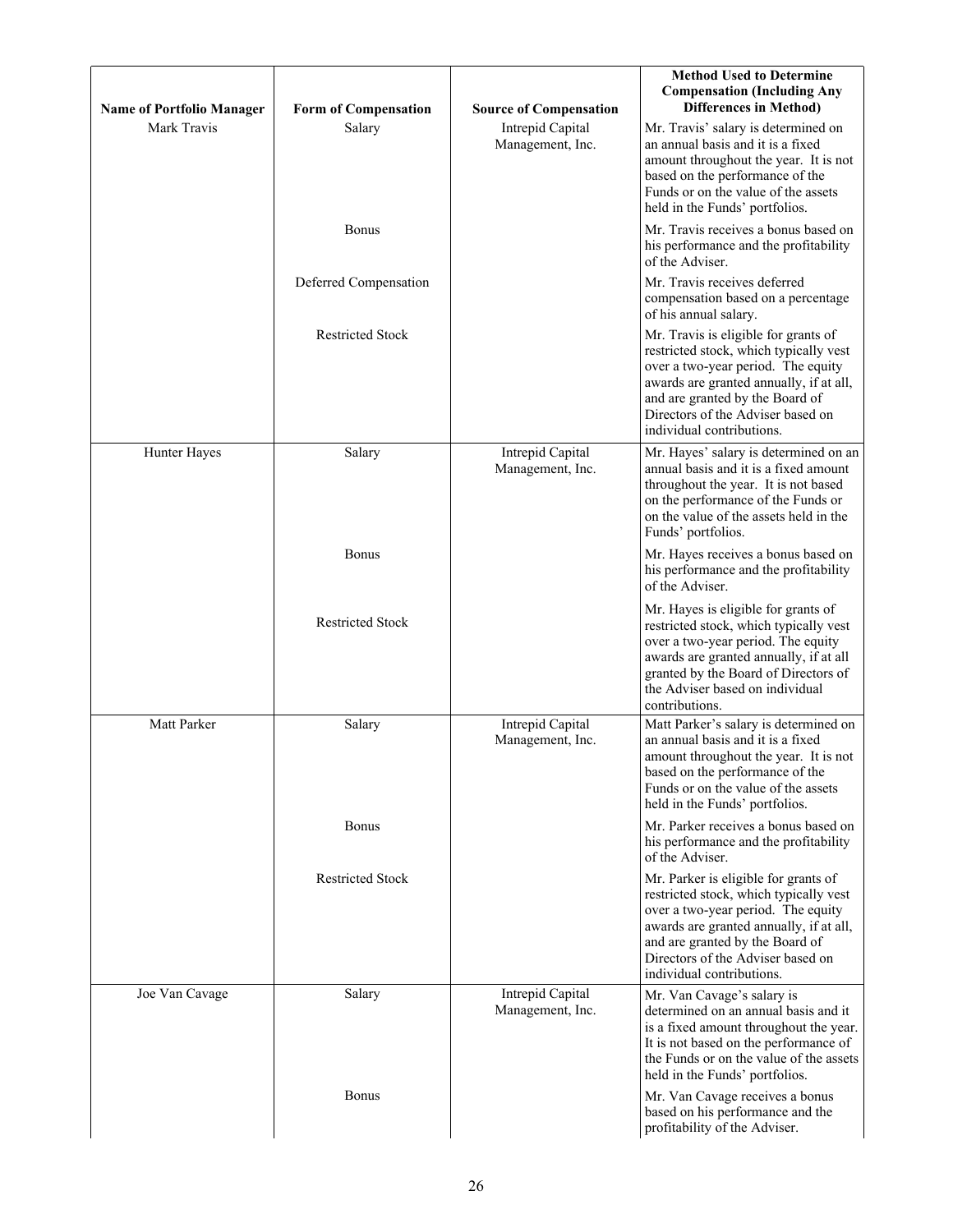<span id="page-30-0"></span>

| <b>Name of Portfolio Manager</b> | <b>Form of Compensation</b> | <b>Source of Compensation</b> | <b>Method Used to Determine</b><br><b>Compensation (Including Any</b><br><b>Differences in Method)</b>                                                                                                                                                                   |
|----------------------------------|-----------------------------|-------------------------------|--------------------------------------------------------------------------------------------------------------------------------------------------------------------------------------------------------------------------------------------------------------------------|
|                                  | <b>Restricted Stock</b>     |                               | Mr. Van Cavage is eligible for grants<br>of restricted stock, which typically<br>vest over a two-year period. The<br>equity awards are granted annually, if<br>at all, and are granted by the Board of<br>Directors of the Adviser based on<br>individual contributions. |

The following table sets forth the dollar range of Fund shares beneficially owned by each portfolio manager as of September 30, 2021, stated using the following ranges: None, \$1-\$10,000, \$10,001-\$50,000, \$50,001-\$100,000, \$100,001-\$500,000, \$500,001-\$1,000,000 or over \$1,000,000.

| <b>Fund/Portfolio Manager</b>  | <b>Dollar Range of Shares Owned</b> |
|--------------------------------|-------------------------------------|
| <b>Intrepid Capital Fund</b>   |                                     |
| Mark Travis                    | \$100,001-\$500,000                 |
| Hunter Hayes                   | $$1 - $10,000$                      |
| Matt Parker                    | None                                |
| Joe Van Cavage                 | $$1 - $10,000$                      |
| <b>Intrepid Endurance Fund</b> |                                     |
| <b>Matt Parker</b>             | $$100,001 - $500,000$               |
| Joe Van Cavage                 | $$100,001 - $500,000$               |
| Hunter Hayes                   | \$1-\$10,000                        |
| Intrepid Income Fund           |                                     |
| Mark Travis                    | \$100,001-\$500,000                 |
| Hunter Hayes                   | $$10,001 - $50,000$                 |
|                                |                                     |

### **DETERMINATION OF NET ASSET VALUE**

The NAV of each Fund will normally be determined as of the close of regular trading (currently 4:00 p.m. Eastern time) on each day the New York Stock Exchange ("NYSE") is open for trading. If the NYSE is not open, then the Funds do not determine their NAV, and investors may not purchase or redeem shares of the Funds. The NYSE is open for trading Monday through Friday except New Year's Day, Dr. Martin Luther King, Jr. Day, Washington's Birthday, Good Friday, Memorial Day, Juneteenth National Independence Day, Independence Day, Labor Day, Thanksgiving Day and Christmas Day. Additionally, when any of the aforementioned holidays falls on a Saturday, the NYSE will not be open for trading on the preceding Friday and when any such holiday falls on a Sunday, the NYSE will not be open for trading on the succeeding Monday, unless unusual business conditions exist, such as the ending of a monthly or the yearly accounting period. The NYSE also may be closed on national days of mourning or due to natural disaster or other extraordinary events or emergencies. If the NYSE closes early on a valuation day, the Funds shall determine their NAV as of that time. The staff of the SEC considers the NYSE to be closed on any day when it is not open for trading the entire day. On days when the NYSE is not open for trading the entire day, a Fund may, but is not obligated to, determine its NAV.

The per share NAV of a Fund is determined by dividing the value of the Fund's net assets (*i.e.*, its assets less its liabilities) by the total number of its shares outstanding at that time. Due to the fact that different expenses are charged to the Institutional Class and Investor Class of the Funds, the NAV of the two classes of a Fund may vary. In determining the NAV of each Fund's shares, securities that are listed on national securities exchanges (other than NASDAQ<sup>®</sup> as defined below) are valued at the last sales price on the securities exchange on which such securities are primarily traded. Securities that are traded on the NASDAQ<sup>®</sup> Global Select Market, NASDAQ<sup>®</sup> Global Market or the NASDAQ<sup>®</sup> Capital Market<sup>SM</sup> (collectively "NASDAQ<sup>®</sup> traded securities") are valued at the NASDAQ<sup>®</sup> Official Closing Price ("NOCP"). If there are no sales on a given day for securities traded on an exchange, the security will be priced at the mean between the current ask an bid prices; provided, however, that in the event the spread between the bid and offer is so large that in the judgment of the Adviser using the mean would overstate the value of a security, the Adviser, under the oversight of the Board, shall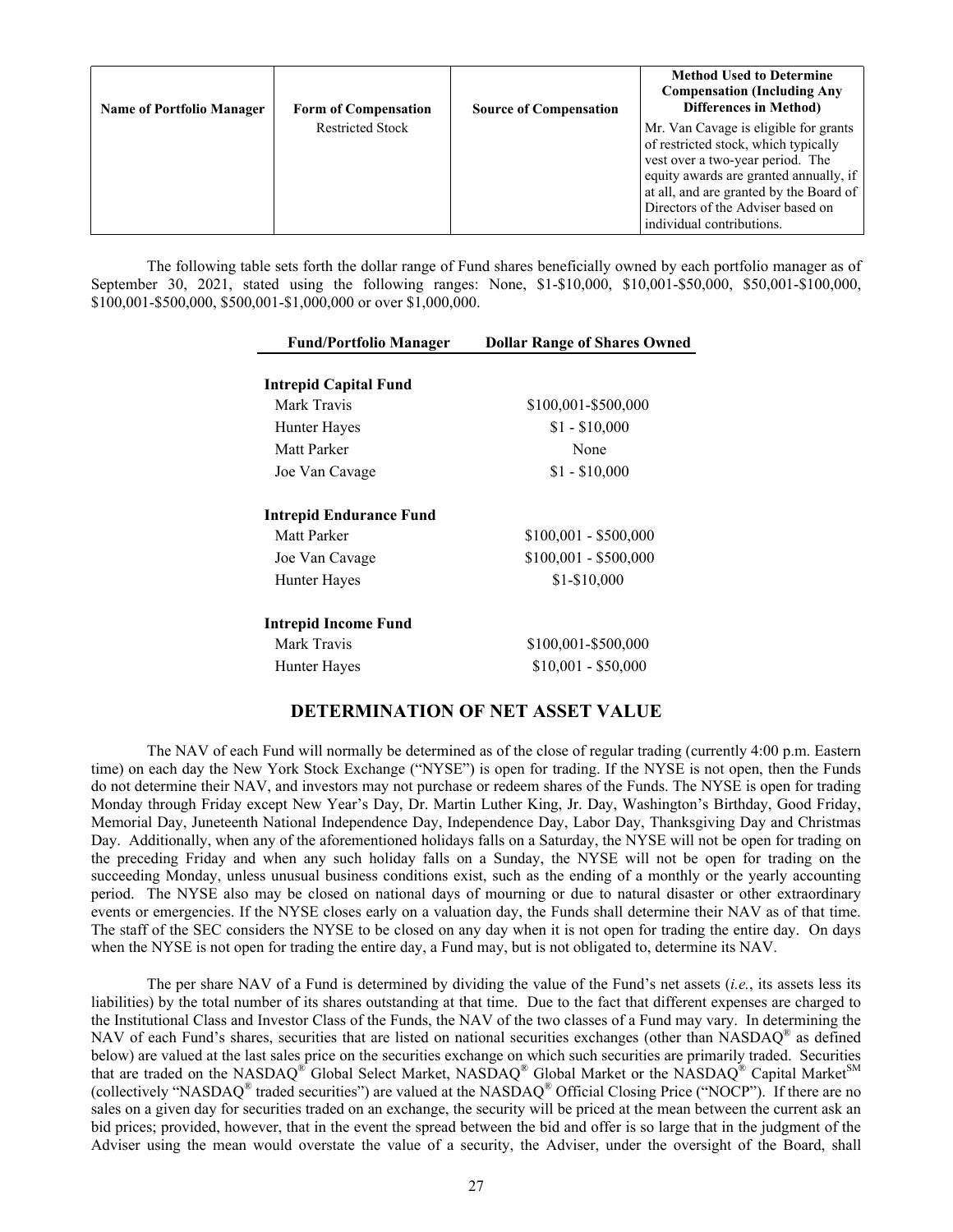<span id="page-31-0"></span>determine the fair value of such security. If there is not a NOCP for a security traded on NASDAQ<sup>®</sup> or a sale price available for an over-the-counter security, the security will be priced at the mean between the current ask and bid prices; provided however, that in the event the spread between the bid and offer is so large that in the judgement of the Adviser using the mean would overstate the value of a security, the Adviser, under the oversight of the Board shall determine the fair value of such security.

Investment in mutual funds, including money market funds, are generally priced at the ending net asset value (NAV). Debt securities, such as corporate bonds, convertible bonds, senior loans, preferred securities and U.S. government agency issues for which market quotations are not readily available may be valued based on information supplied by independent pricing services using matrix pricing formulas and/or independent broker bid quotations. Debt securities with remaining maturities of 60 days or less may be valued on an amortized cost basis to the extent it is equivalent to fair value, which involves valuing an instrument at its cost and thereafter assuming a constant amortization to maturity of any discount or premium, regardless of the impact of fluctuating rates on the fair value of the instrument. Amortized cost will not be used if it does not approximate fair value, due to credit or other impairments of the issuer.

Forward currency contracts derive their value from the underlying currency prices. These are valued by a pricing service using pricing models. The models use inputs that are observed from active markets, such as exchange rates.

Futures contracts are valued at the last sale price at the close of trading on the relevant exchange or board of trade. If there was no sale on the applicable exchange or board of trade on such day, they are valued at the average of the quoted bid and asked prices as of the close of such exchange or board of trade.

Market quotations may not be available, for example, if trading in particular securities was halted during the day and not resumed prior to the close of trading on the NYSE. Other types of securities that the Funds may hold for which fair value pricing might be required include, but are not limited to: (a) illiquid securities; (b) securities of an issuer that has entered into a restructuring; (c) securities whose trading has been halted or suspended or primary market is closed; and (d) securities whose value has been impacted by a significant event that occurred before the close of the NYSE but after the close of the securities' primary markets.

Any securities or other assets for which there are no readily available market quotations and other assets will be valued at their fair value as determined in good faith by the Adviser under procedures established by and under the general supervision and responsibility of the Board of Trustees. The fair value of a security is the amount which a Fund might reasonably expect to receive upon a current sale. The fair value of a security may differ from the last quoted price and a Fund may not be able to sell a security at the fair value. In determining fair value, the Board of Trustees considers all relevant qualitative and quantitative information available including news regarding significant market or security specific events. For securities that do not trade during NYSE hours, fair value determinations are based on analyses of market movements after the close of those securities' primary markets, and may include reviews of developments in foreign markets, the performance of U.S. securities markets, and the performance of instruments trading in U.S. markets that represent foreign securities and baskets of foreign securities. The Board of Trustees utilizes a service provided by an independent third party to assist in fair valuation of certain securities.

### **DISTRIBUTION OF SHARES**

The Trust has adopted a Service and Distribution Plan (the "Plan"). The Plan was adopted in anticipation that the Investor Class shares of the Funds, will benefit from the Plan through increased sale of shares, thereby reducing the expense ratio of each Fund's Investor Class of shares and providing the Adviser greater flexibility in management. The Plan authorizes payments by each Fund's Investor Class in connection with the distribution of its shares at an annual rate, as determined from time to time by the Board of Trustees, of up to 0.25% of the average daily net assets of each Fund's Investor Class of shares. Amounts paid under the Plan by the Investor Class may be spent by a Fund on any activities or expenses primarily intended to result in the sale of Investor Class shares of the Fund, including, but not limited to, advertising, compensation for sales and marketing activities of financial institutions and others such as dealers and distributors, shareholder account servicing, the printing and mailing of prospectuses to other than current shareholders and the printing and mailing of sales literature. To the extent any activity is one that a Fund may finance without a plan pursuant to Rule 12b‑1, the Fund may also make payments to finance such activity outside of the Plan and not subject to its limitations.

The Plan may be terminated by a Fund at any time by a vote of the trustees of the Trust who are not interested persons of the Trust and who have no direct or indirect financial interest in the Plan or any agreement related thereto (the "Rule 12b-1 Trustees") or by a vote of a majority of the outstanding shares of the Fund. Mr. Osterman, Mr. Vandergriff, and Mr. Broaddus are currently the Rule 12b-1 Trustees. Any change in the Plan that would materially increase the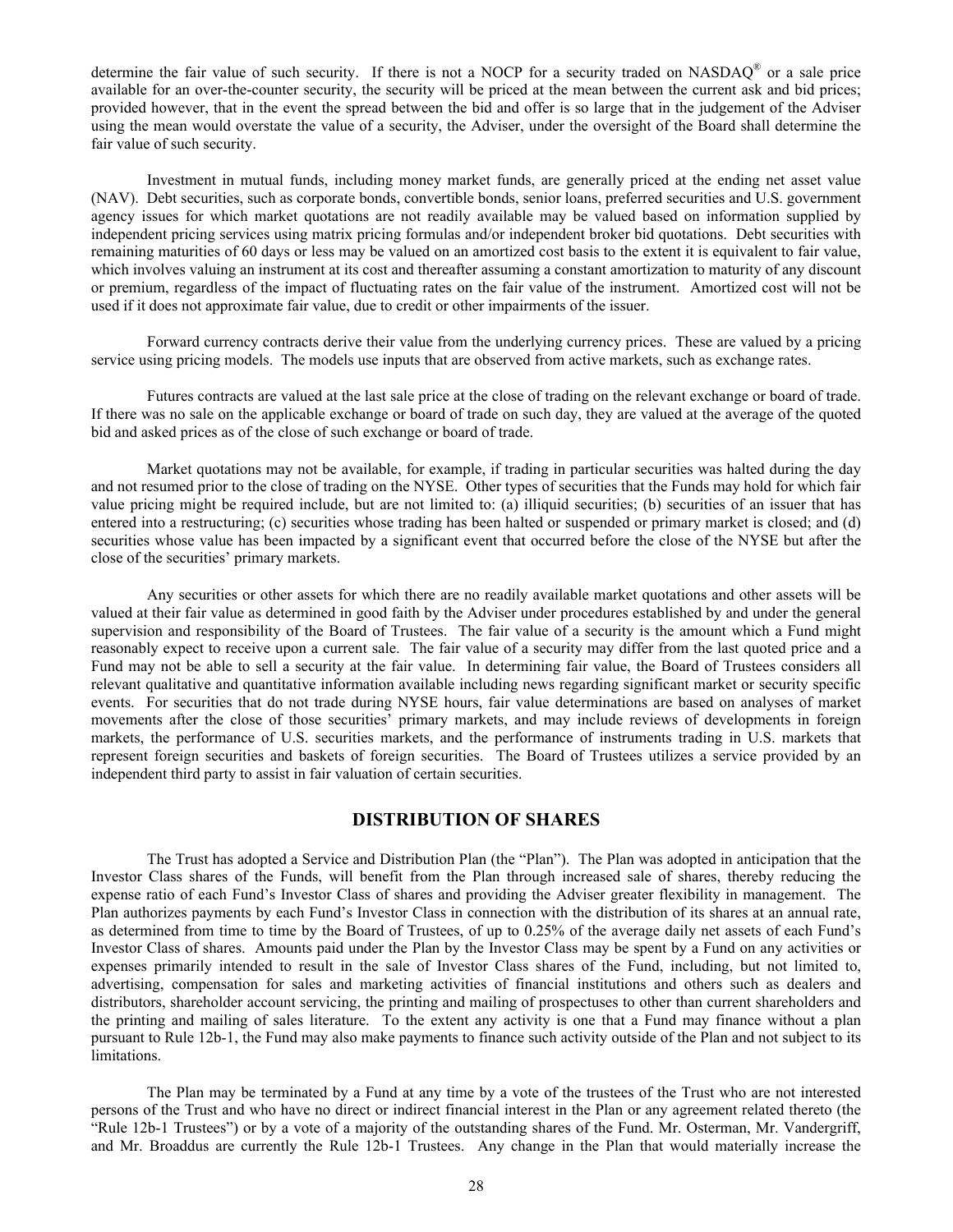distribution expenses of a Fund provided for in the Plan requires the approval of the Board of Trustees, including the Rule 12b‑1 Trustees, and a majority of the Fund's outstanding shares.

While the Plan is in effect, the selection and nomination of trustees who are not interested persons of the Trust will be committed to the discretion of the trustees of the Trust who are not interested persons of the Trust. The Board of Trustees of the Trust must review the amount and purposes of expenditures pursuant to the Plan quarterly as reported to it by the Distributor or officers of the Trust. The Plan will continue in effect for as long as its continuance is specifically approved at least annually by the Board of Trustees, including the Rule 12b-1 Trustees.

The tables below show the amount of 12b-1 fees paid by the Investor Class shares of each Fund for the fiscal year ended September 30, 2021.

| 12b-1 fees paid                               |                                                |  |
|-----------------------------------------------|------------------------------------------------|--|
| Fund                                          | <b>Year Ended</b><br><b>September 30, 2021</b> |  |
| Intrepid Capital Fund - Investor Class        | \$52,631                                       |  |
| Intrepid Endurance Fund – Investor Class      | \$117,511                                      |  |
| Intrepid Income Fund – Investor $Class^{(1)}$ | \$0                                            |  |

(1) Investor Class shares of the Intrepid Income Fund are currently not available for sale.

For the fiscal year ended September 30, 2021, the following amounts were paid pursuant to the Distribution Plan:

|                                 | Intrepid Capital Fund -<br><b>Investor Class</b> | <b>Intrepid Endurance Fund</b><br>- Investor Class | Intrepid Income Fund -<br>Investor Class <sup>(1)</sup> |
|---------------------------------|--------------------------------------------------|----------------------------------------------------|---------------------------------------------------------|
| Advertising and Marketing       | \$525                                            | \$740                                              | \$0                                                     |
| Printing and Postage            | \$0                                              | \$0                                                | \$0                                                     |
| Payment to distributor          | \$17,952                                         | \$25,507                                           | \$0                                                     |
| Payment to dealers              | \$30,603                                         | \$88,131                                           | \$0                                                     |
| Compensation to sales personnel | \$0                                              | \$0                                                | \$0                                                     |
| <b>Other Marketing Expenses</b> | \$3,551                                          | \$3,133                                            | \$0                                                     |
|                                 |                                                  |                                                    |                                                         |

(1) Investor Class shares of the Intrepid Income Fund are currently not available for sale.

The Adviser and/or its subsidiaries or affiliates ("Adviser Entities") may pay certain broker-dealers and other financial intermediaries ("Intermediaries") for certain activities related to the Funds ("Payments"). Any Payments made by Adviser Entities will be made from their own assets and not from the assets of the Funds. Although a portion of Adviser Entities' revenue comes directly or indirectly in part from fees paid by the Funds, Payments do not increase the price paid by investors for the purchase of shares of, or the cost of owning, a Fund. Adviser Entities may make Payments for Intermediaries to participate in activities that are designed to make registered representatives, other professionals and individual investors more knowledgeable about the Funds or for other activities, such as participation in marketing activities and presentations, educational training programs, the support of technology platforms and/or reporting systems. Adviser Entities may also make Payments to Intermediaries for certain printing, publishing and mailing costs associated with the Fund. In addition, Adviser Entities may make Payments to Intermediaries that make shares of the Funds available to their clients or for otherwise promoting the Funds. Payments of this type are sometimes referred to as revenue-sharing payments.

Payments to an Intermediary may be significant to the Intermediary, and amounts that Intermediaries pay to an investor's salesperson or other investment professional may also be significant for the investor's salesperson or other investment professional. Because an Intermediary may make decisions about which investment options it will recommend or make available to its clients or what services to provide for various products based on payments it receives or is eligible to receive. Payments create conflicts of interest between the Intermediary and its clients and these financial incentives may cause the Intermediary to recommend the Funds over other investments. The same conflict of interest exists with respect to an investor's salesperson or other investment professional if he or she receives similar payments from his or her Intermediary firm.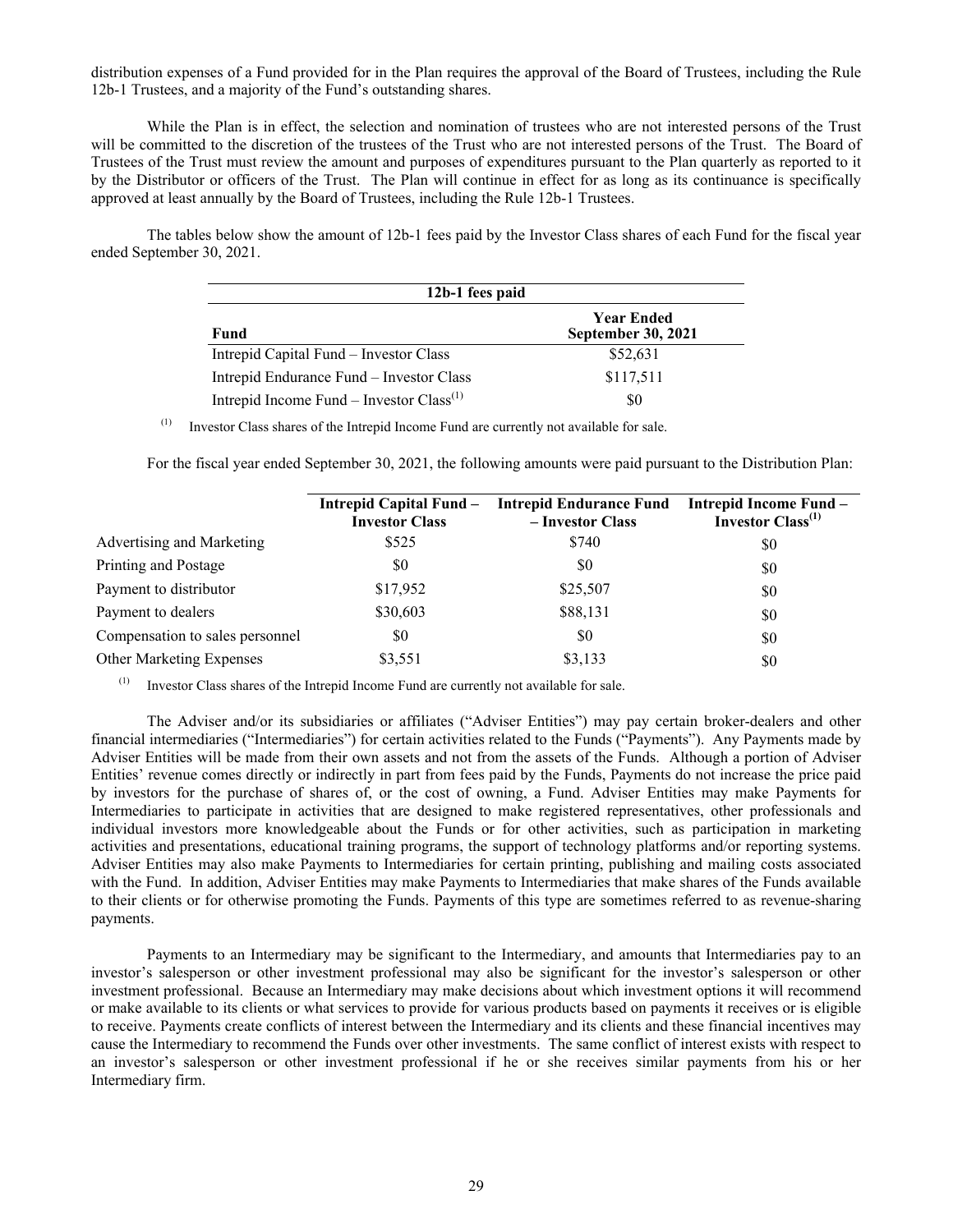<span id="page-33-0"></span>Adviser Entities may determine to make Payments based on any number of metrics. For example, Adviser Entities may make Payments at year-end or other intervals in a fixed amount, an amount based upon an Intermediary's services at defined levels or an amount based on the Intermediary's net sales of one or more of the Funds in a year or other period, any of which arrangements may include an agreed-upon minimum or maximum payment, or any combination of the foregoing. The Adviser anticipates that the Payments paid by Adviser Entities in connection with the Funds will be immaterial to Adviser Entities in the aggregate for the current fiscal year.

## **AUTOMATIC INVESTMENT PLAN AND TELEPHONE PURCHASES**

The Funds offer an automatic investment option pursuant to which money will be moved from a shareholder's bank account to the shareholder's Fund account on the schedule (*e.g.*, monthly or quarterly) the shareholder selects. The minimum initial amount of investment in each Fund is \$2,500 for Investor Class shares and \$250,000 for Institutional Class shares (\$2,500 for Institutional Class shares of the Intrepid Income Fund). Subsequent investments in the Investor Class or Institutional Class shares of a Fund may be made with a minimum investment of \$100.

The Funds offer a telephone purchase option pursuant to which money will be moved from a shareholder's bank account to the shareholder's Fund account upon request. Only bank accounts held at domestic financial institutions that are Automated Clearing House ("ACH") members can be used for telephone transactions. Shares will be purchased at the NAV calculated on the day of your purchase order if your purchase order is received prior to the close of regular trading on the NYSE (currently 4:00 p.m. Eastern time). The minimum amount that can be transferred by telephone is \$100.

#### Anti-Money Laundering Program

The Funds have established an Anti-Money Laundering Compliance Program (the "Program") as required by the Uniting and Strengthening America by Providing Appropriate Tools Required to Intercept and Obstruct Terrorism Act of 2001 ("USA PATRIOT Act"). To ensure compliance with this law, the Fund's Program provides for the development of internal practices, procedures and controls, designation of anti-money laundering compliance officers, an ongoing training program and an independent audit function to determine the effectiveness of the Program.

Procedures to implement the Program include, but are not limited to, determining that the Fund's Distributor and transfer agent have established proper anti-money laundering procedures, reporting suspicious and/or fraudulent activity and a complete and thorough review of all new opening account applications. The Funds will not transact business with any person or legal entity whose identity and beneficial owners cannot be adequately verified under the provisions of the USA PATRIOT Act.

### **REDEMPTION OF SHARES**

The Funds expect to use a variety of resources to honor requests to redeem shares of the Funds, including available cash; short-term investments; interest, dividend income and other monies earned on portfolio investments; the proceeds from the sale or maturity of portfolio holdings; and various other techniques. As of the date of this SAI, the Funds also have available to them an uncommitted line of credit that they may draw on to manage their liquidity needs.

If the Board shall determine that it is in the best interest of the shareholders of a Fund, and subject to such Fund's compliance with applicable regulations, each Fund has reserved the right to pay the redemption prices of shares redeemed, either totally or partially, by a distribution in-kind of securities (instead of cash) from the Fund's portfolio. The securities so distributed would be valued at the same amount as that assigned to them in calculating the NAV for the shares redeemed. If a holder of Fund shares receives a distribution in-kind, the holder of Fund shares would incur brokerage charge when subsequently converting the securities to cash. For federal income tax purposes, redemption in-kind are taxed in the same manner as redemptions made in cash. In addition, sales of in-kind securities may generate taxable gains.

The Funds have made an election pursuant to Rule 18f-1 under the 1940 Act requiring that all redemptions be effected in cash to each redeeming shareholder, during any period of 90 days, up to the lesser of \$250,000 or 1% of the net assets of the Fund.

A shareholder's right to redeem shares of the Funds will be suspended and the right to payment postponed for more than seven days for any period during which the NYSE is closed because of financial conditions or any other extraordinary reason and may be suspended for any period during which (i) trading on the NYSE is restricted pursuant to rules and regulations of the SEC; (ii) the SEC has by order permitted such suspension; or (iii) such emergency, as defined by rules and regulations of the SEC, exists as a result of which it is not reasonably practicable for a Fund to dispose of its securities or fairly to determine the value of its net assets.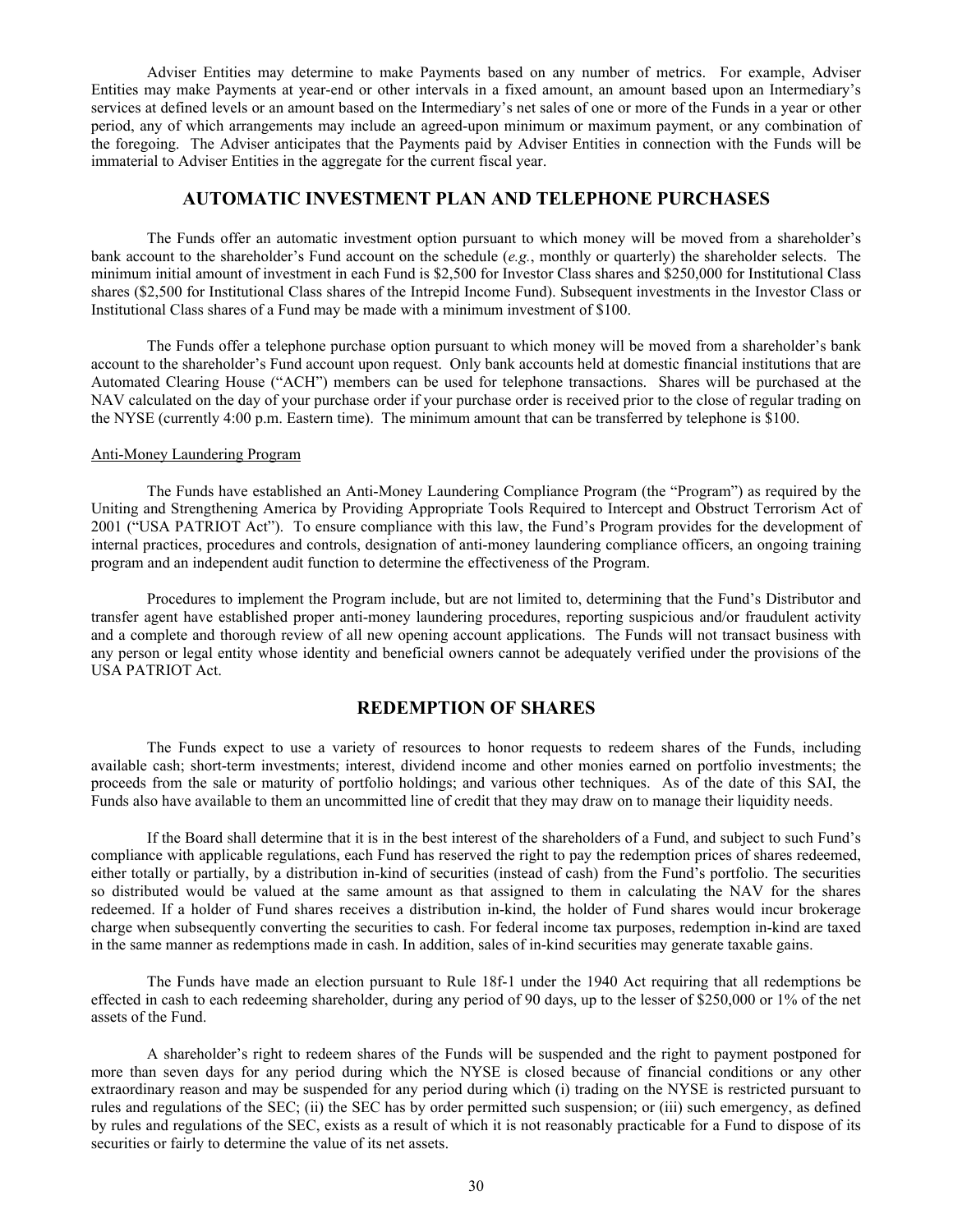<span id="page-34-0"></span>Each Fund imposes a 2% redemption fee on the value of shares redeemed 30 days or less after purchase. The 2% redemption fee does not apply to exchanges between the Funds. The redemption fee will not apply to (a) shares purchased through reinvested distributions (dividends and capital gains); (b) shares held in employer-sponsored retirement plans, such as 401(k) plans, but will apply to IRA accounts; or (c) through systematic programs such as the systematic withdrawal plan, automatic investment plan and systematic exchange plans. The redemption fee is designed to discourage short-term trading and any proceeds of the fee will be credited to the assets of the Fund.

In calculating whether a redemption of a Fund's shares is subject to a redemption fee, a shareholder's holdings will be viewed on a "first in/first out" basis. This means that, in determining whether any fee is due, the shareholder will be deemed to have sold the shares he or she acquired earliest. The fee will be calculated based on the current NAV of the shares as of the redemption date.

### **SYSTEMATIC WITHDRAWAL PLAN**

An investor who owns Investor Class shares of a Fund worth at least \$10,000 (at least \$350,000 in the case of the Institutional Class shares of a Fund) at the current NAV may, by completing an application which may be obtained from the Trust or the Transfer Agent, create a Systematic Withdrawal Plan ("SWP") from which a fixed sum will be paid to the investor at regular intervals. To establish a SWP for the Intrepid Income Fund, your account must have a balance of at least \$10,000. To establish the SWP, the investor deposits Fund shares with the Trust and appoints the Trust as agent to effect redemptions of shares held in the account for the purpose of making monthly, quarterly or annual withdrawal payments of a fixed amount to the investor out of the account. Fund shares deposited by the investor in the account need not be endorsed or accompanied by a stock power if registered in the same name as the account; otherwise, a properly executed endorsement or stock power, obtained from any bank, broker-dealer or the Trust is required. The investor's signature may be required to be guaranteed by a bank, a member firm of a national stock exchange or other eligible guarantor.

The minimum amount of a withdrawal payment is \$100. These payments will be made from the proceeds of periodic redemptions of shares in the account at NAV. Redemptions will be made in accordance with the schedule (*e.g.*, monthly, quarterly or yearly, but in no event more frequently than monthly) selected by the investor. If a scheduled redemption is a weekend or a holiday, such redemption will be made on the next business day. Because a SWP may reduce, and eventually deplete, your account over time, investors may want to consider reinvesting all income dividends and capital gains distributions payable by each Fund. The investor may purchase or transfer additional Fund shares in his or her account at any time.

Withdrawal payments cannot be considered as yield or income on the investor's investment, since portions of each payment will normally consist of a return of capital. Depending on the size or the frequency of the disbursements requested, and the fluctuation in the value of a Fund's portfolio, redemptions for the purpose of making such disbursements may reduce or even exhaust the investor's account.

The investor may vary the amount or frequency of withdrawal payments, temporarily discontinue them, or change the designated payee or payee's address, by notifying the Fund in writing five days prior to the effective date.

### **INACTIVE ACCOUNTS**

It is the responsibility of a shareholder to ensure that the shareholder maintains a correct address for the shareholder's account(s), as a shareholder's account(s) may be transferred to the shareholder's state of residence if no activity occurs within the shareholder's account during the "inactivity period" specified in the applicable state's abandoned property laws. Specifically, an incorrect address may cause a shareholder's account statements and other mailings to be returned to the Funds. Upon receiving returned mail, the Funds will attempt to locate the shareholder or rightful owner of the account. If the Funds are unable to locate the shareholder, then they will determine whether the shareholder's account has legally been abandoned. The Funds are legally obligated to escheat (or transfer) abandoned property to the appropriate state's unclaimed property administrator in accordance with statutory requirements. The shareholder's last known address of record determines which state has jurisdiction. Interest or income is not earned on redemption or distribution checks sent to you during the time the check remained uncashed. Investors with a state of residence in Texas have the ability to designate a representative to receive legislatively required unclaimed property due diligence notifications. Please contact the Texas Comptroller of Public Accounts for further information.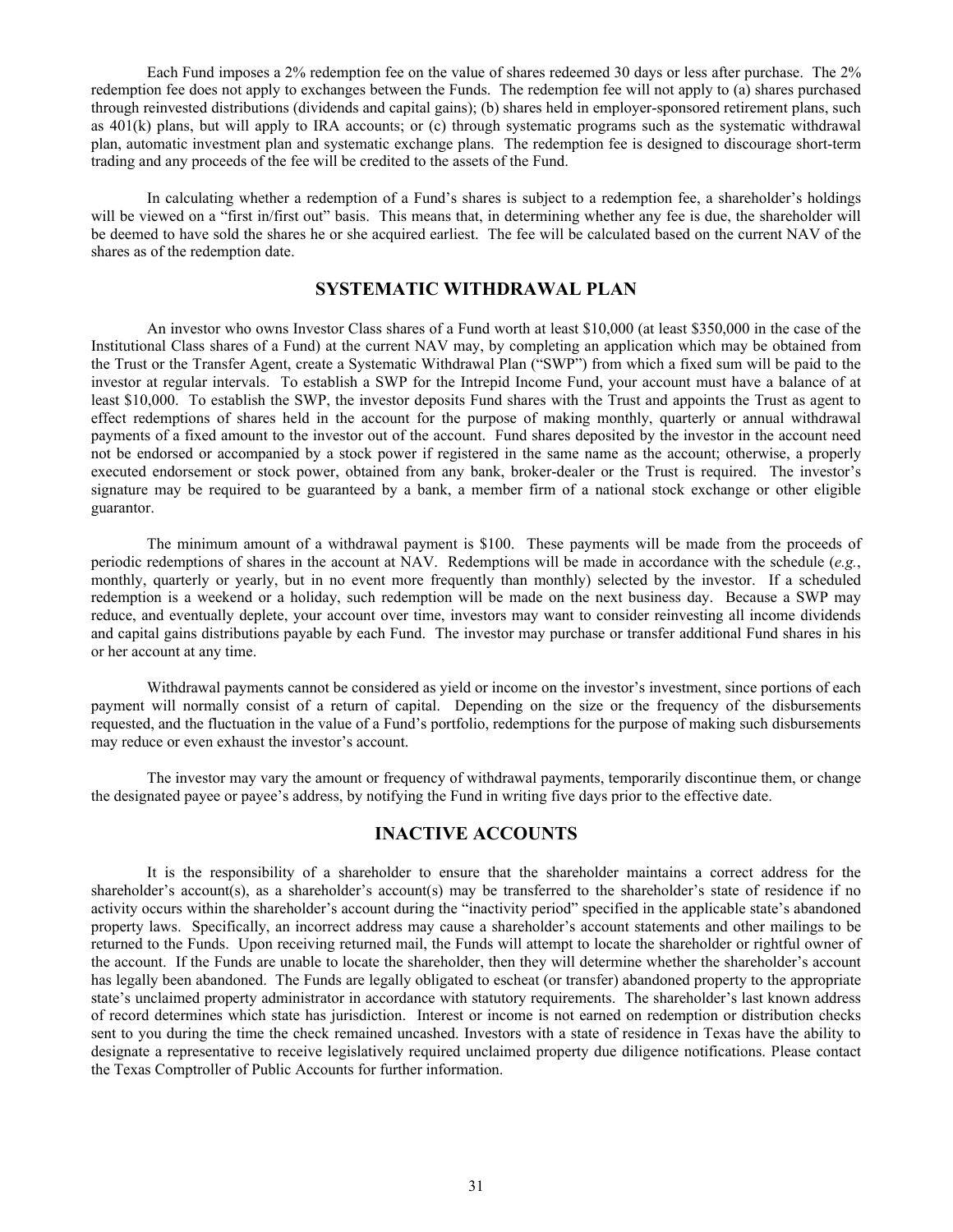## **ALLOCATION OF INVESTMENT OPPORTUNITIES**

<span id="page-35-0"></span>Although the Funds have differing investment objectives, there will be times when certain securities will be eligible for purchase by multiple Funds or will be contained in the portfolios of multiple Funds. Although securities of a particular company may be eligible for purchase by the Funds, the Adviser may determine at any particular time to purchase a security for one Fund, but not another, based on each Fund's investment objective and in a manner that is consistent with the Adviser's fiduciary duties under federal and state law to act in the best interests of each Fund.

There may also be times when a given investment opportunity is appropriate for some, or all, of the Adviser's other client accounts. It is the policy and practice of the Adviser not to favor or disfavor consistently or consciously any client or class of clients in the allocation of investment opportunities, so that to the extent practical, such opportunities will be allocated among clients, including the Funds, over a period of time on a fair and equitable basis.

If the Adviser determines that a particular investment is appropriate for more than one client account, the Adviser may aggregate securities transactions for those client accounts ("block trades"). To ensure that no client account is disadvantaged as a result of such aggregation, the Adviser has adopted policies and procedures to ensure that the Adviser does not aggregate securities transactions for client accounts unless it believes that aggregation is consistent with its duty to seek best execution for client accounts and is consistent with the applicable agreements of the client accounts for which the Adviser aggregates securities transactions. No client account is favored over any other client account in block trades, and each client account that participates in block trades participates at the average share price for all transactions in the security for which that aggregated order is placed on the day that such aggregated order is placed. Subject to minimum ticket charges, transaction costs are shared in proportion to Client Accounts' participation.

It is the Adviser's general policy not to purchase a security in one Fund while simultaneously selling it in another Fund. However, there may be circumstances outside of the Adviser's control that require the purchase of a security in one portfolio and a sale in the other. For example, when one Fund experiences substantial cash inflows while another Fund experiences substantial cash outflows, the Adviser may be required to buy securities to maintain a fully invested position in one Fund, while selling securities in another Fund to meet shareholder redemptions. In such circumstances, a Fund may acquire assets from another Fund that are otherwise qualified investments for the acquiring Fund, so long as no Fund bears any markup or spread, and no commission, fee or other remuneration is paid in connection with the acquisition, and the acquisition complies with Section 17(a) of the 1940 Act and Rule 17a-7 thereunder. If the purchase and sale are not affected pursuant to Rule 17a-7, then the purchase and/or sale of a security common to both portfolios may result in a higher price being paid by a Fund in the case of a purchase than would otherwise have been paid, or a lower price being received by a Fund in the case of a sale than would otherwise have been received, as a result of a Fund's transactions affecting the market for such security. In any event, the Funds management believes that under normal circumstances such events will have a minimal impact on a Fund's per share NAV and its subsequent long-term investment return.

### **ALLOCATION OF PORTFOLIO BROKERAGE**

#### General

Each Fund's securities trading and brokerage policies and procedures are reviewed by and subject to the supervision of the Trust's Board of Trustees. Decisions to buy and sell securities for the Funds are made by the Adviser subject to review by the Trust's Board of Trustees. In placing purchase and sale orders for portfolio securities for the Funds, it is the policy of the Adviser to seek the best execution of orders at the most favorable price in light of the overall quality of brokerage and research services provided, as described in this and the following paragraphs. Many of these transactions involve payment of a brokerage commission by the Funds. In some cases, transactions are with firms who act as principals of their own accounts. In selecting brokers to effect portfolio transactions, the determination of what is expected to result in best execution at the most favorable price involves a number of largely judgmental considerations. Among these are the Adviser's evaluation of the broker's efficiency in executing and clearing transactions, block trading capability (including the broker's willingness to position securities) and the broker's reputation, financial strength and stability. The most favorable price to a Fund means the best net price (namely, the price after giving effect to commissions, if any). Over-the-counter securities may be purchased and sold directly with principal market makers who retain the difference in their cost in the security and its selling price (*i.e.*, "markups" when a market maker sells a security and "markdowns" when the market maker purchases a security). In some instances, the Adviser feels that better prices are available from non-principal market makers who are paid commissions directly.

In allocating brokerage business for the Funds, the Adviser also takes into consideration the research, analytical, statistical and other information and services provided by the broker, such as general economic reports and information, reports or analyses of particular companies or industry groups, market timing and technical information, and the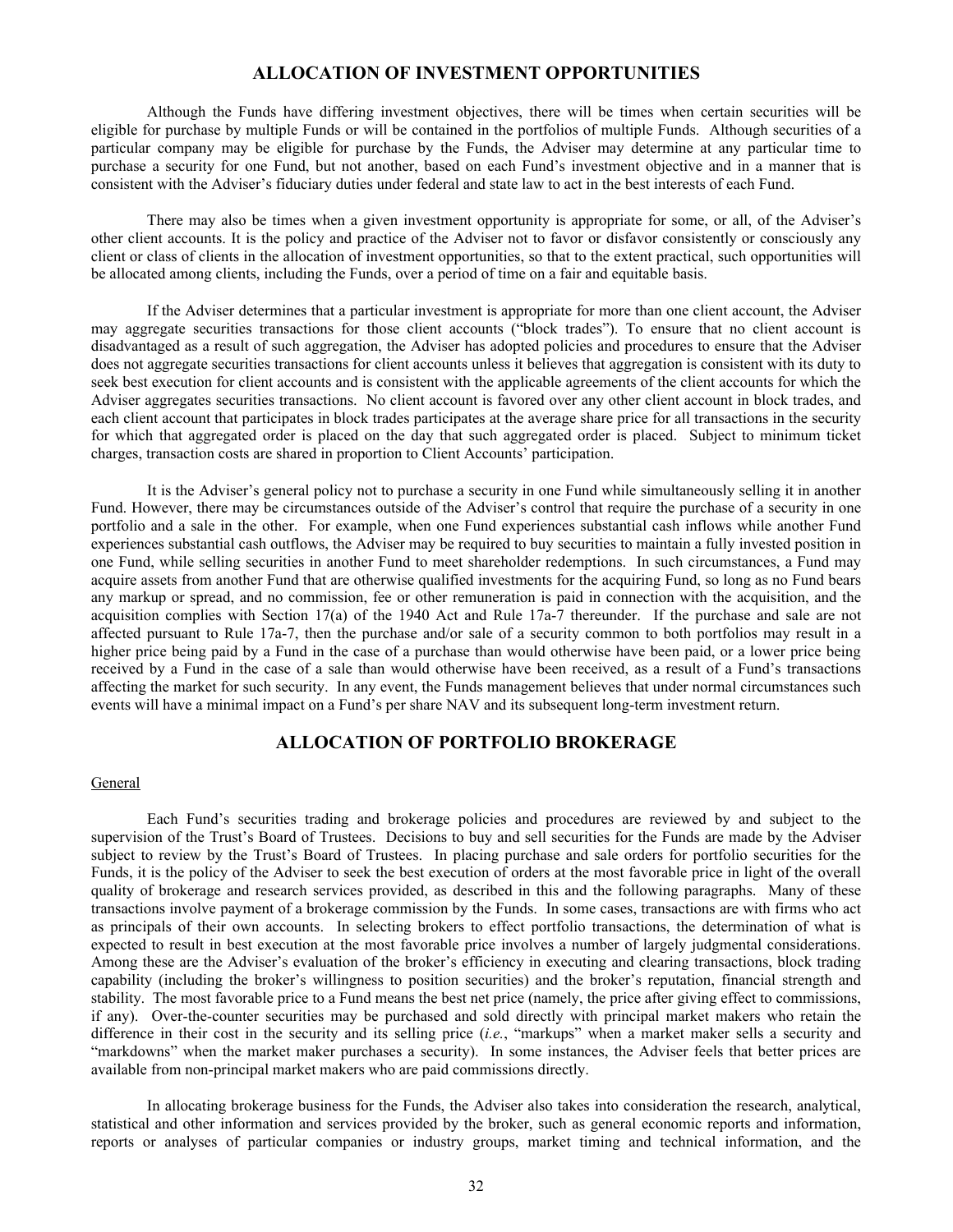<span id="page-36-0"></span>availability of the brokerage firm's analysts for consultation. While the Adviser believes these services have substantial value, they are considered supplemental to the Adviser's own efforts in the performance of its duties under the Advisory Agreements. Other clients of the Adviser may indirectly benefit from the availability of these services to the Adviser, and the Funds may indirectly benefit from services available to the Adviser as a result of transactions for other clients. The Advisory Agreements provide that the Adviser may cause the Funds to pay a broker that provides brokerage and research services to the Adviser a commission for effecting a securities transaction in excess of the amount another broker would have charged for effecting the transaction, if the Adviser determines in good faith that such amount of commission is reasonable in relation to the value of brokerage and research services provided by the executing broker viewed in terms of either the particular transaction or the Adviser's overall responsibilities with respect to the Funds and the other accounts as to which it exercises investment discretion.

#### Brokerage Commissions

An aggregate brokerage commission paid by each Fund for the following fiscal years is shown in the table below.

| Fund                    | 2021                       | 2020      | 2019      |
|-------------------------|----------------------------|-----------|-----------|
| Intrepid Capital Fund   | $\overline{314,372}^{(1)}$ | \$107,169 | \$311,704 |
| Intrepid Endurance Fund | \$193,346                  | \$144,414 | \$139,108 |
| Intrepid Income Fund    | \$17.784                   | \$8,043   | \$3,446   |

 $<sup>(1)</sup>$  Material decrease due to decrease in the Fund's portfolio turnover rate.</sup>

Aggregate brokerage commissions paid by each Fund to brokers who provided brokerage and research services for the fiscal year ended September 30, 2021 are shown in the table below.

| Fund                    | <b>Commissions Paid to</b><br><b>Brokers Who Supplied</b><br><b>Research Services</b> | <b>Total Dollar Amount</b><br><b>Involved in Such</b><br><b>Transactions</b> |
|-------------------------|---------------------------------------------------------------------------------------|------------------------------------------------------------------------------|
| Intrepid Capital Fund   | \$7.489                                                                               | \$19,201,497                                                                 |
| Intrepid Endurance Fund | \$107,984                                                                             | \$119,088,162                                                                |
| Intrepid Income Fund    | \$5,245                                                                               | \$4,442,601                                                                  |

### **CERTAIN U.S. FEDERAL INCOME TAX CONSEQUENCES**

IN VIEW OF THE COMPLEXITIES OF U.S. FEDERAL AND OTHER INCOME TAX LAWS APPLICABLE TO REGULATED INVESTMENT COMPANIES, A PROSPECTIVE SHAREHOLDER IS URGED TO CONSULT WITH AND RELY SOLELY UPON ITS TAX ADVISORS TO UNDERSTAND FULLY THE U.S. FEDERAL, STATE, LOCAL AND FOREIGN TAX CONSEQUENCES TO THAT INVESTOR OF SUCH AN INVESTMENT BASED ON THAT INVESTOR'S PARTICULAR FACTS AND CIRCUMSTANCES. THIS SUMMARY IS NOT INTENDED TO BE, AND SHOULD NOT BE CONSTRUED AS, LEGAL OR TAX ADVICE TO ANY PROSPECTIVE SHAREHOLDER.

The following information supplements and should be read in conjunction with the section in each Prospectus entitled "DIVIDENDS, DISTRIBUTIONS AND TAXES." Each Prospectus generally describes the U.S. federal income tax treatment of distributions by the Funds. This section of the SAI provides additional information concerning U.S. federal income taxes. It is based on the Internal Revenue Code of 1986, as amended (the "Code"), applicable Treasury Regulations, judicial authority, and administrative rulings and practice, all as of the date of this SAI and all of which are subject to change, including changes with retroactive effect. Except as specifically set forth below, the following discussion does not address any state, local or foreign tax matters.

A shareholder's tax treatment may vary depending upon the shareholder's particular situation. This discussion applies only to shareholders holding Fund shares as capital assets within the meaning of the Code. A shareholder may also be subject to special rules not discussed below if they are a certain kind of shareholder, including, but not limited to: an insurance company; a tax-exempt organization; a financial institution or broker-dealer; a person who is neither a citizen nor resident of the United States or entity that is not organized under the laws of the United States or political subdivision thereof; a shareholder who holds Fund shares as part of a hedge, straddle or conversion transaction; a shareholder who does not hold Fund shares as a capital asset; or an entity taxable as a partnership for U.S. federal income tax purposes and investors in such an entity.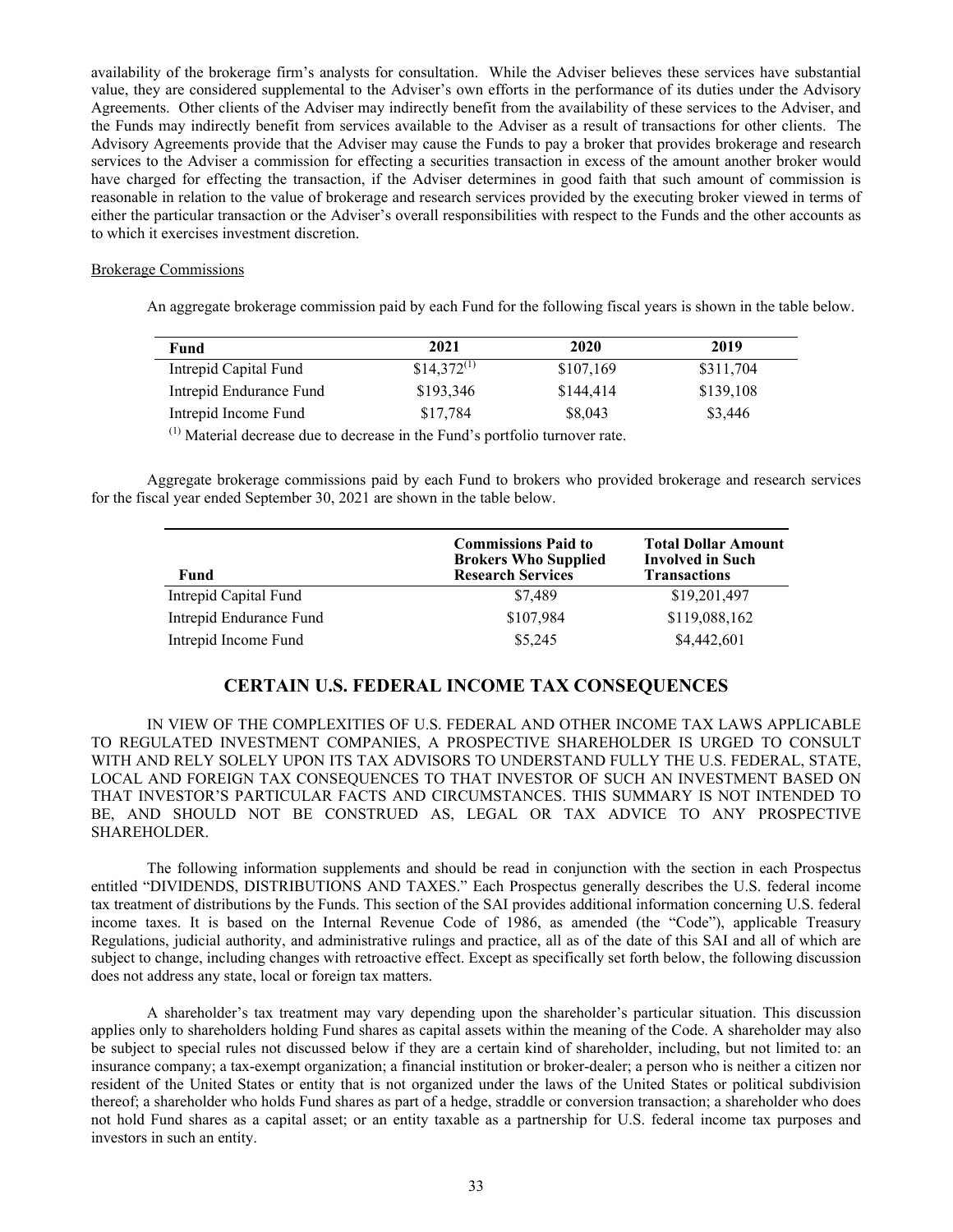The Fund has not requested and will not request an advance ruling from the Internal Revenue Service (the "IRS") as to the U.S. federal income tax matters described below. The IRS could adopt positions contrary to those discussed below and such positions could be sustained. In addition, the following discussion and the discussions in each Prospectus applicable to each shareholder address only some of the U.S. federal income tax considerations generally affecting investments in the Funds. Prospective shareholders are urged to consult their own tax advisers and financial planners regarding the U.S. federal tax consequences of an investment in a Fund, the application of state, local or foreign laws, and the effect of any possible changes in applicable tax laws on their investment in the Funds.

#### **Qualification as a Regulated Investment Company**

It is intended that each Fund will qualify for treatment as a regulated investment company (a "RIC") under Subchapter M of Subtitle A, Chapter 1 of the Code. Each Fund will be treated as a separate entity for U.S. federal income tax purposes. Thus, the provisions of the Code applicable to RICs generally will apply separately to each Fund, even though each Fund is a series of the Trust. Furthermore, each Fund will separately determine its income, gains, losses and expenses for U.S. federal income tax purposes.

In order to qualify as a RIC under the Code, each Fund must, among other things, derive at least 90% of its gross income each taxable year generally from (i) dividends, interest, certain payments with respect to securities loans, gains from the sale or other disposition of stock, securities or foreign currencies, and other income attributable to its business of investing in such stock, securities or foreign currencies (including, but not limited to, gains from options, futures or forward contracts) and (ii) net income derived from an interest in a qualified publicly traded partnership, as defined in the Code. Future U.S. Treasury regulations may (possibly retroactively) exclude from qualifying income foreign currency gains that are not directly related to a Fund's principal business of investing in stock, securities or options and futures with respect to stock or securities. In general, for purposes of this 90% gross income requirement, income derived from a partnership, except a qualified publicly traded partnership, will be treated as qualifying income only to the extent such income is attributable to items of income of the partnership which would be qualifying income if realized by the RIC.

Each Fund must also diversify its holdings so that, at the end of each quarter of the Fund's taxable year: (i) at least 50% of the fair market value of its gross assets consists of (A) cash and cash items (including receivables), U.S. government securities and securities of other RICs, and (B) securities of any one issuer (other than those described in clause (A)) to the extent such securities do not exceed 5% of the value of the Fund's total assets and do not exceed 10% of the outstanding voting securities of such issuer, and (ii) not more than 25% of the value of the Fund's total assets consists of the securities of any one issuer (other than those described in clause  $(i)(A)$ ), the securities of two or more issuers the Fund controls and which are engaged in the same, similar or related trades or businesses, or the securities of one or more qualified publicly traded partnerships. In addition, for purposes of meeting the diversification requirement of clause (i)(B), the term "outstanding voting securities of such issuer" includes the equity securities of a qualified publicly traded partnership. The qualifying income and diversification requirements applicable to a Fund may limit the extent to which it can engage in transactions in options, futures contracts, forward contracts and swap agreements.

If a Fund fails to satisfy any of the qualifying income or diversification requirements in any taxable year, such Fund may be eligible for relief provisions if the failures are due to reasonable cause and not willful neglect and if a penalty tax is paid with respect to each failure to satisfy the applicable requirement. Additionally, relief is provided for certain de minimis failures of the diversification requirements where the Fund corrects the failure within a specified period. If the applicable relief provisions are not available or cannot be met, such Fund will be taxed in the same manner as an ordinary corporation, described below.

In addition, with respect to each taxable year, each Fund generally must distribute to its shareholders at least 90% of its investment company taxable income, which generally includes its ordinary income and the excess of any net shortterm capital gain over net long- term capital loss, and at least 90% of its net tax-exempt interest income earned for the taxable year. If a Fund meets all of the RIC qualification requirements, it generally will not be subject to U.S. federal income tax on any of the investment company taxable income and net capital gain (*i.e.*, the excess of net long-term capital gain over net short-term capital loss) it distributes to its shareholders. For this purpose, a Fund generally must make the distributions in the same year that it realizes the income and gain, although in certain circumstances, a Fund may make the distributions in the following taxable year. Shareholders generally are taxed on any distributions from a Fund in the year they are actually distributed. However, if a Fund declares a distribution to shareholders of record in October, November or December of one year and pays the distribution by January 31 of the following year, the Fund and its shareholders will be treated as if the Fund paid the distribution on December 31 of the first year. Each Fund intends to distribute its net income and gain in a timely manner to maintain its status as a RIC and eliminate fund-level U.S. federal income taxation of such income and gain. However, no assurance can be given that a Fund will not be subject to U.S. federal income taxation.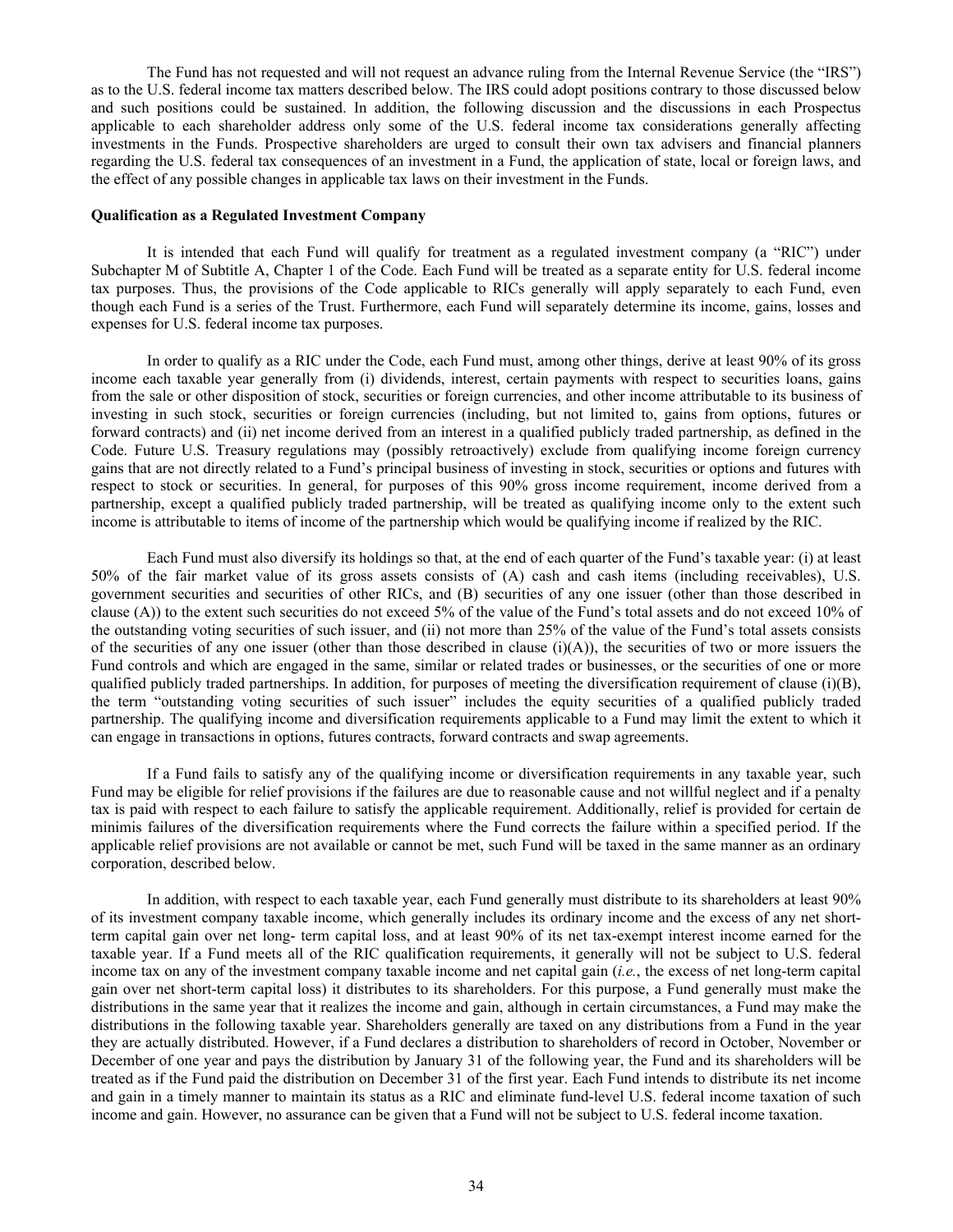Moreover, a Fund may retain for investment all or a portion of their net capital gain. If a Fund retains any net capital gain, it will be subject to a tax at regular corporate rates on the amount retained, but may report the retained amount as undistributed capital gain in a written statement furnished to its shareholders, who (i) will be required to include in income for U.S. federal income tax purposes, as long-term capital gain, their shares of such undistributed amount, and (ii) will be entitled to credit their proportionate shares of the tax paid by the Fund on such undistributed amount against their U.S. federal income tax liabilities, if any, and to claim refunds to the extent the credit exceeds such liabilities. For U.S. federal income tax purposes, the tax basis of shares owned by a shareholder of the Fund will be increased by an amount equal to the difference between the amount of undistributed capital gain included in the shareholder's gross income and the tax deemed paid by the shareholder under clause (ii) of the preceding sentence. A Fund is not required to, and there can be no assurance that it will, make this designation if it retains all or a portion of its net capital gain in a taxable year.

If, for any taxable year, a Fund fails to qualify as a RIC, and is not eligible for relief as described above, it will be taxed in the same manner as an ordinary corporation without any deduction for its distributions to shareholders, and all distributions from the Fund's current and accumulated earnings and profits (including any distributions of its net taxexempt income and net long-term capital gain) to its shareholders will be taxable as dividend income. To re-qualify to be taxed as a RIC in a subsequent year, the Fund may be required to distribute to its shareholders its earnings and profits attributable to non-RIC years reduced by an interest charge on 50% of such earnings and profits payable by the Fund to the IRS. In addition, if a Fund initially qualifies as a RIC but subsequently fails to qualify as a RIC for a period greater than two taxable years, the Fund generally would be required to recognize and pay tax on any net unrealized gain (the excess of aggregate gain, including items of income, over aggregate loss that would have been realized if the Fund had been liquidated) or, alternatively, to be subject to tax on such unrealized gain recognized for a period of ten years, in order to requalify as a RIC in a subsequent year.

#### **Equalization Accounting**

Each Fund may use the so-called "equalization method" of accounting to allocate a portion of its "earnings and profits," which generally equals a Fund's undistributed investment company taxable income and net capital gain, with certain adjustments, to redemption proceeds. This method permits a Fund to achieve more balanced distributions for both continuing and redeeming shareholders. Although using this method generally will not affect a Fund's total returns, it may reduce the amount that the Fund would otherwise distribute to continuing shareholders by reducing the effect of redemptions of Fund shares on Fund distributions to shareholders. However, the IRS may not have expressly sanctioned the particular equalization methods that may be used by a Fund, and thus a Fund's use of these methods may be subject to IRS scrutiny.

#### **Capital Loss Carry-Forwards**

For net capital losses realized in taxable years beginning before January 1, 2011, a Fund is permitted to carry forward a net capital loss to offset its capital gain, if any, realized during the eight years following the year of the loss, and such capital loss carry-forward is treated as a short-term capital loss in the year to which it is carried. For net capital losses realized in taxable years beginning on or after January 1, 2011, a Fund is permitted to carry forward a net capital loss to offset its capital gain indefinitely. For capital losses realized in taxable years beginning after January 1, 2011, the excess of a Fund's net short-term capital loss over its net long-term capital gain is treated as a short-term capital loss arising on the first day of the Fund's next taxable year and the excess of a Fund's net long-term capital loss over its net short-term capital gain is treated as a long-term capital loss arising on the first day of the Fund's next taxable year. If future capital gain is offset by carried-forward capital losses, such future capital gain is not subject to fund-level U.S. federal income tax, regardless of whether it is distributed to shareholders. Accordingly, the Funds do not expect to distribute any such offsetting capital gain. The Funds cannot carry back or carry forward any net operating losses.

At September 30, 2021, the Intrepid Capital Fund had short-term tax basis capital losses of \$14,867,984 and longterm tax basis capital losses of \$8,715,645, which may be carried forward to offset future capital gains. To the extent that the Intrepid Capital Fund may realize future net capital gains, those gains may be offset by any of its unused capital loss carryforwards. These losses do not expire.

At September 30, 2021, the Intrepid Endurance Fund had short-term tax basis capital losses of \$2,918,925, shortterm limited tax basis capital losses of \$386,617, and long-term tax basis capital losses of \$1,924,859 which may be carried forward to offset future capital gains. To the extent that the Intrepid Endurance Fund may realize future net capital gains, those gains will be offset by any of its unused capital loss carryforwards. These losses do not expire. The Intrepid Endurance Fund had late year losses of \$662,902, which the Fund will elect to defer to the first day of its next tax year.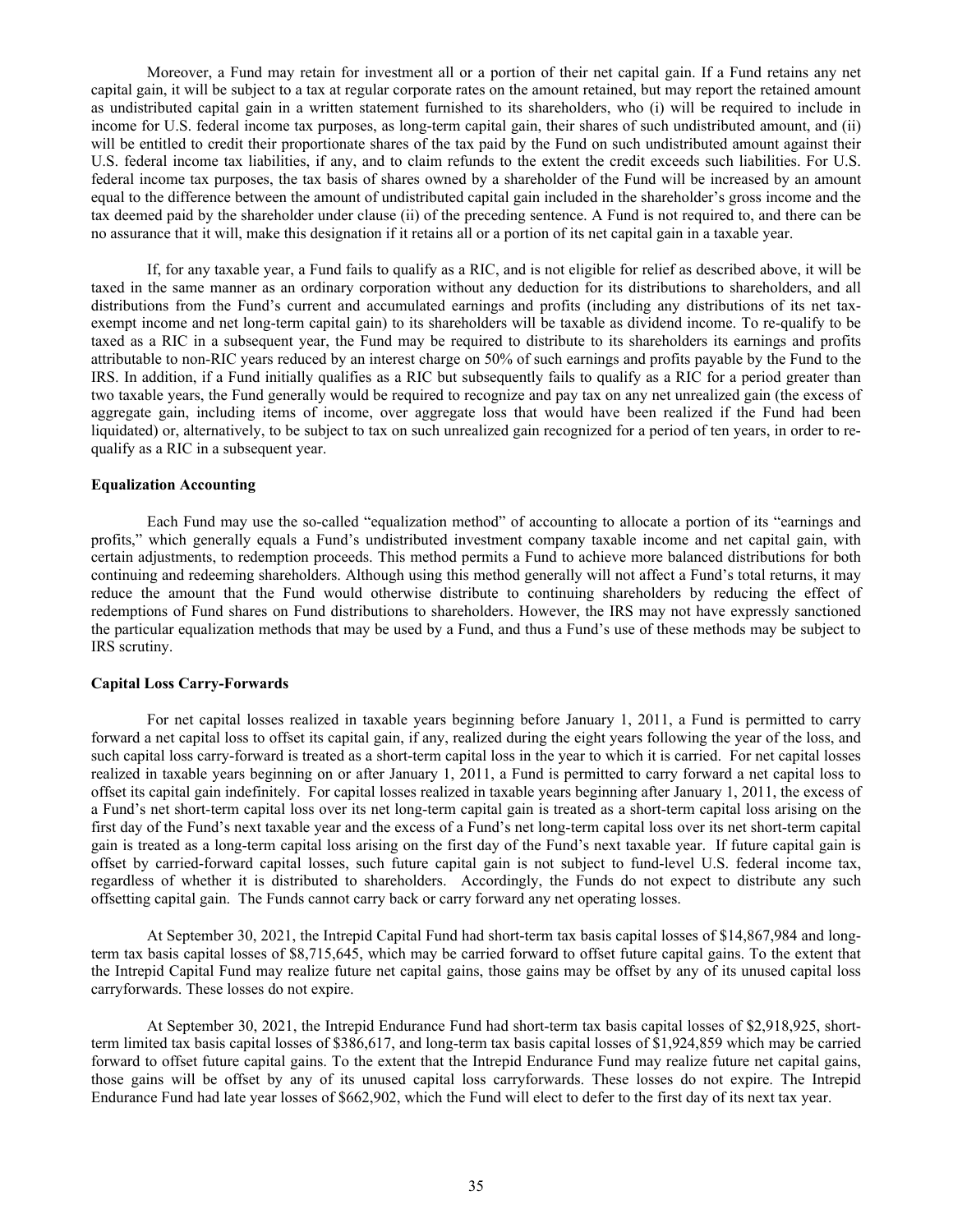At September 30, 2021, the Intrepid Income Fund had short-term tax basis capital losses of \$0 and long-term tax basis capital losses of \$1,023,151, which may be carried forward to offset future capital gains. To the extent that the Intrepid Income Fund may realize future net capital gains, those gains will be offset by any of its unused capital loss carryforwards. These losses do not expire.

If a Fund engages in a reorganization, either as an acquiring fund or acquired fund, its capital loss carry-forwards (if any), its unrealized losses (if any), and any such losses of other funds participating in the reorganization may be subject to severe limitations that could make such losses, in particular losses realized in taxable years beginning before January 1, 2011, substantially unusable. The Funds have engaged in reorganizations in the past and/or may engage in reorganizations in the future.

#### **Excise Tax**

If a Fund fails to distribute by December 31 of each calendar year at least the sum of 98% of its ordinary income for that year (excluding capital gains and losses), 98.2% of its capital gain net income (adjusted for certain net ordinary losses) for the 12-month period ending on October 31 of that year, and any of its ordinary income and capital gain net income from previous years that was not distributed during such years, the Fund will be subject to a nondeductible 4% U.S. federal excise tax on the undistributed amounts (other than to the extent of its tax-exempt interest income, if any). For these purposes, a Fund will be treated as having distributed any amount on which it is subject to corporate level U.S. federal income tax for the taxable year ending within the calendar year. Each Fund generally intends to actually, or be deemed to, distribute substantially all of its ordinary income and capital gain net income, if any, by the end of each calendar year and thus expects not to be subject to the excise tax. However, no assurance can be given that a Fund will not be subject to the excise tax. Moreover, each Fund reserves the right to pay an excise tax rather than make an additional distribution when circumstances warrant (for example, the amount of excise tax to be paid by a Fund is determined to be de minimis).

### **Taxation of Investments**

In general, realized gains or losses on the sale of securities held by a Fund will be treated as capital gains or losses, and long-term capital gains or losses if the Fund has held the disposed securities for more than one year at the time of disposition.

If a Fund purchases a debt obligation with original issue discount ("OID") (generally, a debt obligation with a purchase price at original issuance less than its principal amount, such as a zero-coupon bond), which generally includes "payment-in-kind" or "PIK" bonds, the Fund generally is required to annually include in its taxable income a portion of the OID as ordinary income, even though the Fund may not receive cash payments attributable to the OID until a later date, potentially until maturity or disposition of the obligation. A portion of the OID includible in income with respect to certain high-yield corporate discount obligations may be treated as a dividend for U.S. federal income tax purposes. Similarly, if a Fund purchases a debt obligation with market discount (generally a debt obligation with a purchase price after original issuance less than its principal amount (reduced by any OID)), the Fund generally is required to annually include in its taxable income a portion of the market discount as ordinary income, even though the Fund may not receive cash payments attributable to the market discount until a later date, potentially until maturity or disposition of the obligation. A Fund generally will be required to make distributions to shareholders representing the OID or market discount income on debt obligations that is currently includible in income, even though the cash representing such income may not have been received by a Fund. Cash to pay such distributions may be obtained from sales proceeds of securities held by the Fund which a Fund otherwise might have continued to hold; obtaining such cash might be disadvantageous for the Fund.

If a Fund invests in debt obligations that are in the lowest rating categories or are unrated, including debt obligations of issuers not currently paying interest or who are in default, special tax issues may exist for the Fund. U.S. federal income tax rules are not entirely clear about issues such as when a Fund may cease to accrue interest, OID, or market discount, when and to what extent deductions may be taken for bad debts or worthless securities, and how payments received on obligations in default should be allocated between principal and income. These and other related issues will be addressed by a Fund when, as, and if it invests in such securities, in order to seek to ensure that it distributes sufficient income to preserve its status as a RIC and does not become subject to U.S. federal income or excise tax.

If an option granted by a Fund is sold, lapses or is otherwise terminated through a closing transaction, such as a repurchase by the Fund of the option from its holder, the Fund will realize a short-term capital gain or loss, depending on whether the premium income is greater or less than the amount paid by the Fund in the closing transaction. Some capital losses realized by a Fund in the sale, exchange, exercise, or other disposition of an option may be deferred if they result from a position that is part of a "straddle," discussed below. If securities are sold by a Fund pursuant to the exercise of a covered call option granted by it, the Fund generally will add the premium received to the sale price of the securities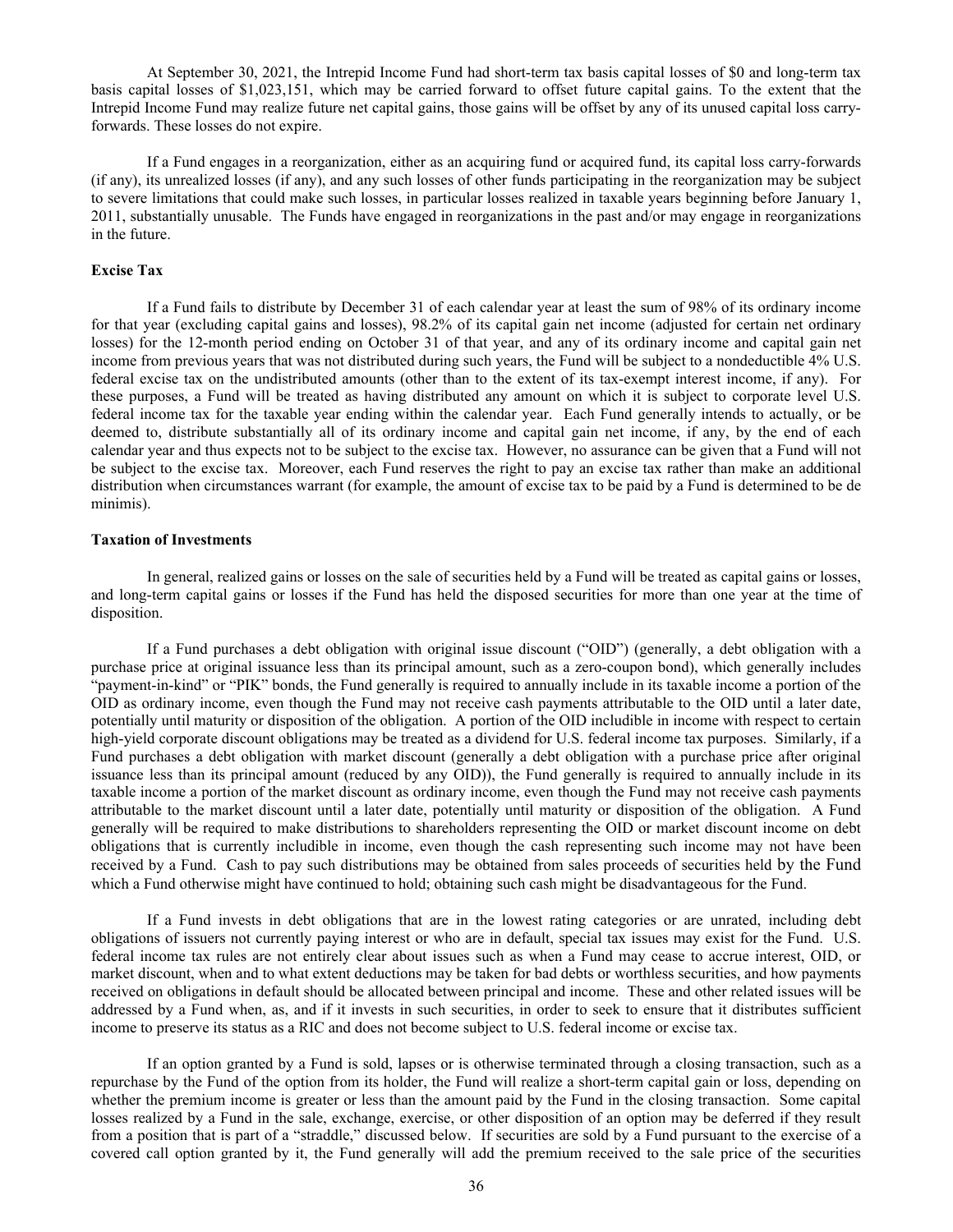delivered in determining the amount of gain or loss on the sale. If securities are purchased by a Fund pursuant to the exercise of a put option granted by it, the Fund generally will subtract the premium received from its cost basis in the securities purchased.

Some regulated futures contracts, certain foreign currency contracts, and non-equity, listed options used by a Fund will be deemed "Section 1256 contracts." A Fund will be required to "mark-to-market" any such contracts held at the end of the taxable year by treating them as if they had been sold on the last day of that year at market value. Sixty percent of any net gain or loss realized on all dispositions of Section 1256 contracts, including deemed dispositions under the "markto-market" rule, generally will be treated as long-term capital gain or loss, and the remaining 40% will be treated as shortterm capital gain or loss, although certain foreign currency gains and losses from such contracts may be treated as ordinary income or loss (as described below). These provisions may require a Fund to recognize income or gains without a concurrent receipt of cash. Transactions that qualify as designated hedges are exempt from the mark-to-market rule and the "60%/40%" rule and may require the Fund to defer the recognition of losses on certain futures contracts, foreign currency contracts and non-equity options.

Foreign currency gains and losses realized by a Fund in connection with certain transactions involving foreign currency-denominated debt obligations, certain options, futures contracts, forward contracts, and similar instruments relating to foreign currency, foreign currencies, or payables or receivables denominated in a foreign currency are subject to Section 988 of the Code, which generally causes such gains and losses to be treated as ordinary income or loss and may affect the amount and timing of recognition of the Fund's income. Under future U.S. Treasury regulations, any such transactions that are not directly related to a Fund's investments in stock or securities (or its options contracts or futures contracts with respect to stock or securities) may have to be limited in order to enable the Fund to satisfy the 90% income test described above. If the net foreign currency loss exceeds a Fund's net investment company taxable income (computed without regard to such loss) for a taxable year, the resulting ordinary loss for such year will not be deductible by the Fund or its shareholders in future years.

Offsetting positions held by a Fund involving certain derivative instruments, such as financial forward, futures, and options contracts, may be considered, for U.S. federal income tax purposes, to constitute "straddles." "Straddles" are defined to include "offsetting positions" in actively traded personal property. The tax treatment of "straddles" is governed by Section 1092 of the Code which, in certain circumstances, overrides or modifies the provisions of Section 1256 of the Code, described above. If a Fund is treated as entering into a "straddle" and at least one (but not all) of the Fund's positions in derivative contracts comprising a part of such straddle is governed by Section 1256 of the Code, then such straddle could be characterized as a "mixed straddle." A Fund may make one or more elections with respect to "mixed straddles." Depending upon which election is made, if any, the results with respect to a Fund may differ. Generally, to the extent the straddle rules apply to positions established by a Fund, losses realized by the Fund may be deferred to the extent of unrealized gain in any offsetting positions. Moreover, as a result of the straddle rules, short-term capital loss on straddle positions may be recharacterized as long-term capital loss, and long-term capital gain may be characterized as short-term capital gain. In addition, the existence of a straddle may affect the holding period of the offsetting positions. As a result, the straddle rules could cause distributions that would otherwise constitute qualified dividend income (defined below) to fail to satisfy the applicable holding period requirements (described below) and therefore to be taxed as ordinary income. Furthermore, the Fund may be required to capitalize, rather than deduct currently, any interest expense and carrying charges applicable to a position that is part of a straddle, including any interest expense on indebtedness incurred or continued to purchase or carry any positions that are part of a straddle. Because the application of the straddle rules may affect the character and timing of gains and losses from affected straddle positions, the amount which must be distributed to shareholders, and which will be taxed to shareholders as ordinary income or long-term capital gain, may be increased or decreased substantially as compared to the situation where a Fund had not engaged in such transactions.

If a Fund enters into a "constructive sale" of any appreciated financial position in stock, a partnership interest, or certain debt instruments, the Fund will be treated as if it had sold and immediately repurchased the property and must recognize gain (but not loss) with respect to that position. A constructive sale of an appreciated financial position occurs when a Fund enters into certain offsetting transactions with respect to the same or substantially identical property, including: (i) a short sale; (ii) an offsetting notional principal contract; (iii) a futures or forward contract; or (iv) other transactions identified in future U.S. Treasury regulations. The character of the gain from constructive sales will depend upon a Fund's holding period in the appreciated financial position. Losses realized from a sale of a position that was previously the subject of a constructive sale will be recognized when the position is subsequently disposed of. The character of such losses will depend upon a Fund's holding period in the position and the application of various loss deferral provisions in the Code. Constructive sale treatment does not apply to certain closed transactions, including if such a transaction is closed on or before the 30th day after the close of the Fund's taxable year and the Fund holds the appreciated financial position unhedged throughout the 60-day period beginning with the day such transaction was closed.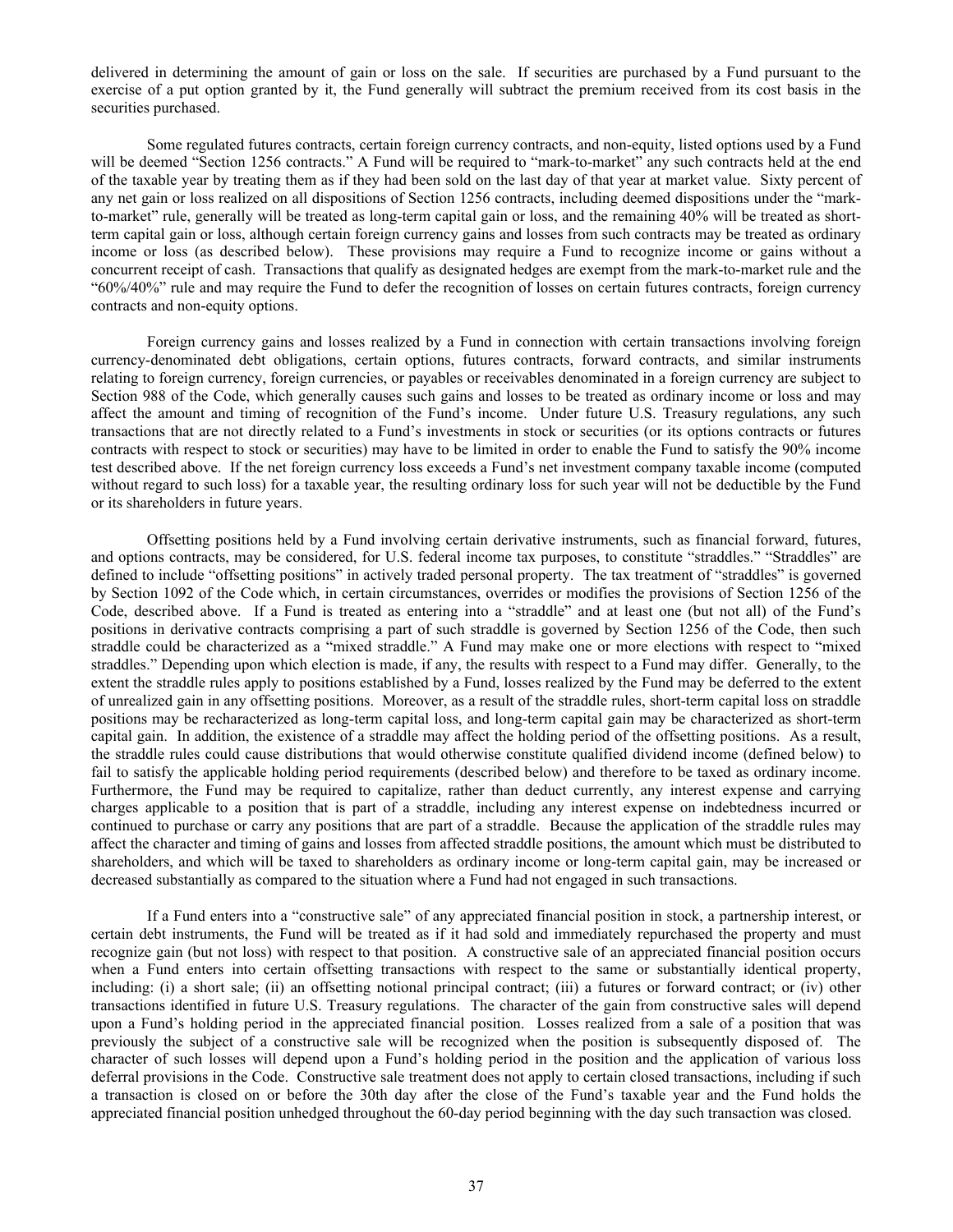The amount of long-term capital gain a Fund may recognize from certain derivative transactions with respect to interests in certain pass-through entities is limited under the Code's constructive ownership rules. The amount of longterm capital gain is limited to the amount of such gain a Fund would have had if the Fund directly invested in the passthrough entity during the term of the derivative contract. Any gain in excess of this amount is treated as ordinary income. An interest charge is imposed on the amount of gain that is treated as ordinary income.

In addition, a Fund's transactions in securities and certain types of derivatives (*e.g.*, options, futures contracts, forward contracts, and swap agreements) may be subject to other special tax rules, such as the wash sale rules or the short sale rules, the effect of which may be to accelerate income to the Fund, defer losses to the Fund, cause adjustments to the holding periods of the Fund's securities, convert long-term capital gains into short-term capital gains, and/or convert shortterm capital losses into long- term capital losses. These rules could therefore affect the amount, timing, and character of distributions to shareholders.

Rules governing the U.S. federal income tax aspects of derivatives, including swap agreements, are in a developing stage and are not entirely clear in certain respects. Accordingly, while each Fund intends to account for such transactions in a manner it deems to be appropriate, the IRS might not accept such treatment. If it did not, the status of a Fund as a RIC might be jeopardized. Certain requirements that must be met under the Code in order for a Fund to qualify as a RIC may limit the extent to which a Fund will be able to engage in derivatives transactions.

A Fund may invest in real estate investment trusts ("REITs"). Investments in REIT equity securities may require a Fund to accrue and distribute income not yet received. To generate sufficient cash to make the requisite distributions, the Fund may be required to sell securities in its portfolio (including when it is not advantageous to do so) that it otherwise would have continued to hold. A Fund's investments in REIT equity securities may at other times result in the Fund's receipt of cash in excess of the REIT's earnings if the Fund distributes these amounts, these distributions could constitute a return of capital to Fund shareholders for U.S. federal income tax purposes. Dividends received by the Fund from a REIT generally will not constitute qualified dividend income and will not qualify for the dividends-received deduction. Taxable ordinary dividends received and distributed by the Fund on its REIT holdings may be eligible to be reported by the Fund, and treated by individual shareholders, as "qualified REIT dividends" that are eligible for a 20% deduction on its federal income tax returns. Individuals must satisfy holding period and other requirements in order to be eligible for this deduction. Without further legislation, the deduction would sunset after 2025. Shareholders should consult their own tax professionals concerning their eligibility for this deduction.

A Fund may invest directly or indirectly in residual interests in real estate mortgage investment conduits ("REMICs") or in other interests that may be treated as taxable mortgage pools ("TMPs") for U.S. federal income tax purposes. Under IRS guidance, a Fund must allocate "excess inclusion income" received directly or indirectly from REMIC residual interests or TMPs to its shareholders in proportion to dividends paid to such shareholders, with the same consequences as if the shareholders had invested in the REMIC residual interests or TMPs directly.

In general, excess inclusion income allocated to shareholders (i) cannot be offset by net operating losses (subject to a limited exception for certain thrift institutions), (ii) constitutes unrelated business taxable income to Keogh, 401(k) and qualified pension plans, as well as individual retirement accounts and certain other tax exempt entities, thereby potentially requiring such an entity, which otherwise might not be required to file a tax return, to file a tax return and pay tax on such income, and (iii) in the case of a foreign shareholder, does not qualify for any reduction, by treaty or otherwise, in the 30% U.S. federal withholding tax. In addition, if at any time during any taxable year a "disqualified organization" (as defined in the Code) is a record holder of a share in a Fund, then the Fund will be subject to a tax equal to that portion of its excess inclusion income for the taxable year that is allocable to the disqualified organization, multiplied by the highest federal corporate income tax rate. To the extent permitted under the 1940 Act, a Fund may elect to specially allocate any such tax to the applicable disqualified organization, and thus reduce such shareholder's distributions for the year by the amount of the tax that relates to such shareholder's interest in the Fund. A Fund may or may not make such an election.

"Passive foreign investment companies" ("PFICs") are generally defined as foreign corporations with respect to which at least 75% of their gross income for their taxable year is income from passive sources (such as interest, dividends, certain rents and royalties, or capital gains) or at least 50% of their assets on average produce, or are held for the production of, such passive income. If a Fund acquires any equity interest in a PFIC, the Fund could be subject to U.S. federal income tax and interest charges on "excess distributions" received from the PFIC or on gain from the sale of such equity interest in the PFIC, even if all income or gain actually received by the Fund is timely distributed to its shareholders. Excess distributions will be characterized as ordinary income even though, absent the application of PFIC rules, some excess distributions may have been classified as capital gain.

A Fund will not be permitted to pass through to its shareholders any credit or deduction for taxes and interest charges incurred with respect to PFICs. Elections may be available that would ameliorate these adverse tax consequences,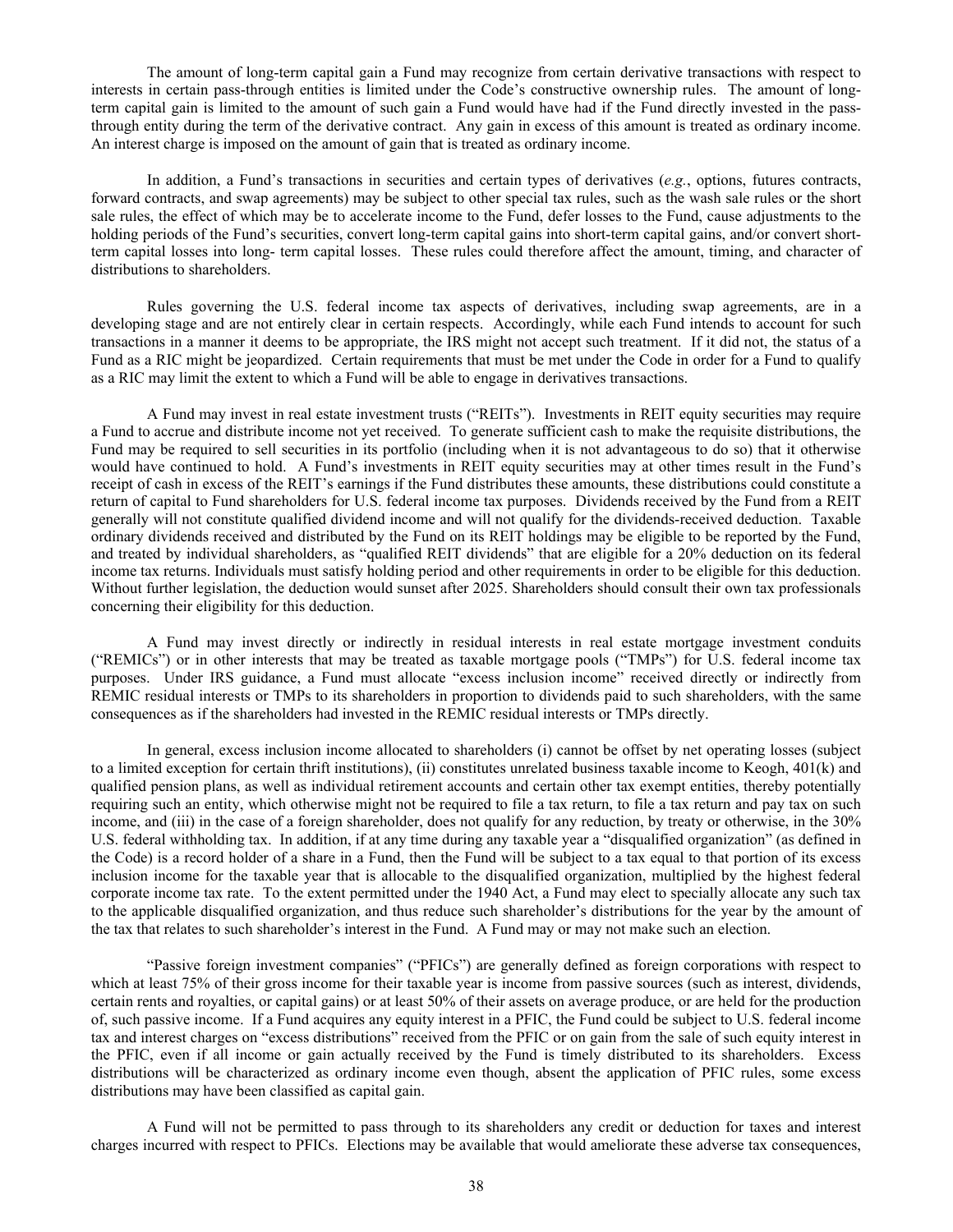but such elections could require a Fund to recognize taxable income or gain without the concurrent receipt of cash. Investments in PFICs could also result in the treatment of associated capital gains as ordinary income. The Funds may attempt to limit and/or manage their holdings in PFICs to minimize their tax liability or maximize their returns from these investments but there can be no assurance that they will be able to do so. Moreover, because it is not always possible to identify a foreign corporation as a PFIC in advance of acquiring shares in the corporation, a Fund may incur the tax and interest charges described above in some instances. Dividends paid by a Fund attributable to income and gains derived from PFICs will not be eligible to be treated as qualified dividend income.

If a Fund owns 10% or more of either the voting power or value of the stock of a "controlled foreign corporation" (a "CFC"), such corporation will not be treated as a PFIC with respect to the Fund. In general, a Fund may be required to recognize dividends from a CFC before actually receiving any dividends. There may also be a tax imposed on a U.S. shareholder's aggregate net CFC income that is treated as global intangible low-taxed income. As a result of the foregoing, a Fund may be required to recognize income sooner than it otherwise would.

In addition to the investments described above, prospective shareholders should be aware that other investments made by a Fund may involve complex tax rules that may result in income or gain recognition by a Fund without corresponding current cash receipts. Although a Fund seeks to avoid significant non-cash income, such non-cash income could be recognized by a Fund, in which case a Fund may distribute cash derived from other sources in order to meet the minimum distribution requirements described above. In this regard, a Fund could be required at times to liquidate investments prematurely in order to satisfy their minimum distribution requirements.

Notwithstanding the foregoing, under recently enacted tax legislation, accrual method taxpayers required to recognize gross income under the "all events tests" no later than when such income is recognized as revenue in an applicable financial statement (*e.g*., an audited financial statement which is used for reporting to partners). This new rule may require the Fund to recognize income earlier than as described above.

#### **Taxation of Distributions**

Distributions paid out of a Fund's current and accumulated earnings and profits (as determined at the end of the year), whether paid in cash or reinvested in the Fund, generally are deemed to be taxable distributions and must be reported by each shareholder who is required to file a U.S. federal income tax return. Dividends and other distributions on a Fund's shares are generally subject to U.S. federal income tax as described herein to the extent they do not exceed the Fund's realized income and gains, even though such dividends and distributions may economically represent a return of a particular shareholder's investment. Such distributions are likely to occur in respect of shares acquired at a time when the Fund's net asset value reflects gains that are either unrealized, or realized but not distributed. For U.S. federal income tax purposes, a Fund's earnings and profits, described above, are determined at the end of the Fund's taxable year and are allocated pro rata to distributions paid over the entire year. Distributions in excess of a Fund's current and accumulated earnings and profits will first be treated as a return of capital up to the amount of a shareholder's tax basis in the shareholder's Fund shares and then as capital gain. A Fund may make distributions in excess of its earnings and profits, from time to time.

For U.S. federal income tax purposes, distributions of investment income are generally taxable as ordinary income, and distributions of gains from the sale of investments that a Fund owned for one year or less will be taxable as ordinary income. Distributions properly reported in writing by a Fund as capital gain dividends will be taxable to shareholders as long-term capital gain (to the extent such distributions do not exceed the Fund's net capital gain for the taxable year), regardless of how long a shareholder has held Fund shares, and do not qualify as dividends for purposes of the dividends-received deduction or as qualified dividend income. Each Fund will report capital gain dividends, if any, in a written statement furnished to its shareholders after the close of the Fund's taxable year.

Fluctuations in foreign currency exchange rates may result in foreign exchange gain or loss on transactions in foreign currencies, foreign currency-denominated debt obligations, and certain foreign currency options, futures contracts and forward contracts. Such gains or losses are generally characterized as ordinary income or loss for tax purposes. A Fund must make certain distributions in order to qualify as a RIC, and the timing of and character of transactions such as foreign currency-related gains and losses may result in the fund paying a distribution treated as a return of capital. Such distribution is nontaxable to the extent of the recipient's basis in its shares.

Some states will not tax distributions made to individual shareholders that are attributable to interest a Fund earned on direct obligations of the U.S. government if the Fund meets the state's minimum investment or reporting requirements, if any. Investments in GNMA or FNMA securities, bankers' acceptances, commercial paper and repurchase agreements collateralized by U.S. government securities generally do not qualify for state-tax-free treatment. This exemption may not apply to corporate shareholders.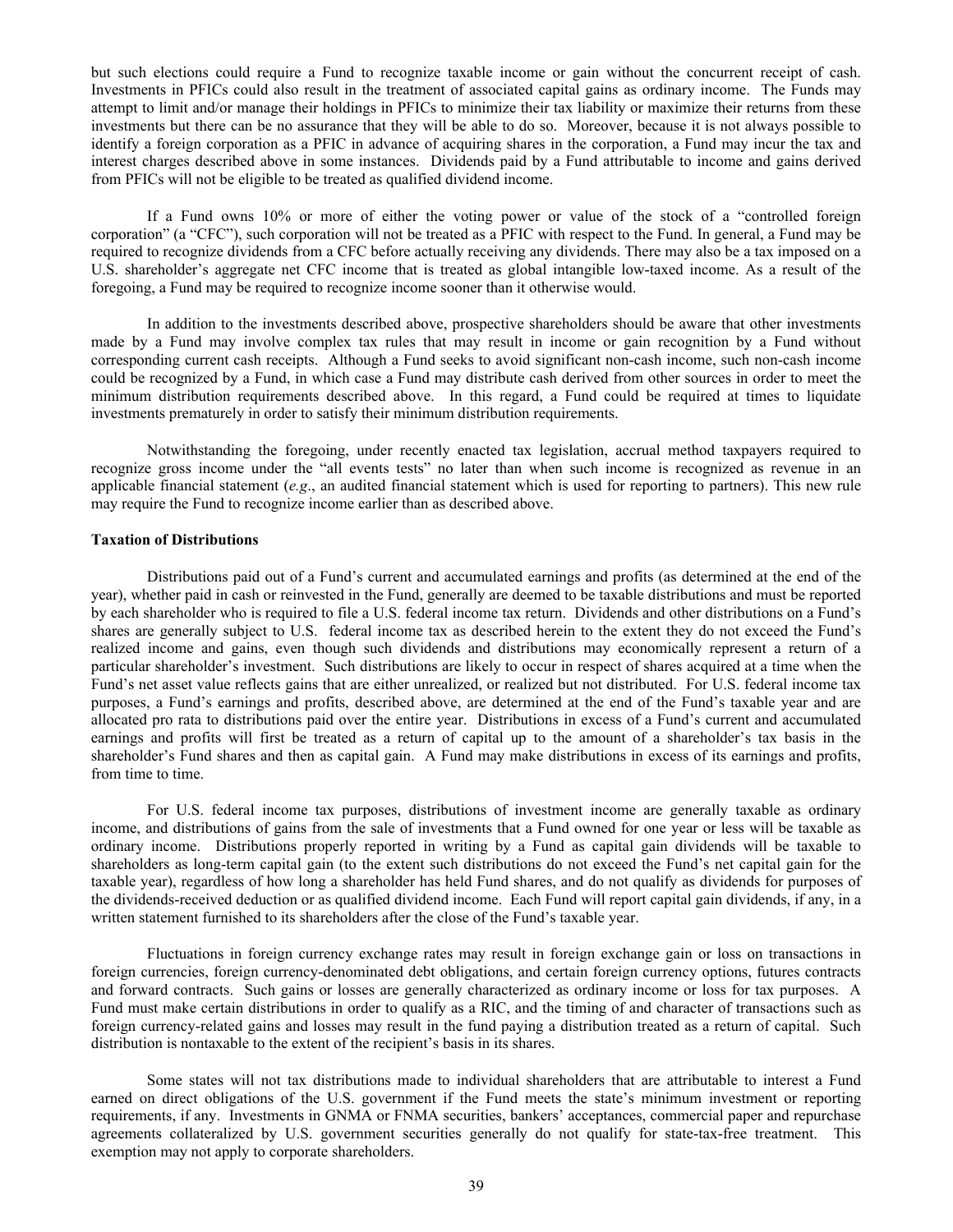#### **Sales and Exchanges of Fund Shares**

If a shareholder sells, pursuant to a cash or in-kind redemption, or exchanges the shareholder's Fund shares, subject to the discussion below, the shareholder generally will recognize a taxable capital gain or loss on the difference between the amount received for the shares (or deemed received in the case of an exchange) and the shareholder's tax basis in the shares. This gain or loss will be long-term capital gain or loss if the shareholder has held such Fund shares for more than one year at the time of the sale or exchange, and short-term otherwise.

If a shareholder sells or exchanges Fund shares within 90 days of having acquired such shares and if, before January 31 of the calendar year following the calendar year of the sale or exchange, as a result of having initially acquired those shares, the shareholder subsequently pays a reduced sales charge on a new purchase of shares of the Fund or a different RIC, the sales charge previously incurred in acquiring the Fund's shares generally shall not be taken into account (to the extent the previous sales charges do not exceed the reduction in sales charges on the new purchase) for the purpose of determining the amount of gain or loss on the disposition, but generally will be treated as having been incurred in the new purchase. Also, if a shareholder recognizes a loss on a disposition of Fund shares, the loss will be disallowed under the "wash sale" rules to the extent the shareholder purchases substantially identical shares within the 61-day period beginning 30 days before and ending 30 days after the disposition. Any disallowed loss generally will be reflected in an adjustment to the tax basis of the purchased shares.

If a shareholder receives a capital gain dividend with respect to any Fund share and such Fund share is held for six months or less, then (unless otherwise disallowed) any loss on the sale or exchange of that Fund share will be treated as a long-term capital loss to the extent of the capital gain dividend. If such loss is incurred from the redemption of shares pursuant to a periodic redemption plan then U.S. Treasury regulations may permit an exception to this six-month rule. No such regulations have been issued as of the date of this SAI.

#### **Corporate Shareholders**

Subject to limitation and other rules, a corporate shareholder of a Fund may be eligible for the FATCA deduction on Fund distributions attributable to dividends received by the Fund from domestic corporations, which, if received directly by the corporate shareholder, would qualify for such a deduction. For eligible corporate shareholders, the dividendsreceived deduction may be subject to certain reductions, and a distribution by a Fund attributable to dividends of a domestic corporation will be eligible for the deduction only if certain holding period and other requirements are met. These requirements are complex; therefore, corporate shareholders of the Funds are urged to consult their own tax advisers and financial planners.

#### **Foreign Taxes**

Amounts realized by a Fund from sources within foreign countries may be subject to withholding and other taxes imposed by such countries. Tax conventions between certain countries and the United States may reduce or eliminate such taxes. If more than 50% of the value of a Fund's total assets at the close of its taxable year consists of securities of foreign corporations, the Fund will be eligible to file an annual election with the IRS pursuant to which the Fund may pass-through to its shareholders on a pro rata basis certain foreign income and similar taxes paid by the Fund, and such taxes may be claimed, subject to certain limitations, either as a tax credit or deduction by the shareholders. However, even if a Fund qualifies for the election for any year, it may not make the election for such year. If a Fund does not so elect, then shareholders will not be entitled to claim a credit or deduction with respect to foreign taxes paid or withheld. If a Fund does elect to "pass through" its foreign taxes paid in a taxable year, the Fund will furnish a written statement to its shareholders reporting such shareholders proportionate share of the Funds' foreign taxes paid.

Even if a Fund qualifies for the election, foreign income and similar taxes will only pass through to the Fund's shareholders if the Fund and its shareholders meet certain holding period requirements.

If a Fund makes the election, the Fund will not be permitted to claim a credit or deduction for foreign taxes paid in that year, and the Fund's dividends-paid deduction will be increased by the amount of foreign taxes paid that year. Fund shareholders that have satisfied the holding period requirements and certain other requirements shall include their proportionate share of the foreign taxes paid by the Fund in their gross income and treat that amount as paid by them for the purpose of the foreign tax credit or deduction. If the shareholder claims a credit for foreign taxes paid, the credit will be limited to the extent it exceeds the shareholder's federal income tax attributable to foreign source taxable income. If the credit is attributable, wholly or in part, to qualified dividend income (as defined below), special rules will be used to limit the credit in a manner that reflects any resulting dividend rate differential.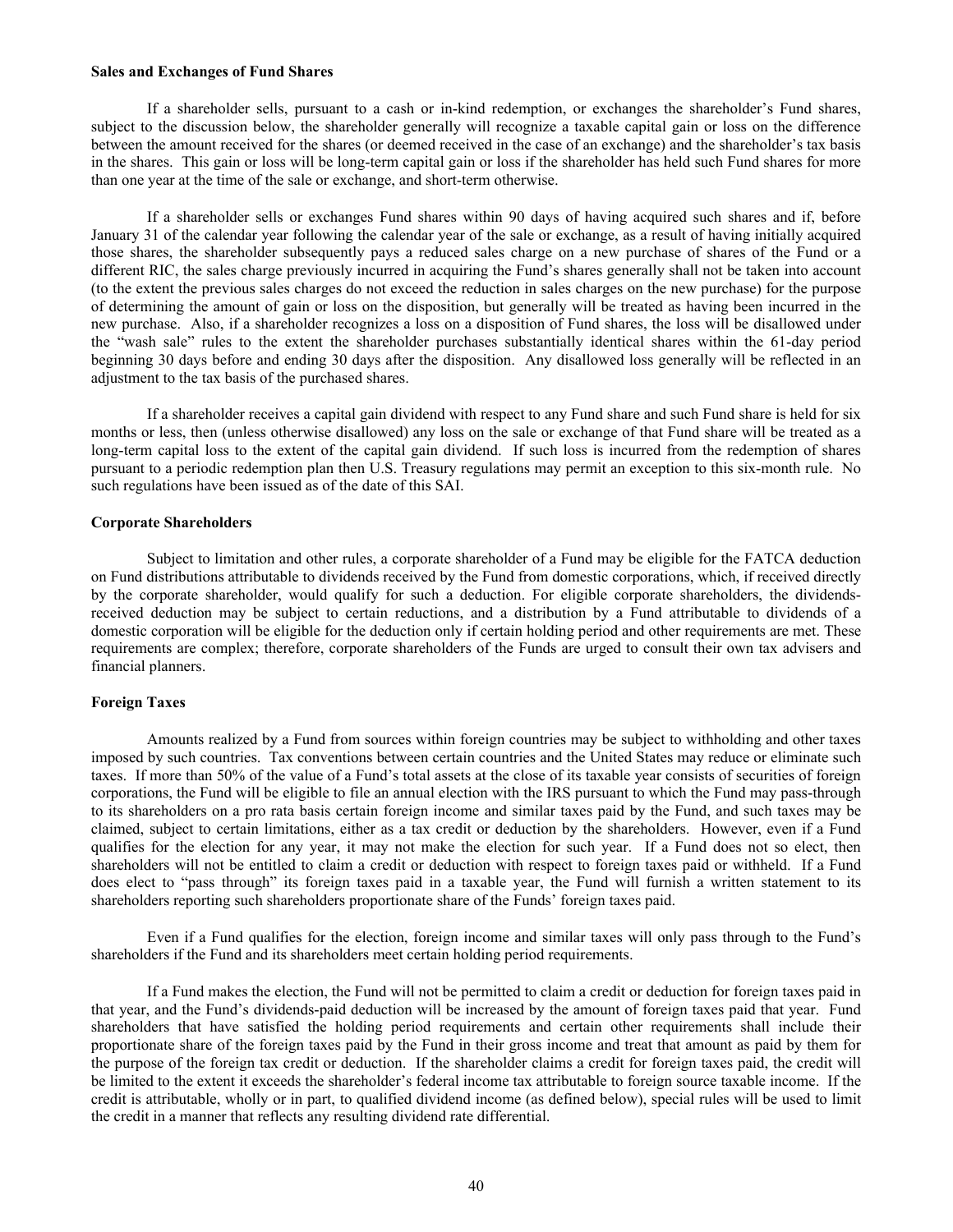The Intrepid Capital Fund, Intrepid Endurance Fund, and Intrepid Income Fund may not make the foregoing election.

In general, an individual with \$300 or less of creditable foreign taxes may elect to be exempt from the foreign source taxable income and qualified dividend income limitations if the individual has no foreign source income other than qualified passive income. This \$300 threshold is increased to \$600 for joint filers. A deduction for foreign taxes paid may only be claimed by shareholders that itemize their deductions.

#### **U.S. Federal Income Tax Rates**

Noncorporate Fund shareholders (*i.e.*, individuals, trusts and estates) are taxed at a maximum rate of 37% on ordinary income and 20% on net capital gain.

In general, "qualified dividend income" realized by noncorporate Fund shareholders is taxable at the same rate as net capital gain. Generally, qualified dividend income is dividend income attributable to certain U.S. and foreign corporations, as long as certain holding period requirements are met. In general, if less than 95% of a Fund's income is attributable to qualified dividend income, then only the portion of the Fund's distributions that are attributable to qualified dividend income and reported in writing as such in a timely manner will be so treated in the hands of individual shareholders. Payments received by a Fund from securities lending, repurchase, and other derivative transactions ordinarily will not qualify. The rules attributable to the qualification of Fund distributions as qualified dividend income are complex, including the holding period requirements. Individual Fund shareholders therefore are urged to consult their own tax advisers and financial planners.

The maximum stated corporate U.S. federal income tax rate applicable to ordinary income and net capital gain is 21%. Actual marginal tax rates may be higher for some shareholders, for example, through reductions in deductions. Distributions from a Fund may qualify for the "dividends-received deduction" applicable to corporate shareholders with respect to certain dividends. Naturally, the amount of tax payable by any taxpayer will be affected by a combination of tax laws covering, for example, deductions, credits, deferrals, exemptions, sources of income and other matters.

In addition, noncorporate Fund shareholders generally will be subject to an additional 3.8% tax on its "net investment income," which ordinarily includes taxable distributions received from the corresponding Fund and taxable gain on the disposition of Fund shares if the shareholder meets a taxable income test.

Under the Foreign Account Tax Compliance Act, or "FATCA," U.S. federal income tax withholding at a 30% rate will be imposed on dividends and proceeds of redemptions in respect of Fund shares received by Fund shareholders who own their shares through foreign accounts or foreign intermediaries if certain disclosure requirements related to U.S. accounts or ownership are not satisfied. The Funds will not pay any additional amounts in respect to any amounts withheld.

#### **Backup Withholding**

A Fund is generally required to withhold and remit to the U.S. Treasury, subject to certain exemptions (such as for certain corporate or foreign shareholders),at a rate under Section 3406 of the Code for U.S. residents of all distributions and redemption proceeds (including proceeds from exchanges and redemptions in-kind) paid or credited to a Fund shareholder if (i) the shareholder fails to furnish the Fund with a correct "taxpayer identification number" ("TIN"), (ii) the shareholder fails to certify under penalties of perjury that the TIN provided is correct, (iii) the shareholder fails to make certain other certifications, or (iv) the IRS notifies the Fund that the shareholder's TIN is incorrect or that the shareholder is otherwise subject to backup withholding. Backup withholding is not an additional tax imposed on the shareholder. The shareholder may apply amounts withheld as a credit against the shareholder's U.S. federal income tax liability and may obtain a refund of any excess amounts withheld, provided that the required information is furnished to the IRS. If a shareholder fails to furnish a valid TIN upon request, the shareholder can also be subject to IRS penalties. A shareholder may generally avoid backup withholding by furnishing a properly completed IRS Form W-9. State backup withholding may also be required to be withheld by the Funds under certain circumstances.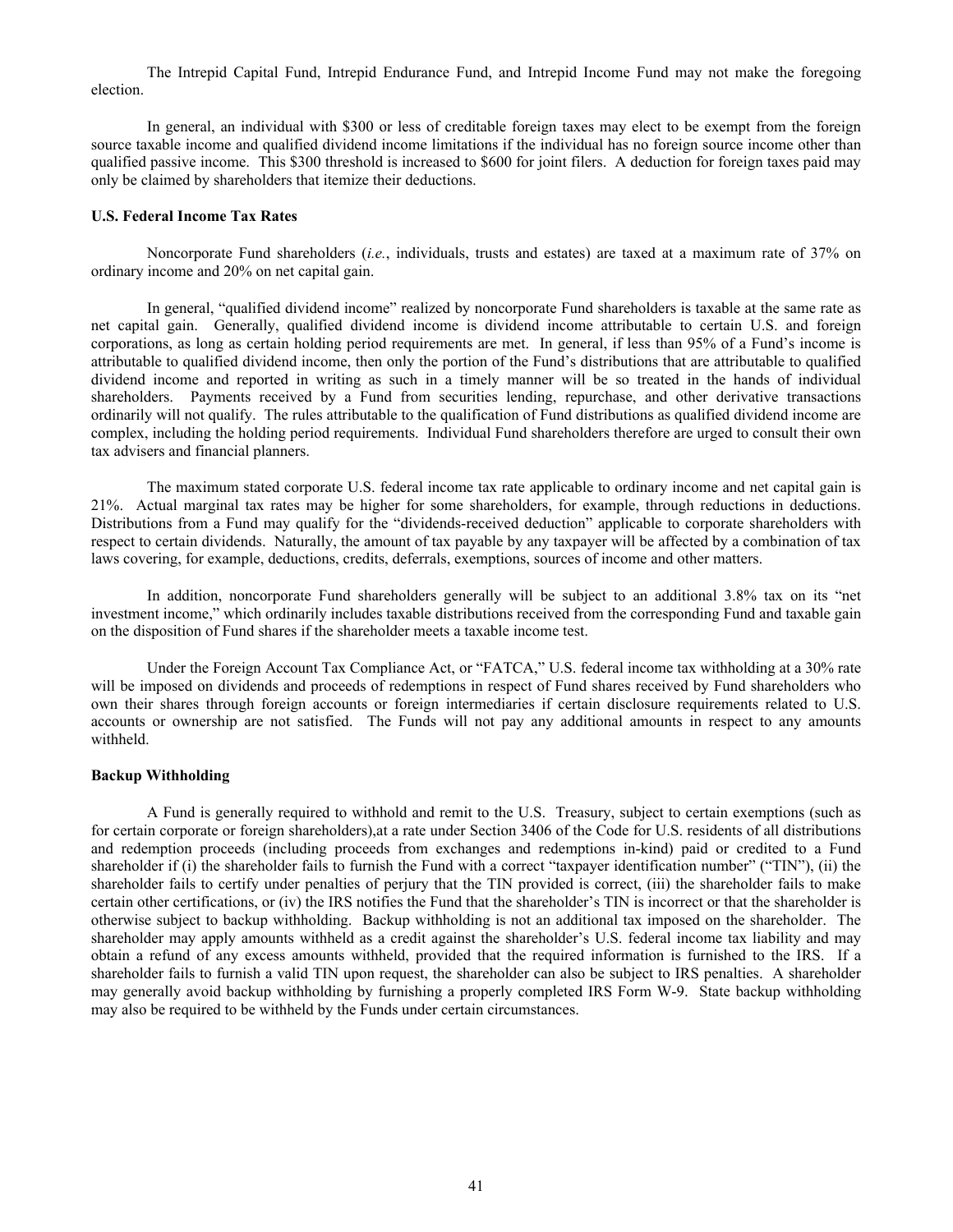#### **Foreign Shareholders**

For purposes of this discussion, "foreign shareholders" include: (i) nonresident alien individuals, (ii) foreign trusts (*i.e.*, a trust other than a trust with respect to which a U.S. court is able to exercise primary supervision over administration of that trust and one or more U.S. persons have authority to control substantial decisions of that trust), (iii) foreign estates (*i.e.*, the income of which is not subject to U.S. tax regardless of source), and (iv) foreign corporations.

Generally, distributions made to foreign shareholders will be subject to non-refundable U.S. federal income tax withholding at a 30% rate (or such lower rate provided under an applicable income tax treaty) even if they are funded by income or gains (such as portfolio interest, short-term capital gain, or foreign-source dividend and interest income) that, if paid to a foreign person directly, would not be subject to such withholding.

Under legislation that has been available from time to time, a Fund could report in writing to its shareholders certain distributions made to foreign shareholders that would not be subject to U.S. federal income tax withholding where the distribution is attributable to specific sources (such as "portfolio interest" and short-term capital gain), certain requirements are met and the Fund makes appropriate designations to pay such "exempt" distributions. Even if a Fund realizes income from such sources, no assurance can be made the Fund would meet such requirements or make such designations. Where Fund shares are held through an intermediary, even if a Fund makes the appropriate designation, the intermediary may withhold U.S. federal income tax.

Capital gains dividends and gains recognized by a foreign shareholder on the redemption of Fund shares generally will not be subject to U.S. federal income tax withholding, provided that certain requirements are satisfied.

Under FATCA, a withholding tax of 30% will be imposed on dividends on, and the gross proceeds of a disposition of, Fund shares paid to certain foreign shareholders unless various information reporting requirements are satisfied. Such withholding tax will generally apply to non-U.S. financial institutions, which are generally defined for this purpose as non-U.S. entities that (i) accept deposits in the ordinary course of a banking or similar business, (ii) are engaged in the business of holding financial assets for the account of others, or (iii) are engaged or hold themselves out as being engaged primarily in the business of investing, reinvesting, or trading in securities, partnership interests, commodities, or any interest in such assets. Prospective foreign shareholders are encouraged to consult their tax advisors regarding the implications of FATCA on their investment in a Fund.

Before investing in a Fund's shares, a prospective foreign shareholder should consult with its own tax advisors, including whether the shareholder's investment can qualify for benefits under an applicable income tax treaty.

#### **Tax-Deferred Plans**

Shares of the Funds may be available for a variety of tax-deferred retirement and other tax-advantaged plans and accounts. Prospective investors should contact their tax advisers and financial planners regarding the tax consequences to them of holding Fund shares through such plans and/or accounts.

A 1.4% excise tax is imposed on the net investment income of certain private colleges and universities. This tax would only apply to private institutions with endowment valued at \$500,000 per full-time student or more, subject to other limitations. Tax-exempt shareholders should contact their tax advisers and financial planners regarding the tax consequences to them of an investment in the Funds.

Any investment in residual interests of a collateralized mortgage obligation that has elected to be treated as a REMIC can create complex U.S. federal income tax consequences, especially if a Fund has state or local governments or other tax-exempt organizations as shareholders.

Special tax consequences apply to charitable remainder trusts ("CRTs") (as defined in Section 664 of the Code) that invest in RICs that invest directly or indirectly in residual interests in REMICs or equity interests in TMPs. CRTs are urged to consult their own tax advisers and financial planners concerning these special tax consequences.

#### **Tax Shelter Reporting Regulations**

Generally, under U.S. Treasury regulations, if an individual shareholder recognizes a loss of \$2 million or more, or if a corporate shareholder recognizes a loss of \$10 million or more, with respect to Fund shares, the shareholder must file with the IRS a disclosure statement on Form 8886. Direct shareholders of securities are in many cases exempt from this reporting requirement, but under current guidance, shareholders of a RIC are not exempt. Future guidance may extend the current exemption from this reporting requirement to shareholders of most or all RICs. The fact that a loss is reportable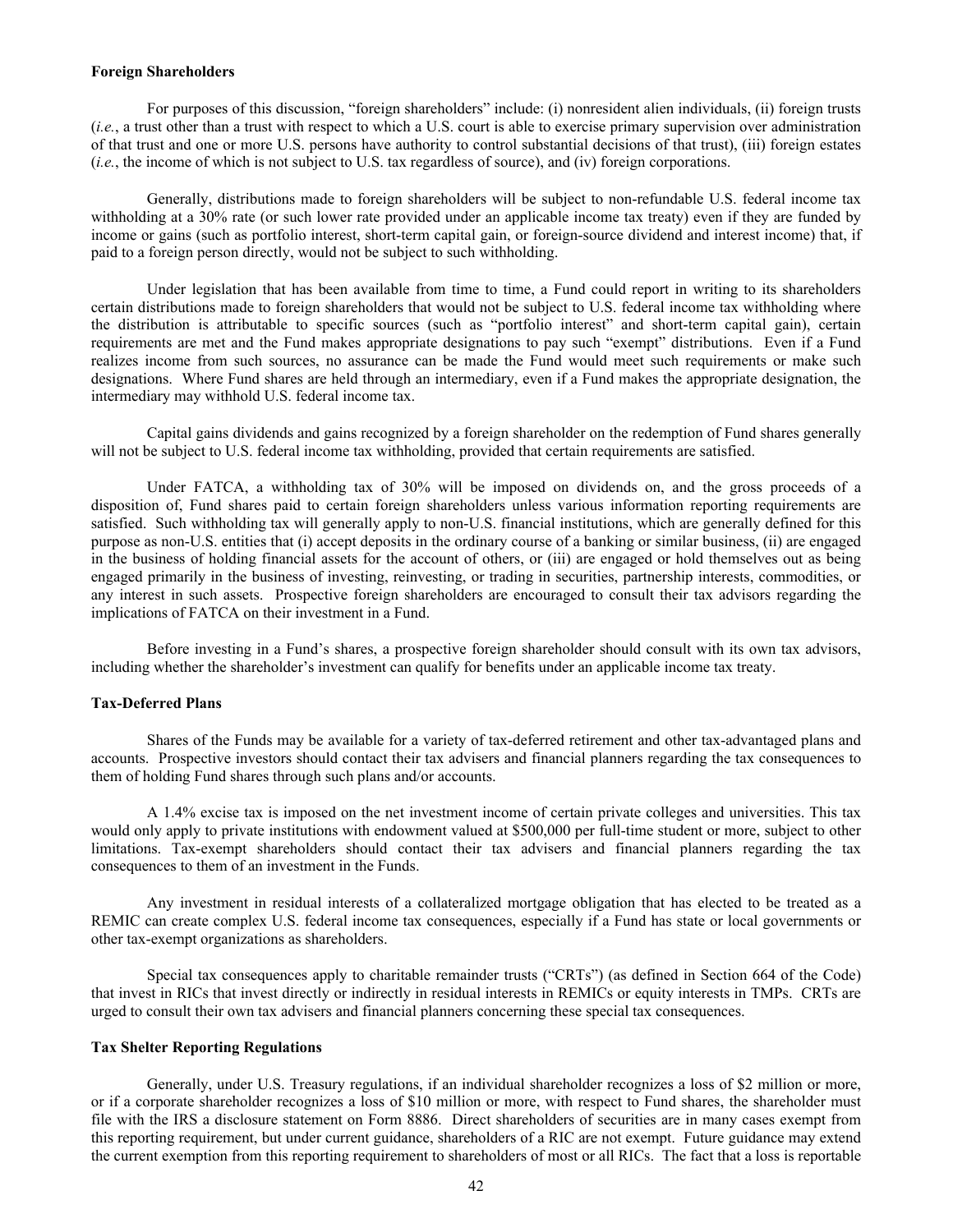<span id="page-46-0"></span>under these regulations does not affect the legal determination of whether the taxpayer's treatment of the loss is proper. Shareholders should consult their own tax advisers to determine the applicability of these regulations in light of their individual circumstances.

### **Cost Basis Reporting**

In general, each Fund must report "cost basis" information to its shareholders and the IRS for redemptions of "covered shares." Fund shares purchased on or after January 1, 2012 are generally treated as covered shares. By contrast, Fund shares purchased before January 1, 2012 or shares without complete cost basis information are generally treated as noncovered shares. Fund shareholders should consult their tax advisors to obtain more information about how these cost basis rules apply to them and determine which cost basis method allowed by the IRS is best for them.

#### **Recently Enacted Tax Legislation**

Under recently enacted tax legislation, a Fund may be required to recognize income sooner than it otherwise would (as described above), which also may result in a change in its methods of tax accounting. The full effects of this tax legislation are not certain.. Prospective shareholders should recognize that the present U.S. federal income tax treatment of the Funds and their shareholders may be modified by legislative, judicial or administrative actions at any time, which may be retroactive in effect. The rules dealing with U.S. federal income taxation are constantly under review by Congress, the IRS and the Treasury Department, and statutory changes as well as promulgation of new regulations, revisions to existing statutes, and revised interpretations of established concepts occur frequently. You should consult your advisors concerning the status of legislative proposals that may pertain to holding Fund shares.

The foregoing summary should not be considered to describe fully the income and other tax consequences of an investment in a Fund. Fund investors are strongly urged to consult with their tax advisors, with specific reference to their own situations, with respect to the potential tax consequences of an investment in a Fund.

## **SHAREHOLDER MEETINGS AND ELECTION OF TRUSTEES**

As a Delaware statutory trust, the Trust is not required to hold regular annual shareholder meetings and, in the normal course, does not expect to hold such meetings. The Trust, however, must hold shareholder meetings for such purposes as, for example: (i) approving certain agreements as required by the 1940 Act; (ii) changing fundamental investment restrictions of a Fund; and (iii) filling vacancies on the Board of Trustees in the event that less than a majority of the Board of Trustees were elected by shareholders or if filling a vacancy would result in less than two-thirds of the trustees having been elected by shareholders. However, matters affecting only one particular class can only be voted on by shareholders of that class. In addition, the shareholders may remove any Trustee at any time, with or without cause, by vote of not less than a majority of the shares then outstanding. Trustees may appoint successor Trustees.

## **CAPITAL STRUCTURE**

#### Shares of Beneficial Interest

The Trust will issue new shares of a Fund at its most current NAV. The Trust is authorized to issue an unlimited number of shares of beneficial interest. The Trust has registered an indefinite number of shares of each Fund under Rule 24f-2 of the 1940 Act. Each share has one vote and is freely transferable; shares represent equal proportionate interests in the assets of the applicable Fund only and have identical voting, dividend, redemption, liquidation and other rights. The shares, when issued and paid for in accordance with the terms of the Prospectus, are deemed to be fully paid and non-assessable. Shares have no preemptive, cumulative voting, subscription or conversion rights. Shares can be issued as full shares or as fractions of shares. A fraction of a share has the same kind of rights and privileges as a full share on a pro-rata basis.

### Additional Series

The Trustees may from time to time establish additional series or classes of shares without the approval of shareholders. The assets of each series belong only to that series, and the liabilities of each series are borne solely by that series and no other.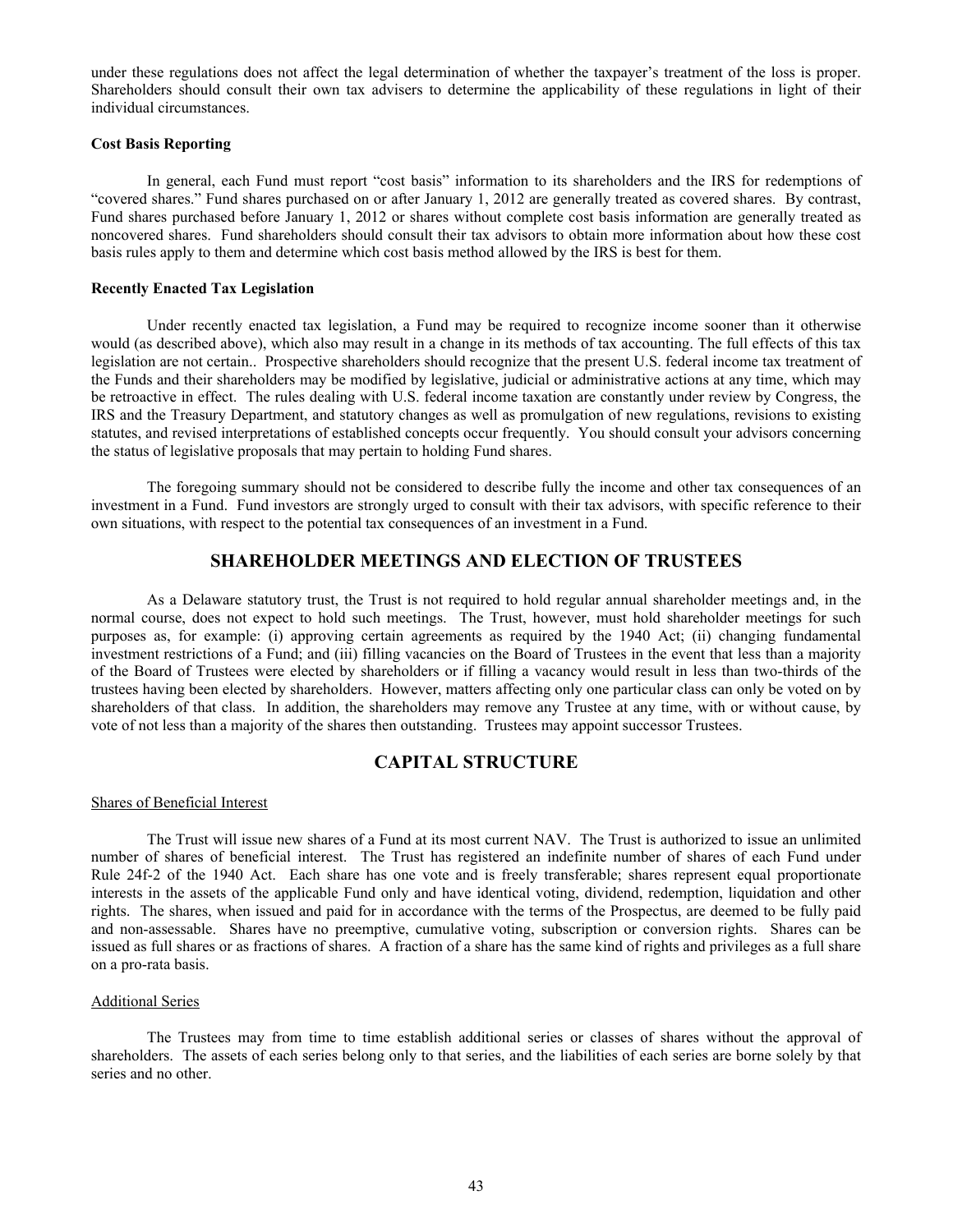#### <span id="page-47-0"></span>Conversion of Share Classes

If you hold Institutional Class shares of the Intrepid Capital Fund or the Intrepid Endurance Fund and your account balance falls below \$250,000 (for any reason), the Fund reserves the right to give you 60 days' written notice to make additional investments so that your account balance is \$250,000 or more. If you do not, the Fund may convert your Institutional Class shares of the Intrepid Capital Fund or Intrepid Endurance Fund into Investor Class shares, at which time your account will be subject to the policies and procedures for Investor Class shares. Any such conversion will occur at the relative NAV of the two share Classes, without the imposition of any fees or other charges. Where a retirement plan or other financial intermediary holds Institutional Class shares on behalf of its participants or clients, the above policy applies to any such participants or clients when they roll over their accounts with the retirement plan or financial intermediary into an individual retirement account and they are not otherwise eligible to purchase Institutional Class shares. If you hold Institutional Class shares of the Intrepid Income Fund and your account balance falls below \$500 (for any reason) the Fund reserves the right to give you 60 days' written notice to make additional investments so that your account balance is \$500 or more. If you do not, the Fund may close your account and mail the redemption proceeds to you.

Shareholders who hold Investor Class shares of a Fund that are eligible to own Institutional Class shares may convert their Investor Class shares into Institutional Class shares by providing notice to the Funds' transfer agent on the basis of the relative NAVs of the two classes without the imposition of any fee or other charge if the account is held directly with the Fund. If the account is held through a retirement plan or other financial intermediary, then the intermediary must have a specific agreement in place with the Distributor, and the intermediary may separately charge a fee to the shareholder.

Any such conversion will occur at the respective NAVs of the share classes next calculated after (a) a Fund's receipt of the investor's request in good order, or (b) a Fund's decision to convert an account from one class to another. As a result, a shareholder may receive fewer shares or more shares than originally owned at the time of conversion, depending on that day's NAV for each class, although the total dollar value will remain the same. Under current interpretations of applicable federal income tax law by the Internal Revenue Service, a conversion of shares of a Fund from one class to the class does not cause the shareholder or the Fund to recognize gain or loss for federal income tax purposes.

### **INDEPENDENT REGISTERED PUBLIC ACCOUNTING FIRM**

The Trust's Board of Trustees engaged Deloitte & Touche LLP, located at 111 South Wacker Drive, Chicago, Illinois 60606, to perform the annual audits of the Funds.

### **FINANCIAL STATEMENTS**

The audited financial statements for the Funds are incorporated herein by reference to the Funds' [Annual Report](http://www.sec.gov/Archives/edgar/data/1300746/000089853121000528/icmft-ncsra.htm) to Shareholders for the year or period ended September 30, 2021. Financial statements audited by the Funds' Independent registered public accounting firm will be submitted to shareholders at least annually.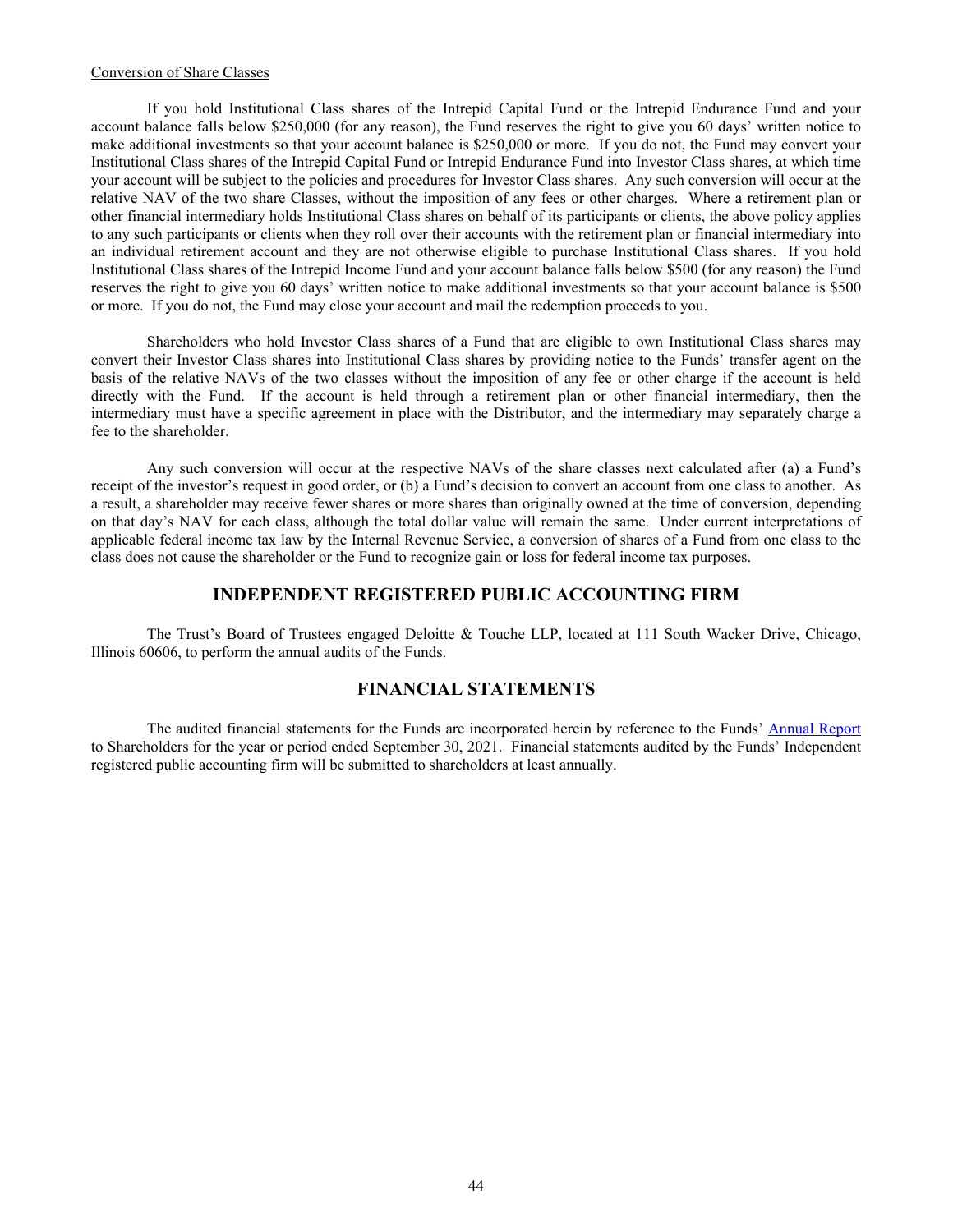## **DESCRIPTION OF SECURITIES RATINGS**

## **S & P Global Ratings Issue Credit Rating Definitions**

<span id="page-48-0"></span>An S&P Global Ratings issue credit rating is a forward-looking opinion about the creditworthiness of an obligor with respect to a specific financial obligation, a specific class of financial obligations, or a specific financial program (including ratings on medium-term note programs and commercial paper programs). It takes into consideration the creditworthiness of guarantors, insurers, or other forms of credit enhancement on the obligation and takes into account the currency in which the obligation is denominated. The opinion reflects S&P Global Ratings' view of the obligor's capacity and willingness to meet its financial commitments as they come due, and this opinion may assess terms, such as collateral security and subordination, which could affect ultimate payment in the event of default.

Issue credit ratings can be either long-term or short-term. Short-term ratings are generally assigned to those obligations considered short-term in the relevant market. Short-term ratings are also used to indicate the creditworthiness of an obligor with respect to put features on long-term obligations. Medium-term notes are assigned long-term ratings.

## **Short-Term Issue Credit Ratings**

## **A-1**

A short-term obligation rated 'A-1' is rated in the highest category by S&P Global Ratings. The obligor's capacity to meet its financial commitments on the obligation is strong. Within this category, certain obligations are designated with a plus sign (+). This indicates that the obligor's capacity to meet its financial commitments on these obligations is extremely strong.

## **A-2**

A short-term obligation rated 'A-2' is somewhat more susceptible to the adverse effects of changes in circumstances and economic conditions than obligations in higher rating categories. However, the obligor's capacity to meet its financial commitments on the obligation is satisfactory.

## **A-3**

A short-term obligation rated 'A-3' exhibits adequate protection parameters. However, adverse economic conditions or changing circumstances are more likely to weaken an obligor's capacity to meet its financial commitments on the obligation.

## **B**

A short-term obligation rated 'B' is regarded as vulnerable and has significant speculative characteristics. The obligor currently has the capacity to meet its financial commitments; however, it faces major ongoing uncertainties that could lead to the obligor's inadequate capacity to meet its financial commitments.

## **C**

A short-term obligation rated 'C' is currently vulnerable to nonpayment and is dependent upon favorable business, financial, and economic conditions for the obligor to meet its financial commitments on the obligation.

## **D**

A short-term obligation rated 'D' is in default or in breach of an imputed promise. For non-hybrid capital instruments, the 'D' rating category is used when payments on an obligation are not made on the date due, unless S&P Global Ratings believes that such payments will be made within any stated grace period. However, any stated grace period longer than five business days will be treated as five business days. The 'D' rating also will be used upon the filing of a bankruptcy petition or the taking of a similar action and where default on an obligation is a virtual certainty, for example due to automatic stay provisions. An obligation's rating is lowered to 'D' if it is subject to a distressed exchange offer.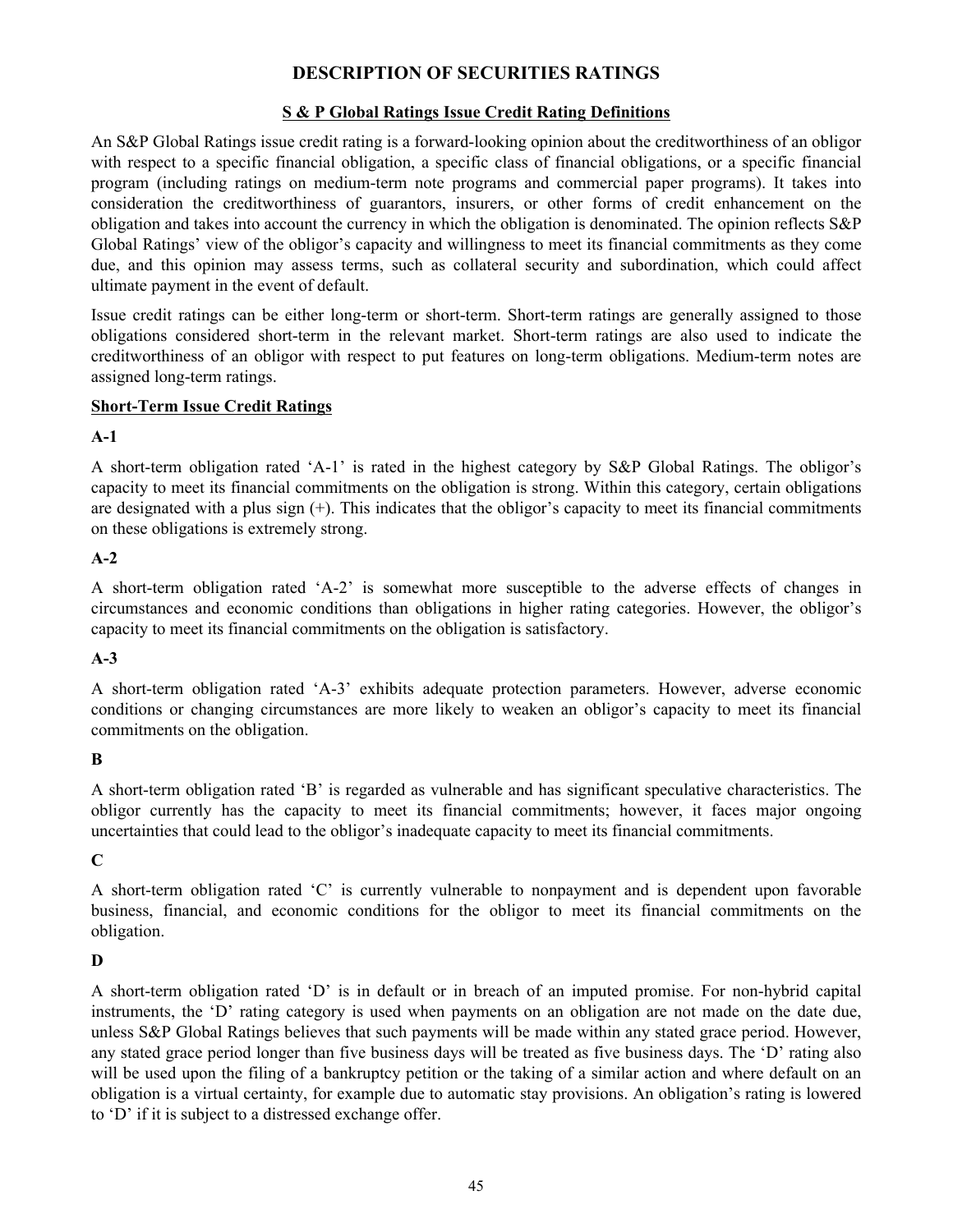## **SPUR (S&P Underlying Rating)**

A SPUR is an opinion about the stand-alone capacity of an obligor to pay debt service on a credit-enhanced debt issue, without giving effect to the enhancement that applies to it. These ratings are published only at the request of the debt issuer or obligor with the designation SPUR to distinguish them from the credit-enhanced rating that applies to the debt issue. S&P Global Ratings maintains surveillance of an issue with a published SPUR.

## **Dual Ratings**

Dual ratings may be assigned to debt issues that have a put option or demand feature. The first component of the rating addresses the likelihood of repayment of principal and interest as due, and the second component of the rating addresses only the demand feature. The first component of the rating can relate to either a short-term or long-term transaction and accordingly use either short-term or long-term rating symbols. The second component of the rating relates to the put option and is assigned a short-term rating symbol (for example, 'AAA/A-1+' or 'A-1+/A-1'). With U.S. municipal short-term demand debt, the U.S. municipal short-term note rating symbols are used for the first component of the rating (for example, 'SP-1+/A-1+').

The analyses, including ratings, of S&P Global Ratings and its affiliates (together, S&P Global Ratings) are statements of opinion as of the date they are expressed and not statements of fact or recommendations to purchase, hold, or sell any securities or make any investment decisions. S&P Global Ratings assumes no obligation to update any information following publication. Users of ratings or other analyses should not rely on them in making any investment decision. S&P Global Ratings' opinions and analyses do not address the suitability of any security. S&P Global Ratings does not act as a fiduciary or an investment advisor except where registered as such. While S&P Global Ratings has obtained information from sources it believes to be reliable, it does not perform an audit and undertakes no duty of due diligence or independent verification of any information it receives. Ratings and other opinions may be changed, suspended, or withdrawn at any time.

## **Active Qualifiers**

S&P Global Ratings uses the following qualifiers that limit the scope of a rating. The structure of the transaction can require the use of a qualifier such as a 'p' qualifier, which indicates the rating addresses the principal portion of the obligation only. A qualifier appears as a suffix and is part of the rating.

## **1. Federal deposit insurance limit: 'L' qualifier**

Ratings qualified with 'L' apply only to amounts invested up to federal deposit insurance limits.

## **2. Principal: 'p' qualifier**

This suffix is used for issues in which the credit factors, the terms, or both that determine the likelihood of receipt of payment of principal are different from the credit factors, terms, or both that determine the likelihood of receipt of interest on the obligation. The 'p' suffix indicates that the rating addresses the principal portion of the obligation only and that the interest is not rated.

## **3. Preliminary ratings: 'prelim' qualifier**

Preliminary ratings, with the 'prelim' suffix, may be assigned to obligors or obligations, including financial programs, in the circumstances described below. Assignment of a final rating is conditional on the receipt by S&P Global Ratings of appropriate documentation. S&P Global Ratings reserves the right not to issue a final rating. Moreover, if a final rating is issued, it may differ from the preliminary rating.

- a. Preliminary ratings may be assigned to obligations, most commonly structured and project finance issues, pending receipt of final documentation and legal opinions.
- b. Preliminary ratings may be assigned to obligations that will likely be issued upon the obligor's emergence from bankruptcy or similar reorganization, based on late-stage reorganization plans, documentation, and discussions with the obligor. Preliminary ratings may also be assigned to the obligors. These ratings consider the anticipated general credit quality of the reorganized or postbankruptcy issuer as well as attributes of the anticipated obligation(s).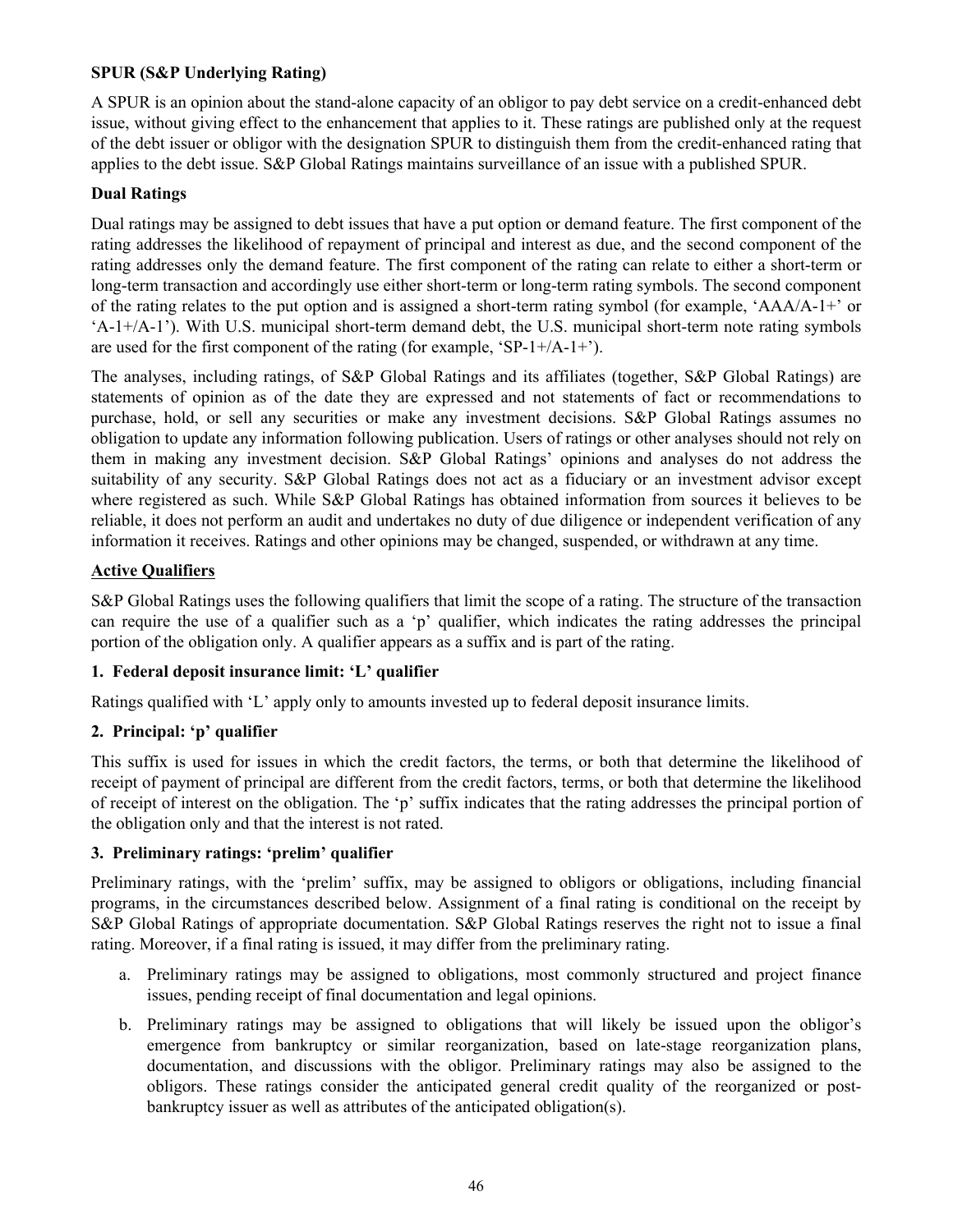- c. Preliminary ratings may be assigned to entities that are being formed or that are in the process of being independently established when, in S&P Global Ratings' opinion, documentation is close to final. Preliminary ratings may also be assigned to the obligations of these entities.
- d. Preliminary ratings may be assigned when a previously unrated entity is undergoing a well-formulated restructuring, recapitalization, significant financing, or other transformative event, generally at the point that investor or lender commitments are invited. The preliminary rating may be assigned to the entity and to its proposed obligation(s). These preliminary ratings consider the anticipated general credit quality of the obligor, as well as attributes of the anticipated obligation(s), assuming successful completion of the transformative event. Should the transformative event not occur, S&P Global Ratings would likely withdraw these preliminary ratings.
- e. A preliminary recovery rating may be assigned to an obligation that has a preliminary issue credit rating.

## **4. Termination structures: 't' qualifier**

This symbol indicates termination structures that are designed to honor their contracts to full maturity or, should certain events occur, to terminate and cash settle all their contracts before their final maturity date.

## **5. Counterparty instrument rating: 'cir' qualifier**

This symbol indicates a counterparty instrument rating (CIR), which is a forward-looking opinion about the creditworthiness of an issuer in a securitization structure with respect to a specific financial obligation to a counterparty (including interest rate swaps, currency swaps, and liquidity facilities). The CIR is determined on an ultimate payment basis; these opinions do not take into account timeliness of payment.

## **Inactive Qualifiers**

Inactive qualifiers are no longer applied or outstanding.

## **1. Contingent upon final documentation: '\*' inactive qualifier**

This symbol indicated that the rating was contingent upon S&P Global Ratings' receipt of an executed copy of the escrow agreement or closing documentation confirming investments and cash flows. Discontinued use in August 1998.

## **2. Termination of obligation to tender: 'c' inactive qualifier**

This qualifier was used to provide additional information to investors that the bank may terminate its obligation to purchase tendered bonds if the long-term credit rating of the issuer was lowered to below an investmentgrade level and/or the issuer's bonds were deemed taxable. Discontinued use in January 2001.

### **3. U.S. direct government securities: 'G' inactive qualifier**

The letter 'G' followed the rating symbol when a fund's portfolio consisted primarily of direct U.S. government securities.

### **4. Public information ratings: 'pi' qualifier**

This qualifier was used to indicate ratings that were based on an analysis of an issuer's published financial information, as well as additional information in the public domain. Such ratings did not, however, reflect indepth meetings with an issuer's management and therefore could have been based on less comprehensive information than ratings without a 'pi' suffix. Discontinued use as of December 2014 and as of August 2015 for Lloyd's Syndicate Assessments.

### **5. Provisional ratings: 'pr' inactive qualifier**

The letters 'pr' indicate that the rating was provisional. A provisional rating assumed the successful completion of a project financed by the debt being rated and indicates that payment of debt service requirements was largely or entirely dependent upon the successful, timely completion of the project. This rating, however, while addressing credit quality subsequent to completion of the project, made no comment on the likelihood of or the risk of default upon failure of such completion.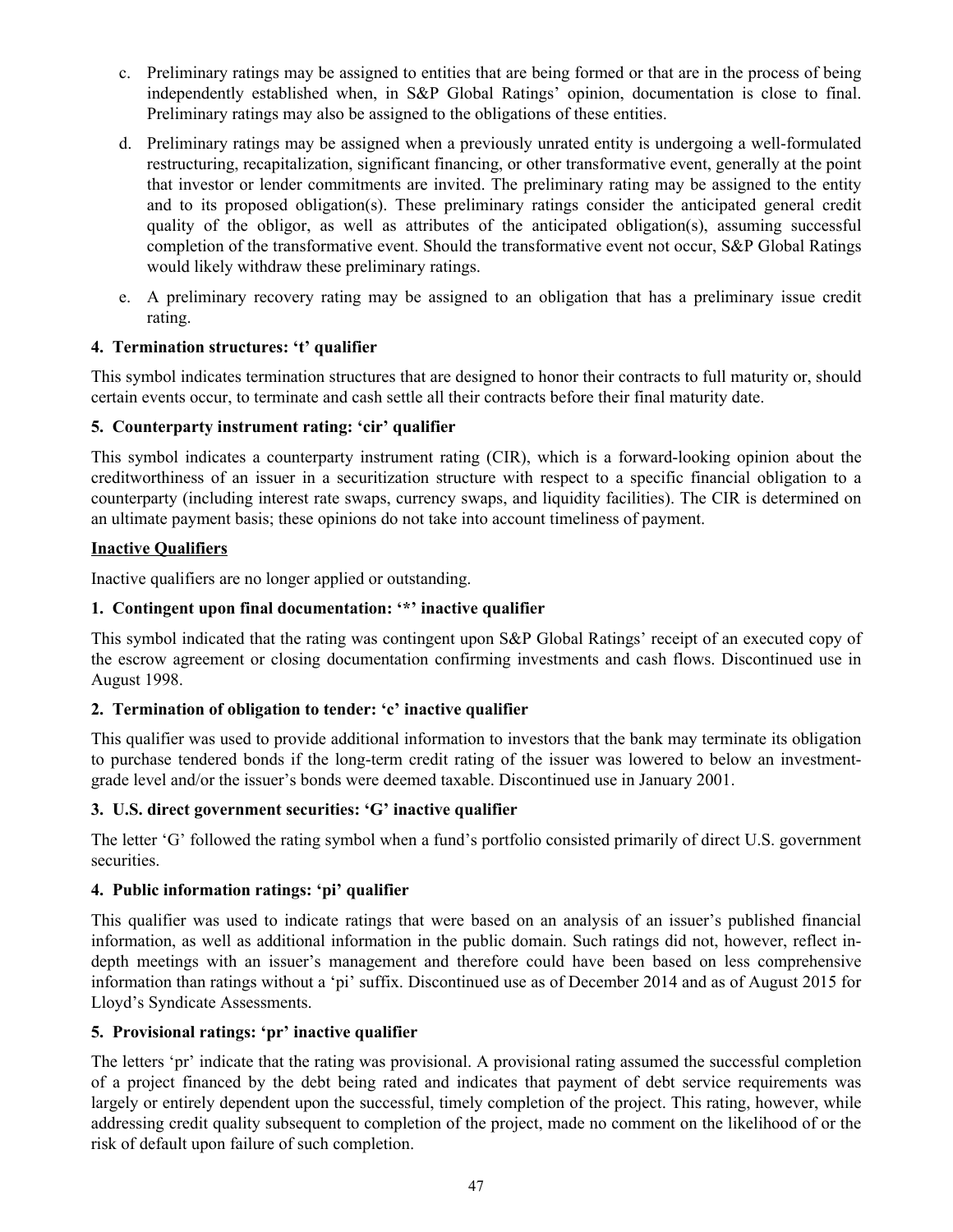## **6. Quantitative analysis of public information: 'q' inactive qualifier**

A 'q' subscript indicates that the rating is based solely on quantitative analysis of publicly available information. Discontinued use in April 2001.

## **7. Extraordinary risks: 'r' inactive qualifier**

The 'r' modifier was assigned to securities containing extraordinary risks, particularly market risks, that are not covered in the credit rating. The absence of an 'r' modifier should not be taken as an indication that an obligation would not exhibit extraordinary noncredit-related risks. S&P Global Ratings discontinued the use of the 'r' modifier for most obligations in June 2000 and for the balance of obligations (mainly structured finance transactions) in November 2002.

### **Active Identifiers**

## **1. Unsolicited: 'unsolicited' and 'u' identifier**

The 'u' identifier and 'unsolicited' designation are assigned to credit ratings initiated by parties other than the issuer or its agents, including those initiated by S&P Global Ratings.

## **2. Structured finance: 'sf' identifier**

The 'sf' identifier shall be assigned to ratings on "structured finance instruments" when required to comply with applicable law or regulatory requirement or when S&P Global Ratings believes it appropriate. The addition of the 'sf' identifier to a rating does not change that rating's definition or our opinion about the issue's creditworthiness. For detailed information on the instruments assigned the 'sf' identifier, please see "VII. APPENDIX: Types of Instruments Carrying The 'sf' Identifier"

### **Local Currency and Foreign Currency Ratings**

S&P Global Ratings' issuer credit ratings make a distinction between foreign currency ratings and local currency ratings. An issuer's foreign currency rating will differ from its local currency rating when the obligor has a different capacity to meet its obligations denominated in its local currency, vs. obligations denominated in a foreign currency.

## **Moody's Credit Rating Definitions**

### **Purpose**

Since John Moody devised the first bond ratings more than a century ago, Moody's rating systems have evolved in response to the increasing depth and breadth of the global capital markets. Much of the innovation in Moody's rating system is a response to market needs for clarity around the components of credit risk or to demand for finer distinctions in rating classifications.

### **Rating Symbols**

Gradations of creditworthiness are indicated by rating symbols, with each symbol representing a group in which the credit characteristics are broadly the same. There are nine symbols as shown below, from that used to designate least credit risk to that denoting greatest credit risk:

### **Aaa Aa A Baa Ba B Caa Ca C**

Moody's appends numerical modifiers 1, 2, and 3 to each generic rating classification from Aa through Caa.

### **Absence of a Rating**

Where no rating has been assigned or where a rating has been withdrawn, it may be for reasons unrelated to the creditworthiness of the issue.

Should no rating be assigned, the reason may be one of the following:

- 1. An application was not received or accepted.
- 2. The issue or issuer belongs to a group of securities or entities that are not rated as a matter of policy.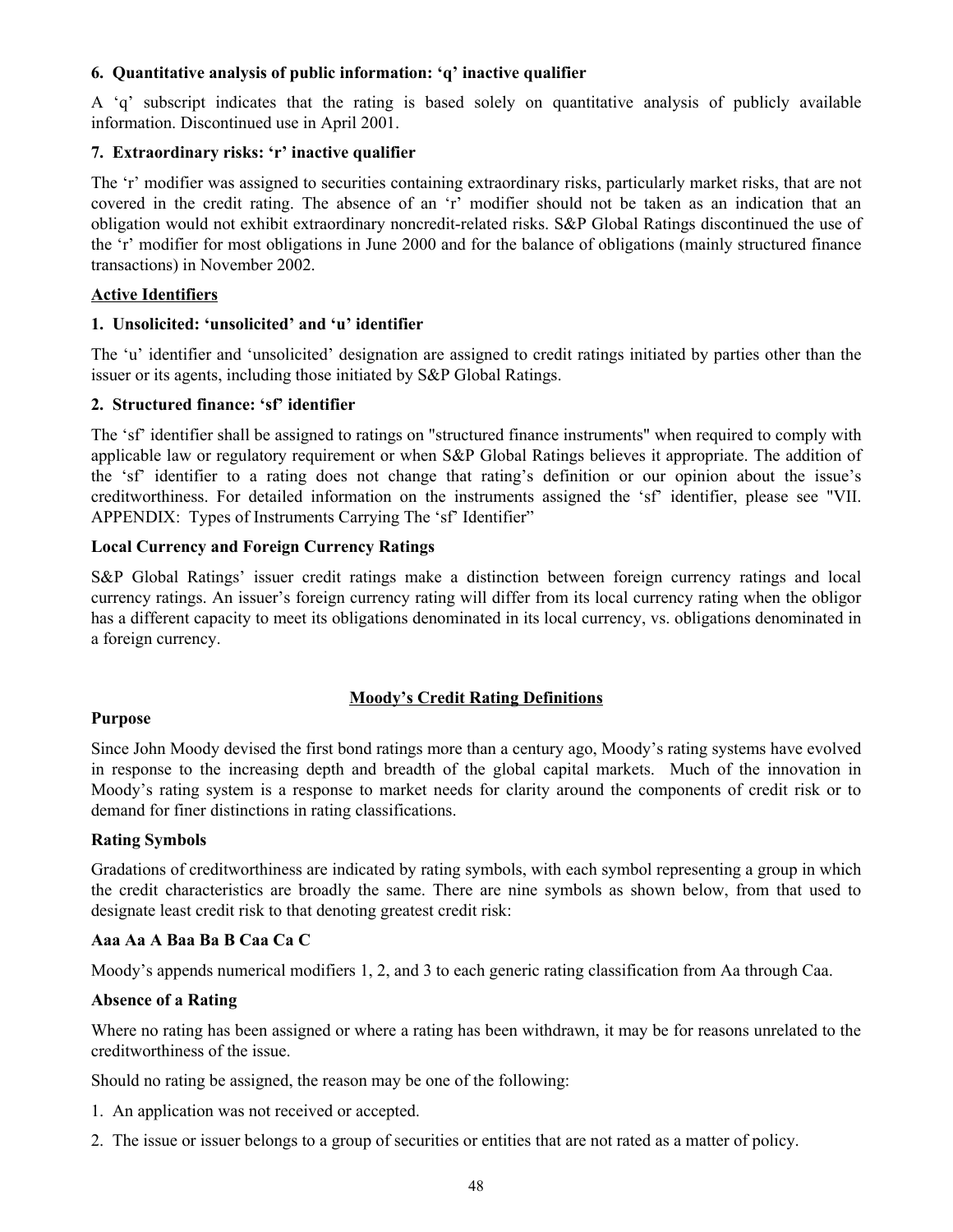- 3. There is a lack of essential data pertaining to the issue or issuer.
- 4. The issue was privately placed, in which case the rating is not published in Moody's publications.

Withdrawal may occur if new and material circumstances arise, the effects of which preclude satisfactory analysis; if there is no longer available reasonable up-to-date data to permit a judgment to be formed; if a bond is called for redemption; or for other reasons.

## **Changes in Rating**

The credit quality of most issuers and their obligations is not fixed and steady over a period of time, but tends to undergo change. For this reason changes in ratings occur so as to reflect variations in the intrinsic relative position of issuers and their obligations.

A change in rating may thus occur at any time in the case of an individual issue. Such rating change should serve notice that Moody's observes some alteration in creditworthiness, or that the previous rating did not fully reflect the quality of the bond as now seen. While because of their very nature, changes are to be expected more frequently among bonds of lower ratings than among bonds of higher ratings. Nevertheless, the user of bond ratings should keep close and constant check on all ratings — both high and low — to be able to note promptly any signs of change in status that may occur.

## **Limitations to Uses of Ratings\***

Obligations carrying the same rating are not claimed to be of absolutely equal credit quality. In a broad sense, they are alike in position, but since there are a limited number of rating classes used in grading thousands of bonds, the symbols cannot reflect the same shadings of risk which actually exist.

As ratings are designed exclusively for the purpose of grading obligations according to their credit quality, they should not be used alone as a basis for investment operations. For example, they have no value in forecasting the direction of future trends of market price. Market price movements in bonds are influenced not only by the credit quality of individual issues but also by changes in money rates and general economic trends, as well as by the length of maturity, etc. During its life even the highest rated bond may have wide price movements, while its high rating status remains unchanged.

The matter of market price has no bearing whatsoever on the determination of ratings, which are not to be construed as recommendations with respect to "attractiveness". The attractiveness of a given bond may depend on its yield, its maturity date or other factors for which the investor may search, as well as on its credit quality, the only characteristic to which the rating refers.

Since ratings involve judgements about the future, on the one hand, and since they are used by investors as a means of protection, on the other, the effort is made when assigning ratings to look at "worst" possibilities in the "visible" future, rather than solely at the past record and the status of the present. Therefore, investors using the rating should not expect to find in them a reflection of statistical factors alone, since they are an appraisal of long-term risks, including the recognition of many non-statistical factors.

Though ratings may be used by the banking authorities to classify bonds in their bank examination procedure, Moody's ratings are not made with these bank regulations in mind. Moody's Investors Service's own judgement as to the desirability or non-desirability of a bond for bank investment purposes is not indicated by Moody's ratings.

Moody's ratings represent the opinion of Moody's Investors Service as to the relative creditworthiness of securities. As such, they should be used in conjunction with the descriptions and statistics appearing in Moody's publications. Reference should be made to these statements for information regarding the issuer. Moody's ratings are not commercial credit ratings. In no case is default or receivership to be imputed unless expressly stated.

*\*As set forth more fully on the copyright, credit ratings are, and must be construed solely as, statements of opinion and not statements of fact or recommendations to purchase, sell or hold any securities. Each rating or other opinion must be weighed solely as one factor in any investment decision made by or on behalf of any user of the information, and each such user must accordingly make its own study and evaluation of each security and*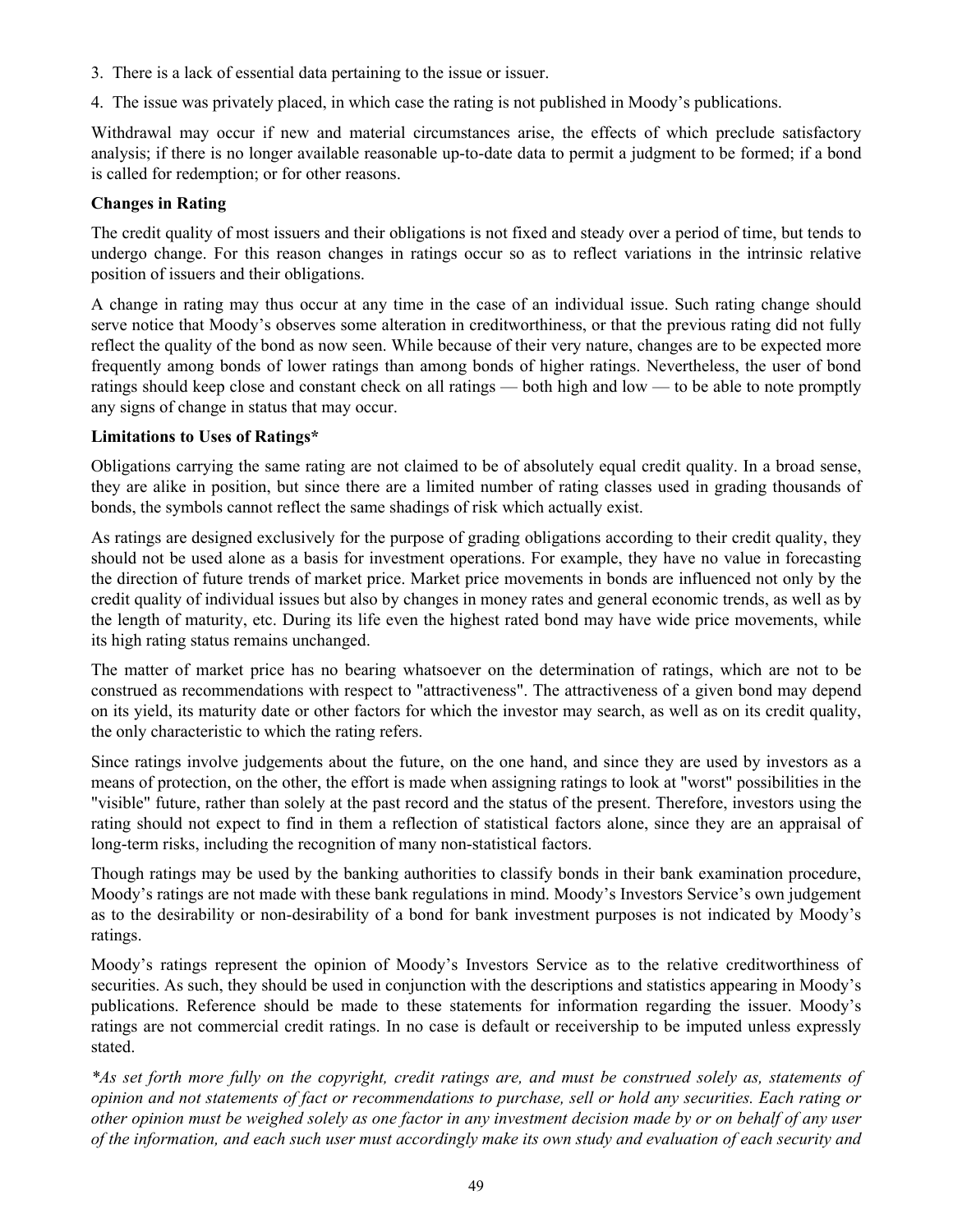*of each issuer and guarantor of, and each provider of credit support for, each security that it may consider purchasing, selling or holding.* 

## **Short-Term Obligation Ratings**

Ratings assigned on Moody's global long-term and short-term rating scales are forward-looking opinions of the relative credit risks of financial obligations issues by non-financial corporates, financial institutions, structured finance vehicles, project finance vehicles, and public sector entities. Long-term ratings are assigned to issuers or obligations with an original maturity of one year or more and reflect both on the likelihood of a default on contractually promised payments and the expected financial loss suffered in the event of default. Short-term ratings are assigned to obligations with an original maturity of thirteen months or less and reflect the likelihood of a default on contractually promised payments and the expected financial loss suffered in the event of default.

Moody's employs the following designations to indicate the relative repayment ability of rated issuers:

**P-1**

Issuers (or supporting institutions) rated Prime-1 have a superior ability to repay short-term debt obligations.

**P-2**

Issuers (or supporting institutions) rated Prime-2 have a strong ability to repay short-term debt obligations.

**P-3**

Issuers (or supporting institutions) rated Prime-3 have an acceptable ability to repay short-term obligations.

## **NP**

Issuers (or supporting institutions) rated Not Prime do not fall within any of the Prime rating categories.

The following table indicates the long-term ratings consistent with different short-term ratings when such longterm ratings exist.

## SHORT-TERM VS. LONG-TERM RATINGS



## **Fitch's National Credit Ratings**

National scale ratings are an opinion of creditworthiness relative to the universe of issuers and issues within a single country. They are most commonly used in emerging market countries with sub- or low investment grade sovereign ratings on the international scale.

As creditworthiness can be expressed across the full range of the scale, a national scale can enable greater rating differentiation within a market than the international scale, particularity in highly speculative grade countries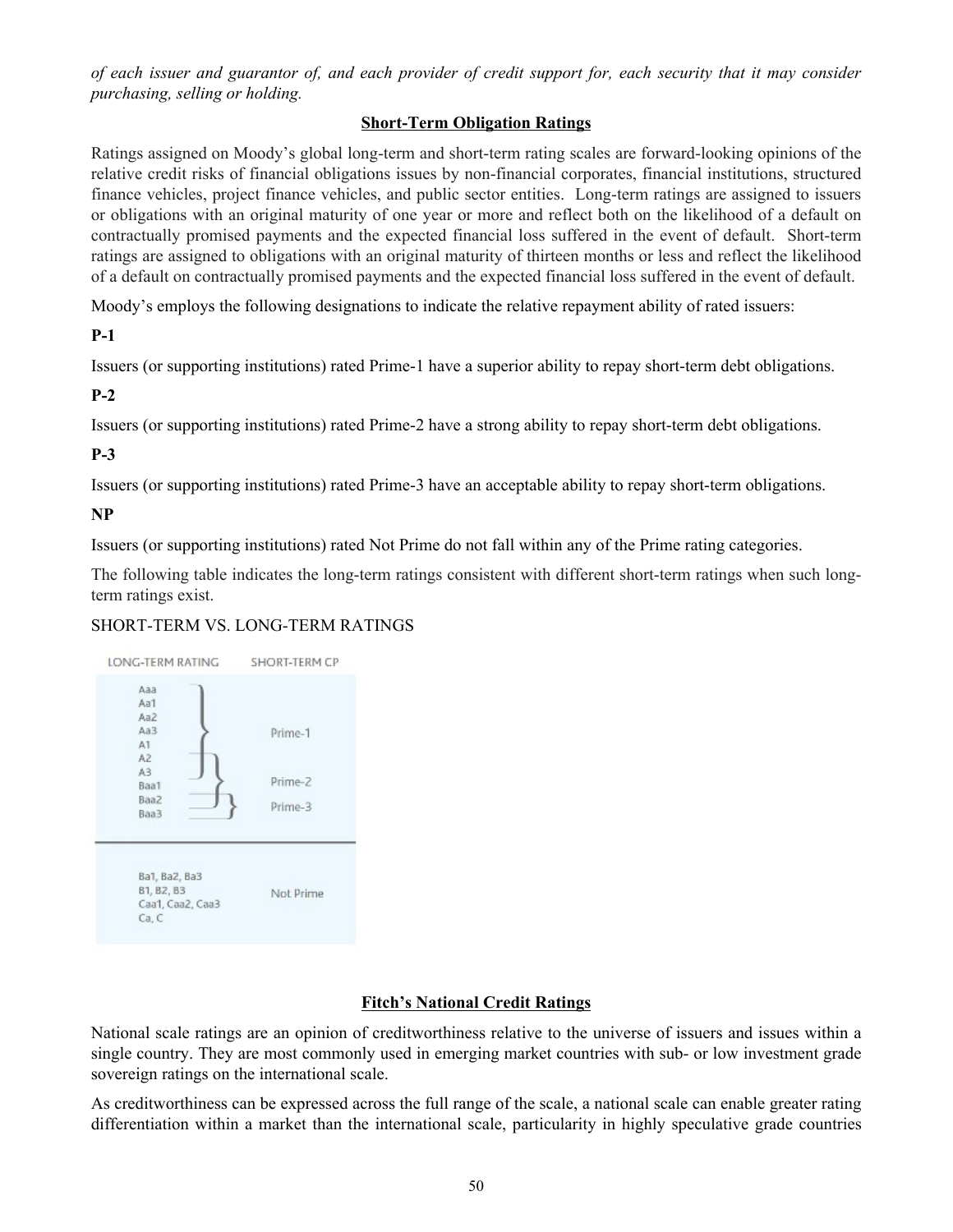where ratings tend to cluster around the often low sovereign rating due to higher risks associated with a more volatile operating environment.

A "+" or "-" may be appended to a National Rating to denote relative status within a major rating category. Such suffixes are not added to the 'AAA(xxx)' National Rating category, to categories below 'CCC(xxx)', or to Short-Term National Ratings other than 'F1(xxx)'.

National scale ratings are assigned on the basis that the "best credits or issuers" in the country are rated 'AAA' on the national scale. National Ratings are then assessed using the full range of the national scale based on a comparative analysis of issuers rated under the same national scale to establish a relative ranking of credit worthiness.

At any given point in time, there is a certain relationship between National and International Ratings but there is not a precise translation between the scales. Fitch monitors the ratings relationship of issuers rated on both the international and national scales to ensure the consistency of rating relativities across scales. In other words, if issuer "X" is rated higher than issuer "Y" on one scale, issuer "X" cannot be rated lower than issuer "Y" on the other scale.

National Ratings for local issuers exclude the effects of sovereign and transfer risk and exclude the possibility that investors may be unable to repatriate any due interest and principal repayments. Comparisons between different national scales or between an individual national scale and the international rating scale are therefore inappropriate and potentially misleading.

In certain countries, regulators have established credit rating scales to be used within their domestic markets using specific nomenclature. In these countries, the agency's National Rating definitions may be substituted by the regulatory scales. For instance Fitch's National Short Term Ratings of 'F1+(xxx)', 'F1(xxx)', 'F2(xxx)' and 'F3(xxx)' may be substituted by the regulatory scales, e.g. 'A1+', 'A1', 'A2' and 'A3'. The below definitions thus serve as a template, but users should consult the individual scales for each country listed on Fitch's regional websites to determine if any additional or alternative category definitions apply.

Fitch maintains internal mapping tables that document the current relationship between the National and International Local Currency Ratings in each jurisdiction where we maintain a National Rating scale in order to serve as a tool for analysts. Where our National rating coverage exceeds a minimum threshold and there is external demand, these mappings will be published on this site. Presently, publicly available mappings can be accessed here. Fitch currently publishes the mapping tables for Brazil and South Africa.

## **Limitations of the National Rating Scale**

Specific limitations relevant to National Rating scale include:

- National scale ratings are only available in selected countries.
- National scale ratings are only directly comparable with other national ratings in the same country. There is a certain correlation between national and global ratings but there is not a precise translation between the scales. The implied vulnerability to default of a given national scale rating will vary over time.
- The value of default studies for National Ratings is limited. Due to the relative nature of national scales, a given national scale rating is not intended to represent a fixed amount of default risk over time. As a result, a default study using only National Ratings may not give an accurate picture of the historical relationship between ratings and default risk. Users should exercise caution in making inferences relating to the relative vulnerability to default of national scale ratings using the historical default experience with International Ratings and mapping tables to link the National and International ratings. As with ratings on any scale, the future will not necessarily follow the past.

## **National Short-Term Credit Ratings**

**F1(xxx)** Indicates the strongest capacity for timely payment of financial commitments relative to other issuers or obligations in the same country. Under the agency's National Rating scale, this rating is assigned to the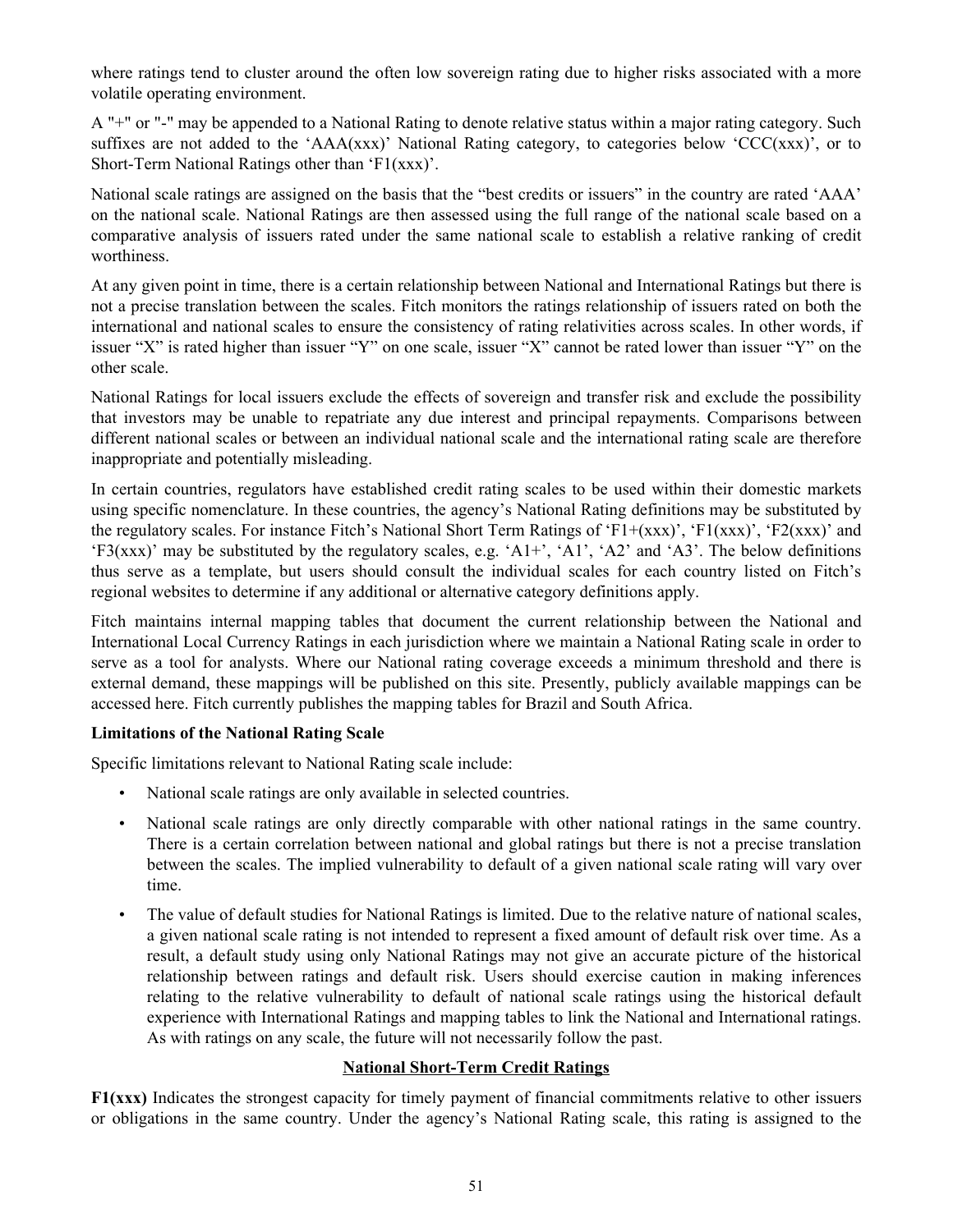lowest default risk relative to others in the same country. Where the liquidity profile is particularly strong, a "+" is added to the assigned rating.

**F2(xxx)** Indicates a good capacity for timely payment of financial commitments relative to other issuers or obligations in the same country. However, the margin of safety is not as great as in the case of the higher ratings.

**F3(xxx)** Indicates an adequate capacity for timely payment of financial commitments relative to other issuers or obligations in the same country or monetary union.

**B(xxx)** Indicates an uncertain capacity for timely payment of financial commitments relative to other issuers or obligations in the same country or monetary union.

**C(xxx)** Indicates a highly uncertain capacity for timely payment of financial commitments relative to other issuers or obligations in the same country or monetary union.

## **RD(xxx): Restricted default**

Indicates an entity that has defaulted on one or more of its financial commitments, although it continues to meet other financial obligations. Applicable to entity ratings only.

**D(xxx)** Indicates a broad-based default event for an entity, or the default of a short-term obligation.

## **Notes to Long-Term and Short-Term National Ratings:**

The ISO international country code is placed in parentheses immediately following the rating letters to indicate the identity of the National market within which the rating applies. For illustrative purposes, (xxx) has been used.

"+" or "-" may be appended to a National Rating to denote relative status within a major rating category. Such suffixes are not added to the 'AAA(xxx)' Long-Term National Rating category, to categories below 'CCC(xxx)', or to Short-Term National Ratings other than 'F1(xxx).'

## **LONG-TERM RATINGS**

## **S & P Global Ratings Long-Term Issue Credit Ratings**

Issue credit ratings are based, in varying degrees, on S & P Global Ratings analysis of the following considerations:

- Likelihood of payment—the capacity and willingness of the obligor to meet its financial commitment on an obligation in accordance with the terms of the obligation;
- Nature of and provisions of the obligation and the promise we impute; and
- Protection afforded by, and relative position of, the obligation in the event of bankruptcy, reorganization, or other arrangement under the laws of bankruptcy and other laws affecting creditors' rights.

An issue rating is an assessment of default risk, but may incorporate an assessment of relative seniority or ultimate recovery in the event of default. Junior obligations are typically rated lower than senior obligations, to reflect the lower priority in bankruptcy, as noted above. (Such differentiation may apply when an entity has both senior and subordinated obligations, secured and unsecured obligations, or operating company and holding company obligations.)

## **Long-Term Issuer Credit Ratings**

## **AAA**

An obligation rated 'AAA' has the highest rating assigned by S & P Global Ratings. The obligor's capacity to meet its financial commitment on the obligation is extremely strong.

## **AA**

An obligation rated 'AA' differs from the highest-rated obligations only to a small degree. The obligor's capacity to meet its financial commitment on the obligation is very strong.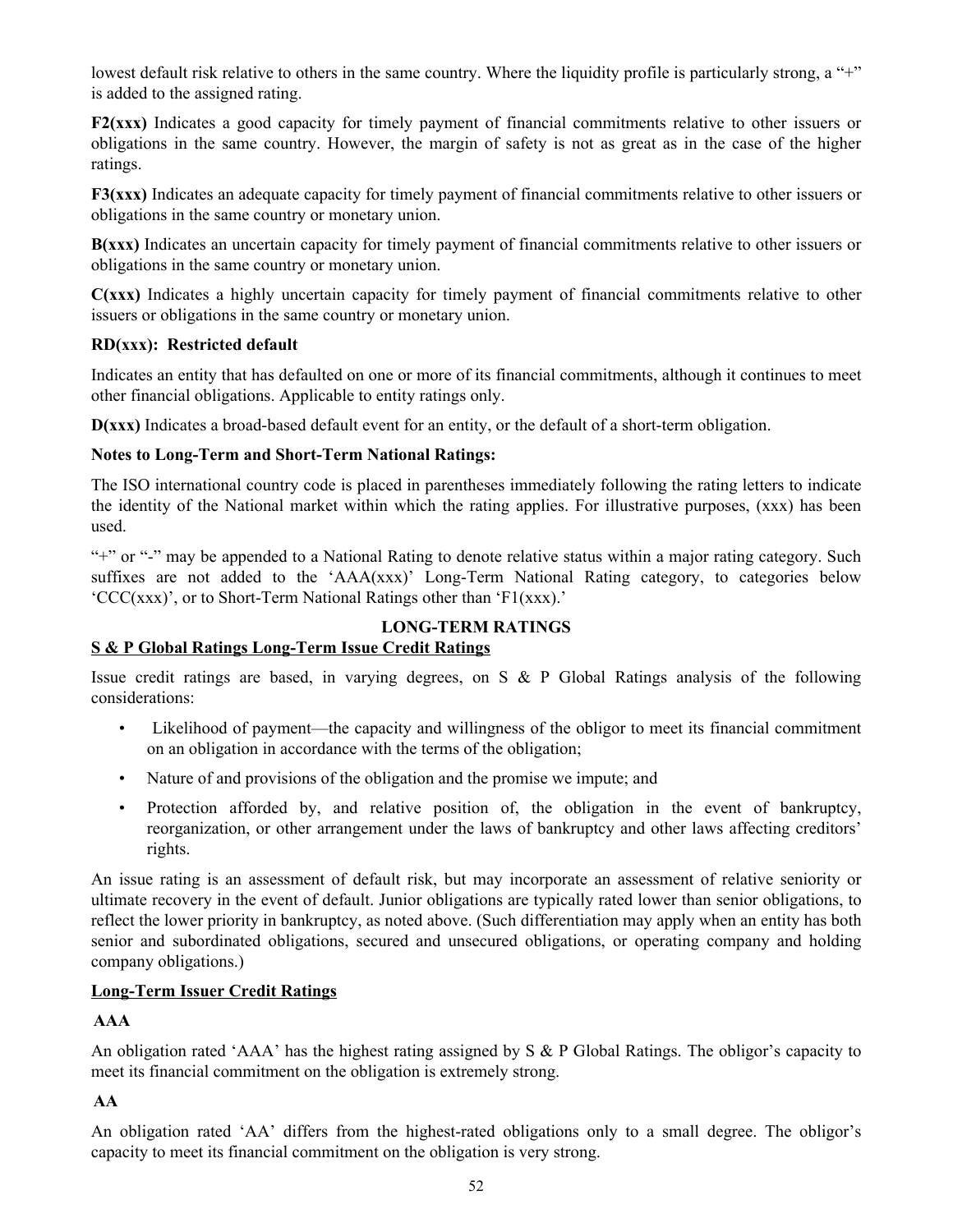# **A**

An obligation rated 'A' is somewhat more susceptible to the adverse effects of changes in circumstances and economic conditions than obligations in higher-rated categories. However, the obligor's capacity to meet its financial commitment on the obligation is still strong.

## **BBB**

An obligation rated 'BBB' exhibits adequate protection parameters. However, adverse economic conditions or changing circumstances are more likely to lead to a weakened capacity of the obligor to meet its financial commitment on the obligation.

## **BB; B; CCC; CC; and C**

Obligations rated 'BB', 'B', 'CCC', 'CC', and 'C' are regarded as having significant speculative characteristics. 'BB' indicates the least degree of speculation and 'C' the highest. While such obligations will likely have some quality and protective characteristics, these may be outweighed by large uncertainties or major exposures to adverse conditions.

## **BB**

An obligation rated 'BB' is less vulnerable to nonpayment than other speculative issues. However, it faces major ongoing uncertainties or exposure to adverse business, financial, or economic conditions which could lead to the obligor's inadequate capacity to meet its financial commitment on the obligation.

## **B**

An obligation rated 'B' is more vulnerable to nonpayment than obligations rated 'BB', but the obligor currently has the capacity to meet its financial commitment on the obligation. Adverse business, financial, or economic conditions will likely impair the obligor's capacity or willingness to meet its financial commitment on the obligation.

## **CCC**

An obligation rated 'CCC' is currently vulnerable to nonpayment, and is dependent upon favorable business, financial, and economic conditions for the obligor to meet its financial commitment on the obligation. In the event of adverse business, financial, or economic conditions, the obligor is not likely to have the capacity to meet its financial commitment on the obligation.

## **CC**

An obligation rated 'CC' is currently highly vulnerable to nonpayment. The 'CC' rating is used when a default has not yet occurred, but S & P Global Ratings expects default to be a virtual certainty, regardless of the anticipated time to default.

## **C**

An obligation rated 'C' is currently highly vulnerable to nonpayment, and the obligation is expected to have lower relative seniority or lower ultimate recovery compared with obligations that are rated higher.

## **D**

An obligation rated 'D' is in default or in breach of an imputed promise. For non-hybrid capital instruments, the 'D' rating category is used when payments on an obligation are not made on the date due, unless S&P Global Ratings believes that such payments will be made within five business days in the absence of a stated grace period or within the earlier of the stated grace period or 30 calendar days. The 'D' rating also will be used upon the filing of a bankruptcy petition or the taking of similar action and where default on an obligation is a virtual certainty, for example due to automatic stay provisions. An obligation's rating is lowered to 'D' if it is subject to a distressed exchange offer.

## **Plus (+) or minus (-)**

The ratings from 'AA' to 'CCC' may be modified by the addition of a plus (+) or minus (-) sign to show relative standing within the major rating categories.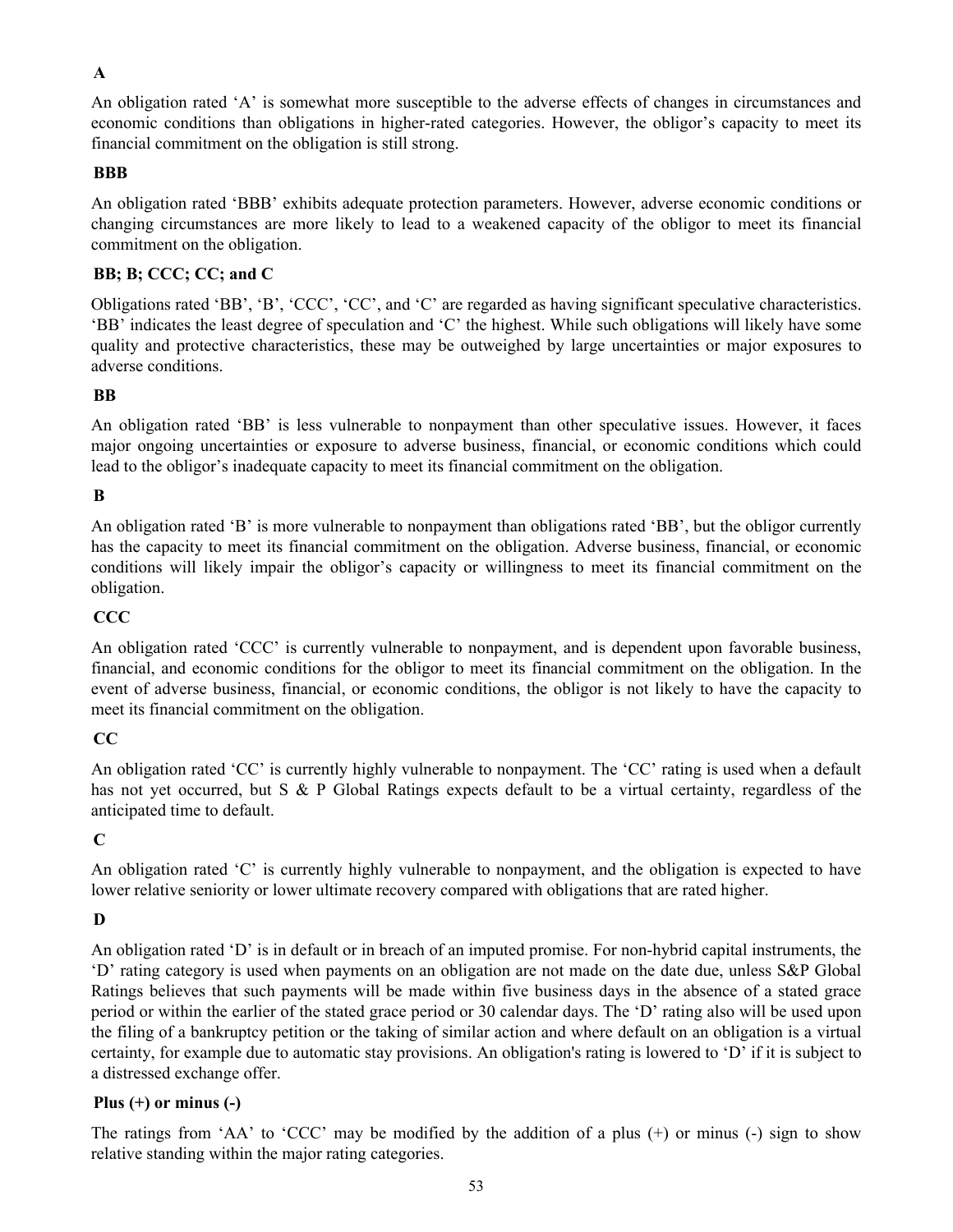*See active and inactive qualifiers following S & P Global Ratings Short-Term Issue Credit Ratings beginning on pages A-2 and A-3.*

## **Moody's Long-Term Obligation Ratings**

## **Long-Term Obligation Ratings**

Long-term ratings are assigned to issuers or obligations with an original maturity of one year or more and reflect both on the likelihood of a default or impairment on contractual financial obligations and the expected financial loss suffered in the event of default or impairment. Short-term ratings are assigned to obligations with an original maturity of thirteen months or less and reflect both on the likelihood of a default or impairment on contractual financial obligations and the expected financial loss suffered in the event of default or impairment.

## **Moody's Long-Term Rating Definitions:**

**Aaa**

Obligations rated Aaa are judged to be of the highest quality, subject to the lowest level of credit risk.

**Aa**

Obligations rated Aa are judged to be of high quality and are subject to very low credit risk.

**A**

Obligations rated A are considered upper-medium grade and are subject to low credit risk.

**Baa**

Obligations rated Baa are judged to be medium-grade and subject to moderate credit risk and as such may possess certain speculative characteristics.

**Ba**

Obligations rated Ba are judged to be speculative and are subject to substantial credit risk.

**B**

Obligations rated B are considered speculative and are subject to high credit risk.

**Caa**

Obligations rated Caa are judged to be speculative of poor standing and are subject to very high credit risk.

**Ca**

Obligations rated Ca are highly speculative and are likely in, or very near, default, with some prospect of recovery of principal and interest.

**C**

Obligations rated C are the lowest rated and are typically in default, with little prospect for recovery of principal or interest.

Note: Moody's appends numerical modifiers 1, 2, and 3 to each generic rating classification from Aa through Caa. The modifier 1 indicates that the obligation ranks in the higher end of its generic rating category; the modifier 2 indicates a mid-range ranking; and the modifier 3 indicates a ranking in the lower end of that generic rating category. Additionally, a "(hyb)" indicator is appended to all ratings of hybrid securities issued by banks, insurers, finance companies, and securities firms.\*

*\* By their terms, hybrid securities allow for the omission of scheduled dividends, interest, or principal payments, which can potentially result in impairment if such an omission occurs. Hybrid securities may also be subject to contractually allowable write-downs of principal that could result in impairment. Together with the hybrid indicator, the long-term obligation rating assigned to a hybrid security is an expression of the relative credit risk associated with that security.*

## **Fitch's National Long-Term Credit Ratings**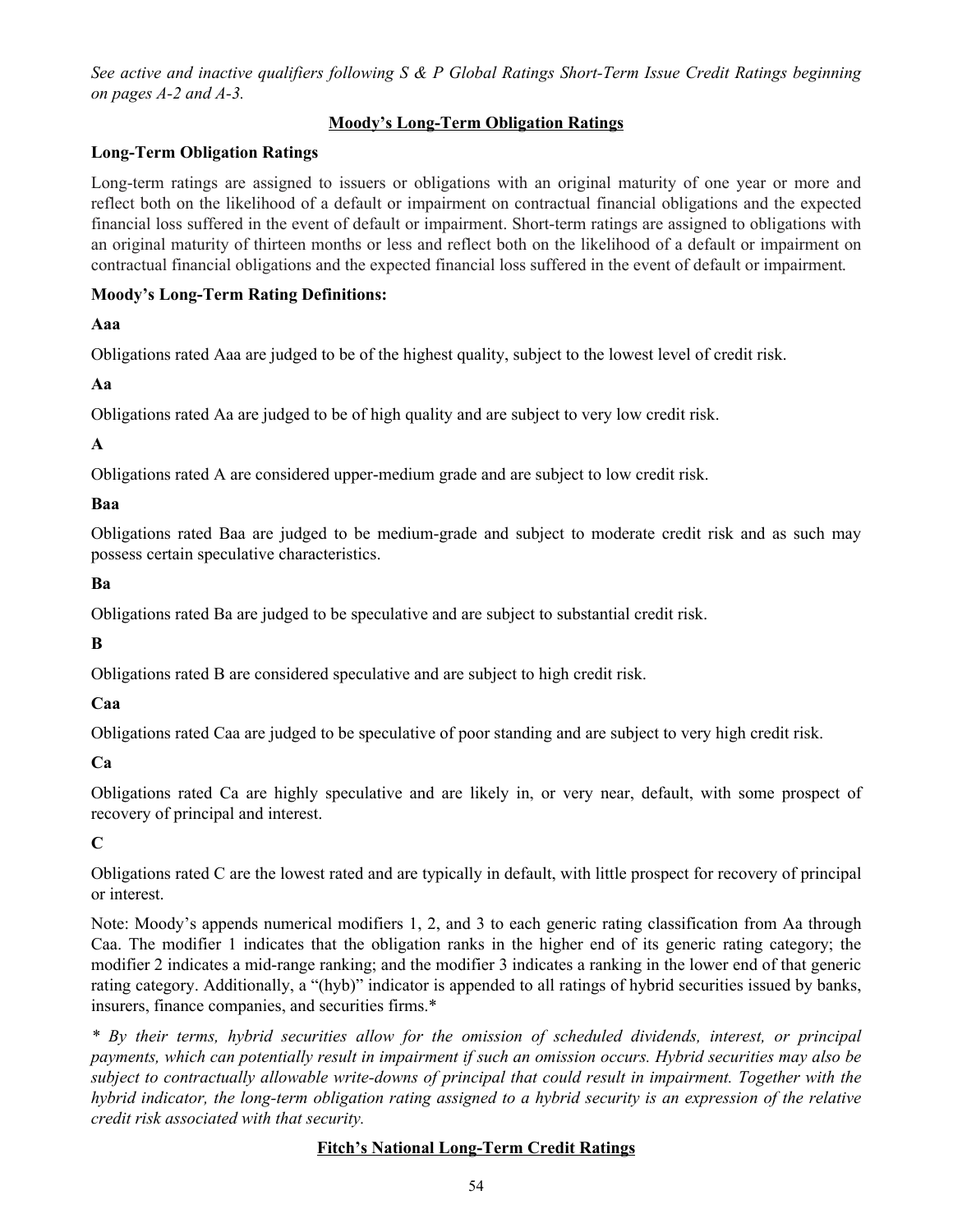**AAA(xxx)** 'AAA' National Ratings denote the highest rating assigned by the agency in its National Rating scale for that country. This rating is assigned to issuers or obligations with the lowest expectation of default risk relative to all other issuers or obligations in the same country or monetary union.

**AA(xxx)** 'AA' National Ratings denote expectations of very low default risk relative to other issuers or obligations in the same country or monetary union. The default risk inherent differs only slightly from that of the country's highest rated issuers or obligations.

**A(xxx)** 'A' National Ratings denote expectations of low default risk relative to other issuers or obligations in the same country or monetary union.

**BBB(xxx)** 'BBB' National Ratings denote a moderate default risk relative to other issuers or obligations in the same country or monetary union.

**BB(xxx)** 'BB' National Ratings denote an elevated default risk relative to other issuers or obligations in the same country or monetary union.

**B(xxx)** 'B' National Ratings denote a significantly elevated default risk relative to other issuers or obligations in the same country or monetary union.

**CCC(xxx)** 'CCC' National Ratings denote very high default risk relative to other issuers or obligations in the same country or monetary union.

**CC(xxx)** 'CC' National Ratings denote default risk is among the highest relative to other issuers or obligations in the same country or monetary union.

**C(xxx)** A default or default-like process has begun, or the issuer is in standstill, or for a closed funding vehicle, payment capacity is irrevocably impaired. Conditions that are indicative of a 'C' category rating for an issuer include:

a. the issuer has entered into a grace or cure period following non-payment of a material financial obligation;

b. the issuer has entered into a temporary negotiated waiver or standstill agreement following a payment default on a material financial obligation;

c. the formal announcement by the issuer or their agent of a distressed debt exchange; and

d. a closed financing vehicle where payment capacity is irrevocably impaired such that it is not expected to pay interest and/or principal in full during the life of the transaction, but where no payment default is imminent

## **RD(xxx): Restricted default.**

'RD' ratings indicated that an issuer that in Fitch Ratings' opinion has experienced an uncured payment default on a bond, loan or other material financial obligation but which has not entered into bankruptcy filings, administration, receivership, liquidation or other formal winding-up procedure, and which has not otherwise ceased business. This would include:

a. the selective payment default on a specific class or currency of debt;

b. the uncured expiry of any applicable grace period, cure period or default forbearance period following a payment default on a bank loan, capital markets security or other material financial obligation;

c. the extension of multiple waivers or forbearance periods upon a payment default on one or more material financial obligations either in series or in parallel; or

d. execution of a distressed debt exchange on one or more material financial obligations.

**D(xxx)** 'D' National Ratings denote an issuer or instrument that is currently in default.

### **Notes to Long-Term and Short-Term National Ratings:**

The ISO International Country Code is placed in parentheses immediately following the rating letters to indicate the identity of the National market within which the rating applies. For illustrative purposes, (xxx) has been used.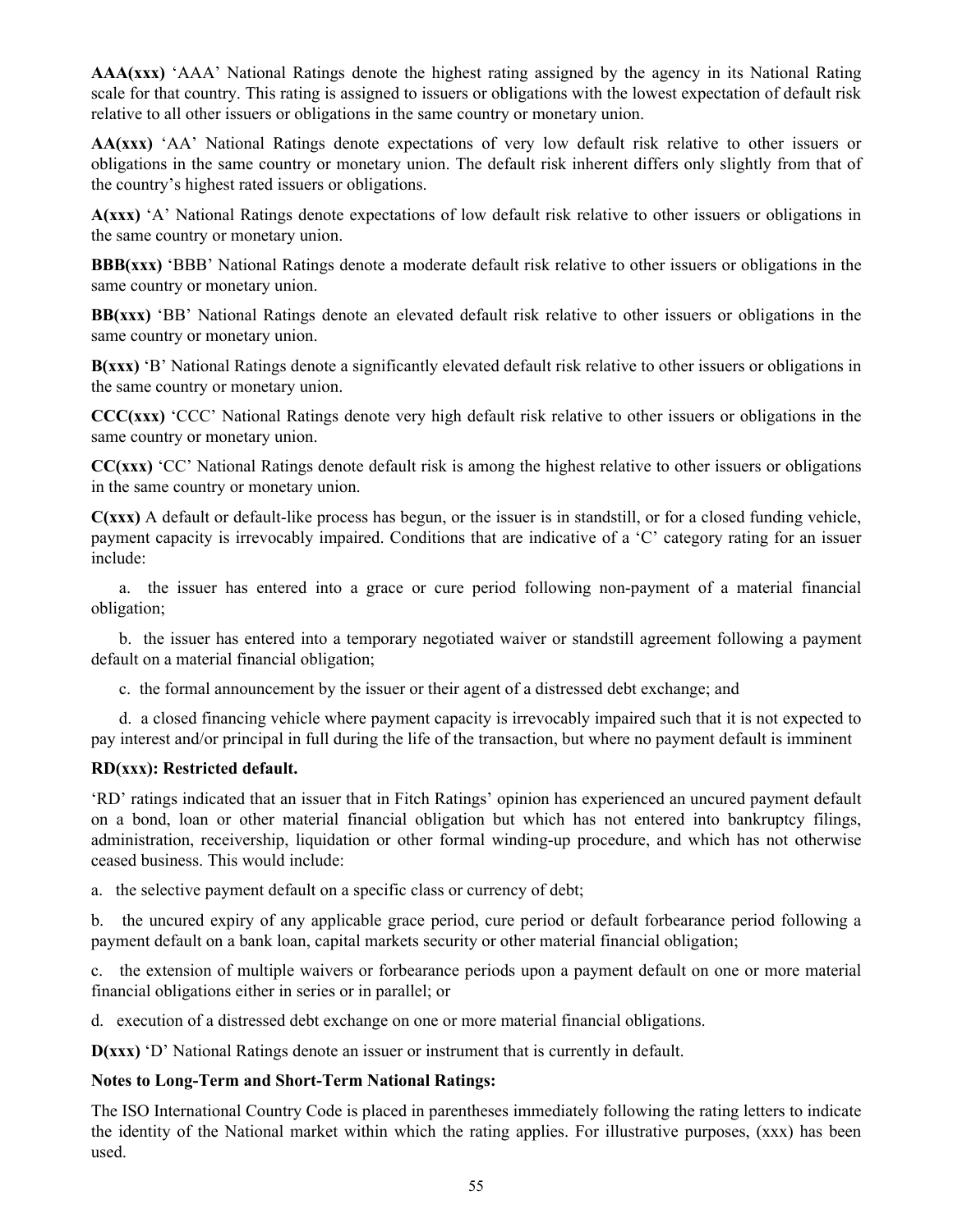"+" or "-" may be appended to a National Rating to denote relative status within a major rating category. Such suffixes are not added to the 'AAA(xxx)' Long-Term National Rating category, to categories below 'CCC(xxx)', or to Short-Term National Ratings other than 'F1(xxx).'

## **MUNICIPAL NOTE RATINGS**

### **S & P Global Ratings Municipal Short-Term Note Ratings Definitions**

An S & P Global Ratings U.S. municipal note rating reflects S & P Global Ratings' opinion about the liquidity factors and market access risks unique to the notes. Notes due in three years or less will likely receive a note rating. Notes with an original maturity of more than three years will most likely receive a long-term debt rating. In determining which type of rating, if any, to assign, S & P Global Ratings analysis will review the following considerations:

- Amortization schedule—the larger the final maturity relative to other maturities, the more likely it will be treated as a note; and
- Source of payment—the more dependent the issue is on the market for its refinancing, the more likely it will be treated as a note.

Note rating symbols are as follows:

## **SP-1**

Strong capacity to pay principal and interest. An issue determined to possess a very strong capacity to pay debt service is given a plus (+) designation.

## **SP-2**

Satisfactory capacity to pay principal and interest, with some vulnerability to adverse financial and economic changes over the term of the notes.

### **SP-3**

Speculative capacity to pay principal and interest.

## **D**

'D' is assigned upon failure to pay the note when due, completion of a distressed exchange offer, or the filing of a bankruptcy petition or the taking of similar action and where default on an obligation is a virtual certainty, for example due to automatic stay provisions

*See active and inactive qualifiers following S & P Global Ratings Short-Term Issue Credit Ratings beginning on page A-2.*

## **Moody's US Municipal Short-Term Debt And Demand Obligation Ratings**

### **Short-Term Obligation Ratings**

We use the global short-term Prime rating scale for commercial paper issued by US Municipalities and nonprofits. These commercial paper programs may be backed by external letters of credit or liquidity facilities, or by an issuer's self-liquidity.

For other short-term municipal obligations we use one of two other short-term rating scales, the Municipal Investment Grade (MIG) and Variable Municipal Investment Grade (VMIG) scales discussed below.

We use the MIG scale for US municipal cash flow notes, bond anticipation notes and certain other short-term obligations, which typically mature in three years or less. Under certain circumstances, we use the MIG scale for bond anticipation notes with maturities of up to five years.

## **MIG 1**

This designation denotes superior credit quality. Excellent protection is afforded by established cash flows, highly reliable liquidity support, or demonstrated broad-based access to the market for refinancing.

### **MIG 2**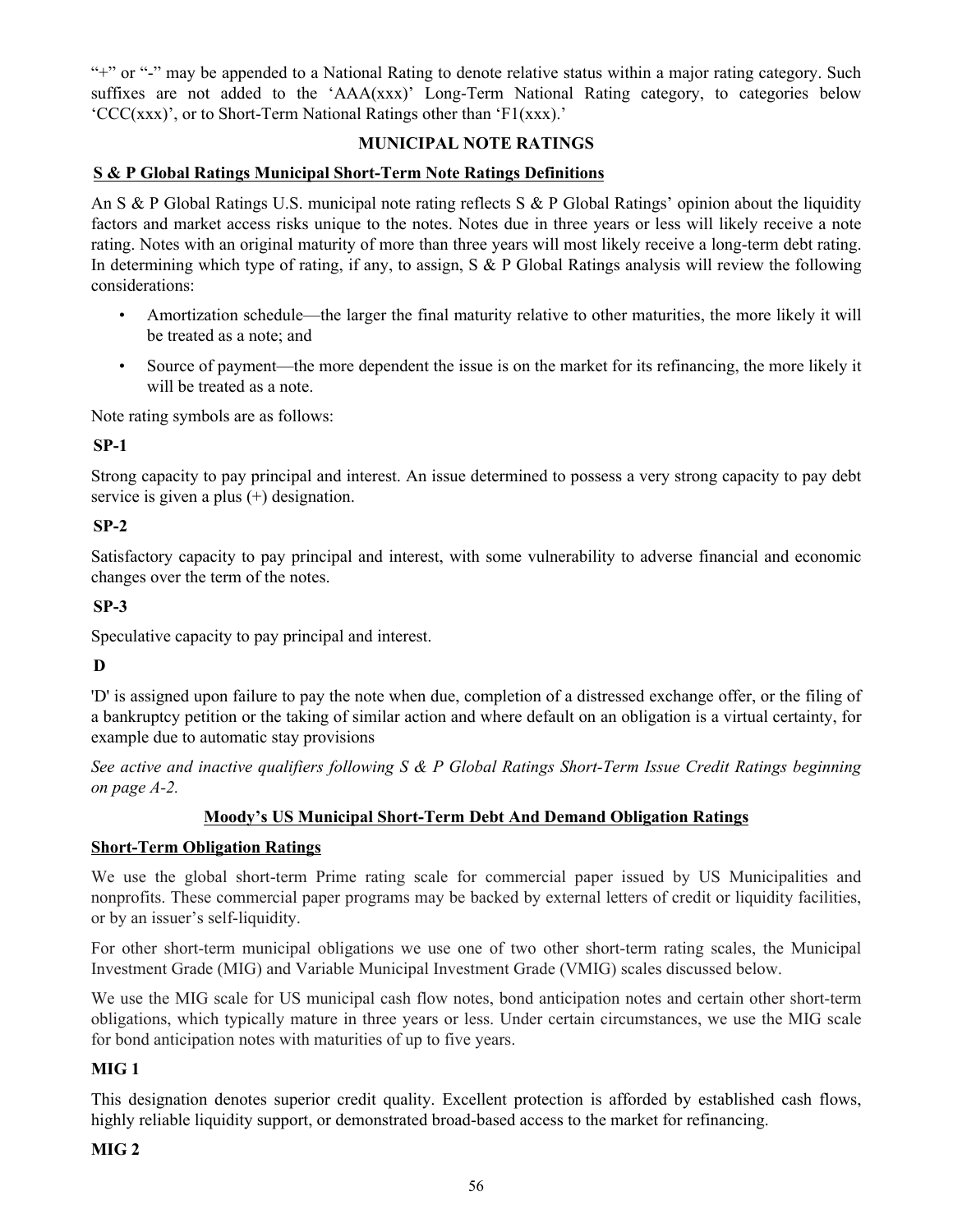This designation denotes strong credit quality. Margins of protection are ample, although not as large as in the preceding group.

## **MIG 3**

This designation denotes acceptable credit quality. Liquidity and cash-flow protection may be narrow, and market access for refinancing is likely to be less well-established.

**SG**

This designation denotes speculative-grade credit quality. Debt instruments in this category may lack sufficient margins of protection.

## **Standard Linkage Between the Long-Term and MIG Short-Term Rating Scale**

The following table indicates the municipal long-term ratings consistent with different MIG short-term ratings.



### **Demand Obligation Ratings**

In the case of variable rate demand obligations (VRDOs), a two-component rating is assigned. The components are a long-term rating and a short-term demand obligation rating. The long-term rating addresses the issuer's ability to meet scheduled principal and interest payments. The short-term demand obligation rating addresses the ability of the issuer or the liquidity provider to make payments associated with the purchase-price-upondemand feature ("demand feature") of the VRDO. The short-term demand obligation rating uses the VMIG scale. VMIG ratings with liquidity support use as an input the short-term Counterparty Risk Assessment of the support provider, or the long-term rating of the underlying obligor in the absence of third party liquidity support. Transitions of VMIG ratings of demand obligations with conditional liquidity support differ from transitions on the Prime scale to reflect the risk that external liquidity support will terminate if the issuer's longterm rating drops below investment grade. Please see our methodology that discusses demand obligations with conditional liquidity support.

We typically assign the VMIG short-term demand obligation rating if the frequency of the demand feature is less than every three years. If the frequency of the demand feature is less than three years but the purchase price is payable only with remarketing proceeds, the short-term demand obligation rating is "NR".

### **VMIG 1**

This designation denotes superior credit quality. Excellent protection is afforded by the superior short-term credit strength of the liquidity provider and structural and legal protections that ensure the timely payment of purchase price upon demand.

### **VMIG 2**